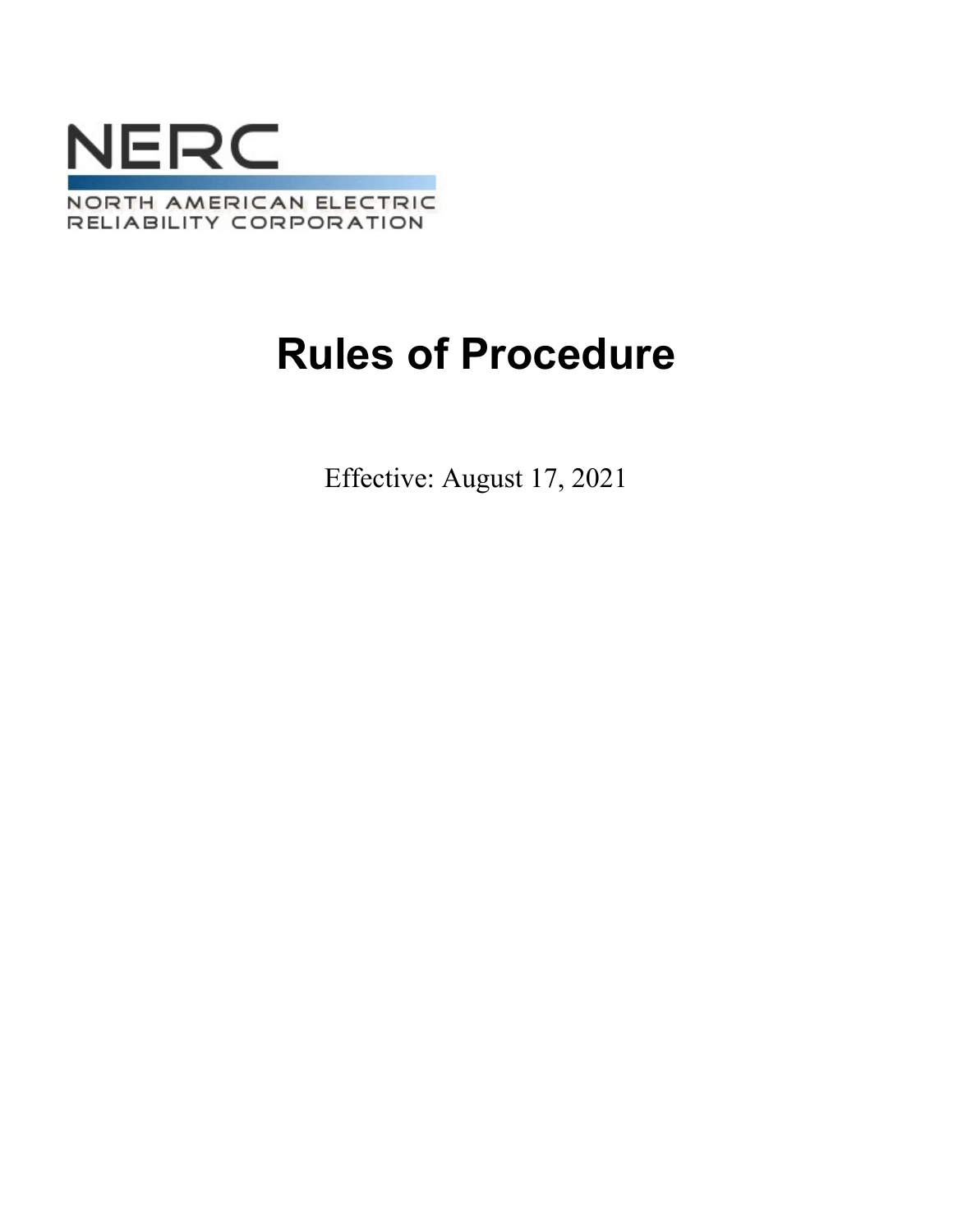|      | <b>TABLE OF CONTENTS</b>                                                                   |  |
|------|--------------------------------------------------------------------------------------------|--|
|      |                                                                                            |  |
|      |                                                                                            |  |
|      |                                                                                            |  |
| 301. |                                                                                            |  |
| 302. |                                                                                            |  |
| 303. |                                                                                            |  |
| 304. |                                                                                            |  |
| 305. |                                                                                            |  |
| 306. |                                                                                            |  |
| 307. |                                                                                            |  |
| 308. |                                                                                            |  |
| 309. | Filing of Reliability Standards for Approval by Applicable Governmental Authorities 9      |  |
| 310. |                                                                                            |  |
| 311. |                                                                                            |  |
| 312. |                                                                                            |  |
| 313. |                                                                                            |  |
| 314. |                                                                                            |  |
| 315. |                                                                                            |  |
| 316. |                                                                                            |  |
| 317. |                                                                                            |  |
| 318. |                                                                                            |  |
| 319. |                                                                                            |  |
| 320. | Procedure for Developing and Approving Violation Risk Factors and Violation Severity       |  |
|      |                                                                                            |  |
| 321. |                                                                                            |  |
|      |                                                                                            |  |
| 401. | Scope of the NERC Compliance Monitoring and Enforcement Program  22                        |  |
| 402. | NERC Oversight of the Regional Entity Compliance Monitoring and Enforcement Programs 25    |  |
| 403. | Required Attributes of Regional Entity Compliance Monitoring and Enforcement Programs. 29  |  |
| 404. | NERC Monitoring of Compliance for Regional Entities or Bulk Power Owners, Operator, or     |  |
|      |                                                                                            |  |
| 405. | Monitoring of Reliability Standards and Other Requirements Applicable to NERC 38           |  |
| 406. | Independent Audits of the NERC Compliance Monitoring and Enforcement Program  38           |  |
| 407. |                                                                                            |  |
| 408. |                                                                                            |  |
| 409. |                                                                                            |  |
| 410. |                                                                                            |  |
| 411. | Requests for Technical Feasibility Exceptions to NERC Critical Infrastructure Protection   |  |
| 412. | Certification of Questions from Hearing Bodies for Decision by the NERC Board of Trustees  |  |
|      |                                                                                            |  |
| 413. | Review and Processing of Hearing Body Final Decisions that Are Not Appealed 43             |  |
| 414. | Appeals of Decisions of Hearing Bodies Granting or Denying Motions to Intervene in Hearing |  |
|      |                                                                                            |  |
|      | <b>SECTION 500 — ORGANIZATION REGISTRATION AND CERTIFICATION  45</b>                       |  |
|      |                                                                                            |  |
| 501. | Scope of the Organization Registration and Organization Certification Programs 45          |  |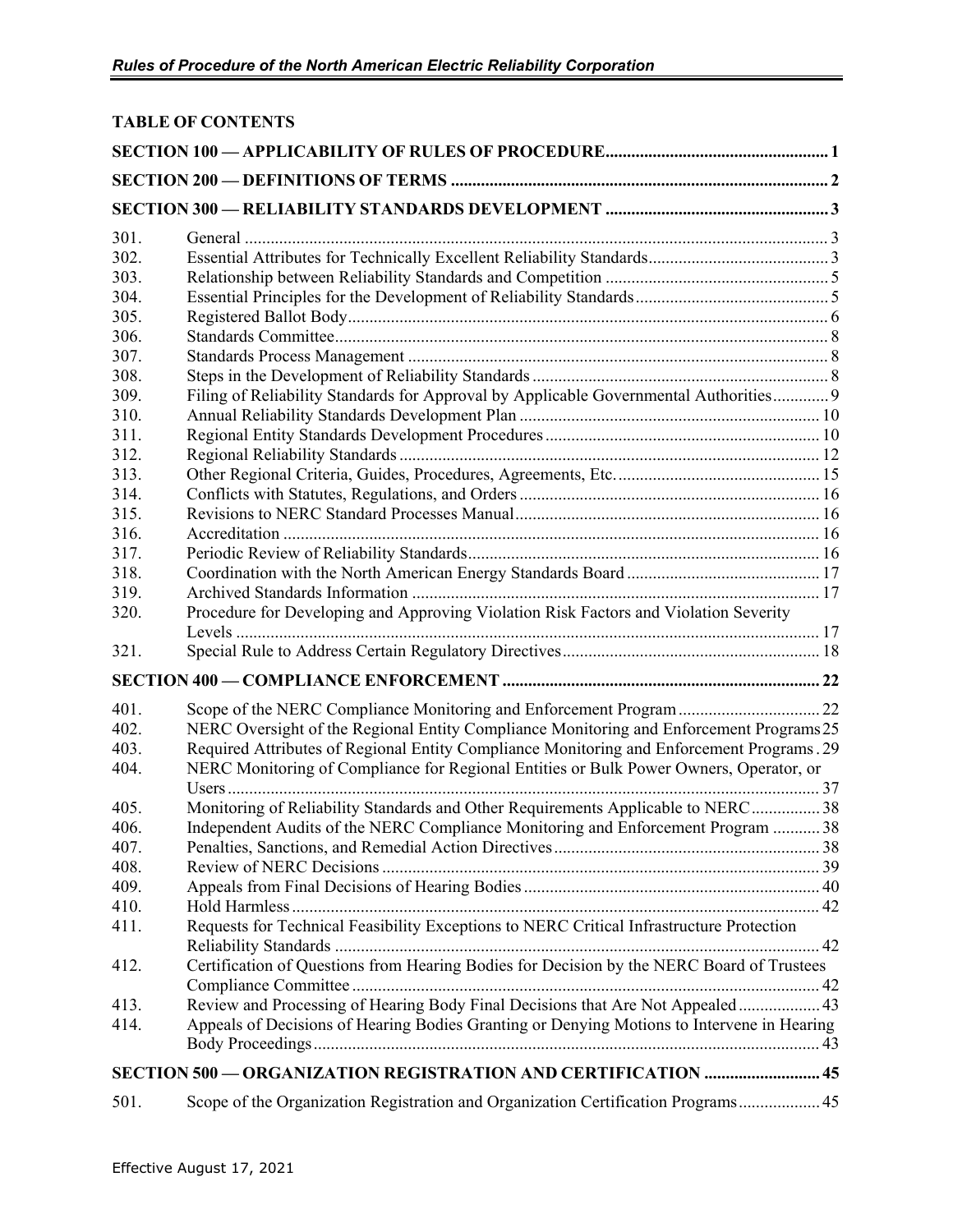| 502.  | Organization Registration and Organization Certification Program Requirements  49          |  |
|-------|--------------------------------------------------------------------------------------------|--|
| 503.  | Regional Entity Implementation of Organization Registration and Organization Certification |  |
|       |                                                                                            |  |
| 504.  |                                                                                            |  |
| 505.  |                                                                                            |  |
| 506.  | Independent Audit of NERC Organization Registration and Organization Certification         |  |
| 507.  |                                                                                            |  |
| 508.  | Provisions Relating to Coordinated Functional Registration (CFR) Entities  54              |  |
| 509.  |                                                                                            |  |
|       |                                                                                            |  |
| 601.  |                                                                                            |  |
| 602.  |                                                                                            |  |
| 603.  | Examination and Maintenance of NERC System Operator Certification Credentials  57          |  |
| 604.  |                                                                                            |  |
| 605.  |                                                                                            |  |
| 606.  |                                                                                            |  |
| 607.  |                                                                                            |  |
| 608.  |                                                                                            |  |
| 609.  |                                                                                            |  |
|       |                                                                                            |  |
|       | <b>SECTION 700 — RELIABILITY READINESS EVALUATION AND IMPROVEMENT AND</b>                  |  |
| 701.  | Confidentiality Requirements for Readiness Evaluations and Evaluation Team Members  64     |  |
| 702.  |                                                                                            |  |
|       | SECTION 800 - RELIABILITY ASSESSMENT AND PERFORMANCE ANALYSIS 65                           |  |
| 801.  | Objectives of the Reliability Assessment and Performance Analysis Program  65              |  |
| 802.  |                                                                                            |  |
| 803.  |                                                                                            |  |
| 804.  |                                                                                            |  |
| 805.  |                                                                                            |  |
| 806.  |                                                                                            |  |
| 807.  |                                                                                            |  |
| 808.  | Analysis of Off-Normal Occurrences, Bulk Power System Performance, and Bulk Power          |  |
|       |                                                                                            |  |
| 809.  |                                                                                            |  |
| 810.  | Information Exchange and Issuance of NERC Advisories, Recommendations and Essential        |  |
| 811.  |                                                                                            |  |
|       |                                                                                            |  |
|       |                                                                                            |  |
| 901.  |                                                                                            |  |
| 902.  |                                                                                            |  |
|       | SECTION 1000 - SITUATION AWARENESS AND INFRASTRUCTURE SECURITY  75                         |  |
| 1001. |                                                                                            |  |
| 1002. |                                                                                            |  |
| 1003. |                                                                                            |  |
|       |                                                                                            |  |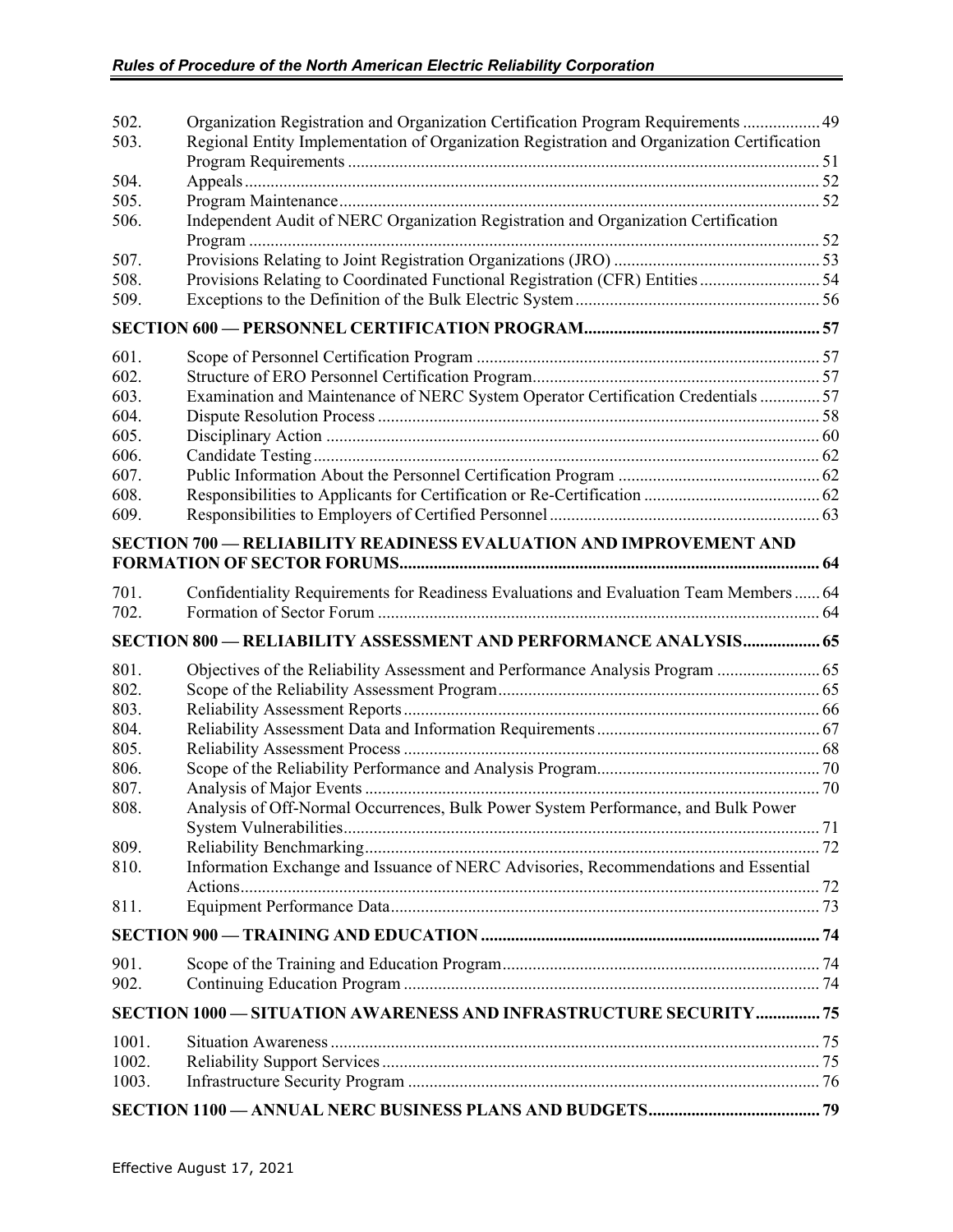| 1101.          |                                                                                             |  |
|----------------|---------------------------------------------------------------------------------------------|--|
| 1102.          |                                                                                             |  |
| 1103.          |                                                                                             |  |
| 1104.          |                                                                                             |  |
| 1105.          | Submittal of NERC and Regional Entity Budgets to Governmental Authorities for Approval 80   |  |
| 1106.<br>1107. |                                                                                             |  |
| 1108.          |                                                                                             |  |
|                |                                                                                             |  |
|                |                                                                                             |  |
| 1201.<br>1202. |                                                                                             |  |
| 1203.          |                                                                                             |  |
| 1204.          |                                                                                             |  |
| 1205.          |                                                                                             |  |
| 1206.          |                                                                                             |  |
| 1207.          |                                                                                             |  |
| 1208.          | Process for Considering Registered Entity Requests to Transfer to Another Regional Entity85 |  |
|                |                                                                                             |  |
| 1301.          |                                                                                             |  |
| 1302.          |                                                                                             |  |
| 1303.          |                                                                                             |  |
| 1304.          |                                                                                             |  |
| 1305.          |                                                                                             |  |
|                | <b>SECTION 1400 — AMENDMENTS TO THE NERC RULES OF PROCEDURE  90</b>                         |  |
| 1401.          |                                                                                             |  |
| 1402.          |                                                                                             |  |
|                |                                                                                             |  |
| 1501.          |                                                                                             |  |
| 1502.          |                                                                                             |  |
| 1503.          |                                                                                             |  |
| 1504.          |                                                                                             |  |
| 1505           | Provision of Information to FERC and Other Governmental Authorities 94                      |  |
| 1506.          |                                                                                             |  |
| 1507.          |                                                                                             |  |
|                |                                                                                             |  |
| 1601.          |                                                                                             |  |
| 1602.          |                                                                                             |  |
| 1603.<br>1604. |                                                                                             |  |
| 1605.          |                                                                                             |  |
| 1606.          | Expedited Procedures for Requesting Time-Sensitive Data or Information  98                  |  |
|                |                                                                                             |  |
| 1701.          |                                                                                             |  |
| 1702.          | Challenges to Determinations by Planning Coordinators Under Reliability Standard PRC-023    |  |
|                |                                                                                             |  |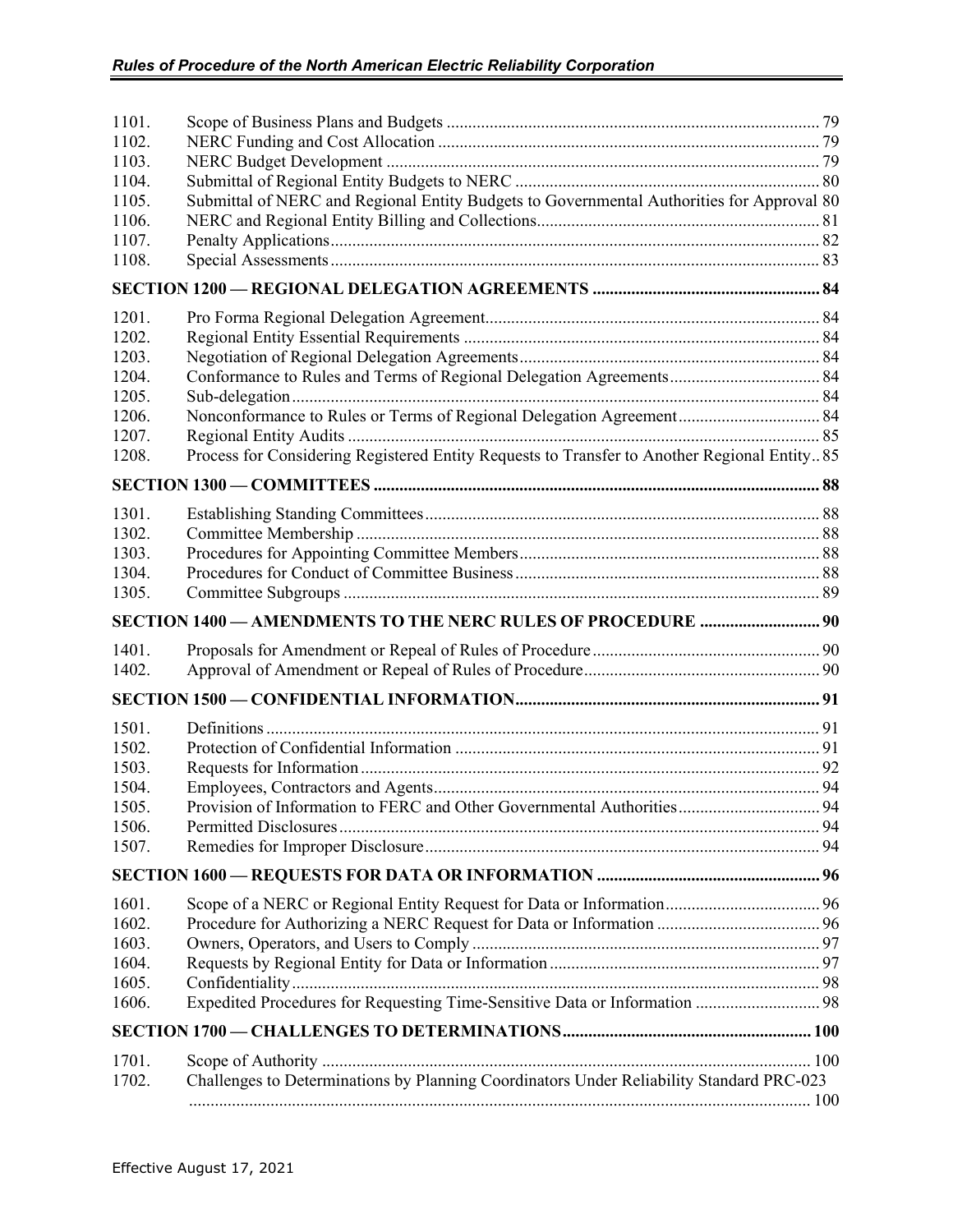1703. [Challenges to NERC Determinations of BES Exception Requests Under Section 509..........](#page-106-0) 102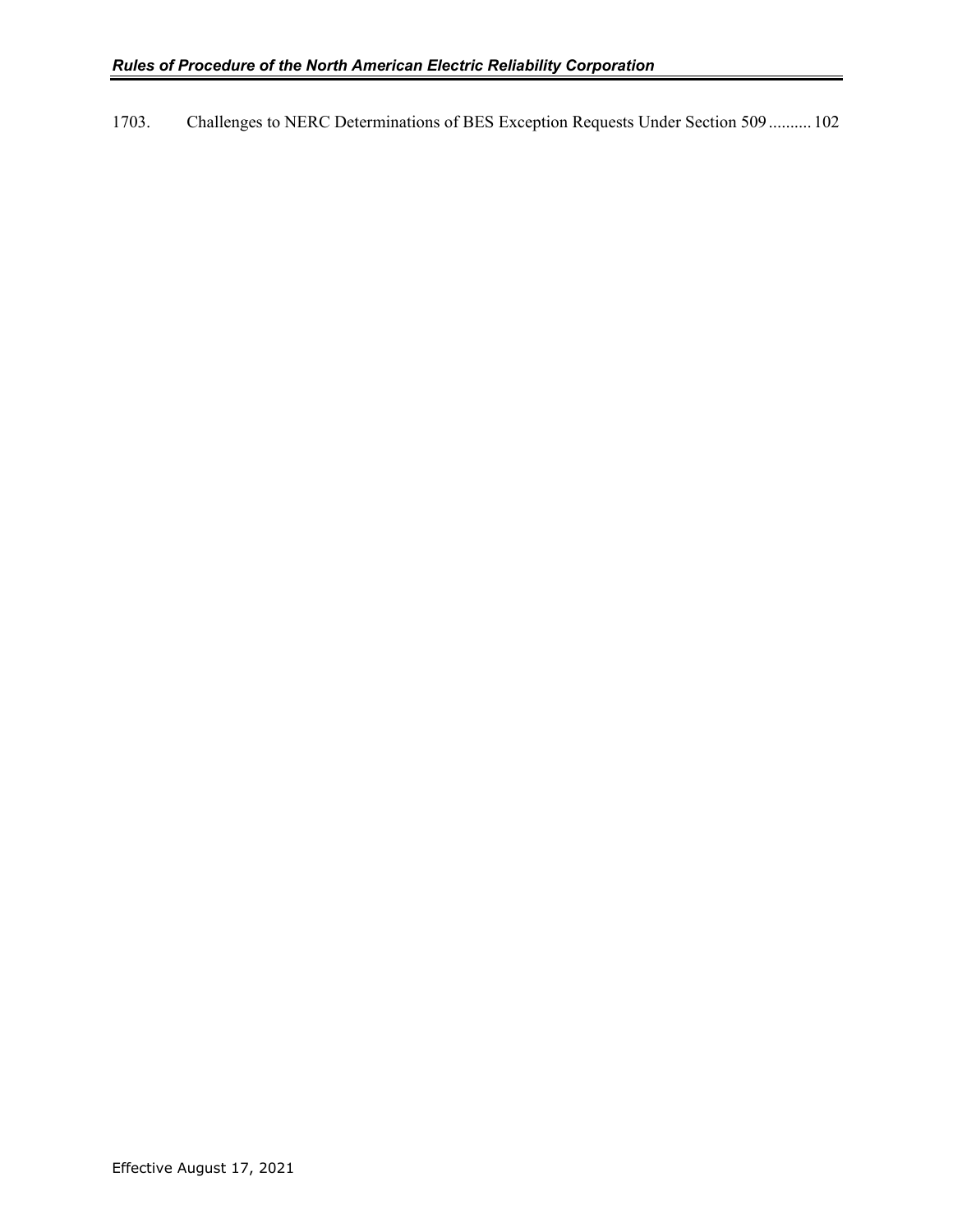# <span id="page-5-0"></span>**SECTION 100 — APPLICABILITY OF RULES OF PROCEDURE**

NERC and NERC Members shall comply with these Rules of Procedure. Each Regional Entity shall comply with these Rules of Procedure as applicable to functions delegated to the Regional Entity by NERC or as required by an Applicable Governmental Authority or as otherwise provided.

Each Bulk Power System owner, operator, and user shall comply with all Rules of Procedure of NERC that are made applicable to such entities by approval pursuant to applicable legislation or regulation, or pursuant to agreement.

Any entity that is unable to comply or that is not in compliance with a NERC Rule of Procedure shall immediately notify NERC in writing, stating the Rule of Procedure of concern and the reason for not being able to comply with the Rule of Procedure.

NERC shall evaluate each case and inform the entity of the results of the evaluation. If NERC determines that a Rule of Procedure has been violated, or cannot practically be complied with, NERC shall notify the Applicable Governmental Authorities and take such other actions as NERC deems appropriate to address the situation.

NERC shall comply with each approved Reliability Standard that identifies NERC or the Electric Reliability Organization as a responsible entity. Regional Entities shall comply with each approved Reliability Standard that identifies Regional Entities as responsible entities. A violation by NERC or a Regional Entity of such a Reliability Standard shall constitute a violation of these Rules of Procedure.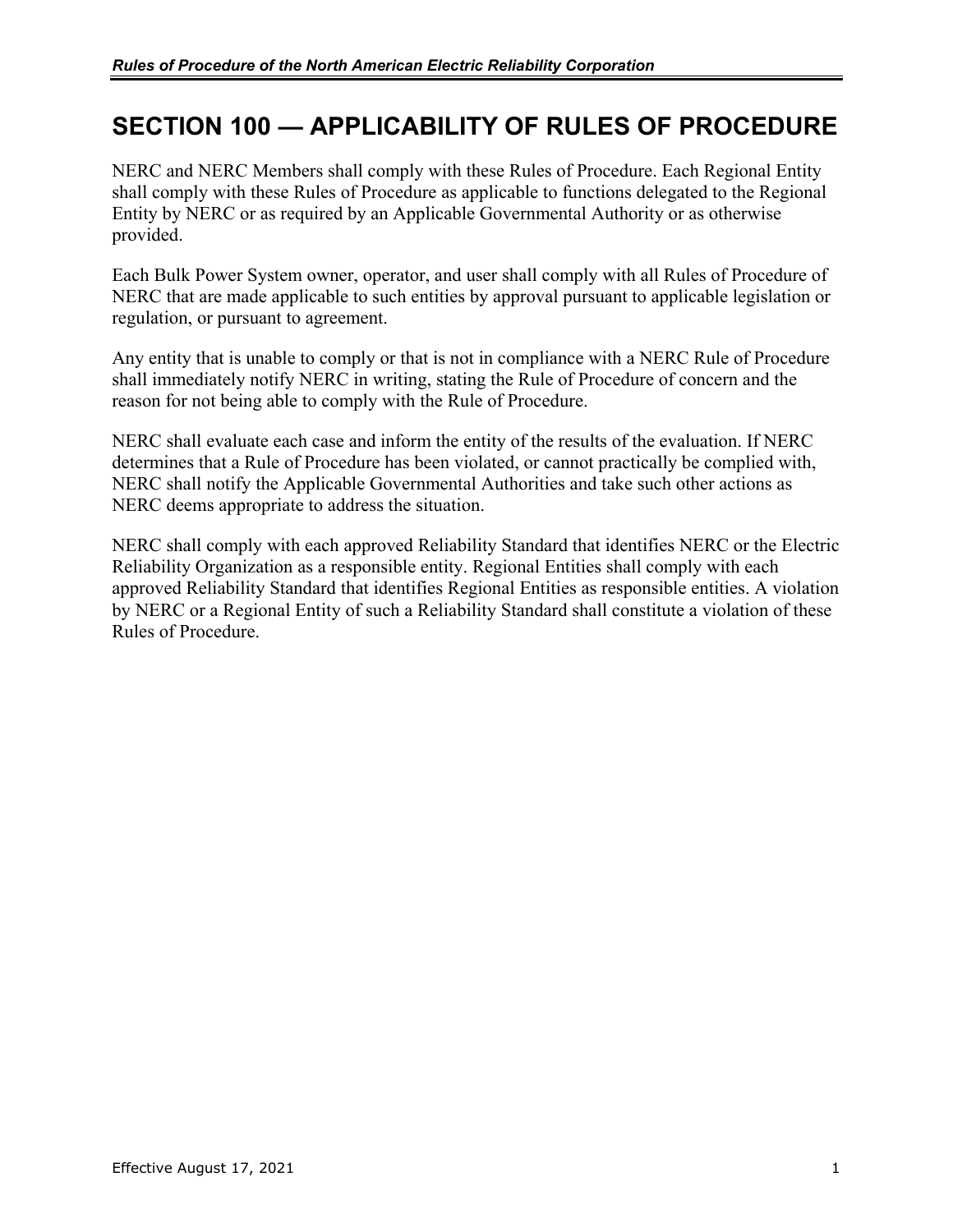# <span id="page-6-0"></span>**SECTION 200 — DEFINITIONS OF TERMS**

Definitions of terms used in the NERC Rules of Procedure are set forth in **Appendix 2**, *Definitions Used in the Rules of Procedure*.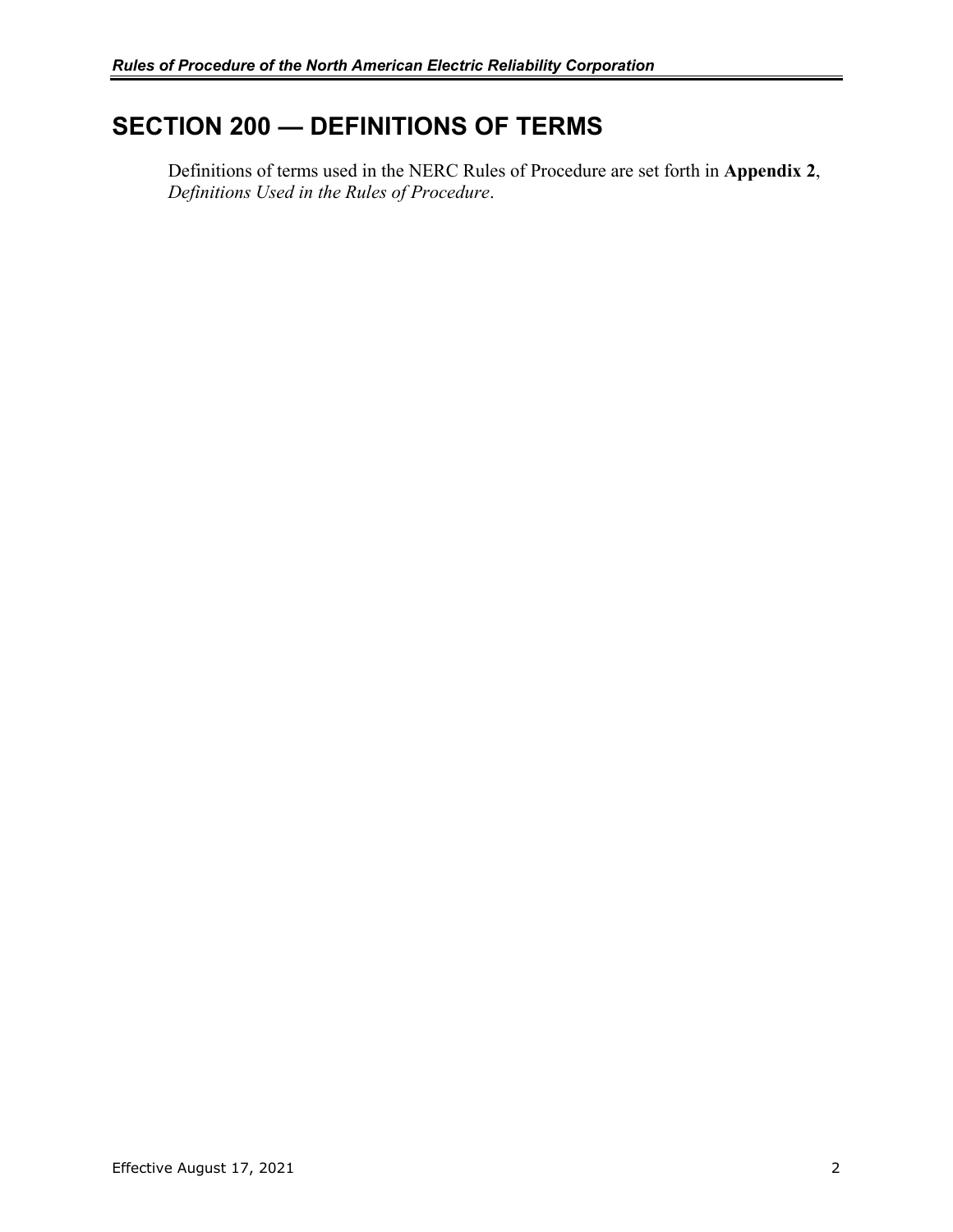# <span id="page-7-0"></span>**SECTION 300 — RELIABILITY STANDARDS DEVELOPMENT**

#### <span id="page-7-1"></span>**301. General**

NERC shall develop and maintain Reliability Standards that apply to Bulk Power System owners, operators, and users and that enable NERC and Regional Entities to measure the reliability performance of Bulk Power System owners, operators, and users; and to hold them accountable for Reliable Operation of the Bulk Power Systems. The Reliability Standards shall be technically excellent, timely, just, reasonable, not unduly discriminatory or preferential, in the public interest, and consistent with other applicable standards of governmental authorities.

#### <span id="page-7-2"></span>**302. Essential Attributes for Technically Excellent Reliability Standards**

- 1. **Applicability**  Each Reliability Standard shall clearly identify the functional classes of entities responsible for complying with the Reliability Standard, with any specific additions or exceptions noted. Such functional classes<sup>[1](#page-7-3)</sup> include: Reliability Coordinators, Balancing Authorities, Transmission Operators, Transmission Owners, Generator Operators, Generator Owners, Transmission Service Providers, market operators, Planning Authorities, Transmission Planners, Resource Planners, and Distribution Providers. Each Reliability Standard shall also identify the geographic applicability of the Reliability Standard, such as the entire North American Bulk Power System, an Interconnection, or within a Region. A Reliability Standard may also identify any limitations on the applicability of the Reliability Standard based on electric Facility characteristics.
- 2. **Reliability Objectives**  Each Reliability Standard shall have a clear statement of purpose that shall describe how the Reliability Standard contributes to the reliability of the Bulk Power System. The following general objectives for the Bulk Power System provide a foundation for determining the specific objective(s) of each Reliability Standard:
	- 2.1 **Reliability Planning and Operating Performance** Bulk Power Systems shall be planned and operated in a coordinated manner to perform reliably under normal and abnormal conditions.
	- 2.2 **Frequency and Voltage Performance** The frequency and voltage of Bulk Power Systems shall be controlled within defined limits through the balancing of Real and Reactive Power supply and demand.

 $\overline{a}$ 

<span id="page-7-3"></span><sup>&</sup>lt;sup>1</sup> These functional classes of entities are derived from NERC's Reliability Functional Model. When a Reliability Standard identifies a class of entities to which it applies, that class must be defined in the Glossary of Terms Used in NERC Reliability Standards.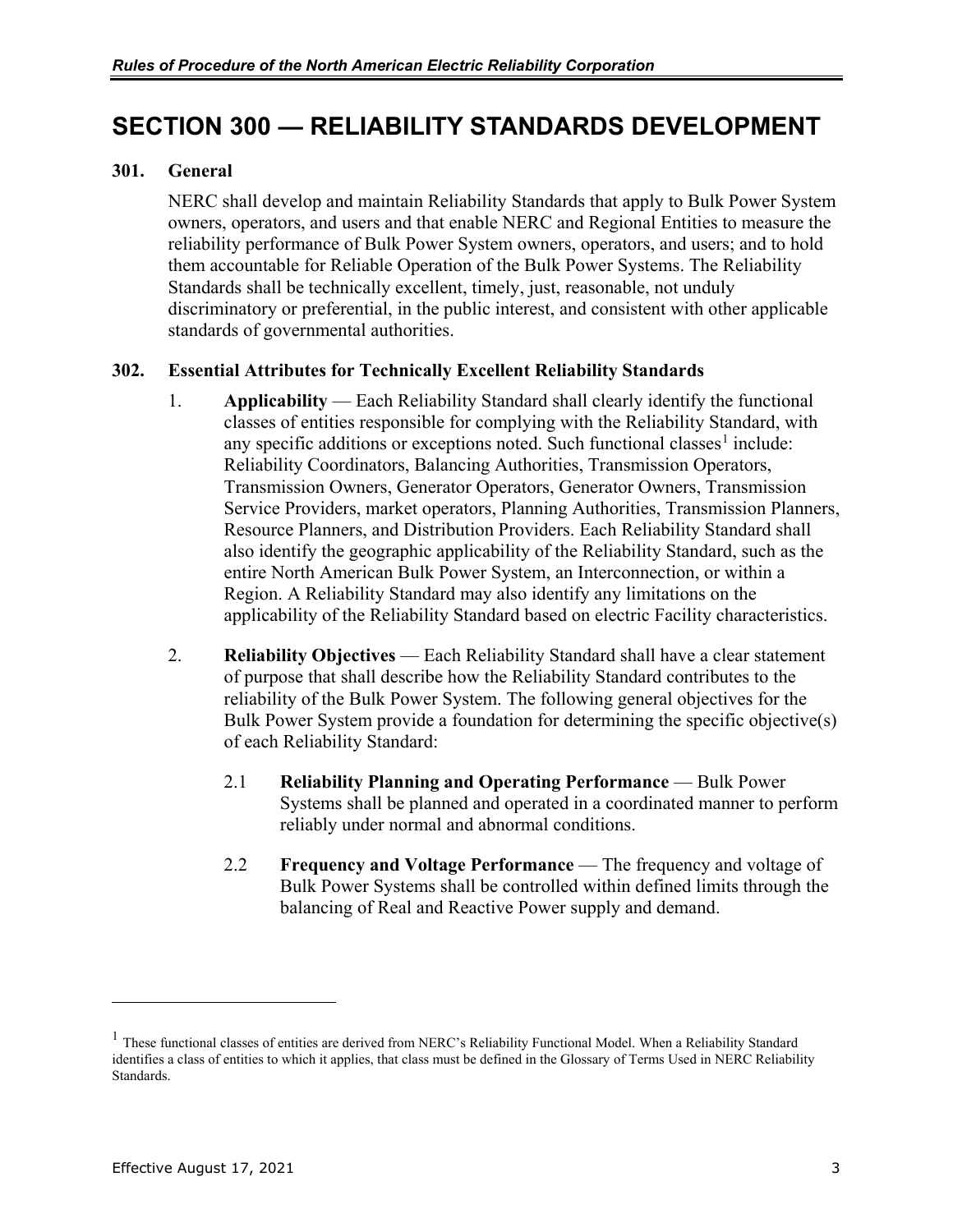- 2.3 **Reliability Information**  Information necessary for the planning and operation of reliable Bulk Power Systems shall be made available to those entities responsible for planning and operating Bulk Power Systems.
- 2.4 **Emergency Preparation** Plans for emergency operation and system restoration of Bulk Power Systems shall be developed, coordinated, maintained, and implemented.
- 2.5 **Communications and Control** Facilities for communication, monitoring, and control shall be provided, used, and maintained for the reliability of Bulk Power Systems.
- 2.6 **Personnel** Personnel responsible for planning and operating Bulk Power Systems shall be trained and qualified, and shall have the responsibility and authority to implement actions.
- 2.7 **Wide-Area View**  The reliability of the Bulk Power Systems shall be assessed, monitored, and maintained on a Wide-Area basis.
- 2.8 **Security**  Bulk Power Systems shall be protected from malicious physical or cyber attacks.
- 3. **Performance Requirement or Outcome** Each Reliability Standard shall state one or more performance Requirements, which if achieved by the applicable entities, will provide for a reliable Bulk Power System, consistent with good utility practices and the public interest. Each Requirement is not a "lowest common denominator" compromise, but instead achieves an objective that is the best approach for Bulk Power System reliability, taking account of the costs and benefits of implementing the proposal.
- 4. **Measurability**  Each performance Requirement shall be stated so as to be objectively measurable by a third party with knowledge or expertise in the area addressed by that Requirement. Each performance Requirement shall have one or more associated measures used to objectively evaluate compliance with the Requirement. If performance can be practically measured quantitatively, metrics shall be provided to determine satisfactory performance.
- 5. **Technical Basis in Engineering and Operations** Each Reliability Standard shall be based upon sound engineering and operating judgment, analysis, or experience, as determined by expert practitioners in that particular field.
- 6. **Completeness**  Reliability Standards shall be complete and self-contained. The Reliability Standards shall not depend on external information to determine the required level of performance.
- 7. **Consequences for Noncompliance**  In combination with guidelines for Penalties and sanctions, as well as other ERO and Regional Entity compliance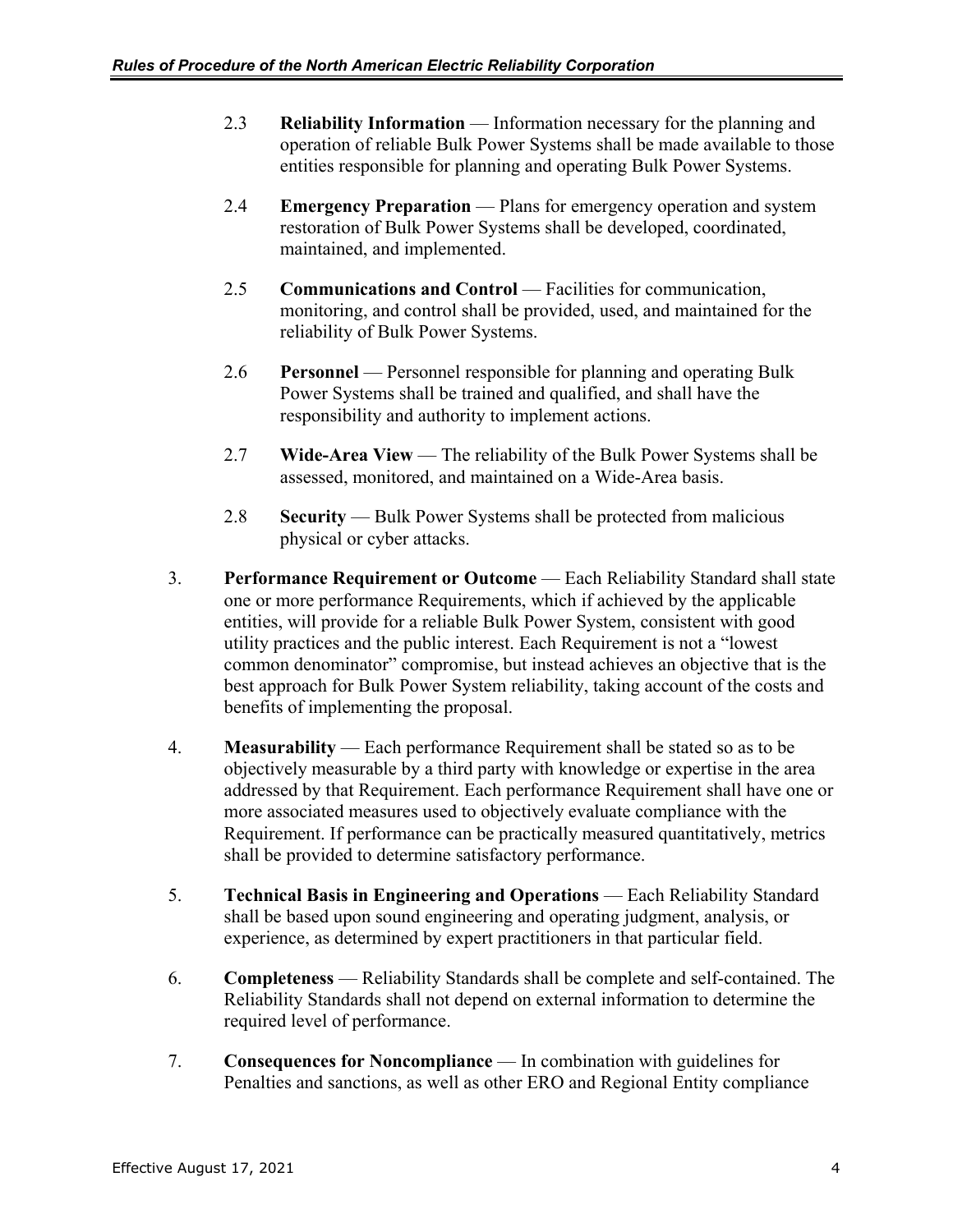documents, the consequences of violating a Reliability Standard are clearly presented to the entities responsible for complying with the Reliability Standards.

- 8. **Clear Language**  Each Reliability Standard shall be stated using clear and unambiguous language. Responsible entities, using reasonable judgment and in keeping with good utility practices, are able to arrive at a consistent interpretation of the required performance.
- 9. **Practicality** Each Reliability Standard shall establish Requirements that can be practically implemented by the assigned responsible entities within the specified effective date and thereafter.
- 10. **Consistent Terminology**  To the extent possible, Reliability Standards shall use a set of standard terms and definitions that are approved through the NERC Reliability Standards development process.

# <span id="page-9-0"></span>**303. Relationship between Reliability Standards and Competition**

To ensure Reliability Standards are developed with due consideration of impacts on competition, to ensure Reliability Standards are not unduly discriminatory or preferential, and recognizing that reliability is an essential requirement of a robust North American economy, each Reliability Standard shall meet all of these market-related objectives:

- 1. **Competition** A Reliability Standard shall not give any market participant an unfair competitive advantage.
- 2. **Market Structures**  A Reliability Standard shall neither mandate nor prohibit any specific market structure.
- 3. **Market Solutions**  A Reliability Standard shall not preclude market solutions to achieving compliance with that Reliability Standard.
- 4. **Commercially Sensitive Information**  A Reliability Standard shall not require the public disclosure of commercially sensitive information or other Confidential Information. All market participants shall have equal opportunity to access commercially non-sensitive information that is required for compliance with Reliability Standards.
- 5. **Adequacy**  NERC shall not set Reliability Standards defining an adequate amount of, or requiring expansion of, Bulk Power System resources or delivery capability.

# <span id="page-9-1"></span>**304. Essential Principles for the Development of Reliability Standards**

NERC shall develop Reliability Standards in accordance with the NERC *Standard Processes Manual*, which is incorporated into these Rules of Procedure as **Appendix 3A**. Appeals in connection with the development of a Reliability Standard shall also be conducted in accordance with the NERC *Standard Processes Manual*. Any amendments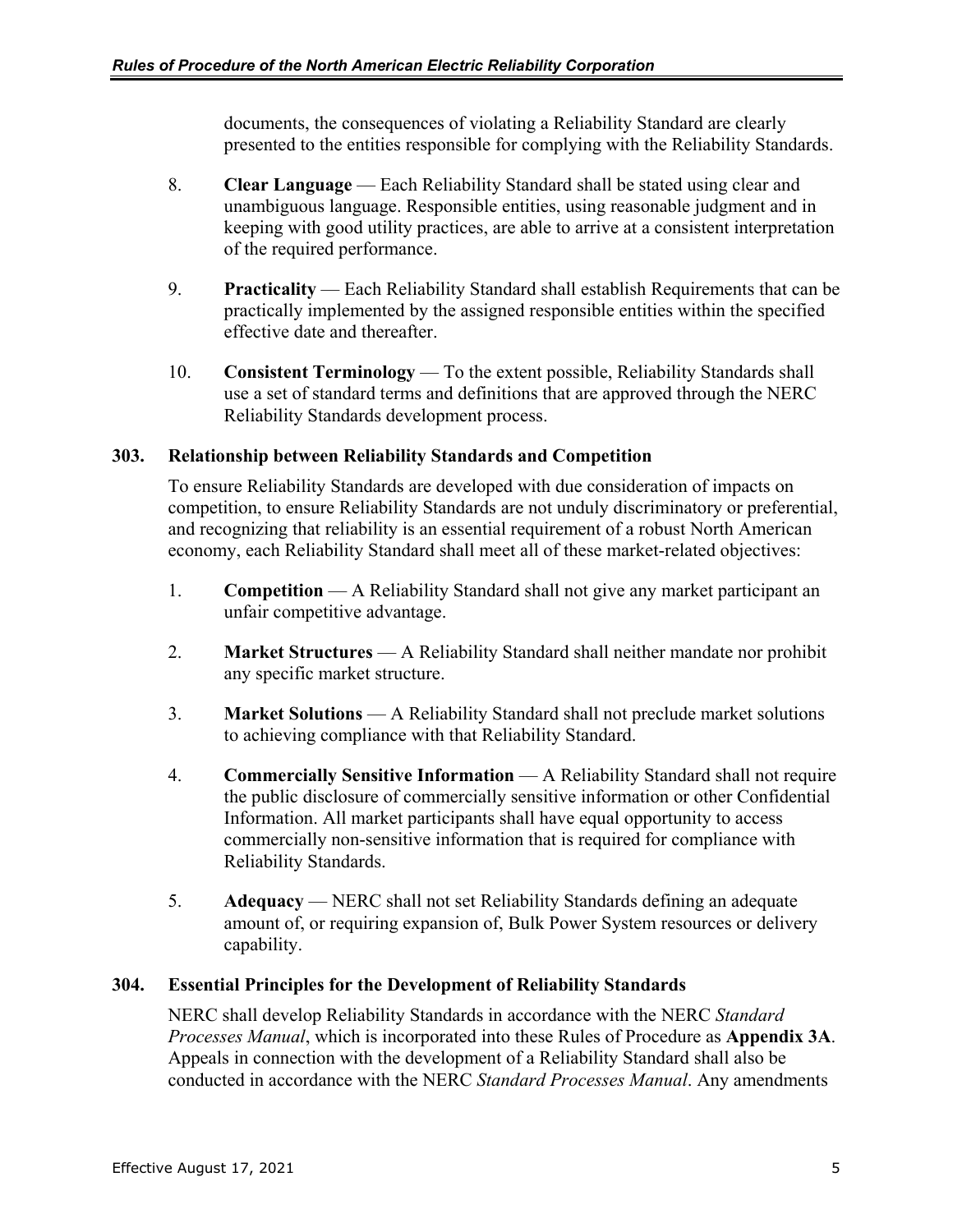or revisions to the *Standard Processes Manual* shall be consistent with the following essential principles:

- 1. **Openness** Participation shall be open to all Persons and who are directly and materially affected by the reliability of the North American Bulk Power System. There shall be no undue financial barriers to participation. Participation shall not be conditional upon membership in NERC or any other organization, and shall not be unreasonably restricted on the basis of technical qualifications or other such requirements.
- 2. **Transparency** The process shall be transparent to the public.
- 3. **Consensus-building** —The process shall build and document consensus for each Reliability Standard, both with regard to the need and justification for the Reliability Standard and the content of the Reliability Standard.
- 4. **Fair Balance of Interests**  The process shall fairly balance interests of all stakeholders and shall not be dominated by any two Segments as defined in **Appendix 3D**, *Development of the Registered Ballot Body*, of these Rules of Procedure, and no single Segment, individual or organization shall be able to defeat a matter.
- 5. **Due Process**  Development of Reliability Standards shall provide reasonable notice and opportunity for any Person with a direct and material interest to express views on a proposed Reliability Standard and the basis for those views, and to have that position considered in the development of the Reliability Standards.
- 6. **Timeliness**  Development of Reliability Standards shall be timely and responsive to new and changing priorities for reliability of the Bulk Power System.

# <span id="page-10-0"></span>**305. Registered Ballot Body**

NERC Reliability Standards shall be approved by a Registered Ballot Body prior to submittal to the Board and then to Applicable Governmental Authorities for their approval, where authorized by applicable legislation or agreement. This Section 305 sets forth the rules pertaining to the composition of, and eligibility to participate in, the Registered Ballot Body.

- 1. **Eligibility to Vote on Reliability Standards**  Any person or entity may join the Registered Ballot Body to vote on Reliability Standards, whether or not such person or entity is a Member of NERC.
- 2. **Inclusive Participation** The Segment qualification guidelines are inclusive; i.e., any entity with a legitimate interest in the reliability of the Bulk Power System that can meet any one of the eligibility criteria for a Segment is entitled to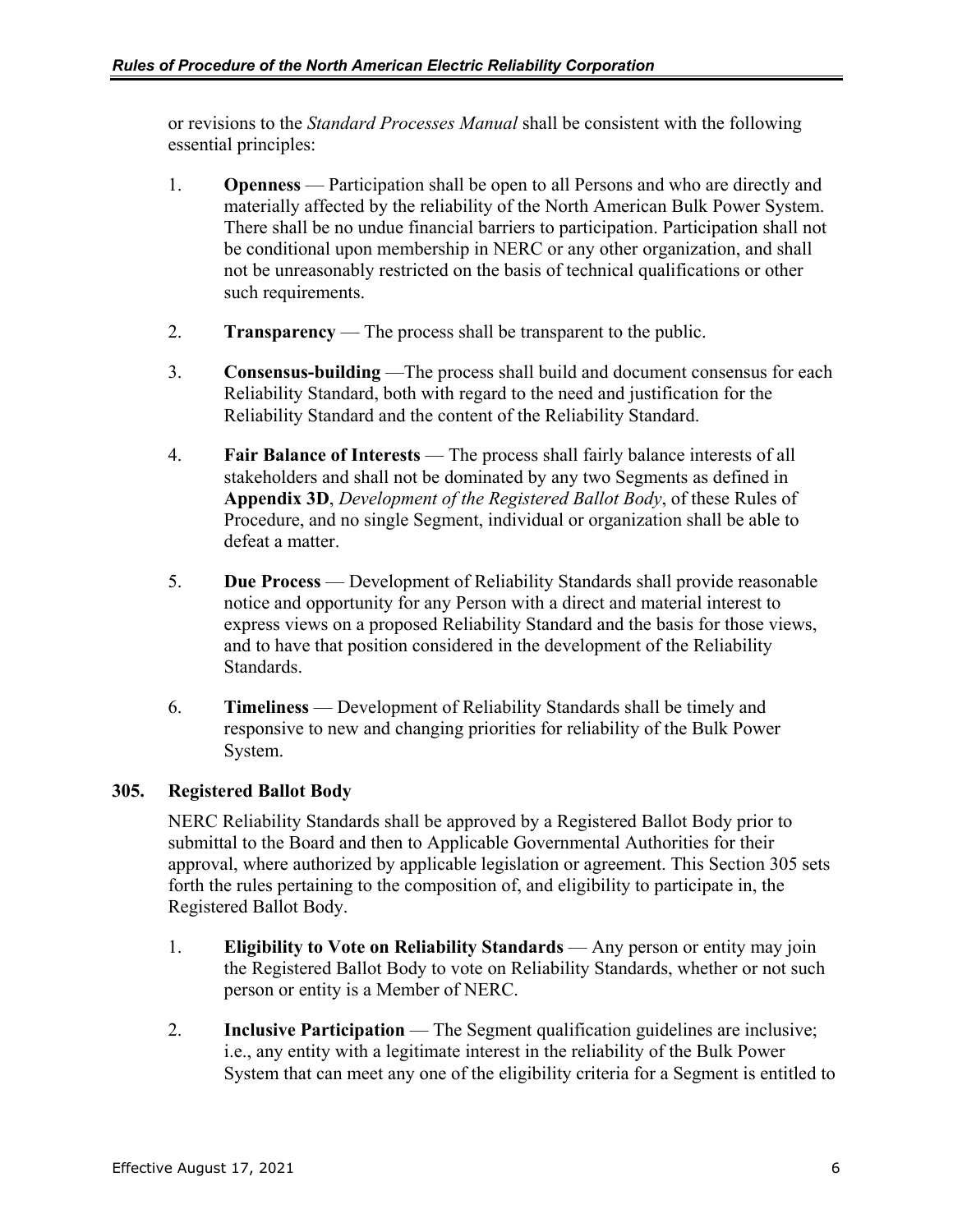belong to and vote in each Segment for which it qualifies, subject to limitations defined in Sections 305.3 and 305.5.

- 3. **General Criteria for Registered Ballot Body Membership** The general criteria for membership in the Segments are:
	- 3.1 **Multiple Segments**  A corporation or other organization with integrated operations or with affiliates that qualifies to belong to more than one Segment (e.g., Transmission Owners and Load-Serving Entities) may join once in each Segment for which it qualifies, provided that each Segment constitutes a separate membership and the organization is represented in each Segment by a different representative. Affiliated entities are collectively limited to one membership in each Segment for which they are qualified.
	- 3.2 **Withdrawing from a Segment or Changing Segments**  After its initial registration in a Segment, each registered participant may elect to withdraw from a Segment or apply to change Segments at any time.
	- 3.3 **Review of Segment Criteria**  The Board shall review the qualification guidelines and rules for joining Segments at least every three years to ensure that the process continues to be fair, open, balanced, and inclusive. Public input will be solicited in the review of these guidelines.
- 4. **Proxies for Voting on Reliability Standards**  Any registered participant may designate an agent or proxy to vote on its behalf. There are no limits on how many proxies an agent may hold. However, for the proxy to be valid, NERC must have in its possession written documentation signed by the representative of the registered participant that the voting right by proxy has been transferred from the registered participant to the agent.
- 5. **Segments**  The specific criteria for membership in each Registered Ballot Body Segment are defined in the *Development of the Registered Ballot Body* in **Appendix 3D.**
- 6. **Review of Segment Entries**  NERC shall review all applications for joining the Registered Ballot Body, and shall make a determination of whether the applicant's self-selection of a Segment satisfies at least one of the guidelines to belong to that Segment. The entity shall then become eligible to participate as a voting member of that Segment. The Standards Committee shall resolve disputes regarding eligibility for membership in a Segment, with the applicant having the right of appeal to the Board.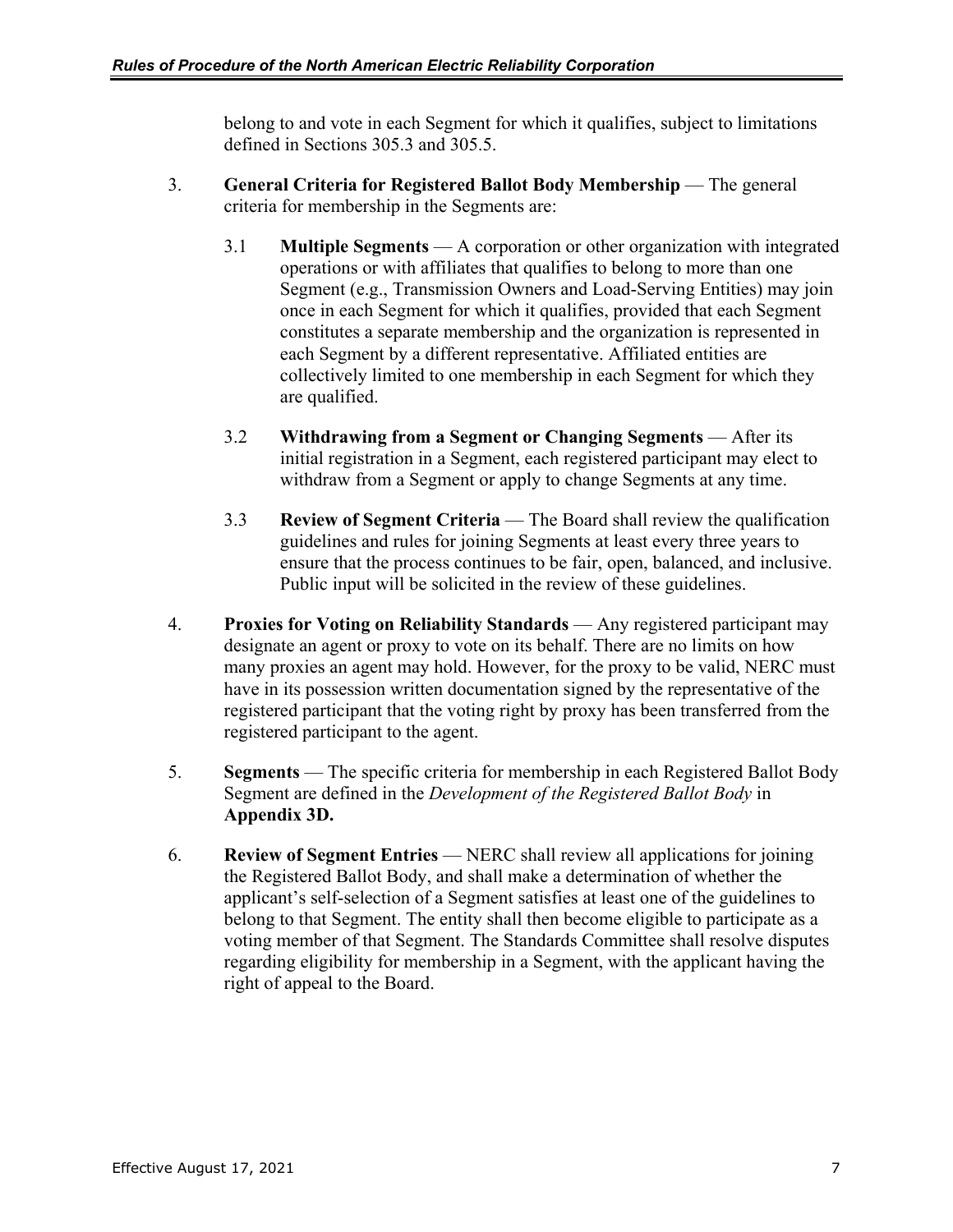#### <span id="page-12-0"></span>**306. Standards Committee**

The Standards Committee shall provide oversight of the Reliability Standards development process to ensure stakeholder interests are fairly represented. The Standards Committee shall not under any circumstance change the substance of a draft or approved Reliability Standard.

- 1. **Membership** The Standards Committee is a representative committee comprising representatives of two members of each of the Segments in the Registered Ballot Body and two officers elected to represent the interests of the industry as a whole.
- 2. **Elections**  Standards Committee members are elected for staggered (one per Segment per year) two-year terms by the respective Segments in accordance with the *Procedure for the Election of Members of the NERC Standards Committee*, which is incorporated into these Rules of Procedure as **Appendix 3B**. Segments may use their own election procedure if such a procedure is ratified by two-thirds of the members of a Segment and approved by the Board.

# 3. **Canadian Representation**

The Standards Committee will include Canadian representation as provided in **Appendix 3B**, *Procedure for the Election of Members of the NERC Standards Committee*.

4. **Open Meetings** — All meetings of the Standards Committee shall be open and publicly noticed on the NERC website.

# <span id="page-12-1"></span>**307. Standards Process Management**

NERC shall assign a standards process manager to administer the development of continent-wide Reliability Standards and a regional standards manager to administer the development of Regional Reliability Standards. The standards process manager shall be responsible for ensuring that the development and revision of Reliability Standards are in accordance with the NERC *Standard Processes Manual*. The standards process manager and the regional standards manager shall work to achieve the highest degree of integrity and consistency of quality and completeness of the Reliability Standards. The regional standards manager shall coordinate with any Regional Entities that develop Regional Reliability Standards to ensure those Regional Reliability Standards are effectively integrated with the NERC Reliability Standards.

# <span id="page-12-2"></span>**308. Steps in the Development of Reliability Standards**

1. **Procedure** — NERC shall develop Reliability Standards through the process set forth in the NERC *Standard Processes Manual* (**Appendix 3A**). The *Standard Processes Manual* includes provisions for developing Reliability Standards that can be completed using expedited processes, including a process to develop Reliability Standards to address national security situations that involve confidential issues.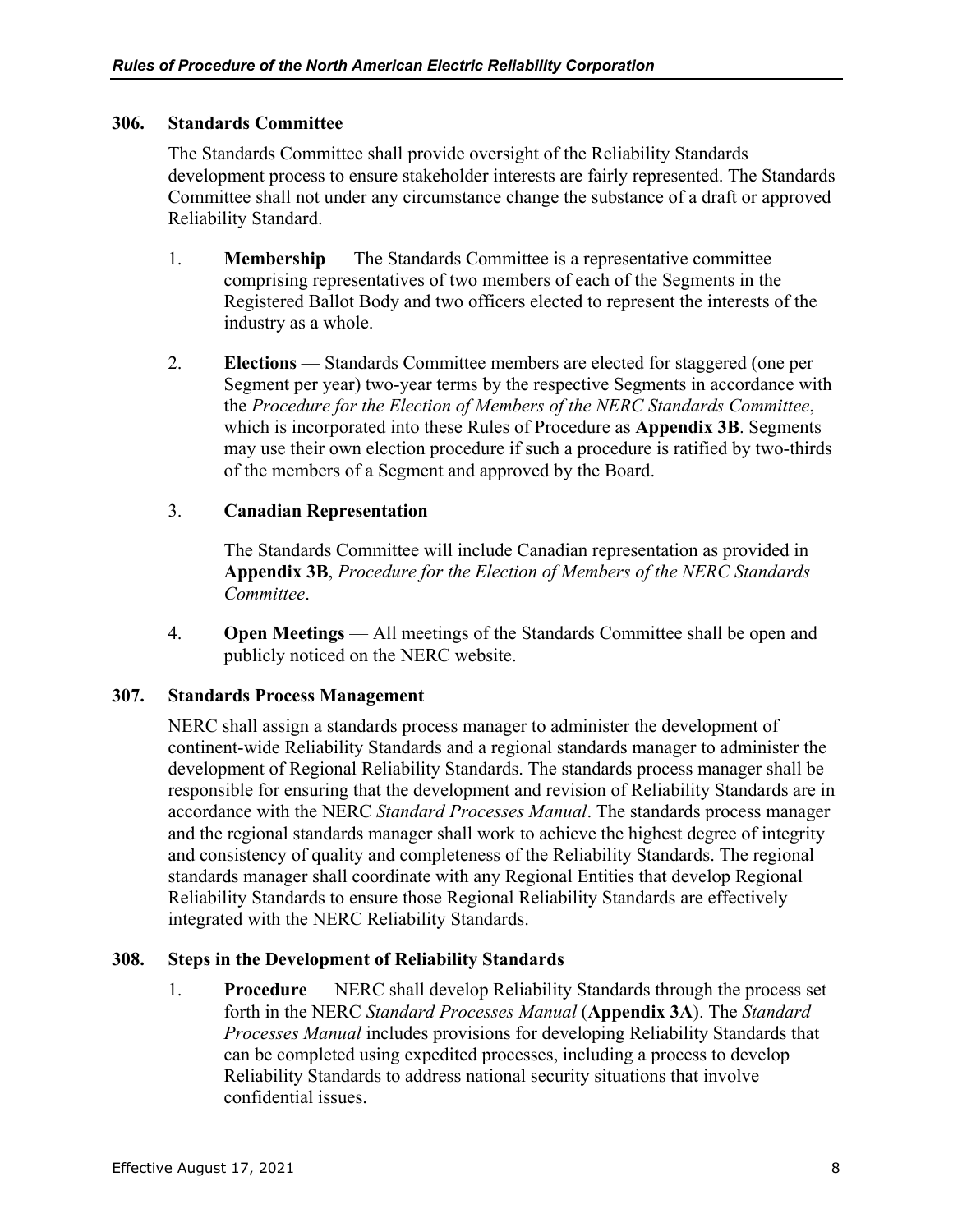- 2. **Board Adoption** Reliability Standards or revisions to Reliability Standards approved by the ballot pool in accordance with the *Standard Processes Manual*  shall be submitted for adoption by the Board. No Reliability Standard or revision to a Reliability Standard shall be effective unless adopted by the Board.
- 3. **Governmental Approval**  After Board adoption, a Reliability Standard or revision to a Reliability Standard shall be submitted to all Applicable Governmental Authorities in accordance with Section 309. No Reliability Standard or revision to a Reliability Standard shall be effective within a geographic area over which an Applicable Governmental Authority has jurisdiction unless it is approved by such Applicable Governmental Authority or is otherwise made effective pursuant to the laws applicable to such Applicable Governmental Authority.

# <span id="page-13-0"></span>**309. Filing of Reliability Standards for Approval by Applicable Governmental Authorities**

- 1. **Filing of Reliability Standards for Approval** Where authorized by applicable legislation or agreement, NERC shall file with the Applicable Governmental Authorities each Reliability Standard, modification to a Reliability Standard, or withdrawal of a Reliability Standard that is adopted by the Board. Each filing shall be in the format required by the Applicable Governmental Authority and shall include: a concise statement of the basis and purpose of the Reliability Standard; the text of the Reliability Standard; the implementation plan for the Reliability Standard; a demonstration that the Reliability Standard meets the essential attributes of Reliability Standards as stated in Section 302; the drafting team roster; the ballot pool and final ballot results; and a discussion of public comments received during the development of the Reliability Standard and the consideration of those comments.
- 2. **Remanded Reliability Standards and Directives to Develop Standards**  If an Applicable Governmental Authority remands a Reliability Standard to NERC or directs NERC to develop a Reliability Standard, NERC shall within five (5) business days notify all other Applicable Governmental Authorities, and shall within thirty (30) calendar days report to all Applicable Governmental Authorities a plan and timetable for modification or development of the Reliability Standard. Reliability Standards that are remanded or directed by an Applicable Governmental Authority shall be modified or developed using the *Standard Processes Manual*. NERC shall, during the development of a modification for the remanded Reliability Standard or directed Reliability Standard, consult with other Applicable Governmental Authorities to coordinate any impacts of the proposed Reliability Standards in those other jurisdictions. The expedited standards development process may be applied if necessary to meet a timetable for action required by the Applicable Governmental Authorities, respecting to the extent possible the provisions in the Reliability Standards development process for reasonable notice and opportunity for public comment, due process, openness, and a balance of interest in developing Reliability Standards. If the Board of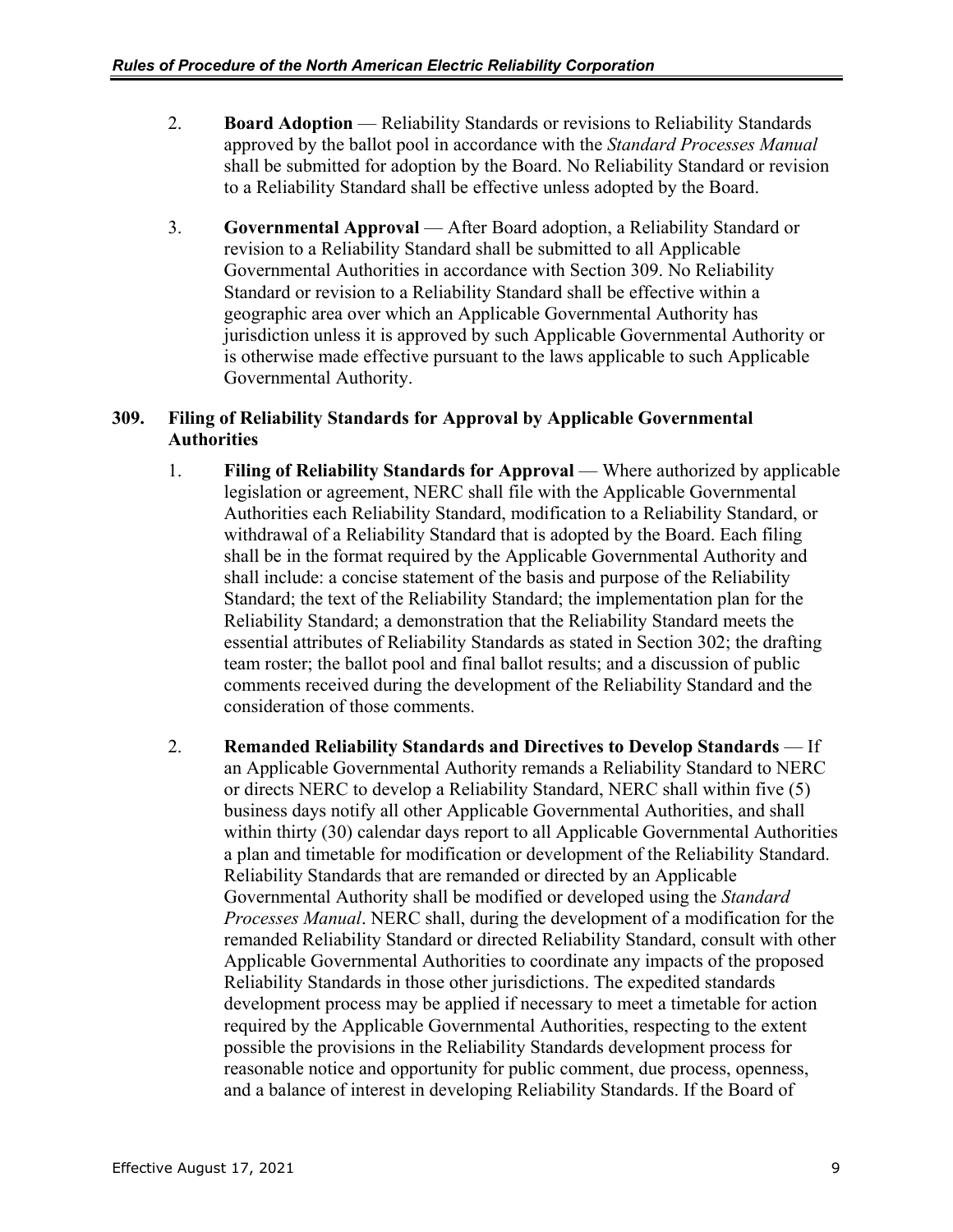Trustees determines that the process did not result in a Reliability Standard that addresses a specific matter that is identified in a directive issued by an Applicable Governmental Authority, then Rule 321 of these Rules of Procedure shall apply.

3. **Directives to Develop Reliability Standards under Extraordinary Circumstances** — An Applicable Governmental Authority may, on its own initiative, determine that extraordinary circumstances exist requiring expedited development of a Reliability Standard. In such a case, the Applicable Governmental Authority may direct the development of a Reliability Standard within a certain deadline. NERC staff shall prepare the Standards Authorization Request. The proposed Reliability Standard will then proceed through the Reliability Standards development process, using the expedited action process described in the *Standard Processes Manual* as necessary to meet the specified deadline. The timeline will be developed to respect, to the extent possible, the provisions in the Reliability Standards development process for reasonable notice and opportunity for public comment, due process, openness, and a balance of interests in developing Reliability Standards. If the Board of Trustees determines that the process did not result in a Reliability Standard that addresses a specific matter that is identified in a directive issued by an Applicable Governmental Authority, then Rule 321 of these Rules of Procedure shall apply, with appropriate modification of the timeline.

# <span id="page-14-0"></span>**310. Annual Reliability Standards Development Plan**

NERC shall develop and provide an annual Reliability Standards Development Plan for development of Reliability Standards to the Applicable Governmental Authorities. NERC shall consider the comments and priorities of the Applicable Governmental Authorities in developing and updating the annual Reliability Standards Development Plan. Each annual Reliability Standards Development Plan shall include a progress report comparing results achieved to the prior year's Reliability Standards Development Plan.

# <span id="page-14-1"></span>**311. Regional Entity Standards Development Procedures**

- 1. **NERC Approval of Regional Entity Reliability Standards Development Procedure** — To enable a Regional Entity to develop Regional Reliability Standards that are to be recognized and made part of NERC Reliability Standards, a Regional Entity may request NERC to approve a Regional Reliability Standards development procedure.
- 2. **Public Notice and Comment on Regional Reliability Standards Development Procedure** — Upon receipt of such a request, NERC shall publicly notice and request comment on the proposed Regional Reliability Standards development procedure, allowing a minimum of 45 days for comment. The Regional Entity shall have an opportunity to resolve any objections identified in the comments and may choose to withdraw the request, revise the Regional Reliability Standards development procedure and request another posting for comment, or submit the Regional Reliability Standards development procedure, along with its consideration of any objections received, for approval by NERC.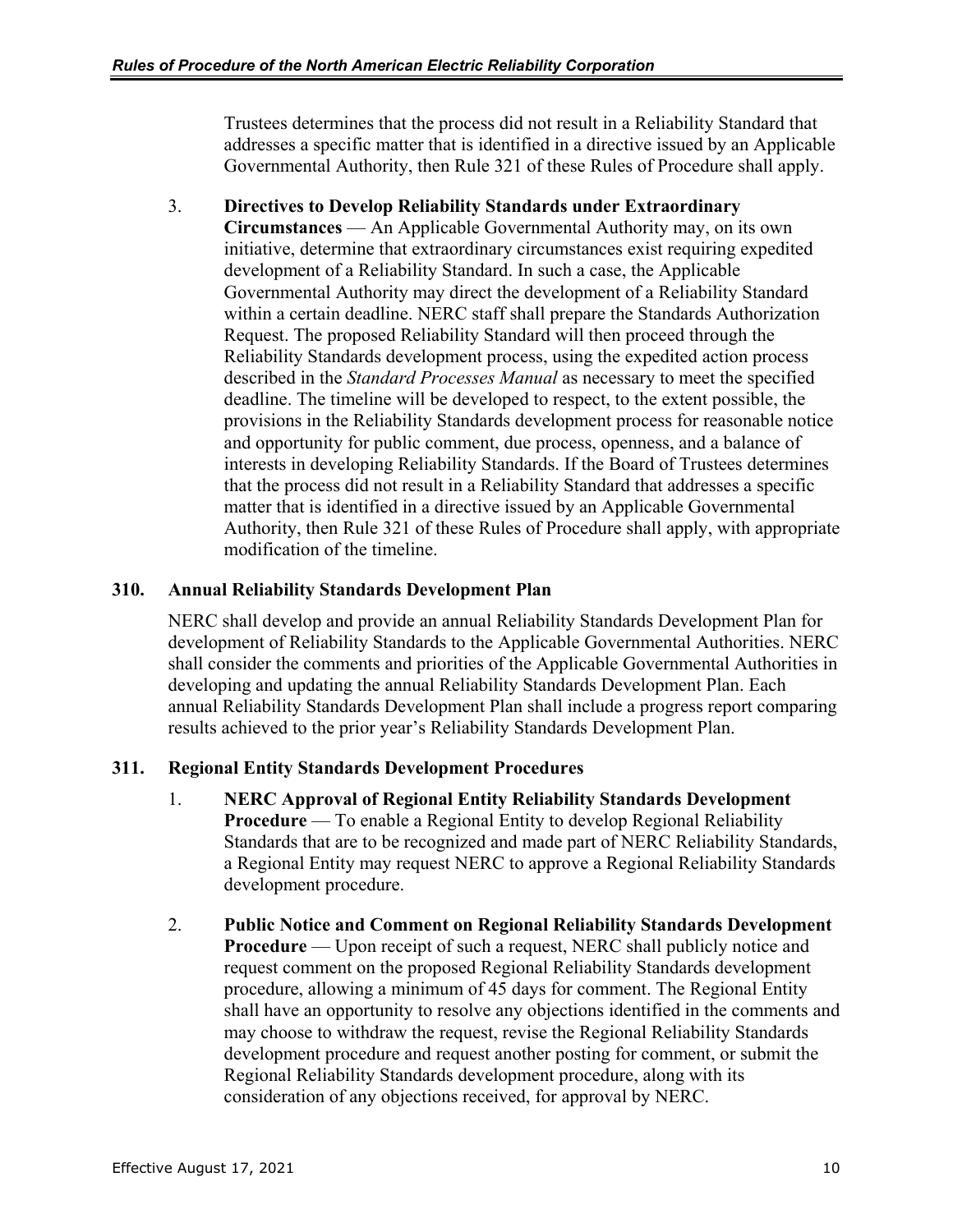- 3. **Evaluation of Regional Reliability Standards Development Procedure**  NERC shall evaluate whether a Regional Reliability Standards development procedure meets the criteria listed below and shall consider stakeholder comments, any unresolved stakeholder objections, and the consideration of comments provided by the Regional Entity, in making that determination. If NERC determines the Regional Reliability Standards development procedure meets these requirements, the Regional Reliability Standards development procedure shall be submitted to the Board for approval. The Board shall consider the recommended action, stakeholder comments, any unresolved stakeholder comments, and the Regional Entity consideration of comments in determining whether to approve the Regional Reliability Standards development procedure.
	- 3.1 **Evaluation Criteria**  The Regional Reliability Standards development procedure shall be:
		- 3.1.1 **Open**  The Regional Reliability Standards development procedure shall provide that any person or entity who is directly and materially affected by the reliability of the Bulk Power Systems within the Regional Entity shall be able to participate in the development and approval of Reliability Standards. There shall be no undue financial barriers to participation. Participation shall not be conditional upon membership in the Regional Entity, a Regional Entity or any organization, and shall not be unreasonably restricted on the basis of technical qualifications or other such requirements.
		- 3.1.2 **Inclusive**  The Regional Reliability Standards development procedure shall provide that any Person with a direct and material interest has a right to participate by expressing an opinion and its basis, having that position considered, and appealing through an established appeals process if adversely affected.
		- 3.1.3 **Balanced** The Regional Reliability Standards development procedure shall have a balance of interests and shall not permit any two interest categories to dominate a matter or any single interest category to defeat a matter.
		- 3.1.4 **Due Process**  The Regional Reliability Standards development procedure shall provide for reasonable notice and opportunity for public comment. At a minimum, the Regional Reliability Standards development procedure shall include public notice of the intent to develop a Regional Reliability Standard, a public comment period on the proposed Regional Reliability Standard, due consideration of those public comments, and a ballot of interested stakeholders.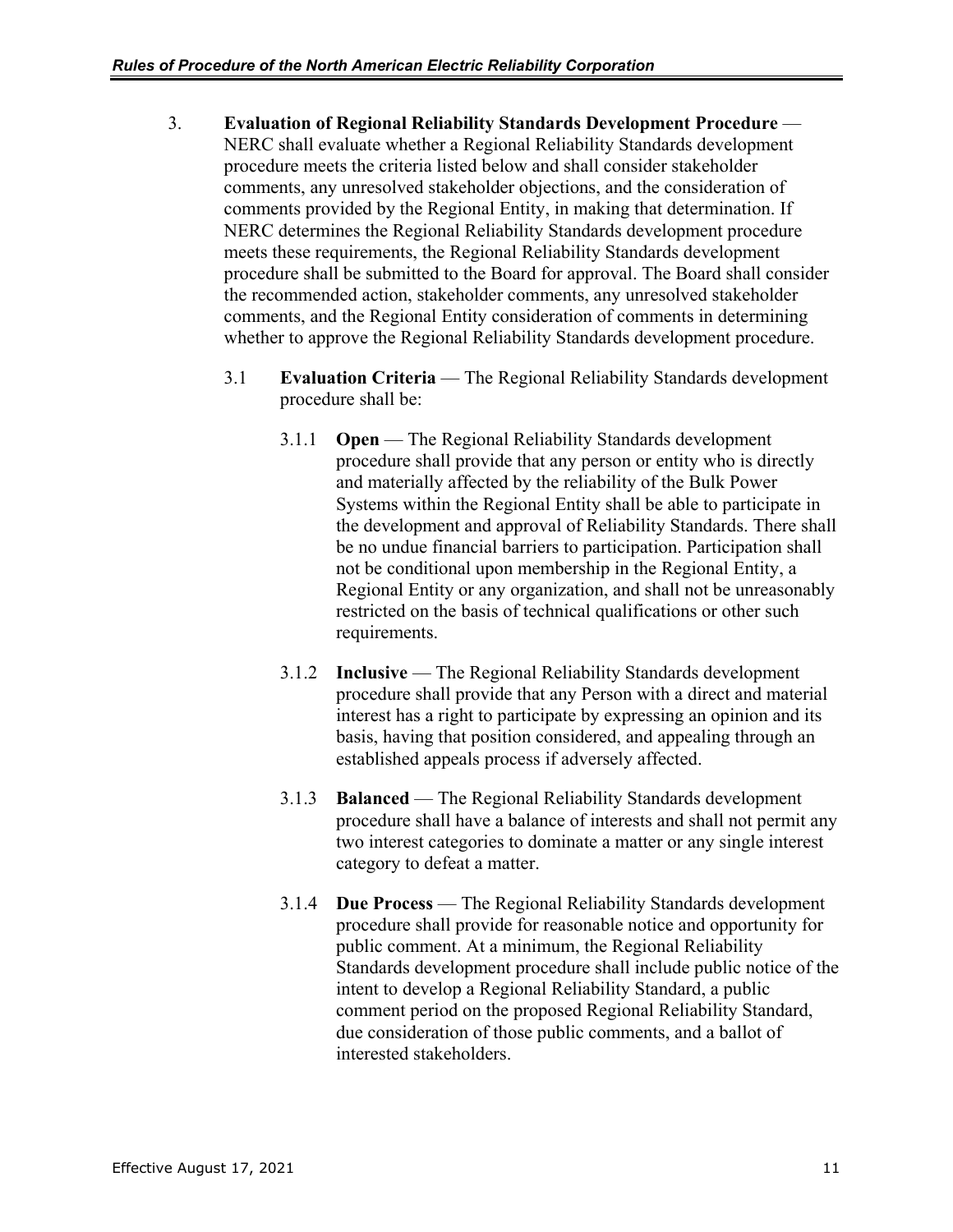- 3.1.5 **Transparent**  All actions material to the development of Regional Reliability Standards shall be transparent. All Regional Reliability Standards development meetings shall be open and publicly noticed on the Regional Entity's website.
- 3.1.6 **Accreditation of Regional Standards Development Procedure**  — A Regional Entity's Regional Reliability Standards development procedure that is accredited by the American National Standards Institute shall be deemed to meet the criteria listed in this Section 311.3.1, although such accreditation is not a prerequisite for approval by NERC.
- 3.1.7 **Use of NERC Procedure**  A Regional Entity may adopt the NERC *Standard Processes Manual* as the Regional Reliability Standards development procedure, in which case the Regional Entity's Regional Reliability Standards development procedure shall be deemed to meet the criteria listed in this Section 311.3.1.
- 4. **Revisions of Regional Reliability Standards Development Procedures**  Any revision to a Regional Reliability Standards development procedure shall be subject to the same approval requirements set forth in Sections 311.1 through 311.3.
- 5. **Duration of Regional Reliability Standards Development Procedures**  The Regional Reliability Standards development procedure shall remain in effect until such time as it is replaced with a new version approved by NERC or it is withdrawn by the Regional Entity. The Regional Entity may, at its discretion, withdraw its Regional Reliability Standards development procedure at any time.

# <span id="page-16-0"></span>**312. Regional Reliability Standards**

- 1. **Basis for Regional Reliability Standards**  Regional Entities may propose Regional Reliability Standards that set more stringent reliability requirements than the NERC Reliability Standard or cover matters not covered by an existing NERC Reliability Standard. Such Regional Reliability Standards shall in all cases be submitted to NERC for adoption and, if adopted, made part of the NERC Reliability Standards and shall be enforceable in accordance with the delegation agreement between NERC and the Regional Entity or other instrument granting authority over enforcement to the Regional Entity. No entities other than NERC and the Regional Entity shall be permitted to develop Regional Reliability Standards that are enforceable under statutory authority delegated to NERC and the Regional Entity.
- 2. **Regional Reliability Standards That are Directed by a NERC Reliability Standard** — Although it is the intent of NERC to promote uniform Reliability Standards across North America, in some cases it may not be feasible to achieve a reliability objective with a Reliability Standard that is uniformly applicable across North America. In such cases, NERC may direct Regional Entities to develop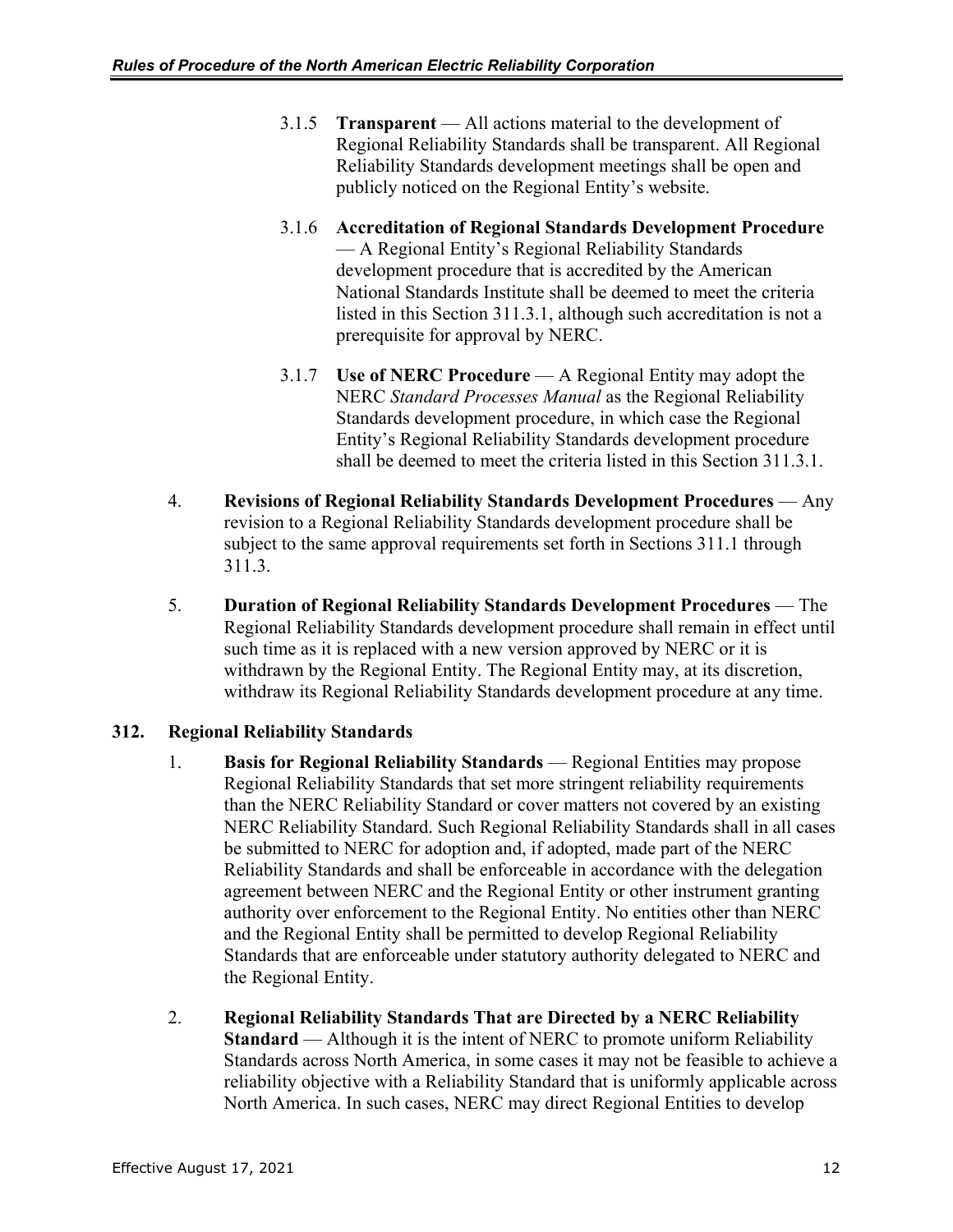Regional Reliability Standards necessary to implement a NERC Reliability Standard. Such Regional Reliability Standards that are developed pursuant to a direction by NERC shall be made part of the NERC Reliability Standards.

- 3. **Procedure for Developing an Interconnection-wide Regional Standard**  A Regional Entity organized on an Interconnection-wide basis may propose a Regional Reliability Standard for approval as a NERC Reliability Standard to be made mandatory for all applicable Bulk Power System owners, operators, and users within that Interconnection.
	- 3.1 **Presumption of Validity**  An Interconnection-wide Regional Reliability Standard that is determined by NERC to be just, reasonable, and not unduly discriminatory or preferential, and in the public interest, and consistent with such other applicable standards of governmental authorities, shall be adopted as a NERC Reliability Standard. NERC shall rebuttably presume that a Regional Reliability Standard developed, in accordance with a Regional Reliability Standards development process approved by NERC, by a Regional Entity organized on an Interconnection-wide basis, is just, reasonable, and not unduly discriminatory or preferential, and in the public interest, and consistent with such other applicable standards of governmental authorities.
	- 3.2 **Notice and Comment Procedure for Interconnection-wide Regional Reliability Standard** — NERC shall publicly notice and request comment on the proposed Interconnection-wide Regional Reliability Standard, allowing a minimum of 45 days for comment. NERC may publicly notice and post for comment the proposed Regional Reliability Standard concurrent with similar steps in the Regional Entity's Regional Reliability Standards development process. The Regional Entity shall have an opportunity to resolve any objections identified in the comments and may choose to comment on or withdraw the request, revise the proposed Regional Reliability Standard and request another posting for comment, or submit the proposed Regional Reliability Standard along with its consideration of any objections received, for approval by NERC.
	- 3.3 **Adoption of Interconnection-wide Regional Reliability Standard by NERC** — NERC shall evaluate and recommend whether a proposed Interconnection-wide Regional Reliability Standard has been developed in accordance with all applicable procedural requirements and whether the Regional Entity has considered and resolved stakeholder objections that could serve as a basis for rebutting the presumption of validity of the Regional Reliability Standard. The Regional Entity, having been notified of the results of the evaluation and recommendation concerning the proposed Regional Reliability Standard, shall have the option of presenting the proposed Regional Reliability Standard to the Board for adoption as a NERC Reliability Standard. The Board shall consider the Regional Entity's request, NERC's recommendation for action on the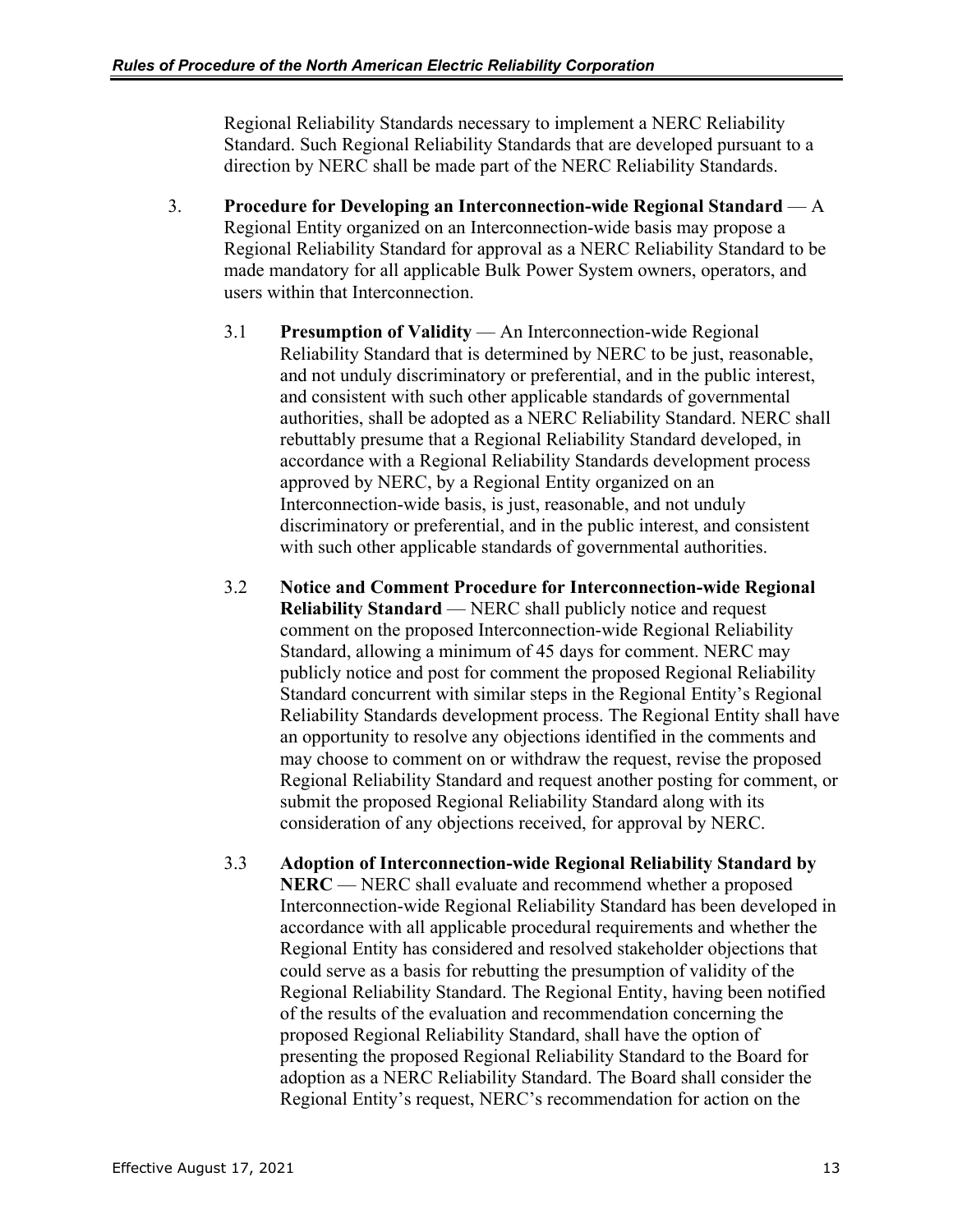Regional Reliability Standard, any unresolved stakeholder comments, and the Regional Entity's consideration of comments, in determining whether to adopt the Regional Reliability Standard as a NERC Reliability Standard.

- 3.4 **Applicable Governmental Authority Approval** An Interconnectionwide Regional Reliability Standard that has been adopted by the Board shall be filed with the Applicable Governmental Authorities for approval, where authorized by applicable legislation or agreement, and shall become effective when approved by such Applicable Governmental Authorities or on a date set by the Applicable Governmental Authorities.
- 3.5 **Enforcement of Interconnection-wide Regional Reliability Standard**  — An Interconnection-wide Regional Reliability Standard that has been adopted by the Board and by the Applicable Governmental Authorities or is otherwise made effective within Canada as mandatory within a particular Region shall be applicable and enforced as a NERC Reliability Standard within the Region.
- 4. **Procedure for Developing Non-Interconnection-Wide Regional Reliability Standards** — Regional Entities that are not organized on an Interconnection-wide basis may propose Regional Reliability Standards to apply within their respective Regions. Such Regional Reliability Standards may be developed through the NERC Reliability Standards development procedure, or alternatively, through a Regional Reliability Standards development procedure that has been approved by NERC.
	- 4.1 **No Presumption of Validity**  Regional Reliability Standards that are not proposed to be applied on an Interconnection-wide basis are not presumed to be valid but may be demonstrated by the proponent to be valid.
	- 4.2 **Notice and Comment Procedure for Non-Interconnection-wide Regional Reliability Standards** — NERC shall publicly notice and request comment on the proposed Regional Reliability Standard, allowing a minimum of 45 days for comment. NERC may publicly notice and post for comment the proposed Regional Reliability Standard concurrent with similar steps in the Regional Entity's Regional Reliability Standards development process. The Regional Entity shall have an opportunity to comment on or resolve any objections identified in the comments and may choose to withdraw the request, revise the proposed Regional Reliability Standard and request another posting for comment, or submit the proposed Regional Reliability Standard along with its consideration of any objections received, for adoption by NERC.
	- 4.3 **NERC Adoption of Non-Interconnection-wide Regional Reliability Standards** — NERC shall evaluate and recommend whether a proposed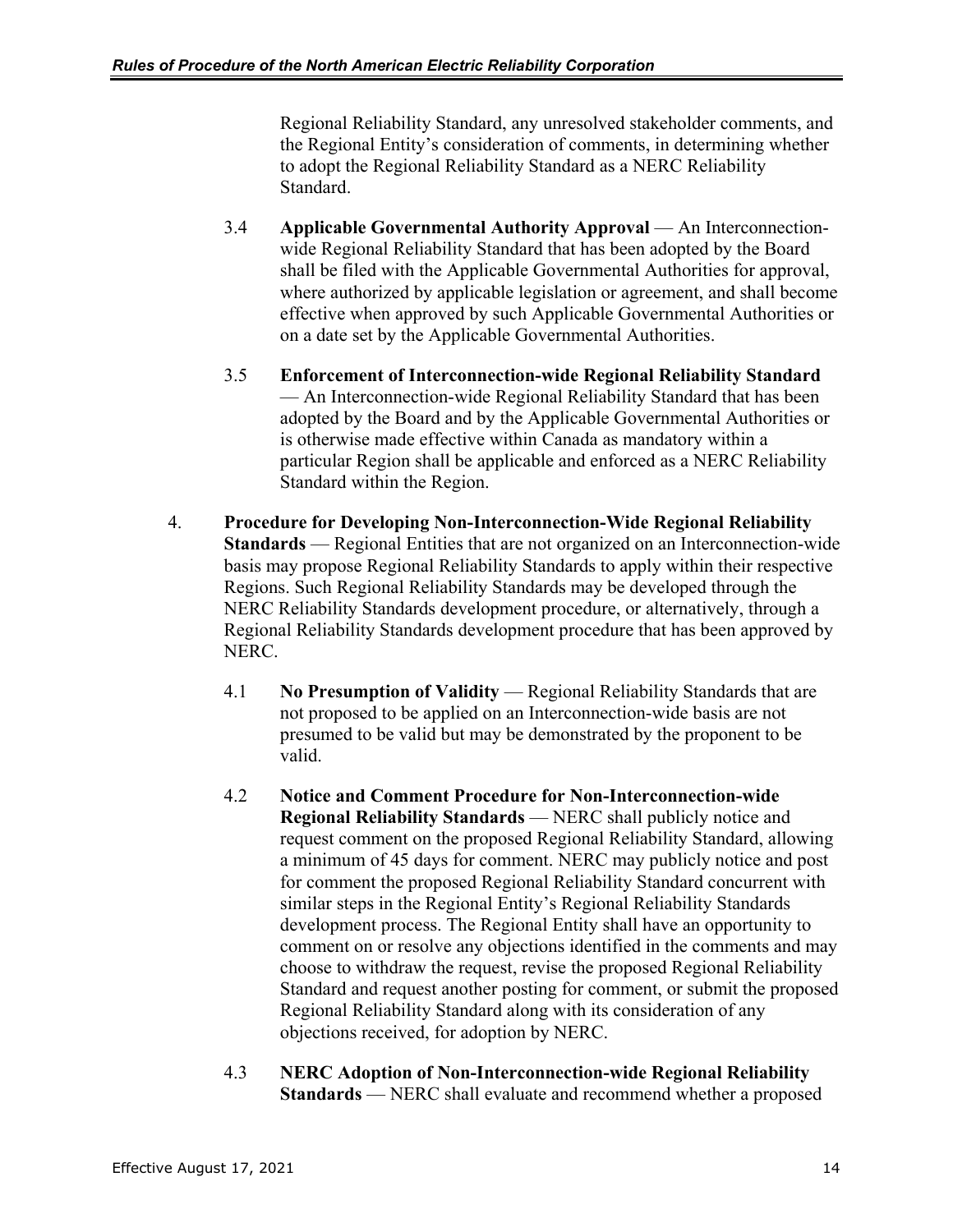non-Interconnection-wide Regional Reliability Standard has been developed in accordance with all applicable procedural requirements and whether the Regional Entity has considered and resolved stakeholder objections. The Regional Entity, having been notified of the results of the evaluation and recommendation concerning proposed Regional Reliability Standard, shall have the option of presenting the proposed Regional Reliability Standard to the Board for adoption as a NERC Reliability Standard. The Board shall consider the Regional Entity's request, the recommendation for action on the Regional Reliability Standard, any unresolved stakeholder comments, and the Regional Entity's consideration of comments, in determining whether to adopt the Regional Reliability Standard as a NERC Reliability Standard.

- 4.4 **Applicable Governmental Authority Approval**  A non-Interconnection-wide Regional Reliability Standard that has been adopted by the Board shall be filed with the Applicable Governmental Authorities for approval, where authorized by applicable legislation or agreement, and shall become effective when approved by such Applicable Governmental Authorities or on a date set by the Applicable Governmental Authorities.
- 4.5 **Enforcement of Non-Interconnection-wide Regional Reliability Standards** — A non-Interconnection-wide Regional Reliability Standard that has been adopted by the Board and by the Applicable Governmental Authorities or is otherwise made effective within Canada as mandatory within a particular Region shall be applicable and enforced as a NERC Reliability Standard within the Region.
- 5. **Appeals** A Regional Entity shall have the right to appeal NERC's decision not to adopt a proposed Regional Reliability Standard or Variance to the Commission or other Applicable Governmental Authority.

# <span id="page-19-0"></span>**313. Other Regional Criteria, Guides, Procedures, Agreements, Etc.**

- 1. **Regional Criteria**  Regional Entities may develop Regional Criteria that are necessary to implement, to augment, or to comply with NERC Reliability Standards, but which are not Reliability Standards. Regional Criteria may also address issues not within the scope of Reliability Standards, such as resource adequacy. Regional Criteria may include specific acceptable operating or planning parameters, guides, agreements, protocols or other documents used to enhance the reliability of the Bulk Power System in the Region. These documents typically provide benefits by promoting more consistent implementation of the NERC Reliability Standards within the Region. These documents are not NERC Reliability Standards, Regional Reliability Standards, or regional Variances, and therefore are not enforceable under authority delegated by NERC pursuant to delegation agreements and do not require NERC approval.
- 2. **Catalog of Regional Criteria**  NERC shall maintain a current catalog of Regional Criteria. Regional Entities shall provide a catalog listing of Regional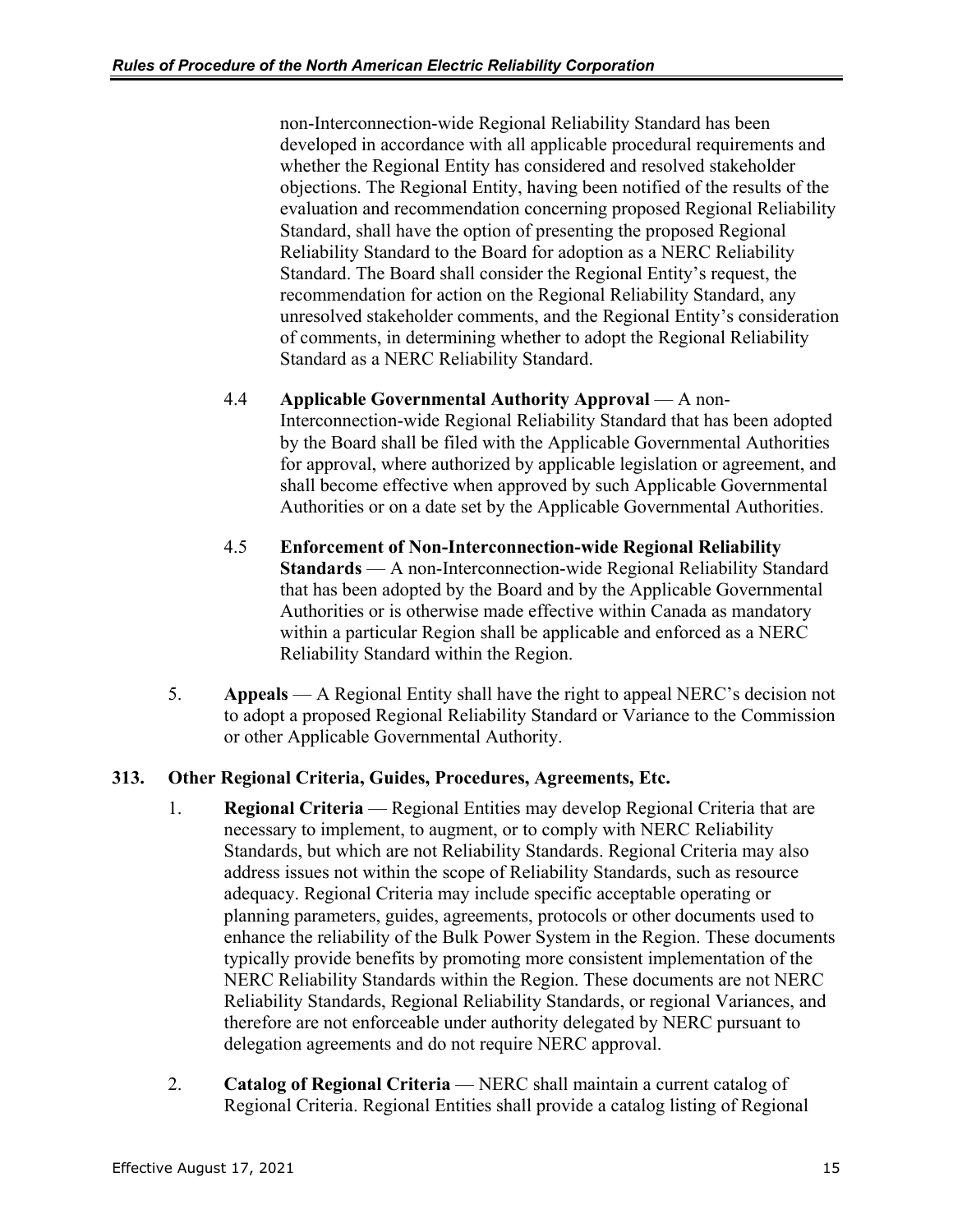Criteria to NERC and shall notify NERC of changes to the listing. Regional Entities shall provide any listed document to NERC upon written request.

# <span id="page-20-0"></span>**314. Conflicts with Statutes, Regulations, and Orders**

**Notice of Potential Conflict** — If a Bulk Power System owner, operator, or user determines that a NERC or Regional Reliability Standard may conflict with a function, rule, order, tariff, rate schedule, legislative requirement or agreement that has been accepted, approved, or ordered by a governmental authority affecting that entity, the entity shall expeditiously notify the governmental authority, NERC, and the relevant Regional Entity of the conflict.

- 1. **Determination of Conflict —** NERC, upon request of the governmental authority, may advise the governmental authority regarding the conflict and propose a resolution of the conflict, including revision of the Reliability Standard if appropriate.
- 2. **Regulatory Precedence**  Unless otherwise ordered by a governmental authority, the affected Bulk Power System owner, operator, or user shall continue to follow the function, rule, order, tariff, rate schedule, legislative requirement, or agreement accepted, approved, or ordered by the governmental authority until the governmental authority finds that a conflict exists and orders a remedy and such remedy is affected.

# <span id="page-20-1"></span>**315. Revisions to NERC Standard Processes Manual**

Any person or entity may submit a written request to modify NERC *Standard Processes Manual*. Consideration of the request and development of the revision shall follow the process defined in the NERC *Standard Processes Manual*. Upon approval by the Board, the revision shall be submitted to the Applicable Governmental Authorities for approval. Changes shall become effective only upon approval by the Applicable Governmental Authorities or on a date designated by the Applicable Governmental Authorities or as otherwise applicable in a particular jurisdiction.

# <span id="page-20-2"></span>**316. Accreditation**

NERC shall seek and maintain accreditation of the NERC Reliability Standards development process by the American National Standards Institute.

# <span id="page-20-3"></span>**317. Periodic Review of Reliability Standards**

NERC shall complete a periodic review of each NERC Reliability Standard in accordance with the NERC *Standard Processes Manual*. The standards process manager shall be responsible for administration of the periodic review of Reliability Standards. As a result of this review, the NERC Reliability Standard shall be reaffirmed, revised, or withdrawn. If the review indicates a need to revise or withdraw the Reliability Standard, a request for revision or withdrawal shall be prepared, submitted and addressed in accordance with the NERC *Standard Processes Manual*.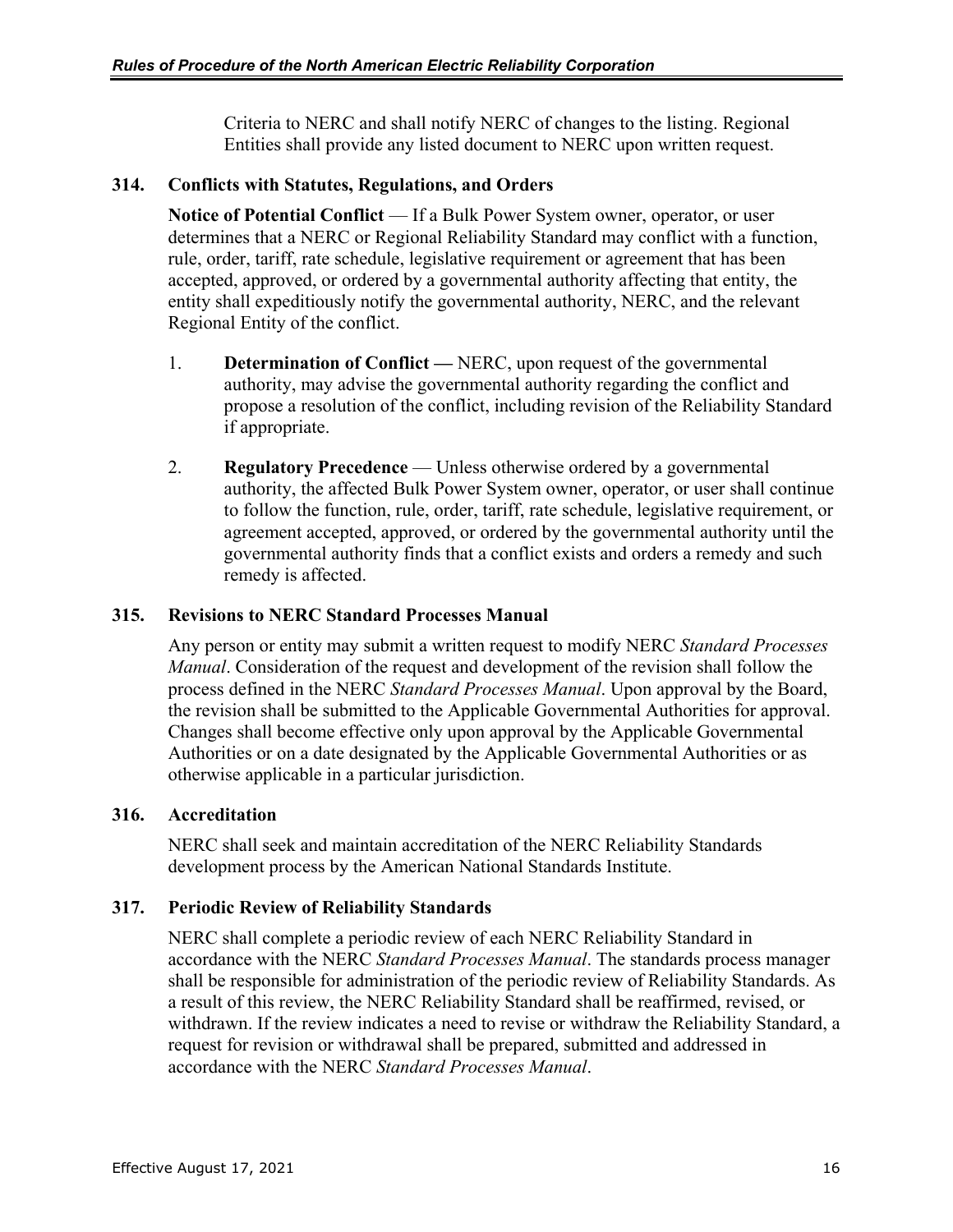# <span id="page-21-0"></span>**318. Coordination with the North American Energy Standards Board**

NERC shall maintain a close working relationship with the North American Energy Standards Board and ISO/RTO Council to ensure effective coordination of wholesale electric business practice standards and market protocols with the NERC Reliability Standards.

#### <span id="page-21-1"></span>**319. Archived Standards Information**

NERC shall maintain a historical record of Reliability Standards information that is no longer maintained on-line. For example, Reliability Standards that have been retired may be removed from the on-line system. Archived information shall be retained indefinitely as practical, but in no case less than six years or one complete Reliability Standards review cycle from the date on which the Reliability Standard was no longer in effect. Archived records of Reliability Standards information shall be available electronically within 30 days following the receipt by the NERC standards information manager of a written request.

#### <span id="page-21-2"></span>**320. Procedure for Developing and Approving Violation Risk Factors and Violation Severity Levels**

- 1. **Development of Violation Risk Factors and Violation Severity Levels** NERC shall follow the process for developing Violation Risk Factors (VRFs) and Violation Severity Levels (VSLs) as set forth in the Standard Processes Manual, Appendix 3A to these Rules of Procedure.
- 2. **Remands of Directed Revision of VRFs and VSLs by Applicable Governmental Authorities** — If an Applicable Governmental Authority remands or directs a revision to a Board-approved VRF or VSL assignment, the NERC director of standards, after consulting with the standard drafting team, Standards Committee, and the NERC director of compliance operations, will recommend to the Board one of the following actions: (1) filing a request for clarification; (2) filing for rehearing or for review of the Applicable Governmental Authority decision; or (3) approval of the directed revisions to the VRF or VSL. If and to the extent time is available prior to the deadline for the Board's decision, an opportunity for interested parties to comment on the action taken will be provided.
- 3. **Alternative Procedure for Developing and Approving Violation Risk Factors and Violation Severity Levels** — In the event the Reliability Standards development process fails to produce Violation Risk Factors or Violation Severity Levels for a particular Reliability Standard in a timely manner, the Board of Trustees may approve Violation Risk Factors or Violation Severity Levels for that Reliability Standard after notice and opportunity for comment. In approving VRFs and VSLs, the Board shall consider the inputs of the Member Representatives Committee, affected stakeholders and NERC staff.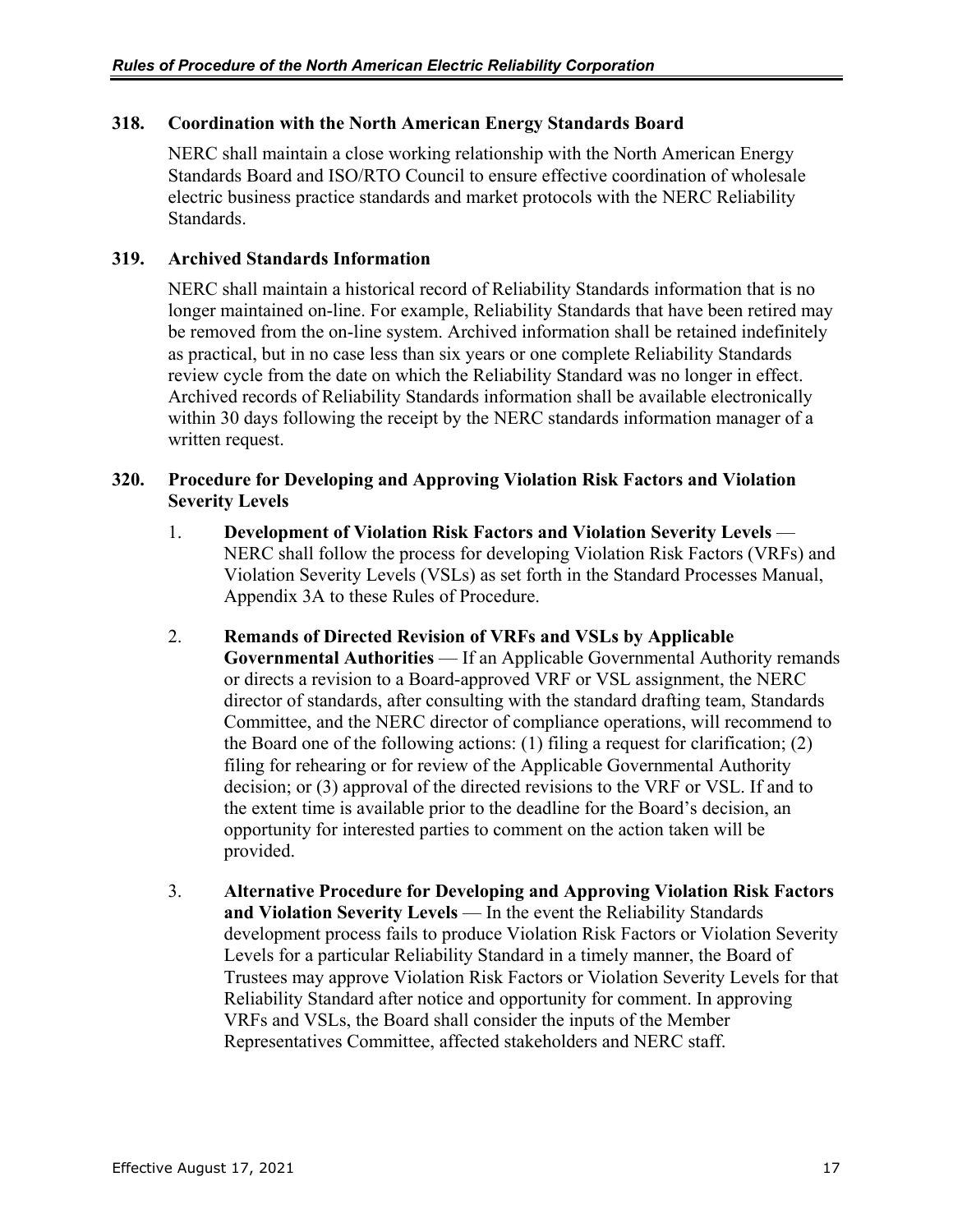#### <span id="page-22-0"></span>**321. Special Rule to Address Certain Regulatory Directives**

In circumstances where this Rule 321 applies, the Board of Trustees shall have the authority to take one or more of the actions set out below. The Board of Trustees shall have the authority to choose which one or more of the actions are appropriate to the circumstances and need not take these actions in sequential steps.

- 1. The Standards Committee shall have the responsibility to ensure that standards drafting teams address specific matters that are identified in directives issued by Applicable Governmental Authorities. If the Board of Trustees is presented with a proposed Reliability Standard that fails to address such directives, the Board of Trustees has the authority to remand, with instructions (including establishing a timetable for action), the proposed Reliability Standard to the Standards Committee.
- 2. Upon a written finding by the Board of Trustees that a ballot pool has failed to approve a proposed Reliability Standard that contains a provision to address a specific matter identified in a directive issued by an Applicable Governmental Authority, the Board of Trustees has the authority to remand the proposed Reliability Standard to the Standards Committee, with instructions to (i) convene a public technical conference to discuss the issues surrounding the regulatory directive, including whether or not the proposed Reliability Standard is just, reasonable, not unduly discriminatory or preferential, in the public interest, helpful to reliability, practical, technically sound, technically feasible, and costjustified; (ii) working with NERC staff, prepare a memorandum discussing the issues, an analysis of the alternatives considered and other appropriate matters; and (iii) re-ballot the proposed Reliability Standard one additional time, with such adjustments in the schedule as are necessary to meet the deadline contained in paragraph 2.1 of this Rule.
	- 2.1 Such a re-ballot shall be completed within forty-five (45) days of the remand. The Standards Committee memorandum shall be included in the materials made available to the ballot pool in connection with the reballot.
	- 2.2 In any such re-ballot, negative votes without comments related to the proposal shall be counted for purposes of establishing a quorum, but only affirmative votes and negative votes with comments related to the proposal shall be counted for purposes of determining the number of votes cast and whether the proposed Reliability Standard has been approved.
- 3. If the re-balloted proposed Reliability Standard achieves at least an affirmative two-thirds majority vote of the weighted Segment votes cast, with a quorum established, then the proposed Reliability Standard shall be deemed approved by the ballot pool and shall be considered by the Board of Trustees for approval.
- 4. If the re-balloted proposed Reliability Standard fails to achieve at least an affirmative two-thirds majority vote of the weighted Segment votes cast, but does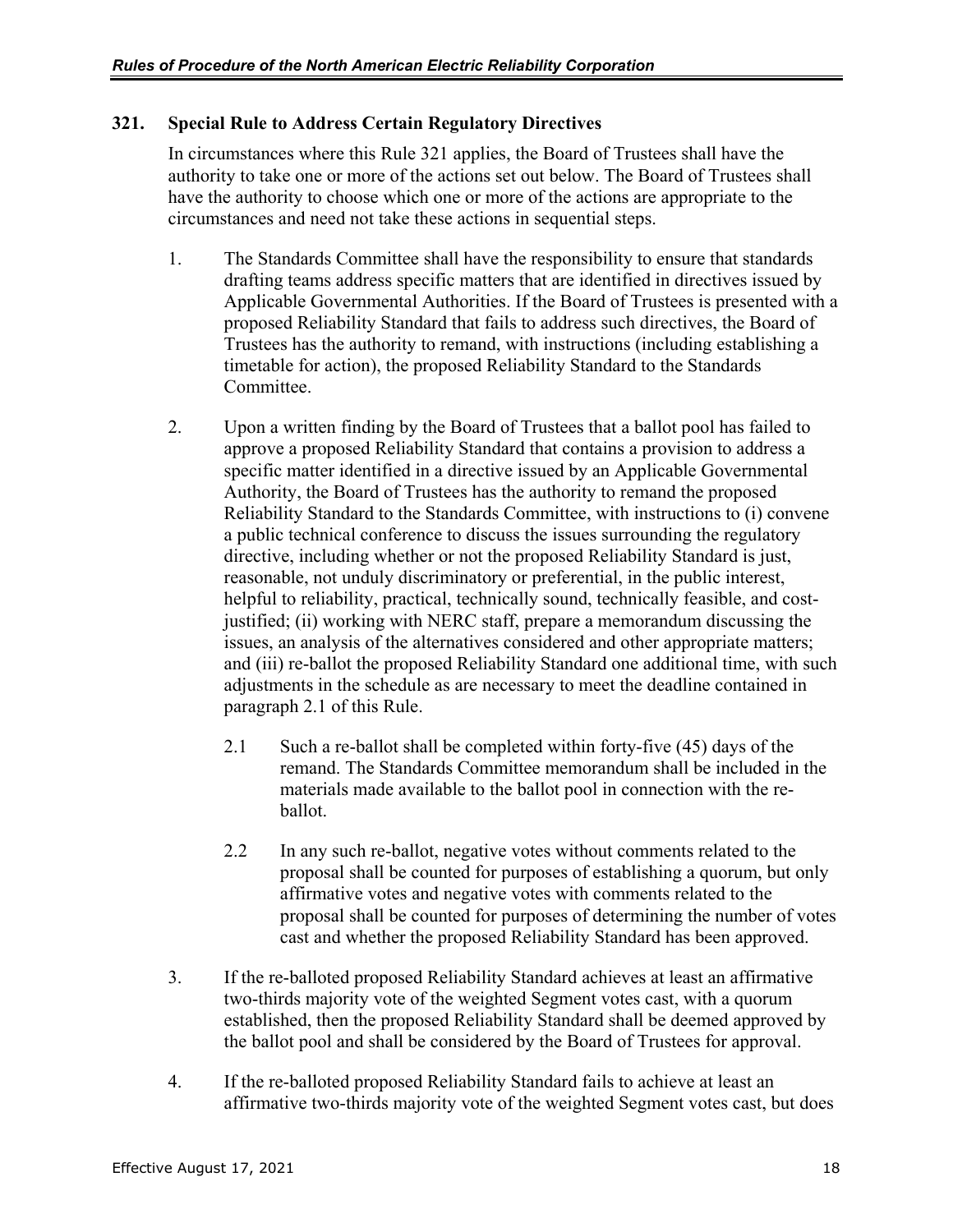achieve at least a sixty percent affirmative majority of the weighted Segment votes cast, with a quorum established, then the Board of Trustees has the authority to consider the proposed Reliability Standard for approval under the following procedures:

- 4.1 The Board of Trustees shall issue notice of its intent to consider the proposed Reliability Standard and shall solicit written public comment particularly focused on the technical aspects of the provisions of the proposed Reliability Standard that address the specific matter identified in the regulatory directive, including whether or not the proposed Reliability Standard is just, reasonable, not unduly discriminatory or preferential, in the public interest, helpful to reliability, practical, technically sound, technically feasible, and cost-justified.
- 4.2 The Board of Trustees may, in its discretion, convene a public technical conference to receive additional input on the matter.
- 4.3 After considering the developmental record, the comments received during balloting and the additional input received under paragraphs 4.1 and 4.2 of this Rule, the Board of Trustees has authority to act on the proposed Reliability Standard.
	- 4.3.1 If the Board of Trustees finds that the proposed Reliability Standard is just, reasonable, not unduly discriminatory or preferential, and in the public interest, considering (among other things) whether it is helpful to reliability, practical, technically sound, technically feasible, and cost-justified, then it has authority to approve the proposed Reliability Standard and direct that it be filed with Applicable Governmental Authorities with a request that it be made effective.
	- 4.3.2 If the Board of Trustees is unable to find that the proposed Reliability Standard is just, reasonable, not unduly discriminatory or preferential, and in the public interest, considering (among other things) whether it is helpful to reliability, practical, technically sound, technically feasible, and cost-justified, then it has authority to treat the proposed Reliability Standard as a draft Reliability Standard and direct that the draft Reliability Standard and complete developmental record, including the additional input received under paragraphs 4.1 and 4.2 of this Rule, be filed with the Applicable Governmental Authorities as a compliance filing in response to the order giving rise to the regulatory directive, along with a recommendation that the Reliability Standard not be made effective and an explanation of the basis for the recommendation.
- 5. Upon a written finding by the Board of Trustees that standard drafting team has failed to develop, or a ballot pool has failed to approve, a proposed Reliability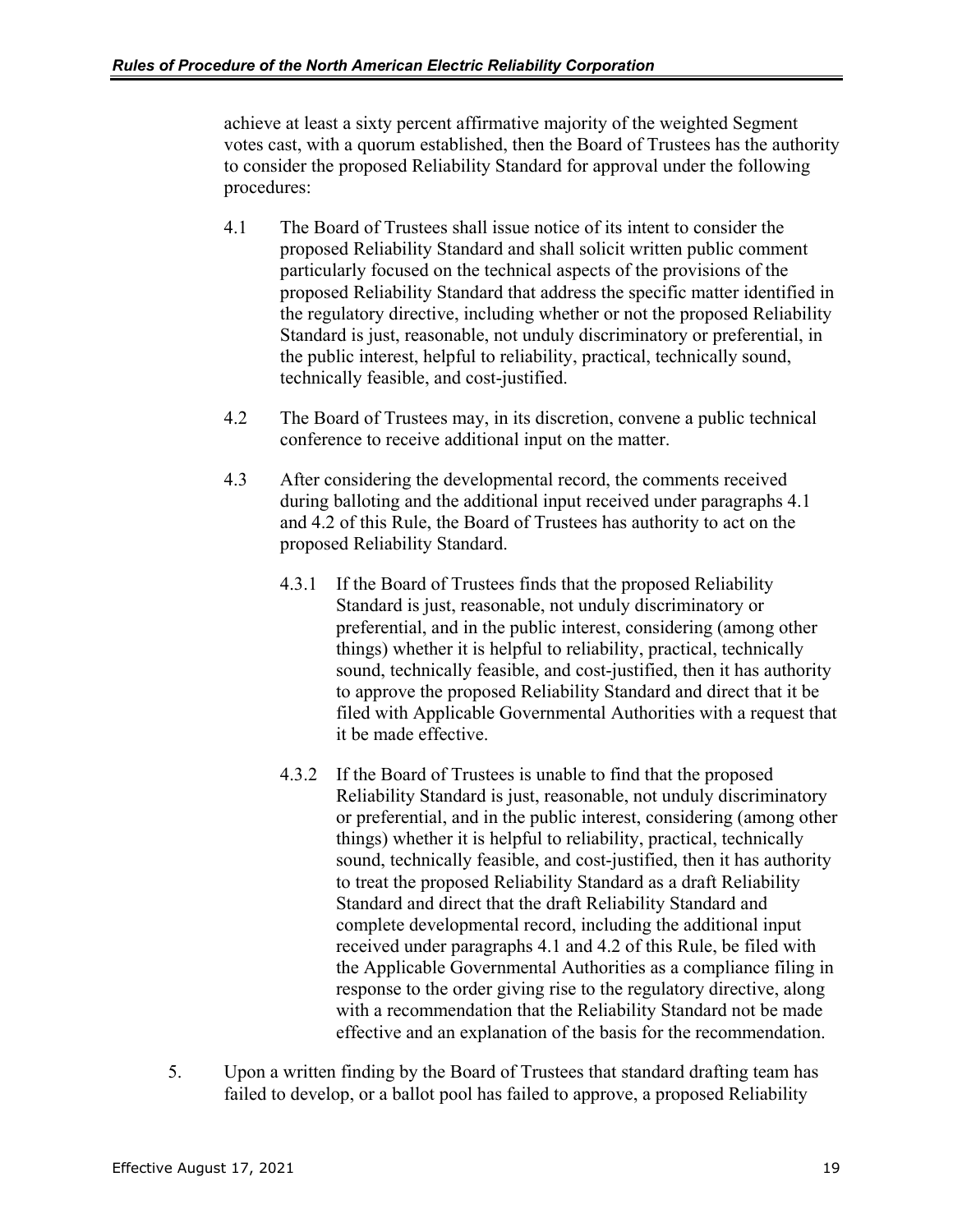Standard that contains a provision to address a specific matter identified in a directive issued by an Applicable Governmental Authority, the Board of Trustees has the authority to direct the Standards Committee (with the assistance of stakeholders and NERC staff) to prepare a draft Reliability Standard that addresses the regulatory directive, taking account of the entire developmental record pertaining to the matter. If the Standards Committee fails to prepare such draft Reliability Standard, the Board of Trustees may direct NERC management to prepare such draft Reliability Standard.

- 5.1 The Board of Trustees may, in its discretion, convene a public technical conference to receive input on the matter. The draft Reliability Standard shall be posted for a 45-day public comment period.
- 5.2 If, after considering the entire developmental record (including the comments received under paragraph 5.1 of this Rule), the Board of Trustees finds that the draft Reliability Standard, with such modifications as the Board of Trustees determines are appropriate in light of the comments received, is just, reasonable, not unduly discriminatory or preferential, and in the public interest, considering (among other things) whether it is practical, technically sound, technically feasible, costjustified and serves the best interests of reliability of the Bulk Power System, then the Board of Trustees has the authority to approve the draft Reliability Standard and direct that the proposed Reliability Standard be filed with Applicable Governmental Authorities with a request that the proposed Reliability Standard be made effective.
- 5.3 If, after considering the entire developmental record (including the comments received under paragraph 5.1 of this Rule), the Board of Trustees is unable to find that the draft Reliability Standard, even with modifications, is just, reasonable, not unduly discriminatory or preferential, and in the public interest, considering (among other things) whether it is practical, technically sound, technically feasible, costjustified and serves the best interests of reliability of the Bulk Power System, then the Board of Trustees has the authority to direct that the draft Reliability Standard and complete developmental record be filed as a compliance filing in response to the regulatory directive with the Applicable Governmental Authority issuing the regulatory directive, with a recommendation that the draft Reliability Standard not be made effective.
- 5.4 The filing of the Reliability Standard under either paragraph 5.2 or paragraph 5.3 of this Rule shall include an explanation of the basis for the decision by the Board of Trustees.
- 5.5 A Reliability Standard approved under paragraph 5 of this Rule shall not be eligible for submission as an American National Standard.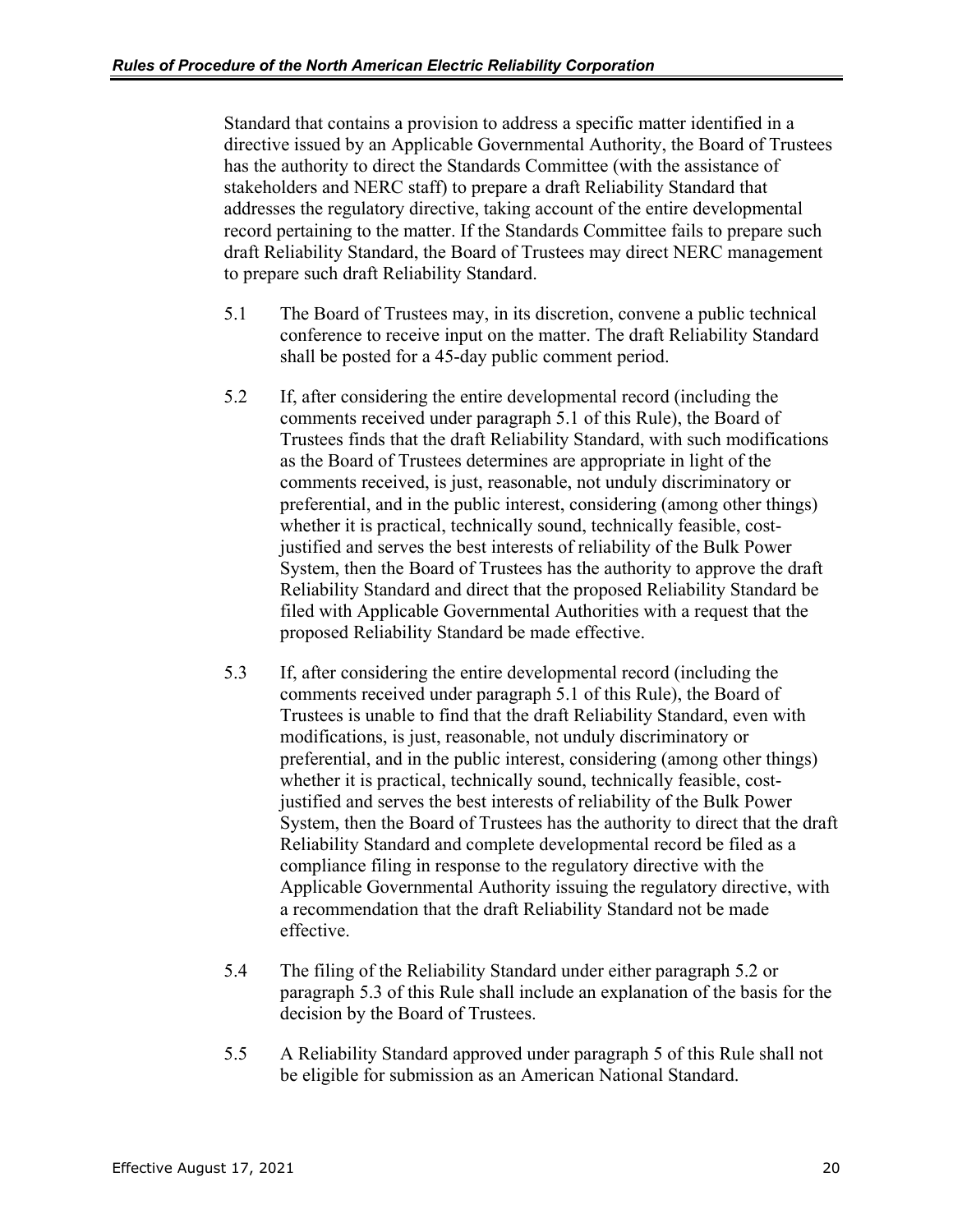6. NERC shall on or before March 31<sup>st</sup> of each year file a report with Applicable Governmental Authorities on the status and timetable for addressing each outstanding directive to address a specific matter received from an Applicable Governmental Authority.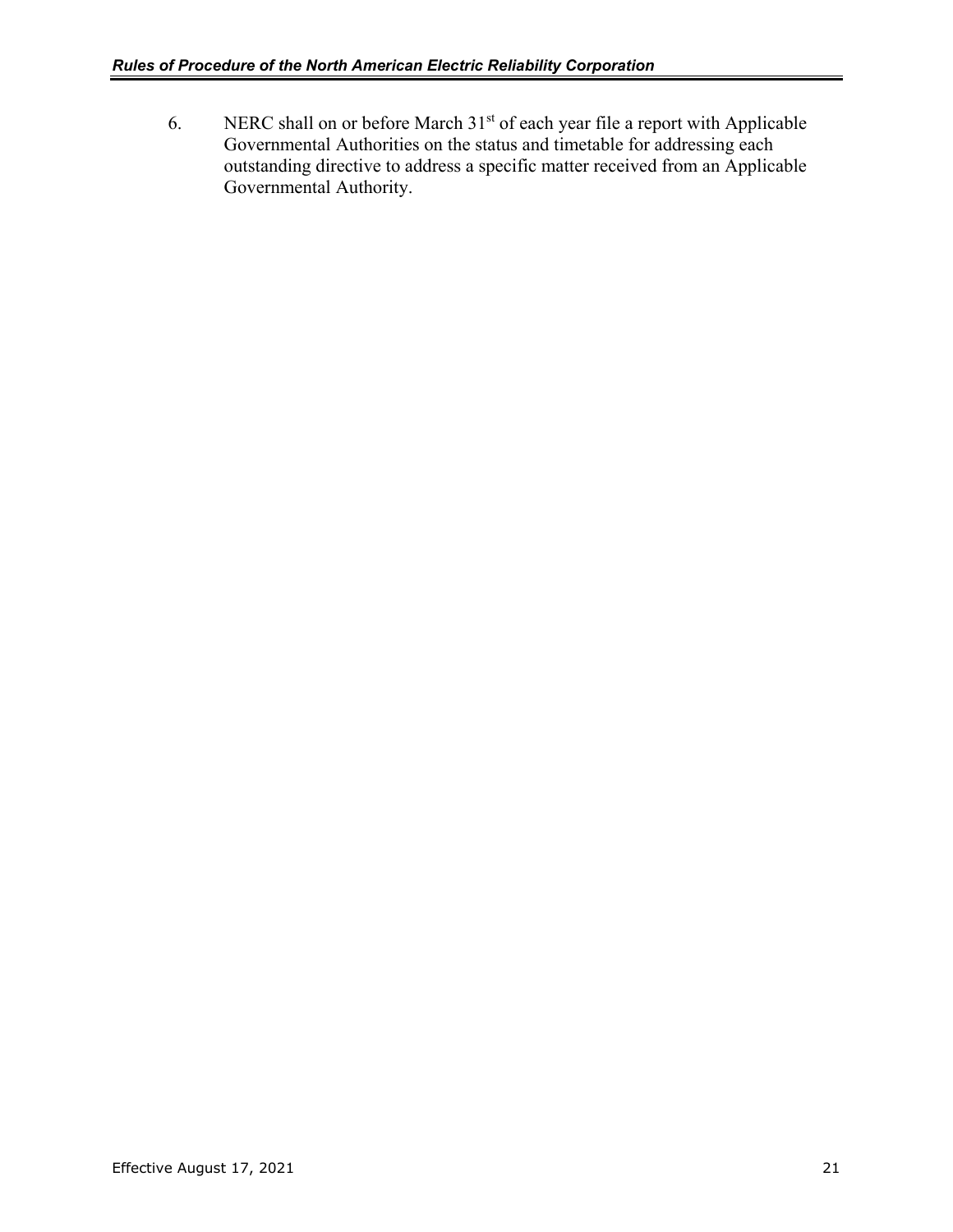# <span id="page-26-0"></span>**SECTION 400 — COMPLIANCE ENFORCEMENT**

# <span id="page-26-1"></span>**401. Scope of the NERC Compliance Monitoring and Enforcement Program**

- 1. **Components of the NERC Compliance Monitoring and Enforcement Program** — NERC shall develop and implement a NERC Compliance Monitoring and Enforcement Program to promote the reliability of the Bulk Power System by enforcing compliance with approved Reliability Standards in those regions of North American in which NERC and/or a Regional Entity (pursuant to a delegation agreement with NERC that has been approved by the Applicable Governmental Authority) has been given enforcement authority. There are four distinct parts of the NERC Compliance Monitoring and Enforcement Program: (1) NERC's oversight of the Regional Entity Compliance Monitoring and Enforcement Programs (Section 402), (2) the definition of the required Regional Entity Compliance Monitoring and Enforcement Program attributes (Section 403), (3) NERC's monitoring of Regional Entity compliance with Reliability Standards (Section 404), and (4) the monitoring of compliance with Reliability Standards that are applicable to NERC (Sections 405–406).
- 2. **Who Must Comply** Where required by applicable legislation, regulation, rule or agreement, all Bulk Power System owners, operators, and users, Regional Entities, and NERC, are required to comply with all approved NERC Reliability Standards at all times. Regional Reliability Standards and Variances approved by NERC and the Applicable Governmental Authority shall be considered NERC Reliability Standards and shall apply to all Bulk Power System owners, operators, or users responsible for meeting those Reliability Standards within the Regional Entity boundaries, whether or not the Bulk Power System owner, operator, or user is a member of the Regional Entity.
- 3. **Data Access** All Bulk Power System owners, operators, and users shall provide to NERC and the applicable Regional Entity such information as is necessary to monitor compliance with the Reliability Standards. NERC and the applicable Regional Entity will define the data retention and reporting requirements in the Reliability Standards and compliance reporting procedures.
- 4. **Role of Regional Entities in the Compliance Monitoring and Enforcement Program** — Each Regional Entity that has been delegated authority through a delegation agreement or other legal instrument approved by the Applicable Governmental Authority shall, in accordance with the terms of the approved delegation agreement, administer a Regional Entity Compliance Monitoring and Enforcement program to meet the NERC Compliance Monitoring and Enforcement Program goals and the requirements in this Section 400.
- 5. **Program Continuity** NERC will ensure continuity of compliance monitoring and enforcement within the geographic boundaries of a Regional Entity in the event that NERC does not have a delegation agreement, or the Regional Entity withdraws from the agreement or does not operate its Compliance Monitoring and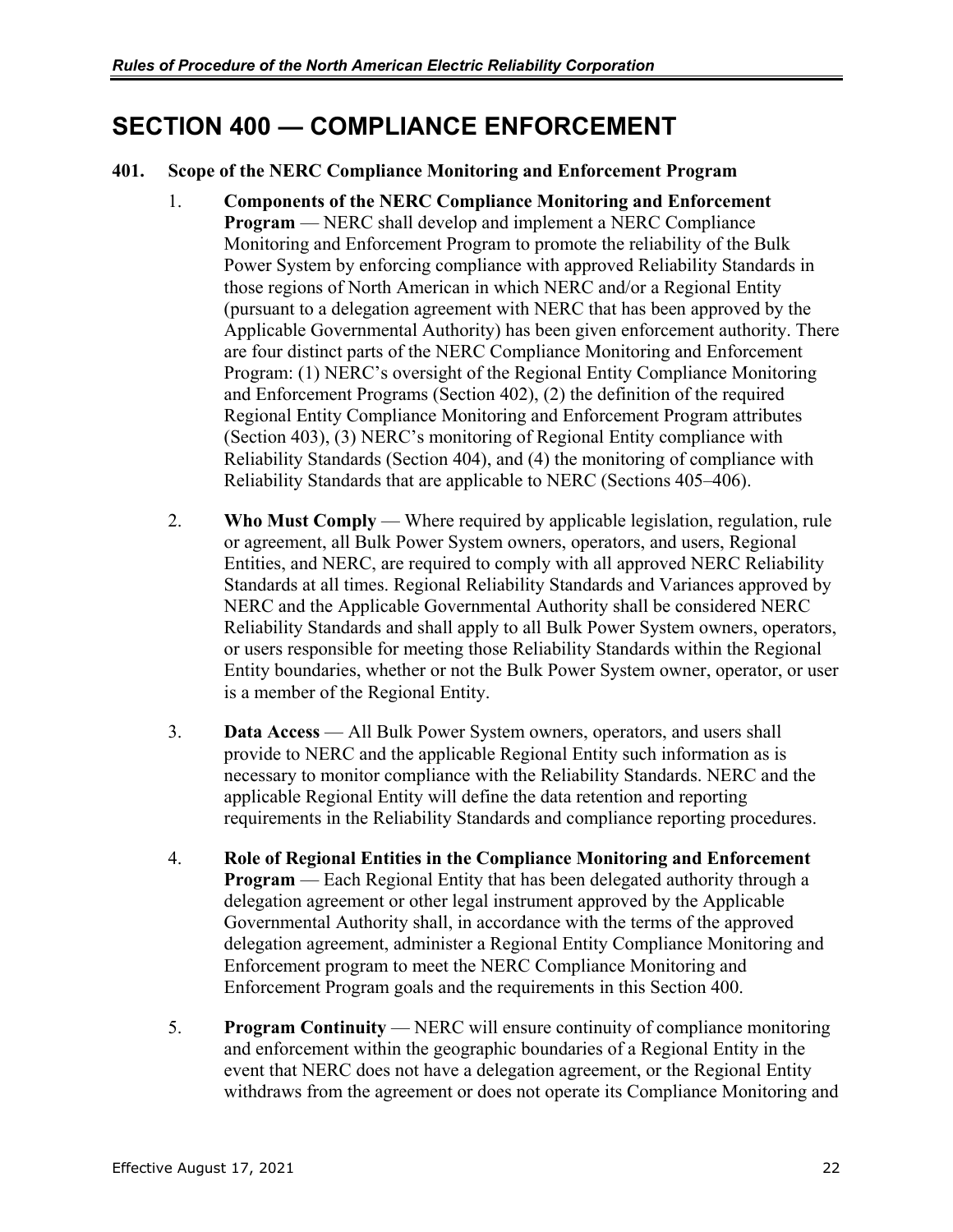Enforcement Program in accordance with the delegation agreement or other applicable requirements.

- 5.1 Should NERC not have a delegation agreement with a Regional Entity covering a geographic area, or a Regional Entity withdraws from an existing delegation agreement or the delegation agreement is otherwise terminated, NERC will directly administer the Compliance Monitoring and Enforcement Program applicable to owners, operators and users of the Bulk Power System within that geographic area.
	- 1. This monitoring and enforcement will be accomplished by NERC and Compliance Staff from another approved Regional Entity.
	- 2. If an existing delegation agreement with a Regional Entity is terminating, the Regional Entity shall promptly provide to NERC all relevant compliance information regarding Registered Entities, contacts, prior compliance information and actions, Mitigation Plans, and Remedial Action Directives for the period in which the Regional Entity was responsible for administering the Compliance Monitoring and Enforcement Program.
	- 3. NERC will levy and collect all Penalties directly and will utilize any Penalty monies collected to offset the expenses of administering the Compliance Monitoring and Enforcement Program for the geographic area.
- 5.2 Should a Regional Entity seek to withdraw from its delegation agreement, NERC will seek agreement from another Regional Entity to amend its delegation agreement with NERC to extend that Regional Entity's boundaries for compliance monitoring and enforcement. In the event no Regional Entity is willing to accept this responsibility, NERC will administer the Compliance Monitoring and Enforcement Program within the geographical boundaries of the Regional Entity seeking to withdraw from the delegation agreement, in accordance with Section 401.5.1.
- 6. **Risk Elements** NERC, with input from the Regional Entities, stakeholders, and regulators, shall at least annually identify risk elements to prioritize risks to the reliability of the Bulk Power System. These risk elements and related NERC Reliability Standards and Requirements are to be considered for compliance oversight in the annual NERC Compliance Monitoring and Enforcement Program Implementation Plan. NERC identifies the risk elements using data including, but not limited to: compliance findings; event analysis experience; data analysis; and the expert judgment of NERC and Regional Entity staff, committees, and subcommittees. NERC uses these risk elements to identify and prioritize interconnection and continent-wide risks to the reliability of the Bulk Power System. These identified risks, as well as risks to the reliability of the Bulk Power System identified by Regional Entities for their footprint, represent the focus for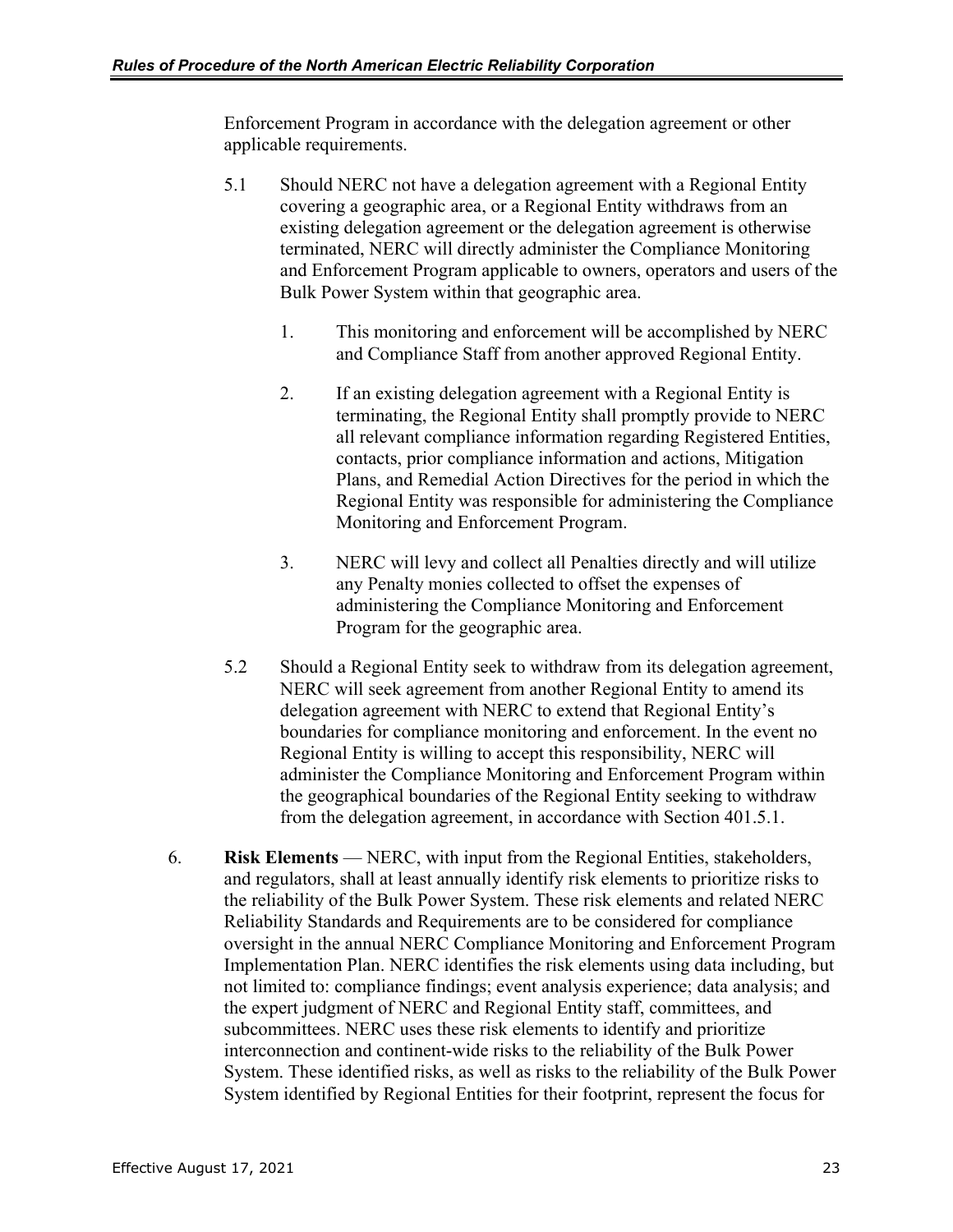monitoring activities in the upcoming year, and become inputs for developing oversight plans for individual Registered Entities. Compliance is required, and NERC and the Regional Entities have authority to monitor compliance, with all applicable NERC Reliability Standards whether or not they are identified as areas of focus to be considered for compliance oversight in the annual NERC Compliance Monitoring and Enforcement Program Implementation Plan or are included in a Regional Entity's oversight plan for the Registered Entity.

- 7. **Penalties, Sanctions, and Remedial Action Directives**  NERC and Regional Entities will apply Penalties, sanctions, and Remedial Action Directives that bear a reasonable relation to the seriousness of a violation and take into consideration timely remedial efforts as defined in the NERC *Sanction Guidelines*, which is incorporated into these rules as **Appendix 4B**.
- 8. **Multiple Enforcement Actions** A Registered Entity shall not be subject to an enforcement action by NERC and a Regional Entity, or by more than one Regional Entity (unless the Registered Entity is registered in more than one Region in which the violation occurred), for the same violation.
- 9. **Records**  NERC shall maintain a record of each compliance submission, including Self-Reported, Possible, Alleged, and Confirmed Violations of approved Reliability Standards; associated Penalties, sanctions, Remedial Action Directives and settlements; and the status of mitigation actions.
- 10. **Confidential Information** NERC will treat all Possible and Alleged Violations of Reliability Standards and matters related to a Compliance Monitoring and Enforcement Program process, including the status of any Compliance Investigation or other Compliance Monitoring and Enforcement Program process, as confidential in accordance with Section 1500.

The types of information that will be considered confidential and will not (subject to statutory and regulatory requirements) be disclosed in any public information reported by NERC are identified in Section 1500. Information that would jeopardize Bulk Power System reliability, including information relating to a Cyber Security Incident, will be identified and protected from public disclosure as Critical Energy Infrastructure Information in accordance with Section 1500.

The Regional Entity and NERC shall give Bulk Power System owners, operators, and users a reasonable opportunity to demonstrate that information concerning a violation is confidential before such report is disclosed to the public.

11. **Public Posting** — When the affected Bulk Power System owner, operator, or user either agrees with a Possible or Alleged Violation(s) of a Reliability Standard(s) or a report of a Compliance Audit or Compliance Investigation, or enters into a settlement agreement concerning a Possible or Alleged Violation(s), or the time for submitting an appeal is passed, or all appeals processes are complete, NERC shall, subject to the confidentiality requirements of these Rules of Procedure,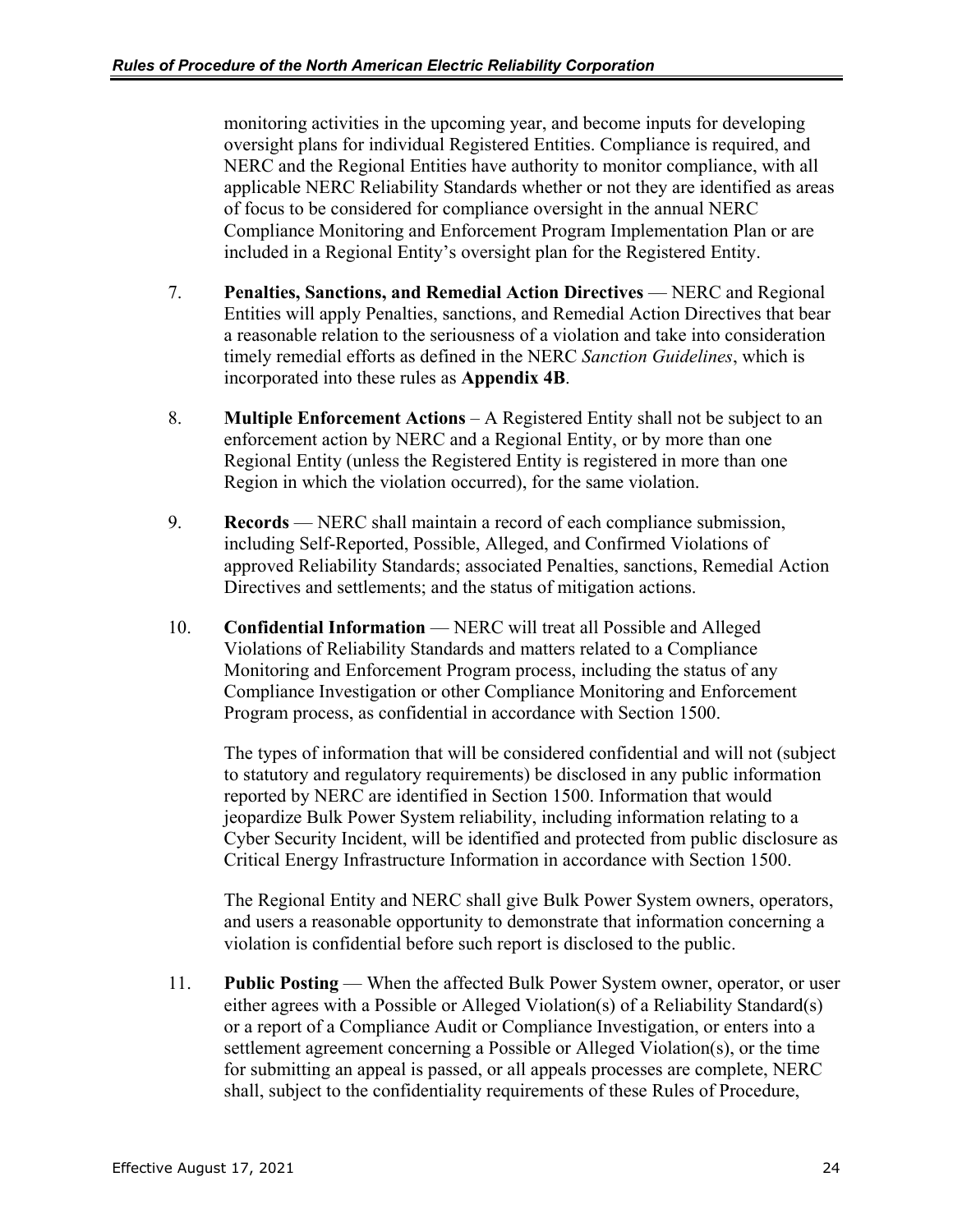publicly post each Confirmed Violation, Penalty or sanction, settlement agreement, and final Compliance Audit or Compliance Investigation report, on its website. As required by an Applicable Governmental Authority, NERC will also post information concerning noncompliance disposed of as Compliance Exceptions, subject to Section 1500 of these Rules of Procedures.

- 11.1 Each Bulk Power System owner, operator, or user may provide NERC with a statement to accompany the Confirmed Violation or report to be posted publicly. The statement must be on company letterhead and include a signature, as well as the name and title of the person submitting the information.
- 11.2 In accordance with Section 1500, information deemed by a Bulk Power System owner, operator, or user, Regional Entity, or NERC as Critical Energy Infrastructure Information (*NERC Security Guidelines for the Electricity Sector — Protecting Potentially Sensitive Information* may be used as a guide) or other Confidential Information shall be redacted in accordance with Section 1500 and not be released publicly.
- 11.3 Subject to redaction of Critical Energy Infrastructure Information or other Confidential Information, for each Confirmed Violation or settlement relating to a Possible Violation or an Alleged Violation, the public posting shall include the name of any relevant entity, the nature, time period, and circumstances of such Possible, Alleged or Confirmed Violation, any Mitigation Plan or other Mitigating Activities to be implemented by the Registered Entity in connection with the Confirmed Violation or settlement, and sufficient facts to assist owners, operators and users of the Bulk Power System to evaluate whether they have engaged in or are engaging in similar activities.
- 12. **Violation Information Review** NERC Compliance Staff shall periodically review and analyze all reports of Possible, Alleged and Confirmed Violations to identify trends and other pertinent reliability issues.

# <span id="page-29-0"></span>**402. NERC Oversight of the Regional Entity Compliance Monitoring and Enforcement Programs**

1. **NERC Monitoring Program** — NERC shall have a program to monitor the Compliance Monitoring and Enforcement Program of each Regional Entity that has been delegated authority. The objective of this monitoring program shall be to ensure that the Regional Entity carries out its Compliance Monitoring and Enforcement Program in accordance with these Rules of Procedure and the terms of the delegation agreement, and to ensure consistency and fairness of the Regional Entity's Compliance Monitoring and Enforcement Program. Oversight and monitoring by NERC shall be accomplished through an annual Compliance Monitoring and Enforcement Program review, program audits, and regular evaluations of Regional Entity Compliance Monitoring and Enforcement Program performance as described below.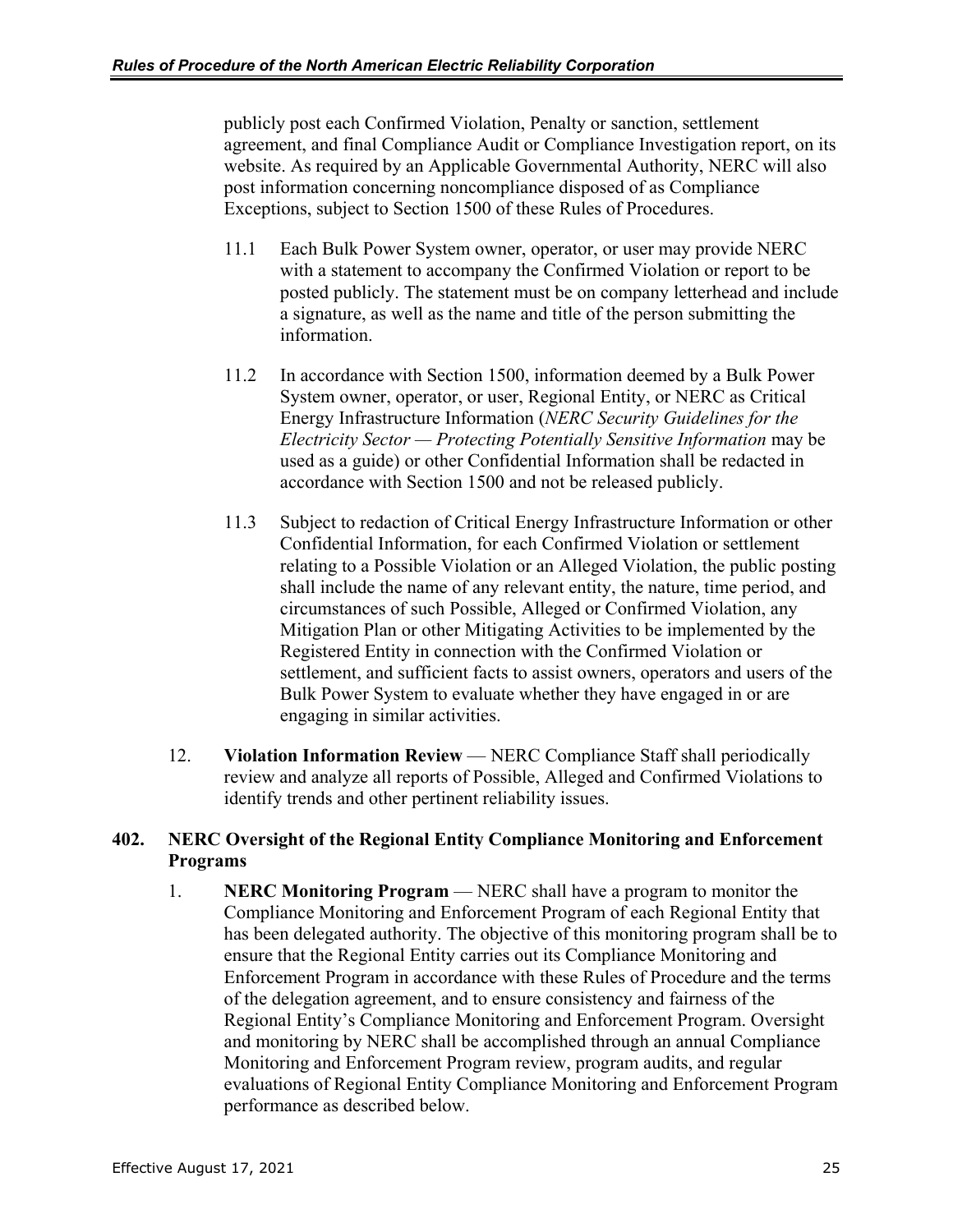- 1.1 **NERC Review of Annual Regional Entity Compliance Monitoring and Enforcement Program Implementation Plans** — NERC shall require each Regional Entity to submit for review and approval an annual Regional Entity Compliance Monitoring and Enforcement Program Implementation Plan. NERC shall review each annual Regional Entity Compliance Monitoring and Enforcement Program Implementation Plan and shall accept the plan if it meets NERC requirements and the requirements of the delegation agreement.
- 1.2 **Regional Entity Compliance Monitoring and Enforcement Program Evaluation** — NERC shall annually evaluate the goals, tools, and procedures of each Regional Entity Compliance Monitoring and Enforcement Program to determine the effectiveness of each Regional Entity Compliance Monitoring and Enforcement Program, using criteria developed by the NERC Compliance and Certification Committee.
- 1.3 **Regional Entity Compliance Monitoring and Enforcement Program Audit** — At least once every five years, NERC shall conduct an audit to evaluate how each Regional Entity Compliance Monitoring and Enforcement Program implements the NERC Compliance Monitoring and Enforcement Program. The evaluation shall be based on these Rules of Procedure, including Appendix 4C, the delegation agreement, directives in effect pursuant to the delegation agreement, approved annual Regional Entity Compliance Monitoring and Enforcement Program Implementation Plans, required Compliance Monitoring and Enforcement Program attributes, and the NERC Compliance Monitoring and Enforcement Program procedures. These evaluations shall be provided to the Applicable Governmental Authorities to demonstrate the effectiveness of each Regional Entity. In addition, audits of Cross-Border Regional Entities shall cover applicable requirements imposed on the Regional Entity by statute, regulation, or order of, or agreement with, provincial governmental and/or regulatory authorities for which NERC has auditing responsibilities over the Regional Entity's compliance with such requirements within Canada or Mexico. Participation of a representative of an Applicable Governmental Authority shall be subject to the limitations of sections 3.1.6 and 8.0 of Appendix 4C of these Rules of Procedure regarding disclosures of non-public compliance information related to other jurisdictions. NERC shall maintain an audit procedure containing the requirements, steps, and timelines to conduct an audit of each Regional Entity Compliance Monitoring and Enforcement Program. The current procedure is contained in the NERC Audit of Regional Entity Compliance Programs, which is incorporated into these rules as **Appendix 4A**.
	- 1.3.1. NERC shall establish a program to audit bulk power system owners, operators, and users operating within a regional entity to verify the findings of previous compliance audits conducted by the regional entity to evaluate how well the regional entity compliance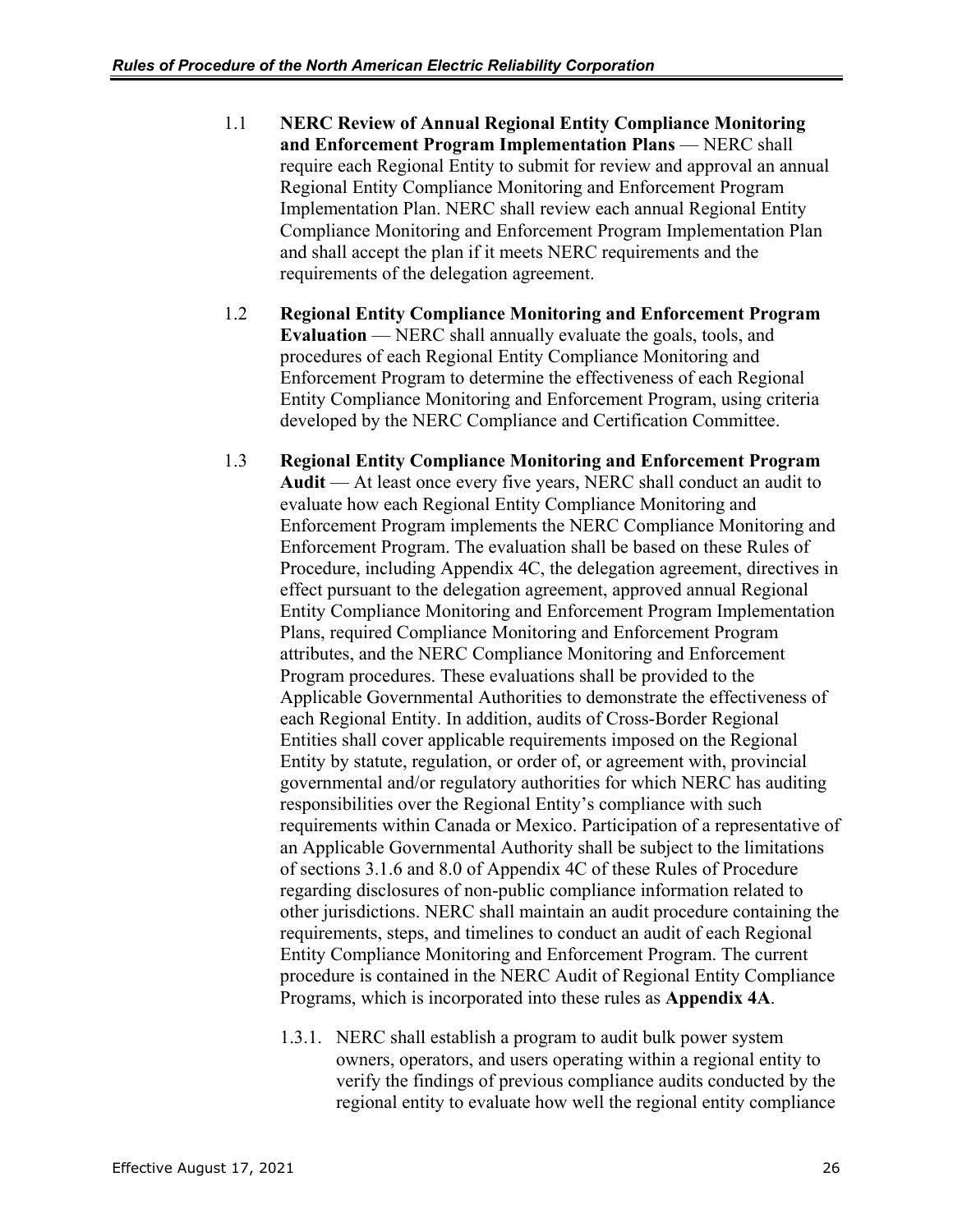enforcement program is meeting its delegated authority and responsibility.

- 1.4 Applicable Governmental Authorities will be allowed to participate as an observer in any audit conducted by NERC of a Regional Entity's Compliance Monitoring and Enforcement Program. A representative of the Regional Entity being audited will be allowed to participate in the audit as an observer.
- 2. **Consistency Among Regional Compliance Monitoring and Enforcement Programs** — To provide for a consistent Compliance Monitoring and Enforcement Program for all Bulk Power System owners, operators, and users required to comply with approved Reliability Standards, NERC shall maintain a single, uniform Compliance Monitoring and Enforcement Program, which is incorporated into these rules of procedure as **Appendix 4C**. Any differences in Regional Entity Compliance Monitoring and Enforcement Program methods, including determination of violations and Penalty assessment, shall be justified on a case-by-case basis and fully documented in each Regional Entity delegation agreement.
	- 2.1 NERC shall ensure that each of the Regional Entity Compliance Monitoring and Enforcement Programs meets these Rules of Procedure, including **Appendix 4C**, and follows the terms of the delegation agreement and the approved annual Regional Entity Compliance Monitoring and Enforcement Program Implementation Plan.
	- 2.2 NERC shall maintain a single, uniform Compliance Monitoring and Enforcement Program in **Appendix 4C** containing the procedures to ensure the consistency and fairness of the processes used to determine Regional Entity Compliance Monitoring and Enforcement Program findings of compliance and noncompliance, and the application of Penalties and sanctions.
	- 2.3 NERC shall periodically conduct Regional Entity compliance manager forums. These forums shall use the results of Regional Entity Compliance Monitoring and Enforcement Program audits and findings of NERC Compliance Staff to identify and refine Regional Entity Compliance Monitoring and Enforcement Program differences into a set of best practices over time.
- 3. **Information Collection and Reporting** NERC and the Regional Entities shall implement data management procedures that address data reporting requirements, data integrity, data retention, data security, and data confidentiality.
- 4. **Violation Disclosure** NERC shall disclose all Confirmed Violations and maintain as confidential Possible Violations and Alleged Violations, according to the reporting and disclosure process in **Appendix 4C**.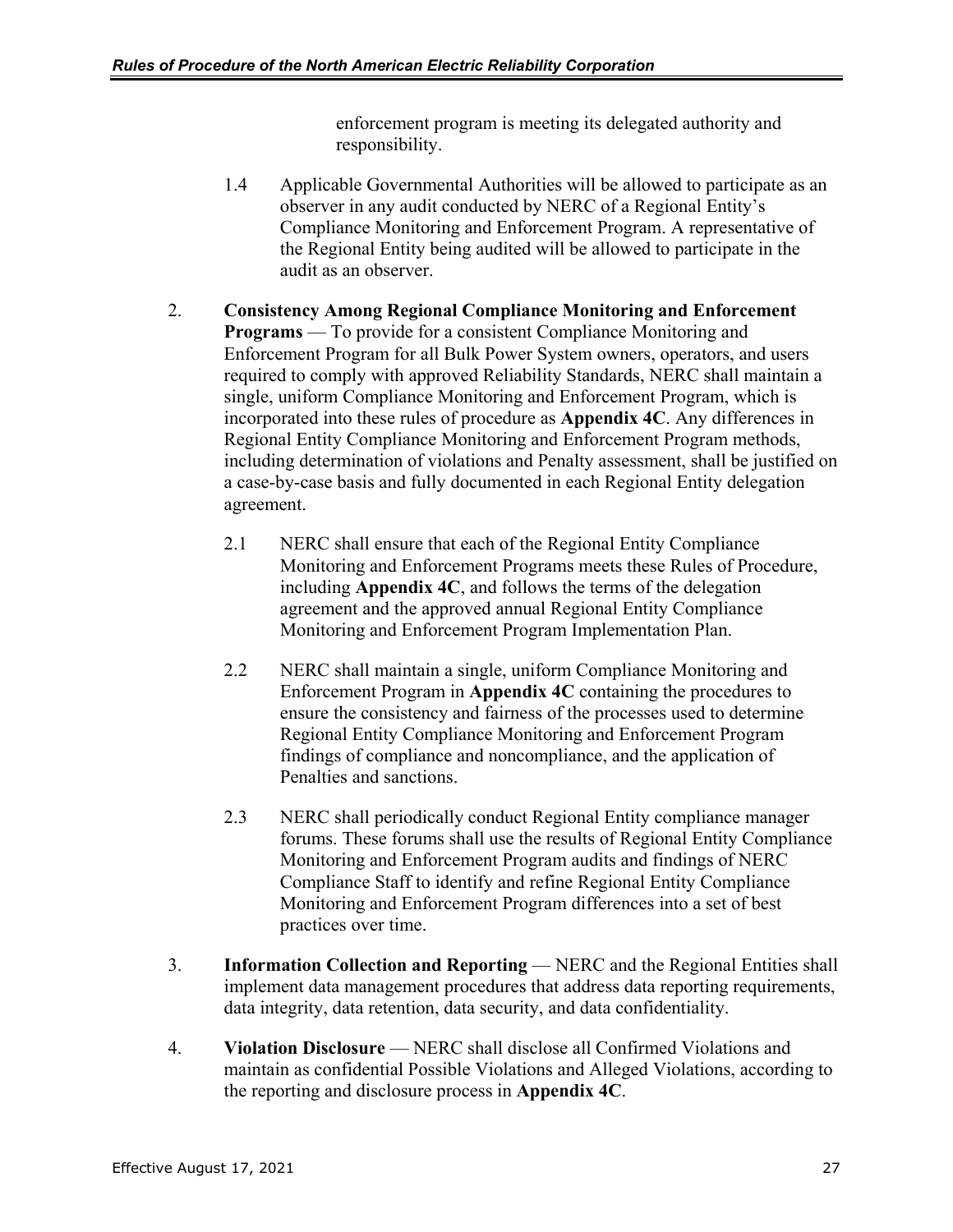- 5. **Authority to Determine Noncompliance, Levy Penalties and Sanctions, and Issue Remedial Action Directives** — NERC and Regional Entity Compliance Staff shall have the authority and responsibility to make initial determinations of compliance or noncompliance, and where authorized by the Applicable Governmental Authorities or where otherwise authorized, to determine Penalties and sanctions for noncompliance with a Reliability Standard, and issue Remedial Action Directives. Regional Entity boards or a compliance panel reporting directly to the Regional Entity board will be vested with the authority for the overall Regional Entity Compliance Monitoring and Enforcement Program and have the authority to impose Penalties and sanctions on behalf of NERC, where authorized by applicable legislation or agreement. Remedial Action Directives may be issued by NERC or a Regional Entity that is aware of a Bulk Power System owner, operator, or user that is, or is about to engage in an act or practice that would result, in noncompliance with a Reliability Standard, where such Remedial Action Directive is immediately necessary to protect the reliability of the Bulk Power System from an imminent or actual threat. If, after receiving such a Remedial Action Directive, the Bulk Power System owner, operator, or user does not take appropriate action to avert a violation of a Reliability Standard, NERC may petition the Applicable Governmental Authority to issue a compliance order.
- 6. **Due Process**  NERC shall establish and maintain a fair, independent, and nondiscriminatory appeals process. The appeals process is set forth in Sections 408-410. The process shall allow Bulk Power System owners, operators, and users to appeal the Regional Entity's findings of noncompliance and to appeal Penalties, sanctions, and Remedial Action Directives that are levied by the Regional Entity. Appeals beyond the NERC process will be heard by the Applicable Governmental Authority.

The appeals process will also allow for appeals to NERC of any findings of noncompliance issued by NERC to a Regional Entity for Reliability Standards and Requirements where the Regional Entity is monitored for compliance to a Reliability Standard. No monetary Penalties will be levied in these matters; however sanctions, remedial actions, and directives to comply may be applied by NERC.

- 7. **Conflict Disclosure** NERC shall disclose to the appropriate governmental authorities any potential conflicts between a market rule and the enforcement of a Regional Reliability Standard.
- 8. **Confidentiality** To maintain the integrity of the NERC Compliance Monitoring and Enforcement Program, NERC and Regional Entity staff, Compliance Audit team members, and committee members shall maintain the confidentiality of information obtained and shared during compliance monitoring and enforcement processes including Compliance Investigations, Compliance Audits, Spot Checks, drafting of reports, appeals, and closed meetings.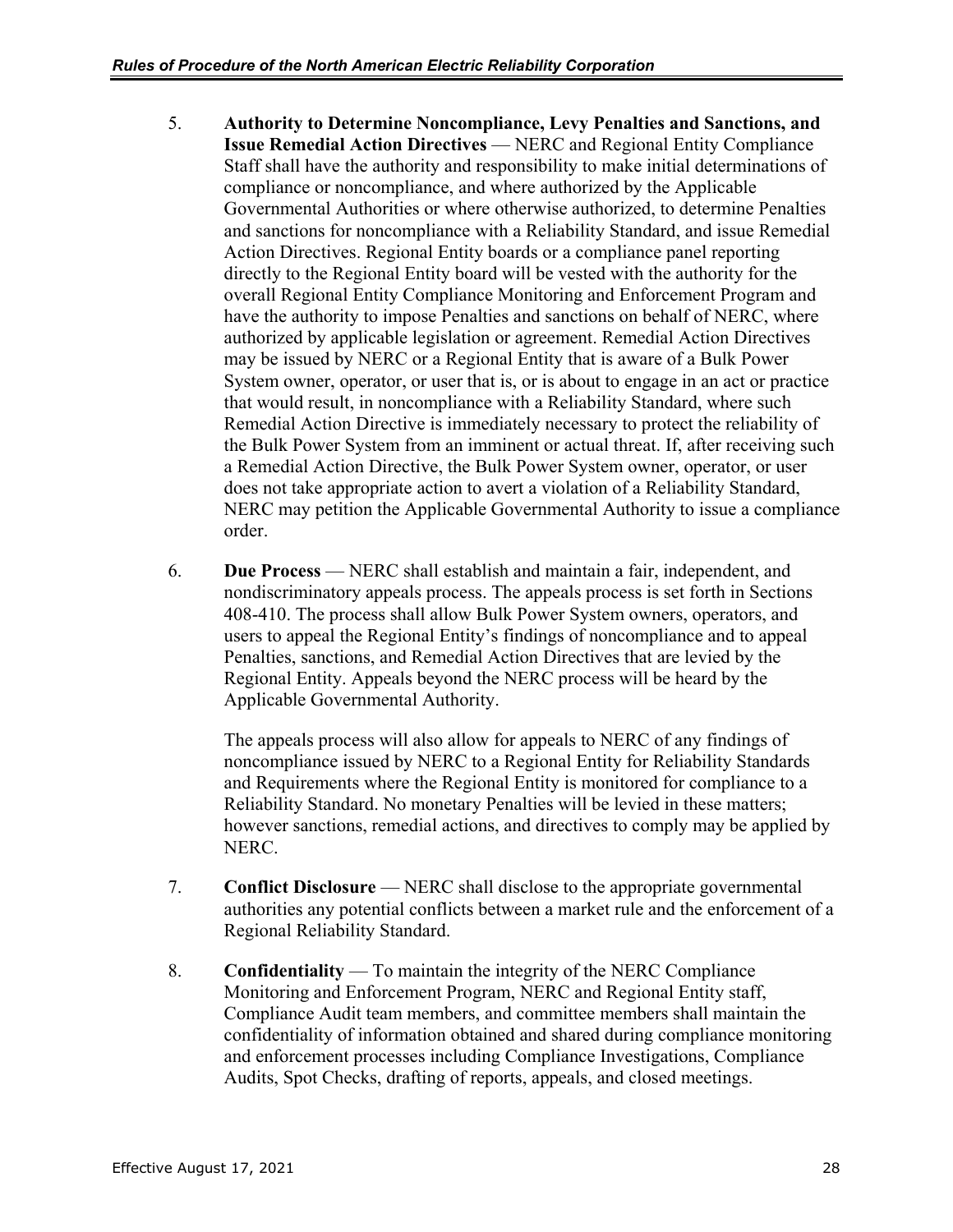- 8.1 NERC and the Regional Entity shall have in place appropriate codes of conduct and confidentiality agreements for staff and other Compliance Monitoring and Enforcement Program participants.
- 8.2 Individuals not bound by NERC or Regional Entity codes of conduct who serve on compliance-related committees or Compliance Audit teams shall sign a NERC confidentiality agreement prior to participating on the committee or Compliance Audit team.
- 8.3 Information deemed by a Bulk Power System owner, operator, or user, Regional Entity, or NERC as Critical Energy Infrastructure Information shall not be distributed outside of a committee or team, nor released publicly. Other information subject to confidentiality is identified in Section 1500.
- 8.4 In the event that a staff, committee, or Compliance Audit team member violates any of the confidentiality rules set forth above, the staff, committee, or Compliance Audit team member and any member organization with which the individual is associated may be subject to appropriate action by the Regional Entity or NERC, including prohibiting participation in future Compliance Monitoring and Enforcement Program activities.
- 9. **Auditor Training** NERC shall develop and provide training in auditing skills to all people who participate in NERC and Regional Entity Compliance Audits. Training for NERC and Regional Entity personnel and others who serve as Compliance Audit team leaders shall be more comprehensive than training given to industry subject matter experts and Regional Entity members. Training for Regional Entity members may be delegated to the Regional Entity.

# <span id="page-33-0"></span>**403. Required Attributes of Regional Entity Compliance Monitoring and Enforcement Programs**

Each Regional Entity Compliance Monitoring and Enforcement Program shall promote excellence in the enforcement of Reliability Standards. To accomplish this goal, each Regional Entity Compliance Monitoring and Enforcement Program shall (i) conform to and comply with the NERC uniform Compliance Monitoring and Enforcement Program, **Appendix 4C** to these Rules of Procedure, except to the extent of any deviations that are stated in the Regional Entity's delegation agreement, and (ii) meet all of the attributes set forth in this Section 403.

# **Program Structure**

1. **Independence** — Each Regional Entity's governance of its Compliance Monitoring and Enforcement Program shall exhibit independence, meaning the Compliance Monitoring and Enforcement Program shall be organized so that its compliance monitoring and enforcement activities are carried out separately from other activities of the Regional Entity. The Compliance Monitoring and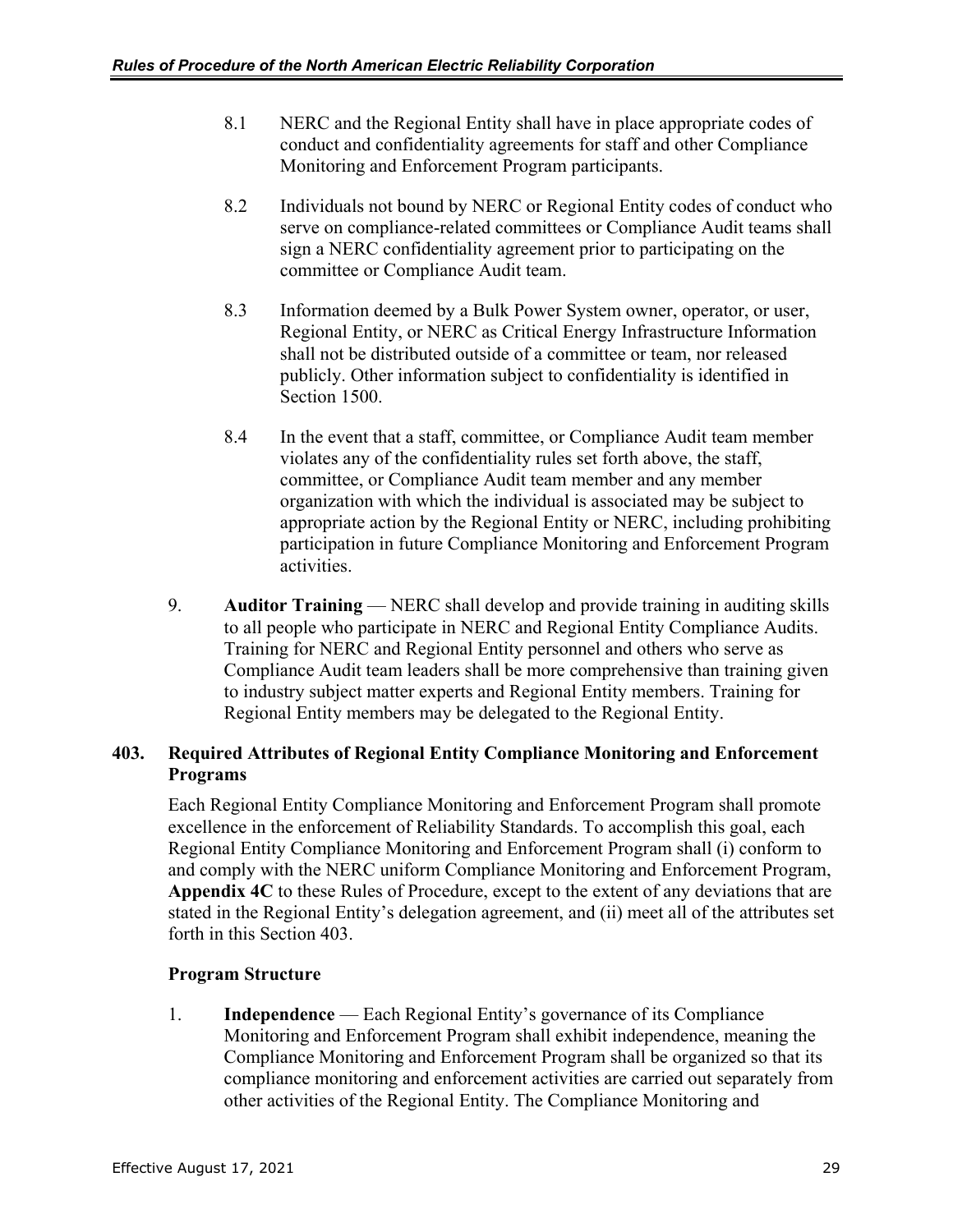Enforcement Program shall not be unduly influenced by the Bulk Power System owners, operators, and users being monitored or other Regional Entity activities that are required to meet the Reliability Standards. Regional Entities must include rules providing that no two industry sectors may control any decision and no single segment may veto any matter related to compliance.

- 2. **Exercising Authority** Each Regional Entity Compliance Monitoring and Enforcement Program shall exercise the responsibility and authority in carrying out the delegated functions of the NERC Compliance Monitoring and Enforcement Program in accordance with delegation agreements and **Appendix 4C**. These functions include but are not limited to: data gathering, data reporting, Compliance Investigations, Compliance Audit activities, evaluating compliance and noncompliance, imposing Penalties and sanctions, and approving and tracking mitigation actions.
- 3. **Delegation of Authority** To maintain independence, fairness, and consistency in the NERC Compliance Monitoring and Enforcement Program, a Regional Entity shall not sub-delegate its Compliance Monitoring and Enforcement Program duties to entities or persons other than the Regional Entity Compliance Staff, unless (i) required by statute or regulation in the applicable jurisdiction, or (ii) by agreement with express approval of NERC and of FERC or other Applicable Governmental Authority, to another Regional Entity.
- 4. **Hearings of Contested Findings or Sanctions —** The Regional Entity board or compliance panel reporting directly to the Regional Entity board will designate a Hearing Body (with appropriate recusal procedures) that will be vested with the authority for conducting all compliance hearings, pursuant to the hearing process selected under Section 403.15, in which any Bulk Power System owner, operator, or user provided a Notice of Alleged Violation may present facts and other information to contest a Notice of Alleged Violation or any proposed Penalty, sanction, any Remedial Action Directive, or any Mitigation Plan component. Compliance hearings shall be conducted in accordance with the Hearing Procedures set forth in Attachment 2 to **Appendix 4C**. If a stakeholder body serves as the Hearing Body, no two industry sectors may control any decision and no single sector may veto any matter related to compliance after recusals.

# **Program Resources**

- 5. **Regional Entity Compliance Staff** Each Regional Entity shall have sufficient resources to meet delegated compliance monitoring and enforcement responsibilities, including the necessary professional staff to manage and implement the Regional Entity Compliance Monitoring and Enforcement Program.
- 6. **Regional Entity Compliance Staff Independence** The Regional Entity Compliance Staff shall be capable of and required to make all determinations of compliance and noncompliance and determine Penalties, sanctions, and Remedial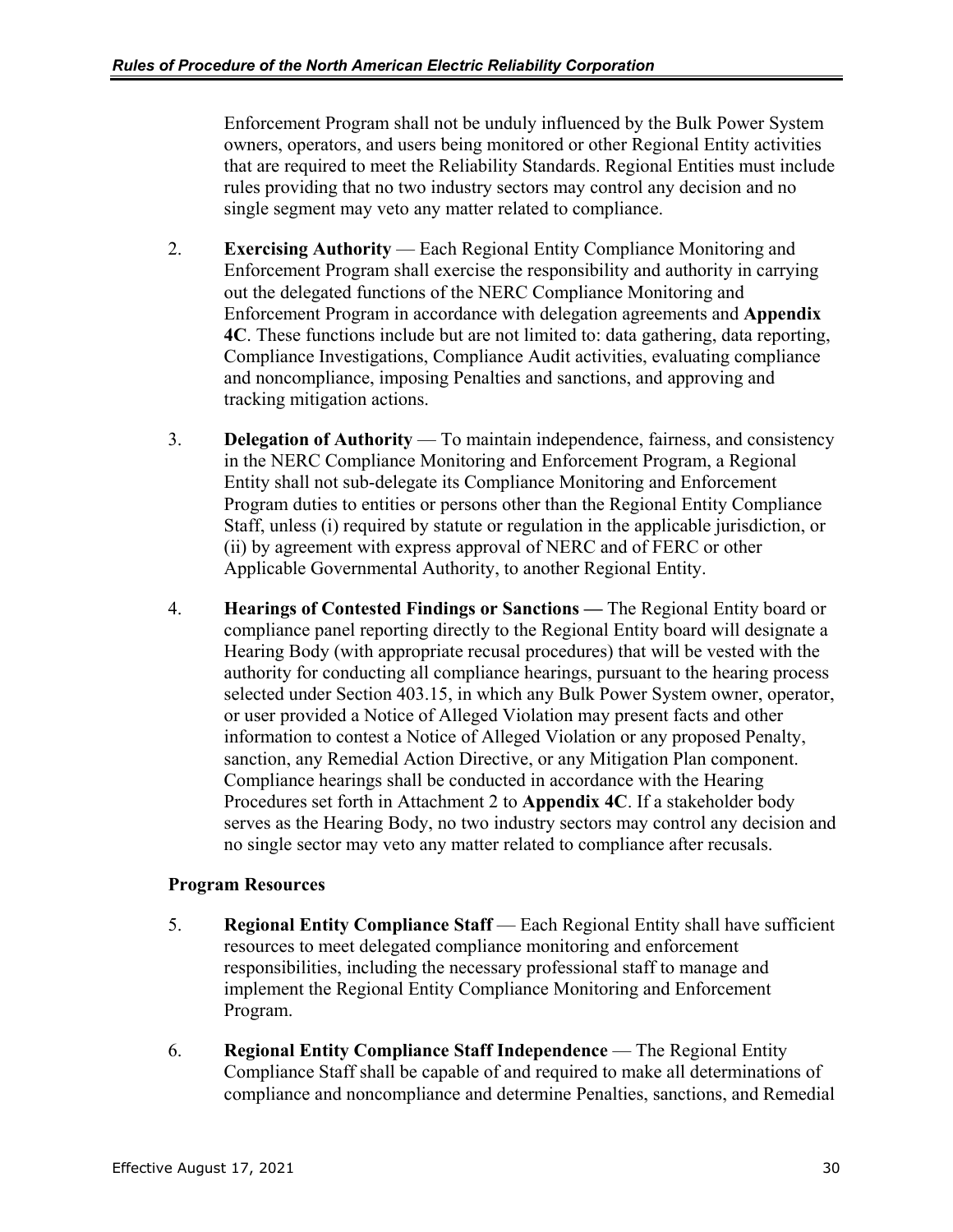Action Directives and to review and accept Mitigation Plans and other Mitigating Activities.

- 6.1 Regional Entity Compliance Staff shall not have a conflict of interest, real or perceived, in the outcome of compliance monitoring and enforcement processes, reports, or sanctions. The Regional Entity shall have in effect a conflict of interest policy.
- 6.2 Regional Entity Compliance Staff shall have the authority and responsibility to carry out compliance monitoring and enforcement processes (with the input of industry subject matter experts), make determinations of compliance or noncompliance, and levy Penalties and sanctions without interference or undue influence from Regional Entity members and their representative or other industry entities.
- 6.3 Regional Entity Compliance Staff may call upon independent technical subject matter experts who have no conflict of interest in the outcome of the compliance monitoring and enforcement process to provide technical advice or recommendations in the determination of compliance or noncompliance.
- 6.4 Regional Entity Compliance Staff shall abide by the confidentiality requirements contained in Section 1500 and **Appendix 4C** of these Rules of Procedure, the NERC delegation agreement and other confidentiality agreements required by the NERC Compliance Monitoring and Enforcement Program.
- 6.5 Contracting with independent consultants or others working for the Regional Entity Compliance Monitoring and Enforcement Program shall be permitted provided the individual has not received compensation from a Bulk Power System owner, operator, or user being monitored for a period of at least the preceding six months and owns no financial interest in any Bulk Power System owner, operator, or user being monitored for compliance to the Reliability Standard, regardless of where the Bulk Power System owner, operator, or user operates. Any such individuals for the purpose of these Rules of Procedure shall be considered as augmenting Regional Entity Compliance Staff.
- 7. **Use of Industry Subject Matter Experts and Regional Entity Members** Industry experts and Regional Entity members may be called upon to provide their technical expertise in Compliance Monitoring and Enforcement Program activities.
	- 7.1 The Regional Entity shall have procedures defining the allowable involvement of industry subject matter experts and Regional Entity members. The procedures shall address applicable antitrust laws and conflicts of interest.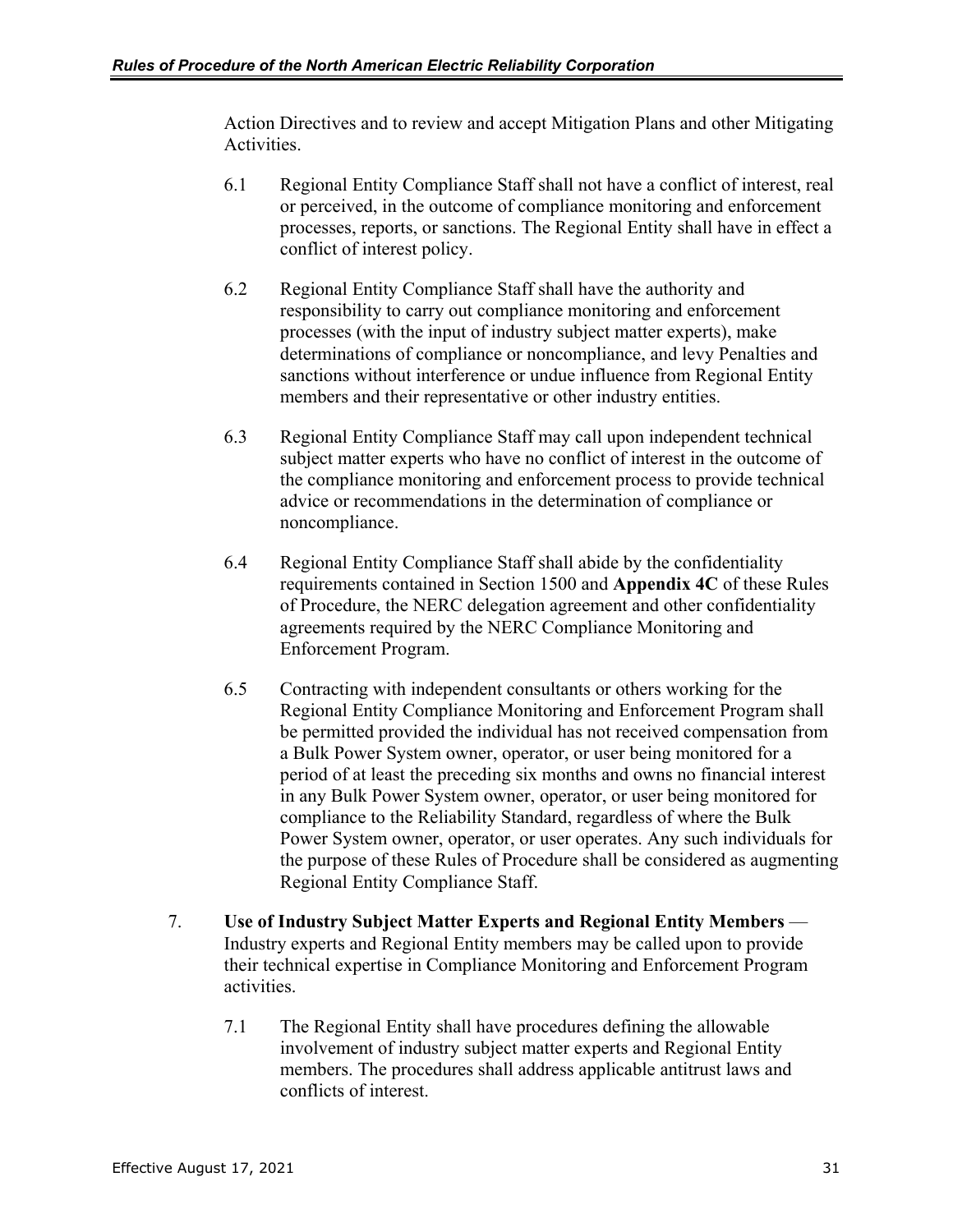- 7.2 Industry subject matter experts and Regional Entity members shall have no conflict of interest or financial interests in the outcome of their activities.
- 7.3 Regional Entity members and industry subject matter experts, as part of teams or Regional Entity committees, may provide input to the Regional Entity Compliance Staff so long as the authority and responsibility for (i) evaluating and determining compliance or noncompliance and (ii) levying Penalties, sanctions, or Remedial Action Directives shall not be delegated to any person or entity other than the Compliance Staff of the Regional Entity. Industry subject matter experts, Regional Entity members, or Regional Entity committees shall not make determinations of noncompliance or levy Penalties, sanctions, or Remedial Action Directives. Any committee involved shall be organized so that no two industry sectors may control any decision and no single segment may veto any matter related to compliance.
- 7.4 Industry subject matter experts and Regional Entity members shall sign a confidentiality agreement appropriate for the activity being performed.
- 7.5 All industry subject matter experts and Regional Entity members participating in Compliance Audits and Compliance Investigations shall successfully complete auditor training provided by NERC or the Regional Entity prior to performing these activities.

## **Program Design**

- 8. **Regional Entity Compliance Monitoring and Enforcement Program Implementation Plan Content** — All approved Reliability Standards shall be included in the Regional Entity Compliance Monitoring and Enforcement Program Implementation Plan for all Bulk Power System owners, operators, and users within the defined boundaries of the Regional Entity. Compliance to approved Regional Reliability Standards is applicable only within the Region of the Regional Entity that submitted those particular Regional Reliability Standards for approval. NERC will identify the risk elements and related Reliability Standards and Requirements to be considered by the Regional Entity in a given year in developing oversight plans for individual Registered Entities.
- 9. **Antitrust Provisions** Each Regional Entity's Compliance Monitoring and Enforcement Program shall be structured and administered to abide by U.S. antitrust law and Canadian competition law.
- 10. **Information Submittal** All Bulk Power System owners, operators, and users within the Regional Entity responsible for complying with Reliability Standards shall submit timely and accurate information when requested by the Regional Entity or NERC. NERC and the Regional Entities shall preserve any mark of confidentiality on information submitted pursuant to Section 1502.1.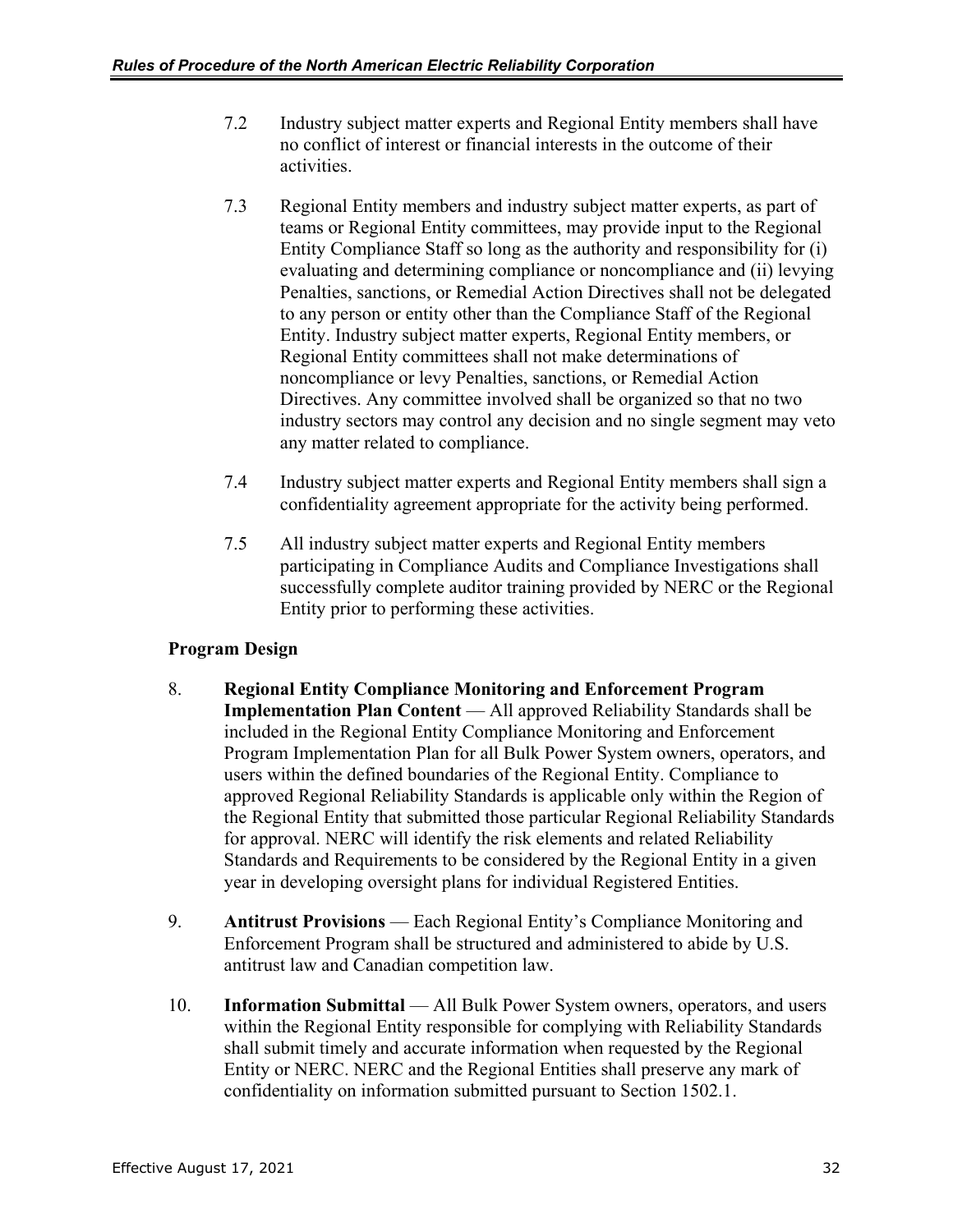- 10.1 Each Regional Entity has the authority to collect the necessary information to determine compliance and shall develop processes for gathering data from the Bulk Power System owners, operators, and users the Regional Entity monitors.
- 10.2 The Regional Entity or NERC has the authority to request information from Bulk Power System owners, operators, and users pursuant to Section 401.3 or this Section 403.10 without invoking a specific compliance monitoring and enforcement process in **Appendix 4C**, for purposes of determining whether to pursue one such process in a particular case and/or validating in the enforcement phase of a matter the conclusions reached through the compliance monitoring and enforcement process(es).
- 10.3 When required or requested, the Regional Entities shall report information to NERC promptly and in accordance with **Appendix 4C** and other NERC procedures.
- 10.4 Regional Entities shall notify NERC of all Possible, Alleged and Confirmed Violations of NERC Reliability Standards by Registered Entities over which the Regional Entity has compliance monitoring and enforcement authority, in accordance with **Appendix 4C**.
- 10.5 A Bulk Power System owner, operator, or user found in noncompliance with a Reliability Standard shall submit a Mitigation Plan with a timeline addressing how the noncompliance will be corrected, unless an enforcement process is used that does not require a Mitigation Plan. The Regional Entity Compliance Staff shall review and accept the Mitigation Plan in accordance with **Appendix 4C**.
- 10.6 An officer of a Bulk Power System owner, operator, or user shall certify as accurate all compliance data Self-Reported to the Regional Entity Compliance Monitoring and Enforcement Program.
- 10.7 Regional Entities shall develop and implement procedures to verify the compliance information submitted by Bulk Power System owners, operators, and users.
- 11. **Compliance Audits of Bulk Power System Owners, Operators, and Users** Each Regional Entity will maintain and implement a program of proactive Compliance Audits of Bulk Power System owners, operators, and users responsible for complying with Reliability Standards, in accordance with **Appendix 4C**. A Compliance Audit is a process in which a detailed review of the activities of a Bulk Power System owner, operator, or user is performed to determine if that Bulk Power System owner, operator, or user is complying with approved Reliability Standards.
	- 11.1 For an entity registered as a Balancing Authority, Reliability Coordinator, or Transmission Operator, the Compliance Audit will be performed at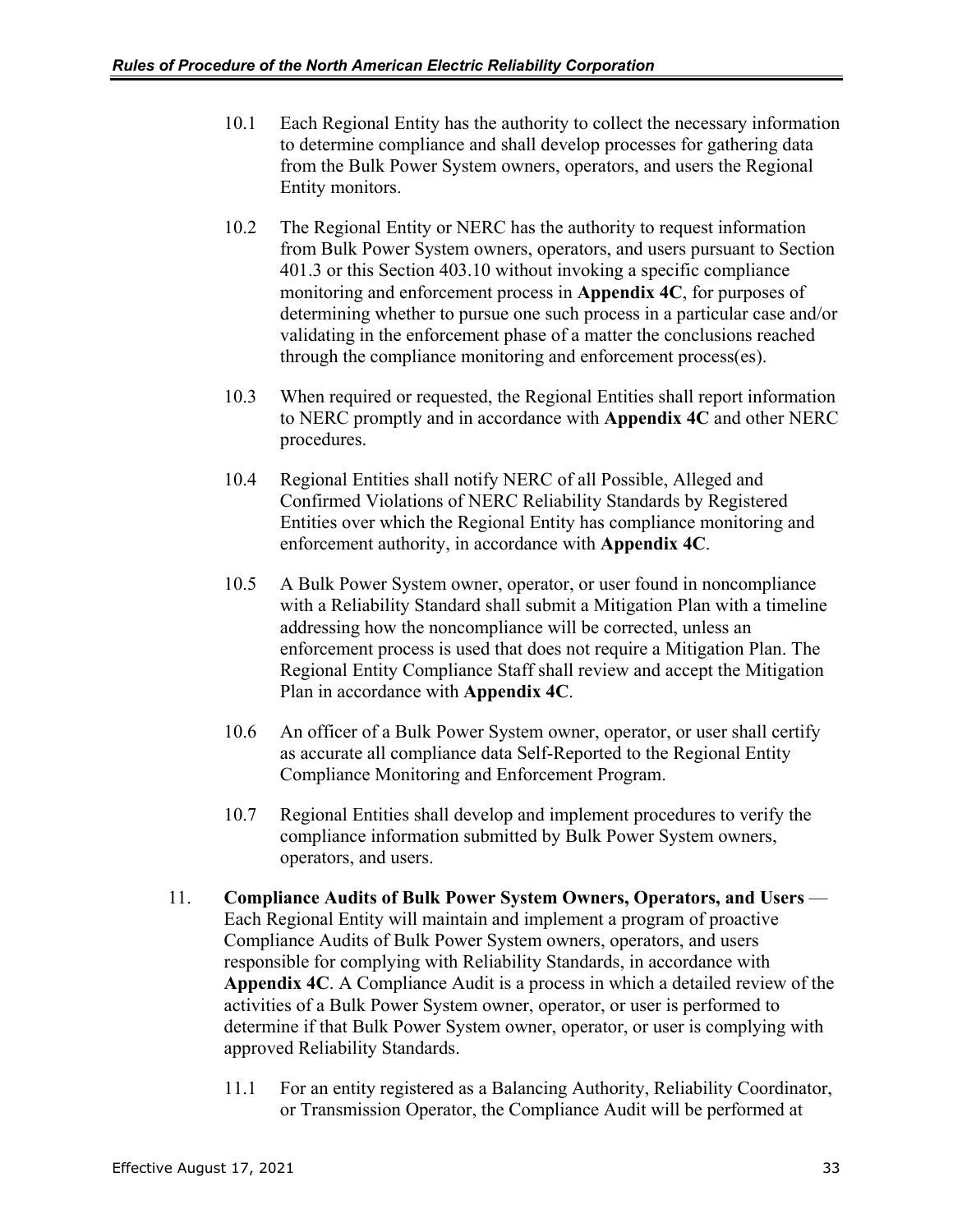least once every three years. For other Bulk Power System owners, operators, and users on the NERC Compliance Registry, Compliance Audits shall be performed on a schedule established by NERC.

- 11.2 Compliance Audits of Balancing Authorities, Reliability Coordinators, and Transmission Operators will include a component at the audited entity's site. For other Bulk Power System owners, operators, and users on the NERC Compliance Registry, the Compliance Audit may be either an on-site Compliance Audit or based on review of documents, as determined to be necessary and appropriate by NERC or Regional Entity Compliance Staff.
- 11.3 Compliance Audits must include a detailed review of the activities of the Bulk Power System owner, operator, or user to determine if the Bulk Power System owner, operator, or user is complying with all approved Reliability Standards identified for audit by NERC. The Compliance Audit shall include a review of supporting documentation and evidence used by the Bulk Power System owner, operator or user to demonstrate compliance for an appropriate period prior to the Compliance Audit.
- 12. **Confidentiality of Compliance Monitoring and Enforcement Processes** All compliance monitoring and enforcement processes, and information obtained from such processes, are to be non-public and treated as confidential in accordance with Section 1500 and **Appendix 4C** of these Rules of Procedure, unless NERC, the Regional Entity or FERC or another Applicable Governmental Authority with jurisdiction determines a need to conduct a Compliance Monitoring and Enforcement Program process on a public basis, provided, that NERC and the Regional Entities shall publish (i) schedules of Compliance Audits scheduled in each year, (ii) a public report of each Compliance Audit, and (iii) Notices of Penalty and settlement agreements. Advance authorization from the Applicable Governmental Authority is required to make public any compliance monitoring and enforcement process or any information relating to a compliance monitoring and enforcement process, or to permit interventions when determining whether to impose a Penalty. This prohibition on making public any compliance monitoring and enforcement process does not prohibit NERC or a Regional Entity from publicly disclosing (i) the initiation of or results from an analysis of a significant system event under Section 807 or of off-normal events or system performance under Section 808, or (ii) information of general applicability and usefulness to owners, operators, and users of the Bulk Power System concerning reliability and compliance matters, so long as specific allegations or conclusions regarding Possible or Alleged Violations of Reliability Standards are not included in such disclosures.
- 13. **Critical Energy Infrastructure Information** Information that would jeopardize Bulk Power System reliability, including information relating to a Cyber Security Incident will be identified and protected from public disclosure as Critical Energy Infrastructure Information. In accordance with Section 1500,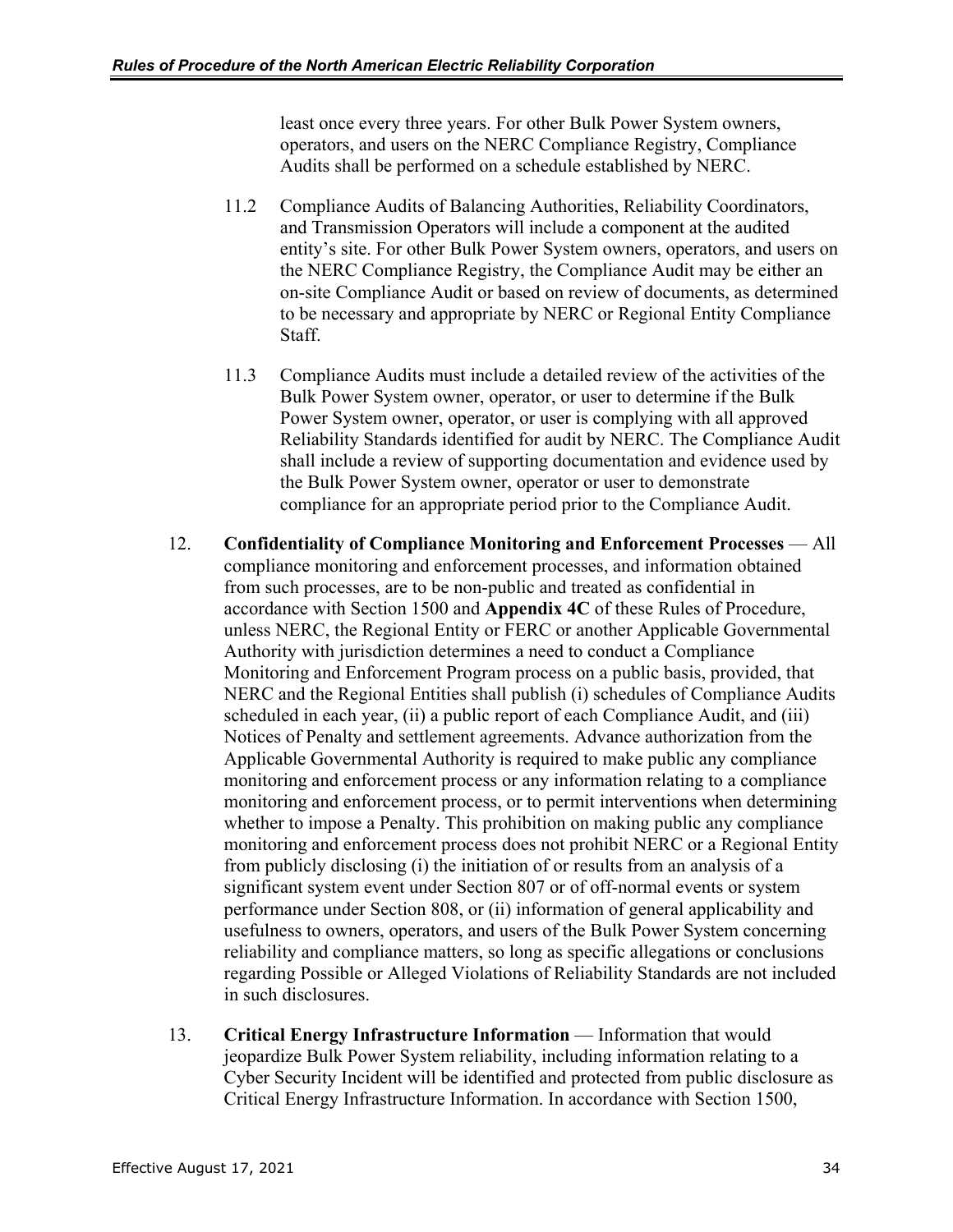information deemed by a Bulk Power System owner, operator, or user, Regional Entity, or NERC as Critical Energy Infrastructure Information shall be redacted according to NERC procedures and shall not be released publicly.

- 14. **Penalties, Sanctions, and Remedial Action Directives**  Each Regional Entity will apply all Penalties, sanctions, and Remedial Action Directives in accordance with the approved *Sanction Guidelines*, **Appendix 4B** to these Rules of Procedure. Any changes to the *Sanction Guidelines* to be used by any Regional Entity must be approved by NERC and submitted to the Applicable Governmental Authority for approval. All Confirmed Violations, Penalties, and sanctions, including Confirmed Violations, Penalties and sanctions specified in a Regional Entity Hearing Body decision, will be provided to NERC for review and filing with Applicable Governmental Authorities as a Notice of Penalty, in accordance with **Appendix 4C**.
- 15. **Hearing Process** Each Regional Entity shall adopt either the Regional Entity Hearing Process (Section 403.15A) or the Consolidated Hearing Process (403.15B) and conduct all hearings pursuant to the selected process. In either case, the selected hearing process shall be a fair, independent, and nondiscriminatory process for hearing contested violations and any Penalties or sanctions levied, in conformance with Attachment 2 to **Appendix 4C** to these Rules of Procedure and any deviations therefrom that are set forth in the Regional Entity's delegation agreement. The hearing process shall allow Bulk Power System owners, operators, and users to contest findings of compliance violations, any Penalties and sanctions that are proposed to be levied, proposed Remedial Action Directives, and components of proposed Mitigation Plans. The hearing process shall (i) include provisions for recusal of any members of the Hearing Body with a potential conflict of interest, real or perceived, from all compliance matters considered by the Hearing Body for which the potential conflict of interest exists and (ii) provide that no two industry sectors may control any decision and no single sector may veto any matter brought before the Hearing Body after recusals.

A Regional Entity may modify its selection of hearing process by giving notice to NERC six (6) months prior to such modification becoming effective. Hearings will be conducted pursuant to the process in effect at the Regional Entity at the time of the submission of the hearing request by the registered entity.

Each Regional Entity will notify NERC of all hearings and NERC may observe any of the proceedings. Each Regional Entity will notify NERC of the outcome of all hearings.

If a Bulk Power System owner, operator, or user or a Regional Entity has completed the Regional Entity Hearing Process or the Consolidated Hearing Process and desires to appeal the outcome of the hearing, the Bulk Power System owner, operator, or user or the Regional Entity shall appeal to NERC in accordance with Section 409 of these Rules of Procedure, except that a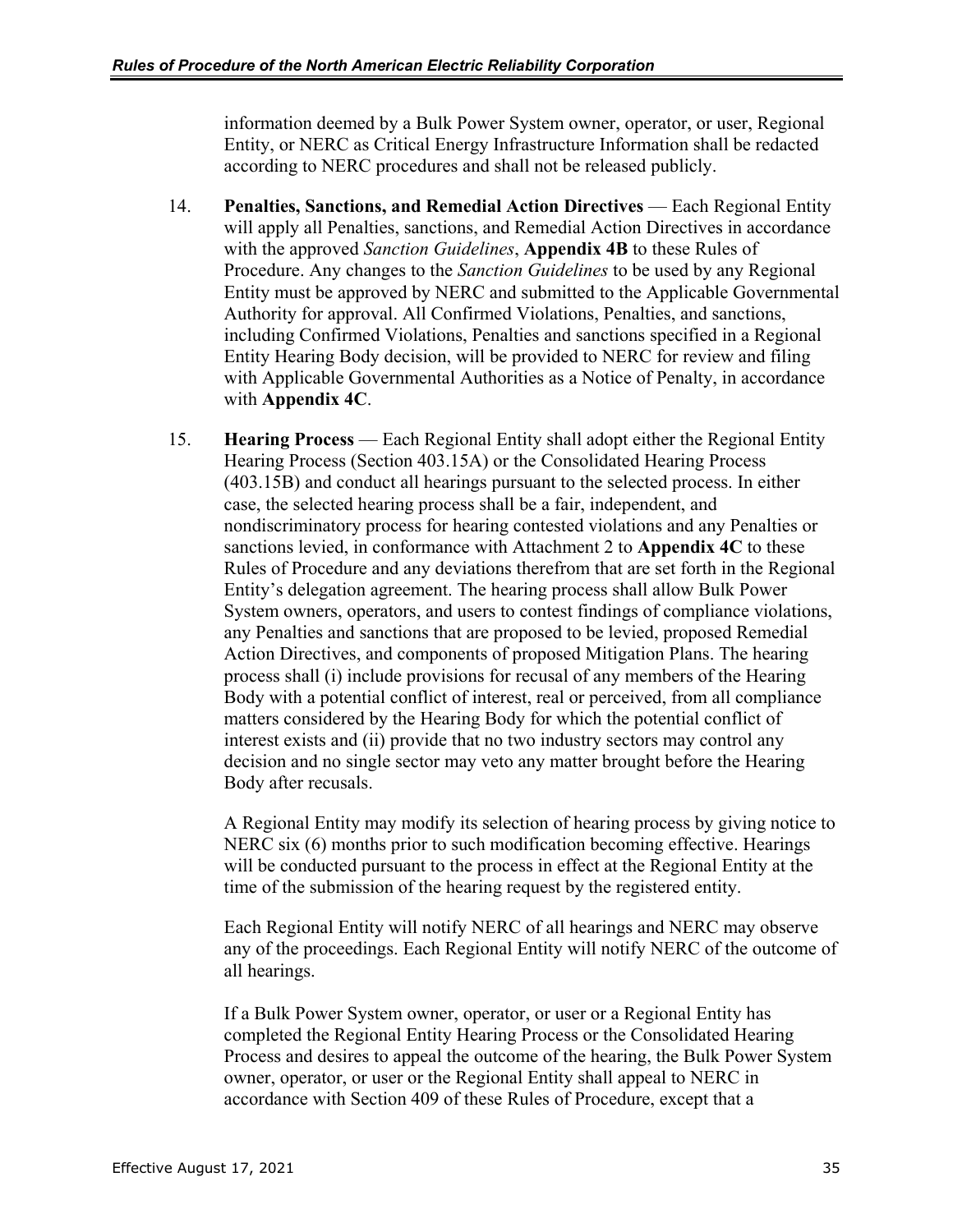determination of violation or Penalty that has been directly adjudicated by an Applicable Governmental Authority shall be appealed with that Applicable Governmental Authority.

- 15A. **Regional Entity Hearing Process** The Regional Entity Hearing Process shall be conducted before a Hearing Body composed of the Regional Entity board or a balanced committee established by and reporting to the Regional Entity board as the final adjudicator at the Regional Entity level, provided, that Canadian provincial regulators may act as the final adjudicator in their respective jurisdictions.
- 15B. **Consolidated Hearing Process** The Consolidated Hearing Process shall be conducted before a Hearing Body composed of five members, unless a smaller number is necessary, as discussed below. The Hearing Body will issue a final decision, provided that Canadian provincial regulators may act as the final adjudicator in their respective jurisdictions. Up to two members will be appointed by the Regional Entity from which the case originates. If stakeholder members are appointed, the stakeholders shall not represent the same industry sector. Should a Regional Entity choose to appoint one or no representative, then the NERC Board of Trustees Compliance Committee will select additional representatives to fill those vacancies. The Compliance Committee will appoint the NERC representatives to the Hearing Body, chosen among NERC trustees not serving on the Compliance Committee at the time of the request for hearing. The Regional Entity and NERC members appointed to the Hearing Body will appoint an additional member to the Hearing Body, chosen among NERC trustees not serving on the Compliance Committee at the time of the request for hearing or from the Regional Entity which the case originates. If the Hearing Body does not select a NERC trustee or a regional representative, the Hearing Body will appoint an additional member in accordance with the criteria specified in Appendix 4C, Attachment 2, Section 1.4.3(a). In the event a Regional Entity chooses not to appoint representatives to the Hearing Body and there are not five NERC trustees available to participate on the Hearing Body, as determined by the Compliance Committee, the Hearing Body may be composed of three members (three NERC trustees not serving on the Compliance Committee). The Hearing Body will appoint a Hearing Officer to preside over the hearing.
- 16. **Annual Regional Entity Compliance Monitoring and Enforcement Program Implementation Plan** — Each Regional Entity shall annually develop and submit to NERC for approval a Regional Entity Compliance Monitoring and Enforcement Implementation Plan in accordance with **Appendix 4C** that, includes details on regional risk assessment processes and results, Reliability Standards and Requirements associated with regional risk assessment results, the methods to be used by the Regional Entity for reporting, monitoring, evaluating, and assessing performance criteria and the Regional Entity's Annual Audit Plan. These Regional Implementation Plans will be submitted to NERC on the schedule established by NERC, generally on or about October 1 of the preceding year. In conjunction with the annual Regional Implementation Plan, each Regional Entity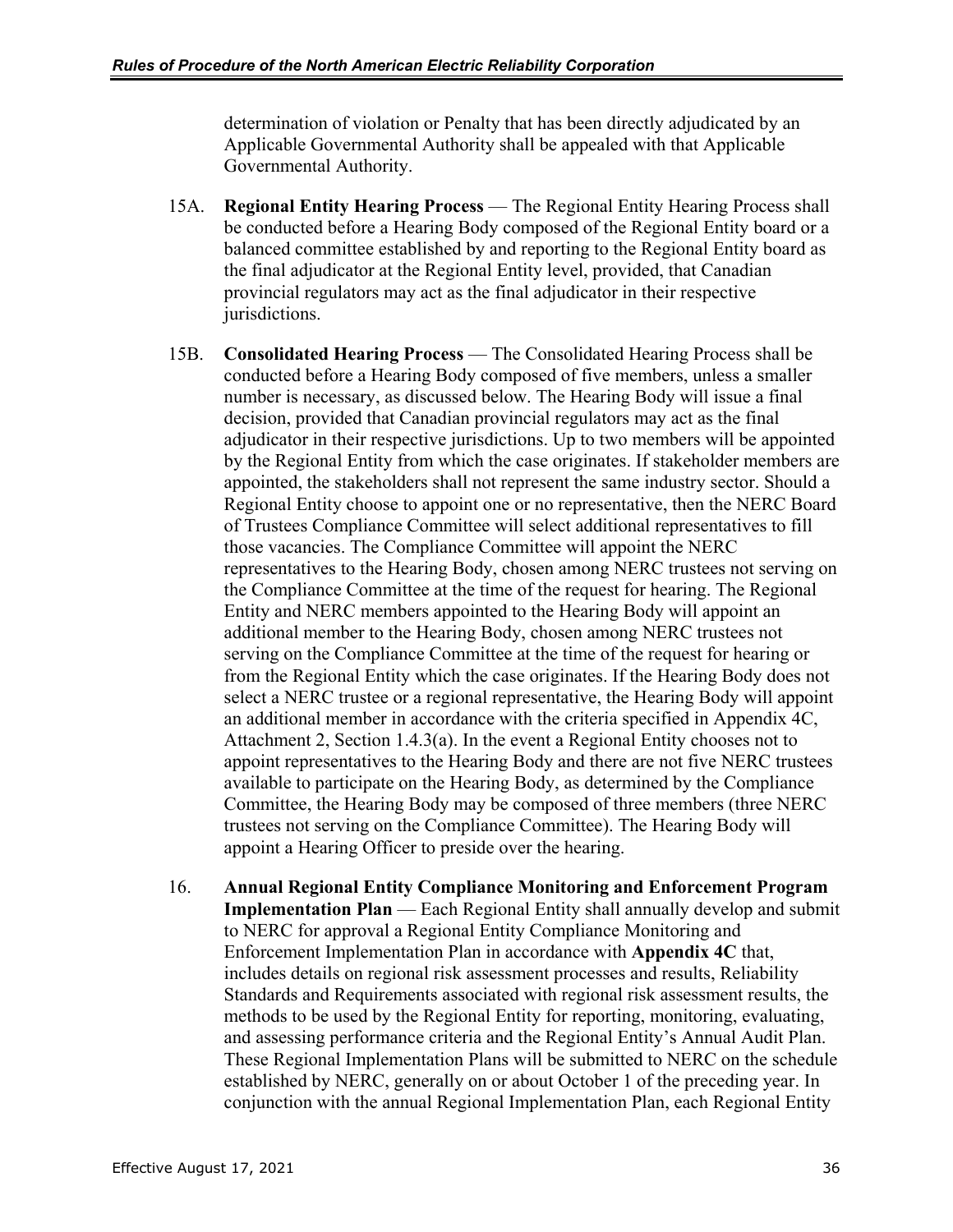must report to NERC regarding how it carried out its delegated compliance monitoring and enforcement authority in the previous year, the effectiveness of the Compliance Monitoring and Enforcement Program, and changes expected to correct any deficiencies identified. Each Regional Entity will provide its annual report on the schedule established by NERC, generally on or about February 15 of the following year.

## **404. NERC Monitoring of Compliance for Regional Entities or Bulk Power Owners, Operator, or Users**

NERC shall monitor Regional Entity compliance with NERC Reliability Standards and, if no there is no delegation agreement in effect with a Regional Entity for the geographic area, shall monitor Bulk Power System owners, operators, and users for compliance with NERC Reliability Standards. Industry subject matter experts may be used as appropriate in Compliance Investigations, Compliance Audits, and other Compliance Monitoring and Enforcement Program activities, subject to confidentiality, antitrust, and conflict of interest provisions.

1. **NERC Obligations** — NERC Compliance Staff shall monitor the compliance of the Regional Entity with the Reliability Standards for which the Regional Entities are responsible, in accordance with **Appendix 4C**. NERC shall actively monitor in its annual Compliance Enforcement and Monitoring Program selected Reliability Standards that apply to the Regional Entities. NERC shall evaluate compliance and noncompliance with all of the Reliability Standards that apply to the Regional Entities and shall impose sanctions, Penalties, or Remedial Action Directives when there is a finding of noncompliance. NERC shall post all violations of Reliability Standards that apply to the Regional Entities as described in the reporting and disclosure process in **Appendix 4C**.

In addition, NERC will directly monitor Bulk Power System owners, operators, and users for compliance with NERC Reliability Standards in any geographic area for which there is not a delegation agreement in effect with a Regional Entity, in accordance with **Appendix 4C**. In such cases, NERC will serve as the Compliance Enforcement Authority described in **Appendix 4C**. Compliance matters contested by Bulk Power System owners, operators, and users in such an event will be heard by the NERC Compliance and Certification Committee.

- 2. **Compliance Audit of the Regional Entity** NERC shall perform a Compliance Audit of each Regional Entity responsible for complying with Reliability Standards at least once every three years. NERC shall make an evaluation of compliance based on the information obtained through the Compliance Audit. After due process is complete, the final Compliance Audit report shall be made public in accordance with the reporting and disclosure process in **Appendix 4C**.
- 3. **Appeals Process** Any Regional Entity or Bulk Power System owner, operator or user found by NERC, as opposed to a Regional Entity, to be in noncompliance with a Reliability Standard may appeal the findings of noncompliance with Reliability Standards and any sanctions or Remedial Action Directives that are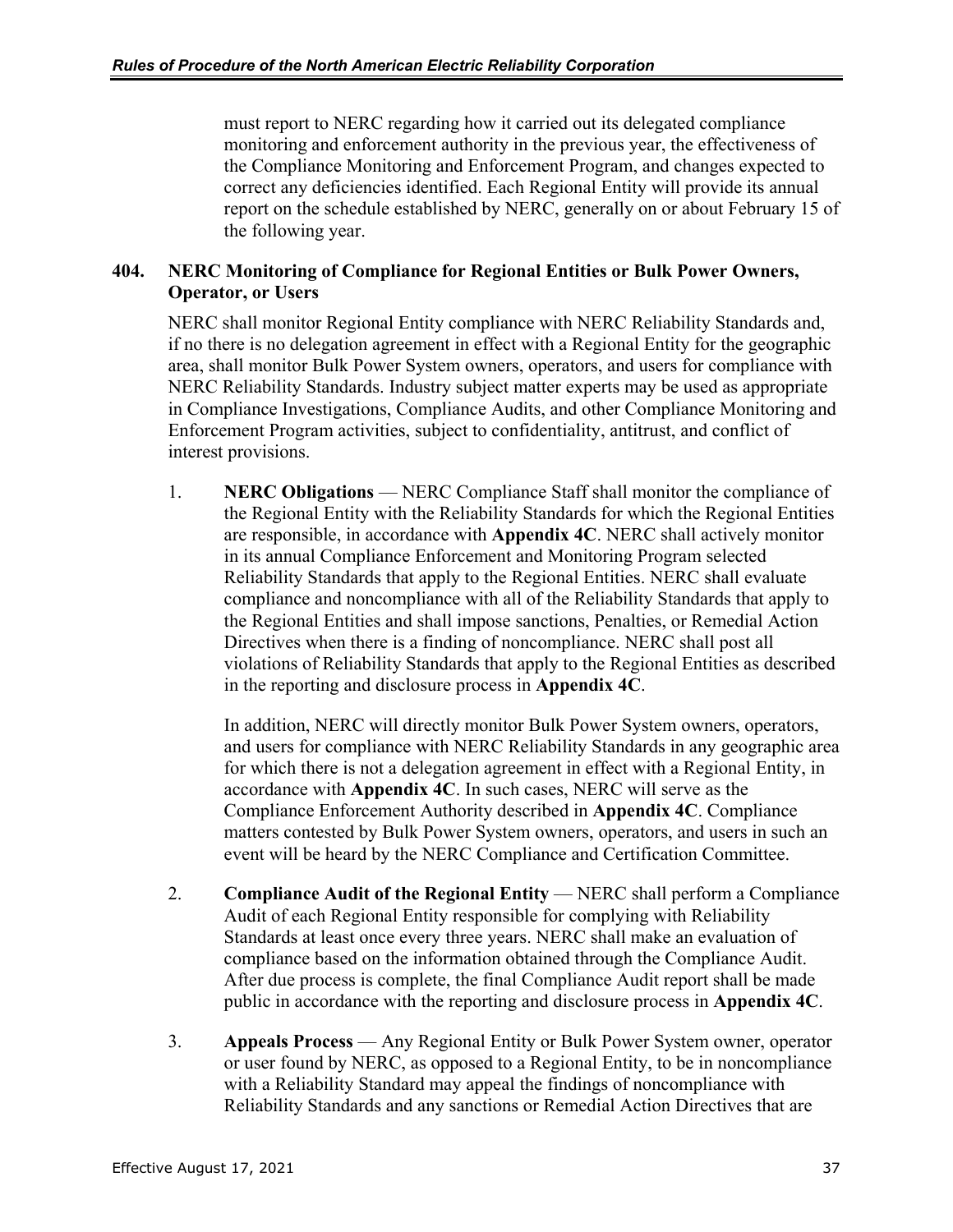issued by, or Mitigation Plan components imposed by, NERC, pursuant to the processes described in Sections 408 through 410.

### **405. Monitoring of Reliability Standards and Other Requirements Applicable to NERC**

The NERC Compliance and Certification Committee shall establish and implement a process to monitor NERC's compliance with the Reliability Standards that apply to NERC. The process shall use independent monitors with no conflict of interest, real or perceived, in the outcomes of the process. All violations shall be made public according to the reporting and disclosure process in **Appendix 4C**. The Compliance and Certification Committee will also establish a procedure for monitoring NERC's compliance with its Rules of Procedure for the Standards Development, Compliance Monitoring and Enforcement, and Organization Registration and Certification Programs. Such procedures shall not be used to circumvent the appeals processes established for those programs.

## **406. Independent Audits of the NERC Compliance Monitoring and Enforcement Program**

NERC shall provide for an independent audit of its Compliance Monitoring and Enforcement Program at least once every three years, or more frequently as determined by the Board. The audit shall be conducted by independent expert auditors as selected by the Board. The independent audit shall meet the following minimum requirements and any other requirements established by the NERC Board.

- 1. **Effectiveness**  The audit shall evaluate the success and effectiveness of the NERC Compliance Monitoring and Enforcement Program in achieving its mission.
- 2. **Relationship** The audit shall evaluate the relationship between NERC and the Regional Entity Compliance Monitoring and Enforcement Programs and the effectiveness of the programs in ensuring reliability.
- 3. **Final Report Posting** The final report shall be posted by NERC for public viewing in accordance with **Appendix 4C**.
- 4. **Response to Recommendations** If the audit report includes recommendations to improve the NERC Compliance Monitoring and Enforcement Program, the administrators of the NERC Compliance Monitoring and Enforcement Program shall provide a written response and plan to the Board within 30 days of the release of the final audit report.

#### **407. Penalties, Sanctions, and Remedial Action Directives**

1. **NERC Review of Regional Entity Penalties and Sanctions —** NERC shall review all Penalties, sanctions, and Remedial Action Directives imposed by each Regional Entity for violations of Reliability Standards, including Penalties, sanctions and Remedial Action Directives that are specified by a Hearing Body final decision issued pursuant to Attachment 2 to **Appendix 4C**, to determine if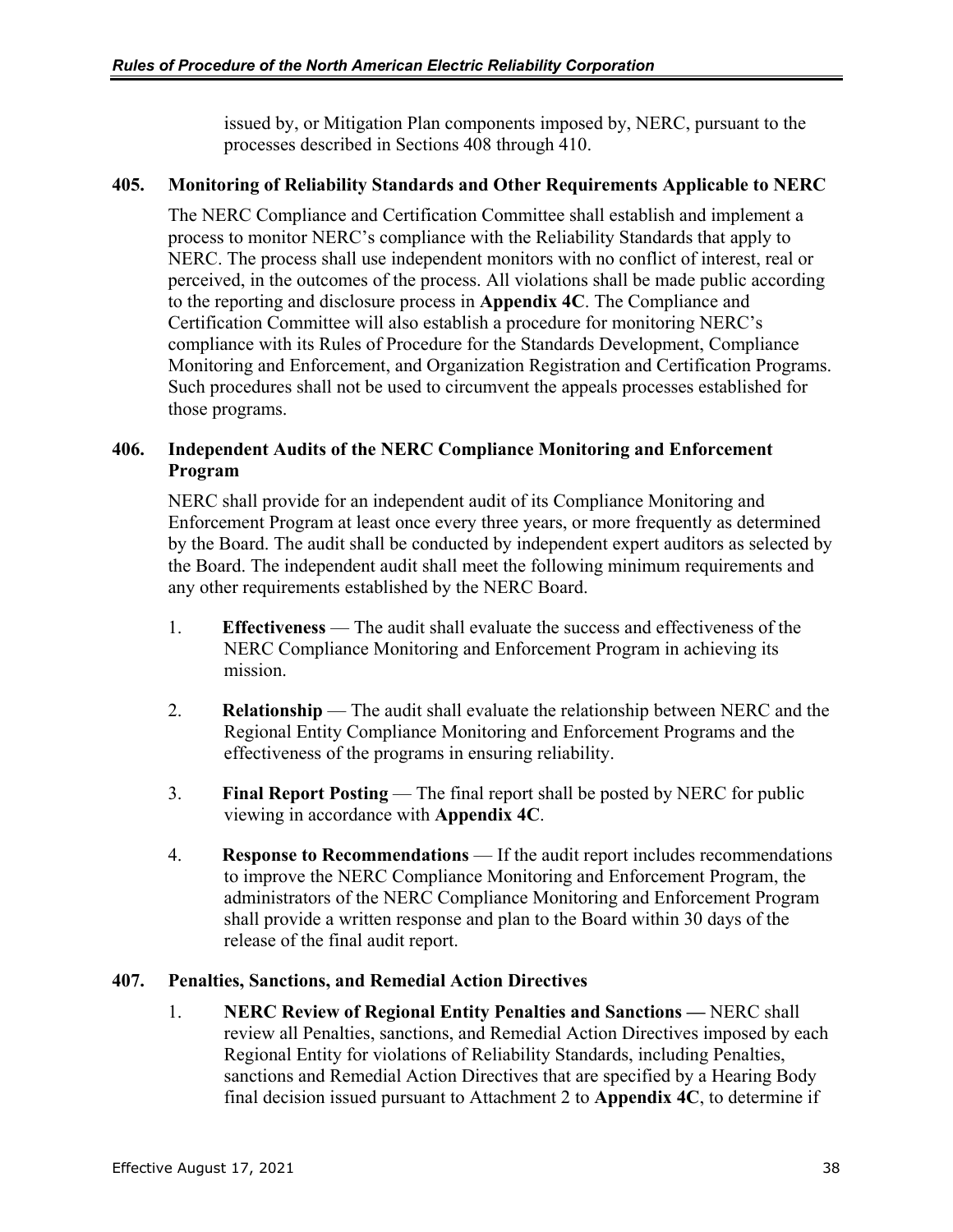the Regional Entity's determination is supported by a sufficient record compiled by the Regional Entity, is consistent with the *Sanction Guidelines* incorporated into these Rules of Procedure as **Appendix 4B** and with other directives, guidance and directions issued by NERC pursuant to the delegation agreement, and is consistent with Penalties, sanctions and Remedial Action Directives imposed by the Regional Entity and by other Regional Entities for violations involving the same or similar facts and circumstances.

- 2. **Developing Penalties and Sanctions** The Regional Entity Compliance Staff shall use the *Sanction Guidelines*, which are incorporated into these Rules of Procedure as **Appendix 4B**, to develop an appropriate Penalty, sanction, or Remedial Action Directive for a violation, and shall notify NERC of the Penalty, sanction or Remedial Action Directive.
- 3. **Effective Date of Penalty**  Where authorized by applicable legislation or agreement, no Penalty imposed for a violation of a Reliability Standard shall take effect until the thirty-first day after NERC files, with the Applicable Governmental Authority, a "Notice of Penalty" and the record of the proceedings in which the violation and Penalty were determined, or such other date as ordered by the Applicable Governmental Authority.

## **408. Review of NERC Decisions**

- 1. **Scope of Review**  A Registered Entity or a Regional Entity wishing to challenge a finding of noncompliance and the imposition of a Penalty for a compliance measure directly administered by NERC, or a Regional Entity wishing to challenge a Regional Entity Compliance Monitoring and Enforcement Program audit finding, may do so by filing a notice of the challenge with NERC's Director of Enforcement no later than 21 days after issuance of the notice of finding of violation or audit finding. Appeals by Registered Entities or Regional Entities of decisions of Hearing Bodies shall be pursuant to Section 409.
- 2. **Contents of Notice** The notice of challenge shall include the full text of the decision that is being challenged, a concise statement of the error or errors contained in the decision, a clear statement of the relief being sought, and argument in sufficient detail to justify such relief.
- 3. **Response by NERC Compliance Monitoring and Enforcement Program**  Within 21 days after receiving a copy of the notice of challenge, the NERC Director of Enforcement may file with the Hearing Panel a response to the issues raised in the notice, with a copy to the Regional Entity.
- 4. **Hearing by Compliance and Certification Committee**  The NERC Compliance and Certification Committee shall provide representatives of the Regional Entity or Registered Entity, and the NERC Compliance Monitoring and Enforcement Program an opportunity to be heard and shall decide the matter based upon the filings and presentations made, with a written explanation of its decision.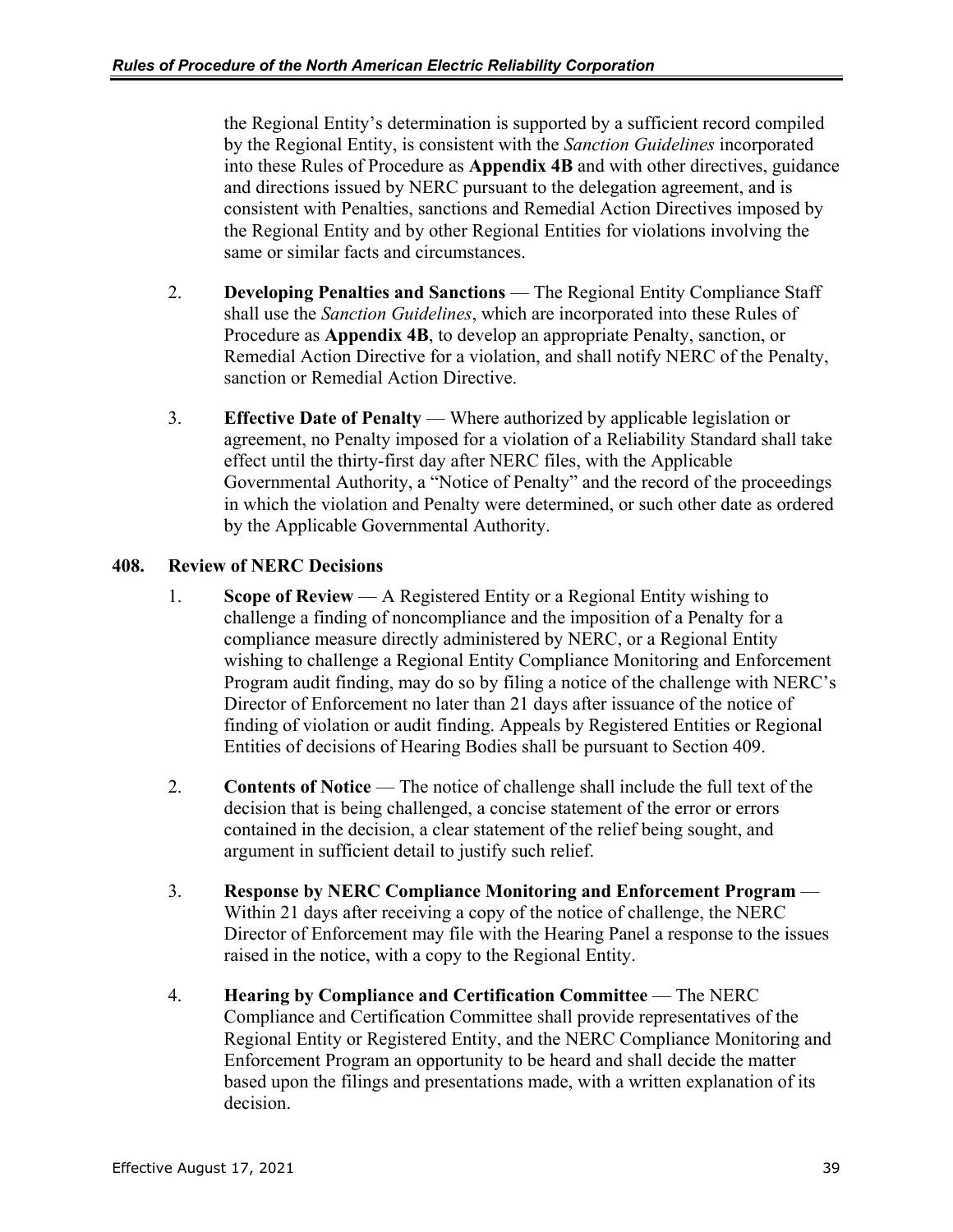- 5. **Appeal**  The Regional Entity or Registered Entity may appeal the decision of the Compliance and Certification Committee by filing a notice of appeal with NERC's Director of Enforcement no later than 21 days after issuance of the written decision by the Compliance and Certification Committee. The notice of appeal shall include the full text of the written decision of the Compliance and Certification Committee that is being appealed, a concise statement of the error or errors contained in the decision, a clear statement of the relief being sought, and argument in sufficient detail to justify such relief. No factual material shall be presented in the appeal that was not presented to the Compliance and Certification Committee.
- 6. **Response by NERC Compliance Monitoring and Enforcement Program**  Within 21 days after receiving a copy of the notice of appeal, the NERC Compliance Monitoring and Enforcement Program staff may file its response to the issues raised in the notice of appeal, with a copy to the entity filing the notice.
- 7. **Reply**  The entity filing the appeal may file a reply within 7 days.
- 8. **Decision** The Compliance Committee of the NERC Board of Trustees shall decide the appeal, in writing, based upon the notice of appeal, the record, the response, and any reply. At its discretion, the Compliance Committee may invite representatives of the Regional Entity or Registered Entity, and the NERC Compliance Monitoring and Enforcement Program to appear before the Compliance Committee. Decisions of the Compliance Committee shall be final, except for further appeal to the Applicable Governmental Authority.
- 9. **Impartiality** No member of the Compliance and Certification Committee or the Board of Trustees Compliance Committee having an actual or perceived conflict of interest in the matter may participate in any aspect of the challenge or appeal except as a party or witness.
- 10. **Expenses**  Each party in the challenge and appeals processes shall pay its own expenses for each step in the process.
- 11. **Non-Public Proceedings —** All challenges and appeals shall be closed to the public to protect Confidential Information.

## **409. Appeals from Final Decisions of Hearing Bodies**

1. **Time for Appeal** — A Regional Entity acting as the Compliance Enforcement Authority, or an owner, operator or user of the Bulk Power System, shall be entitled to appeal from a final decision of a Hearing Body concerning an Alleged Violation of a Reliability Standard, a proposed Penalty or sanction for violation of a Reliability Standard, a proposed Mitigation Plan, or a proposed Remedial Action Directive, by filing a notice of appeal with NERC's Director of Enforcement, with copies to the Clerk, the Regional Entity, and any other Participants in the Hearing Body proceeding, no later than 21 days after issuance of the final decision of the Hearing Body. The Compliance Committee shall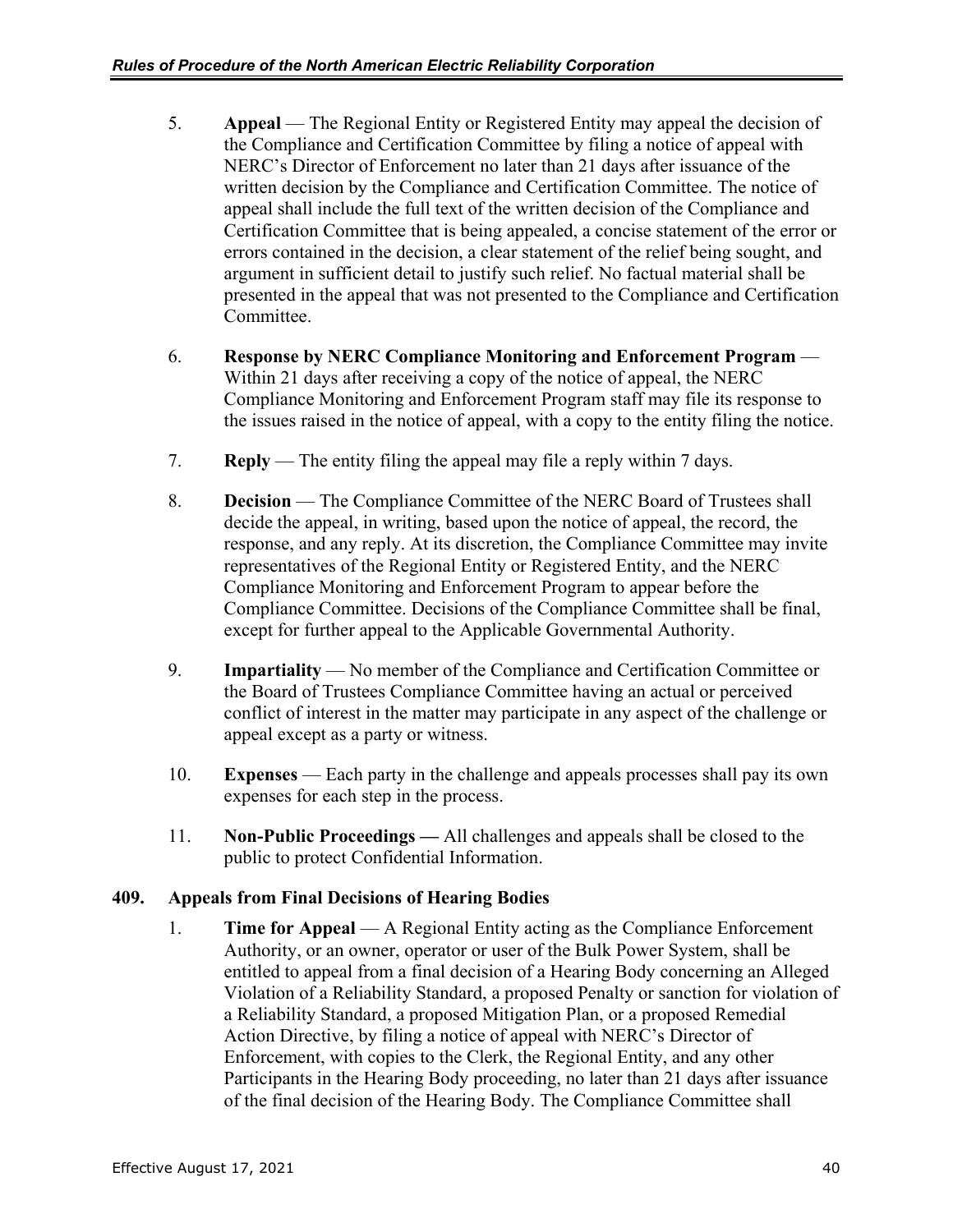render its decision within 180 days following the receipt by NERC's Director of Enforcement of the notice of appeal. The Compliance Committee may extend this deadline for good cause and shall provide written notice of any extension to all Participants.

- 2. **Contents**  The notice of appeal shall include the full text of the final decision of the Hearing Body that is being appealed, a concise statement of the error or errors contained in the final decision, a clear statement of the relief being sought, and argument in sufficient detail to justify such relief. No factual material shall be presented in the appeal that was not first presented during the proceeding before the Hearing Body.
- 3. **Response to Notice of Appeal** Within 21 days after the date the notice of appeal is filed, the Clerk shall file the entire record of the Hearing Body proceeding with NERC's Director of Enforcement, with a copy to all Participants. Within 35 days after the date of the notice of appeal, all Participants in the proceeding before the Hearing Body, other than the Participant filing the notice of appeal, shall file their responses to the issues raised in the notice of appeal.
- 4. **Reply**  The party filing the appeal may file a reply to the responses within 7 days.
- 5. **Decision**  The Compliance Committee of the NERC Board of Trustees shall decide the appeal, in writing, based upon the notice of appeal, the record of the proceeding before the Hearing Body, the responses, and any reply filed with NERC. The Compliance Committee shall review the appealed issue(s) under a *de novo* standard. At its discretion, the Compliance Committee may invite representatives of the entity making the appeal and the other Participants in the proceeding before the Hearing Body to appear before the Committee. Decisions of the Compliance Committee shall be final, except for further appeal to the Applicable Governmental Authority.
- 6. **Expenses**  Each party in the appeals process shall pay its own expenses for each step in the process.
- 7. **Non-Public Proceedings**  All appeals shall be closed to the public to protect Confidential Information.
- 8. **Appeal of Hearing Body Decisions Granting or Denying Motions to Intervene** — This section is not applicable to an appeal of a decision of a Hearing Body granting or denying a motion to intervene in the Hearing Body proceeding. Appeals of decisions of Hearing Bodies granting or denying motions to intervene in Hearing Body proceedings shall be processed and decided pursuant to Section 414.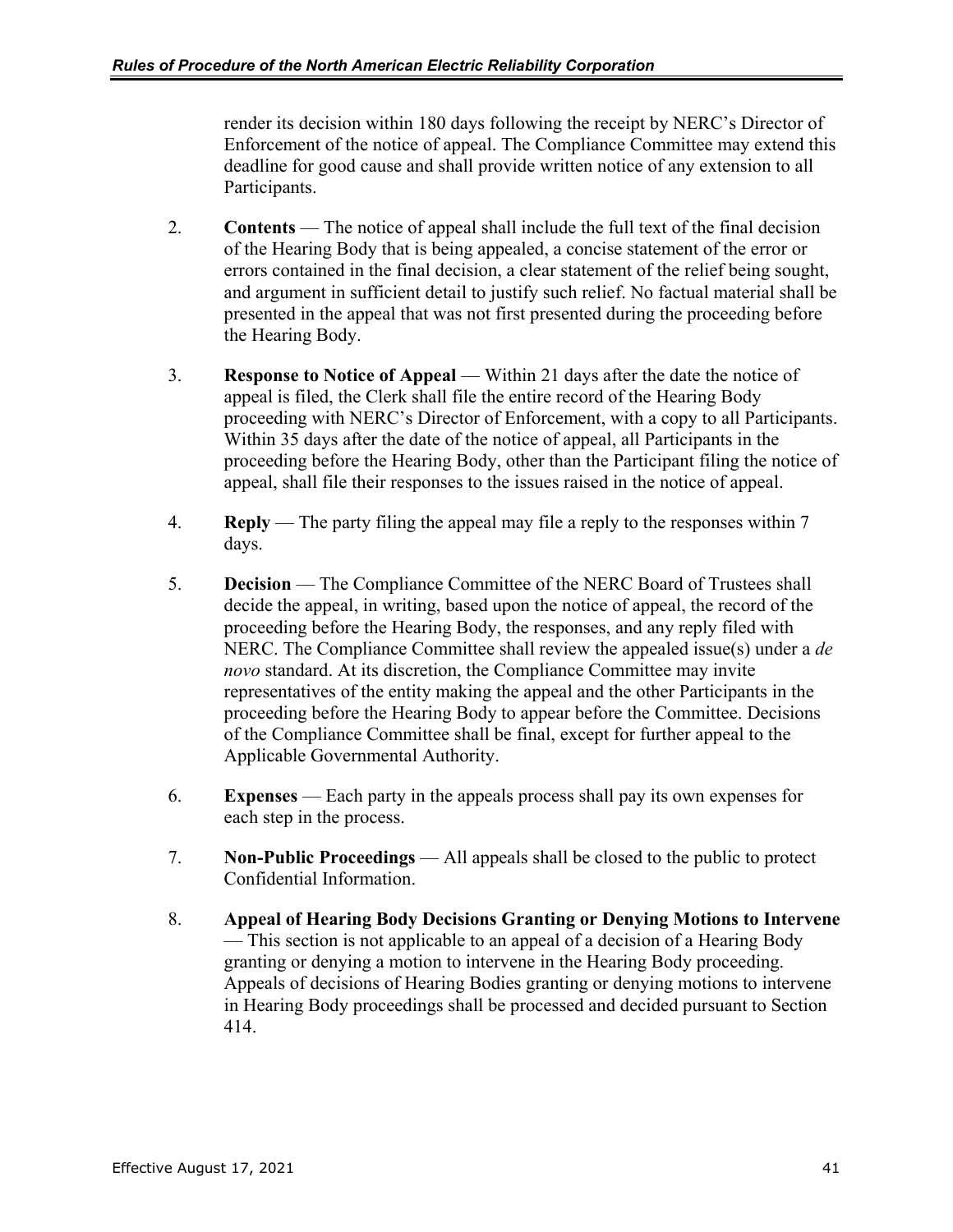## **410. Hold Harmless**

A condition of invoking the challenge or appeals processes under Section 408 or 409 is that the entity requesting the challenge or appeal agrees that neither NERC (defined to include its Members, Board of Trustees, committees, subcommittees, staff and industry subject matter experts), any person assisting in the challenge or appeals processes, nor any company employing a person assisting in the challenge or appeals processes, shall be liable, and they shall be held harmless against the consequences of or any action or inaction or of any agreement reached in resolution of the dispute or any failure to reach agreement as a result of the challenge or appeals proceeding. This "hold harmless" clause does not extend to matters constituting gross negligence, intentional misconduct, or a breach of confidentiality.

## **411. Requests for Technical Feasibility Exceptions to NERC Critical Infrastructure Protection Reliability Standards**

A Registered Entity that is subject to an Applicable Requirement of a NERC Critical Infrastructure Protection Standard for which Technical Feasibility Exceptions are permitted, may request a Technical Feasibility Exception to the Requirement, and the request will be reviewed, approved or disapproved, and if approved, implemented, in accordance with the NERC *Procedure for Requesting and Receiving Technical Feasibility Exceptions to NERC Critical Infrastructure Protection Standard*, Appendix 4D to these Rules of Procedure.

## **412. Certification of Questions from Hearing Bodies for Decision by the NERC Board of Trustees Compliance Committee**

- 1. A Hearing Body that is conducting a hearing concerning a disputed compliance matter pursuant to Attachment 2, Hearing Procedures, of Appendix 4C, may certify to the Board of Trustees Compliance Committee, for decision, a significant question of law, policy or procedure the resolution of which may be determinative of the issues in the hearing in whole or in part, and as to which there are other extraordinary circumstances that make prompt consideration of the question by the Compliance Committee appropriate, in accordance with Section 1.5.12 of the Hearing Procedures. All questions certified by a Hearing Body to the Board of Trustees Compliance Committee shall be considered and disposed of by the Compliance Committee.
- 2. The Compliance Committee may accept or reject a certification of a question for decision. If the Compliance Committee rejects the certified question, it shall issue a written statement that the certification is rejected.
- 3. If the Compliance Committee accepts the certification of a question for decision, it shall establish a schedule by which the Participants in the hearing before the Hearing Body may file memoranda and reply memoranda stating their positions as to how the question certified for decision should be decided by the Compliance Committee. The Compliance Committee may also request, or provide an opportunity for, the NERC compliance operations department, the NERC compliance enforcement department, and/or the NERC general counsel to file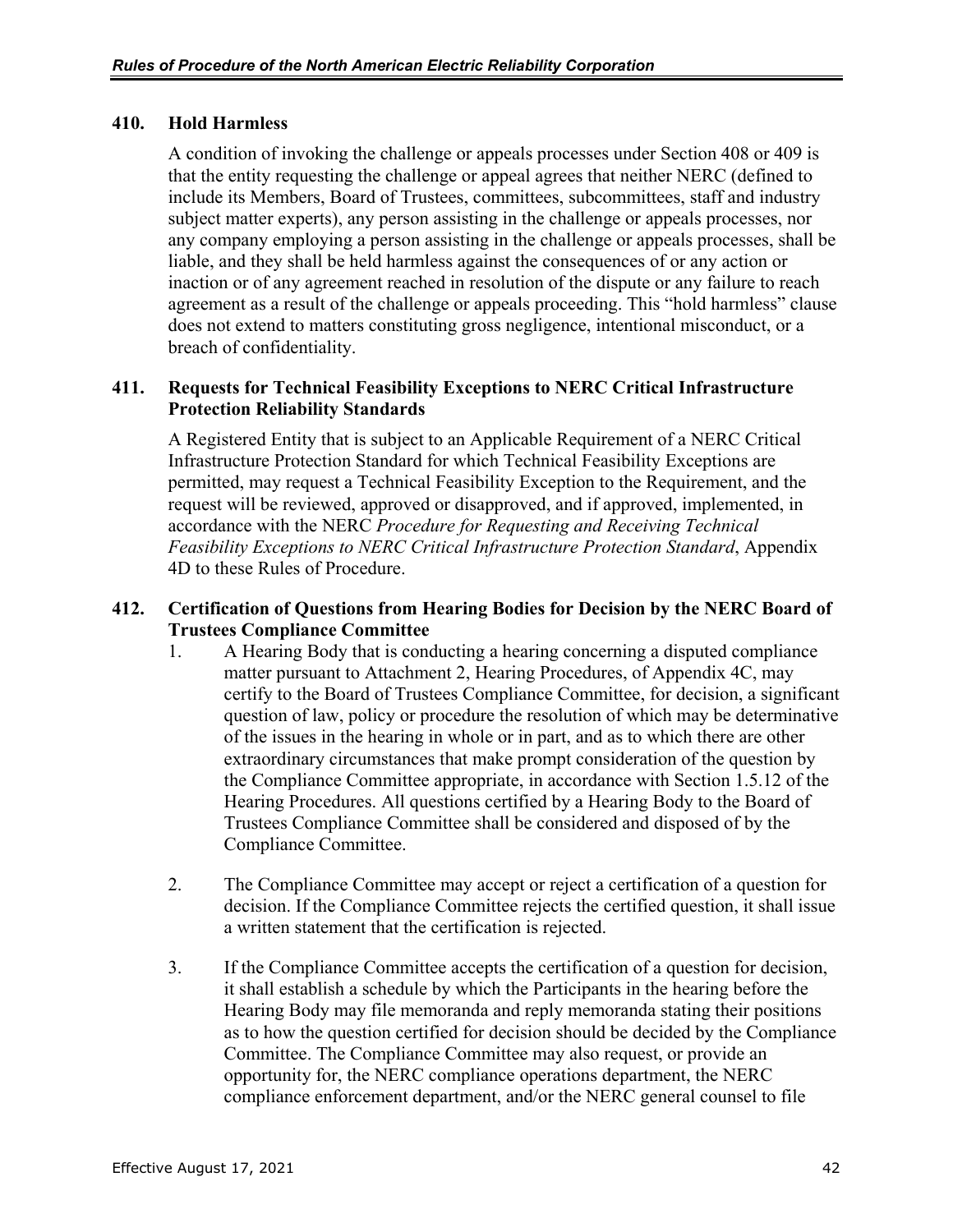memoranda stating their positions as to how the question certified for decision should be decided. After receiving such memoranda and reply memoranda as are filed in accordance with the schedule, the Compliance Committee shall issue a written decision on the certified question.

- 4. Upon receiving the Compliance Committee's written decision on the certified question, the Hearing Body shall proceed to complete the hearing in accordance with the Compliance Committee's decision.
- 5. The Compliance Committee's decision, if any, on the certified question shall only be applicable to the hearing from which the question was certified and to the Participants in that hearing.

## **413. Review and Processing of Hearing Body Final Decisions that Are Not Appealed**

NERC shall review and process all final decisions of Hearing Bodies issued pursuant to Attachment 2 to Appendix 4C concerning an Alleged Violation, proposed Penalty or sanction, or proposed Mitigation Plan that are not appealed pursuant to Section 409, as though the determination had been made by the Regional Entity Compliance Monitoring and Enforcement Program. NERC shall review and process such final decisions, and may require that they be modified by the Regional Entity, in accordance with, as applicable to the particular decision, Sections 5.8, 5.9 and 6.5 of Appendix 4C.

## **414. Appeals of Decisions of Hearing Bodies Granting or Denying Motions to Intervene in Hearing Body Proceedings**

- 1. **Time to Appeal** An entity may appeal a decision of a Hearing Body under Section 1.4.4 of Attachment 2 of **Appendix C** denying the entity's motion to intervene in a Hearing Body proceeding, and the Regional Entity Compliance Staff or any other Participant in the Hearing Body proceeding may appeal a decision of the Hearing Body under Section 1.4.4 of Attachment 2 of **Appendix C** granting or denying a motion to intervene in the Hearing Body proceeding, in either case by filing a notice of appeal with the NERC Director of Enforcement, with copies to the Clerk of the Hearing Body, the Hearing Body, the Hearing Officer, the Regional Entity Compliance Staff, and all other Participants in the Hearing Body proceeding, no later than seven (7) days following the date of the Hearing Body decision granting or denying the motion to intervene.
- 2. **Contents of Notice of Appeal** The notice of appeal shall set forth information and argument to demonstrate that the decision of the Hearing Body granting or denying the motion to intervene was erroneous under the grounds for intervention specified in Section 1.4.4 of Attachment 2 of **Appendix 4C** and that the entity requesting intervention should be granted or denied intervention, as applicable. Facts alleged in, and any offers of proof made in, the notice of appeal shall be supported by affidavit or verification. The notice of appeal shall include a copy of the original motion to intervene and a copy of the decision of the Hearing Body granting or denying the motion to intervene.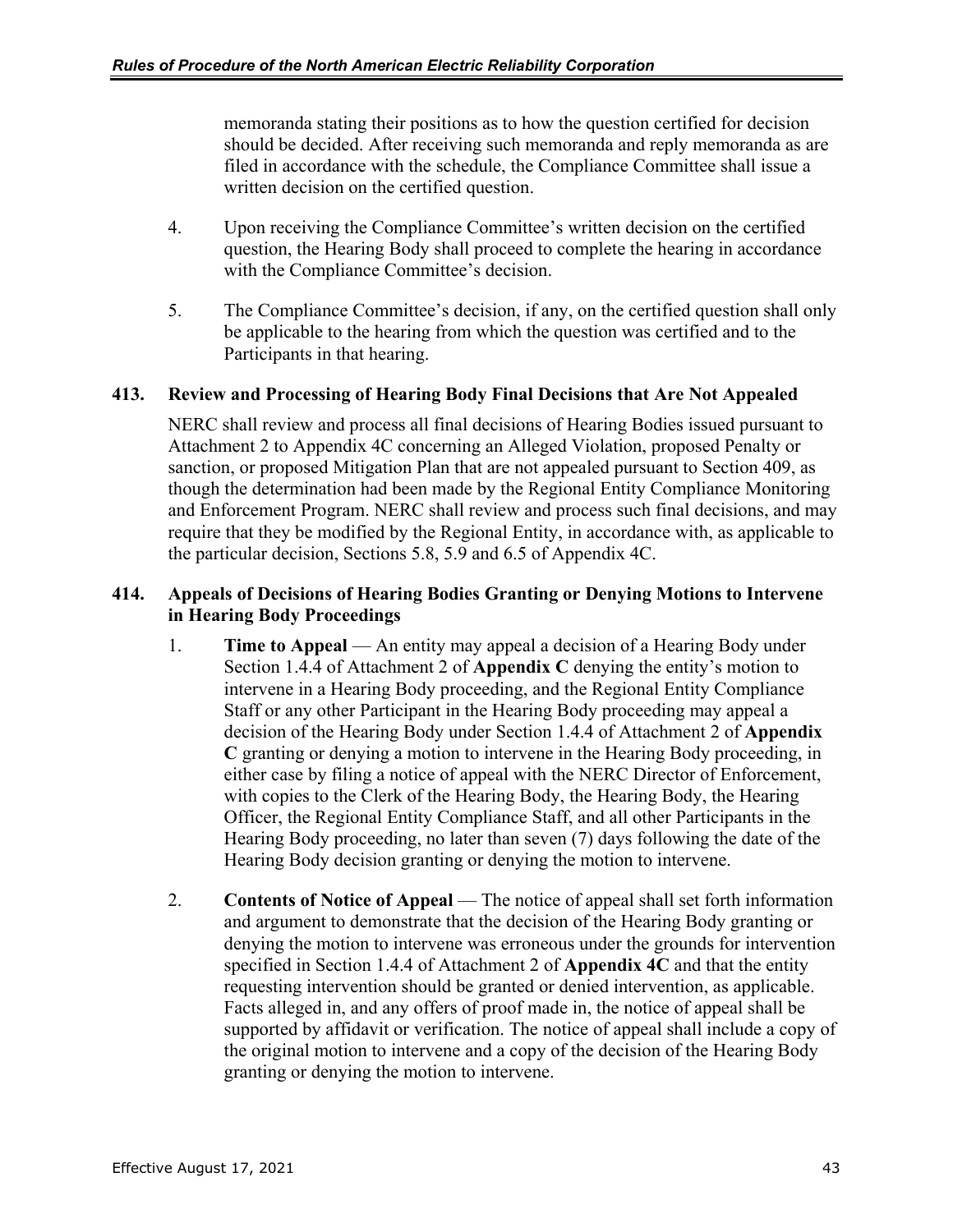- 3. **Responses to Notice of Appeal** Within ten (10) days following the date the notice of appeal is filed, the Clerk shall transmit to the NERC Director of Enforcement copies of all pleadings filed in the Hearing Body proceeding on the motion to intervene. Within fourteen (14) days following the date the notice of appeal is filed, the Hearing Body, the Regional Entity Compliance Staff, and any other Participants in the Hearing Body proceeding, may each file a response to the notice of appeal with the NERC Director of Enforcement. Within seven (7) days following the last day for filing responses, the entity filing the notice of appeal, and any Participant in the Hearing Body proceeding that supports the appeal, may file replies to the responses with the NERC Director of Enforcement.
- 4. **Disposition of Appeal** The appeal shall be considered and decided by the Compliance Committee. The NERC Director of Enforcement shall provide copies of the notice of appeal and any responses and replies to the Compliance Committee. The Compliance Committee shall issue a written decision on the appeal; provided, that if the Compliance Committee does not issue a written decision on the appeal within forty-five (45) days following the date of filing the notice of appeal, the appeal shall be deemed denied and the decision of the Hearing Body granting or denying the motion to intervene shall stand. The NERC Director of Enforcement shall transmit copies of the Compliance Committee's decision, or shall provide notice that the forty-five (45) day period has expired with no decision by the Compliance Committee, to the Clerk, the Hearing Body, the entity filing the notice of appeal, the Regional Entity Compliance Staff, and any other Participants in the Hearing Body proceeding that filed responses to the notice of appeal or replies to responses.
- 5. **Appeal of Compliance Committee Decision to FERC or Other Applicable Governmental Authority** — Any entity aggrieved by the decision of the Compliance Committee on an appeal of a Hearing Body decision granting or denying a motion to intervene in a Hearing Body proceeding (including a denial of such appeal by the expiration of the forty-five (45) day period as provided in Section 414.4) may appeal or petition for review of the decision of the Compliance Committee to FERC or to another Applicable Governmental Authority having jurisdiction over the matter, in accordance with the authorities, rules and procedures of FERC or such other Applicable Governmental Authority. Any such appeal or petition for review shall be filed within the time period, if any, and in the form and manner, specified by the applicable statutes, rules or regulations governing proceedings before FERC or the other Applicable Governmental Authority.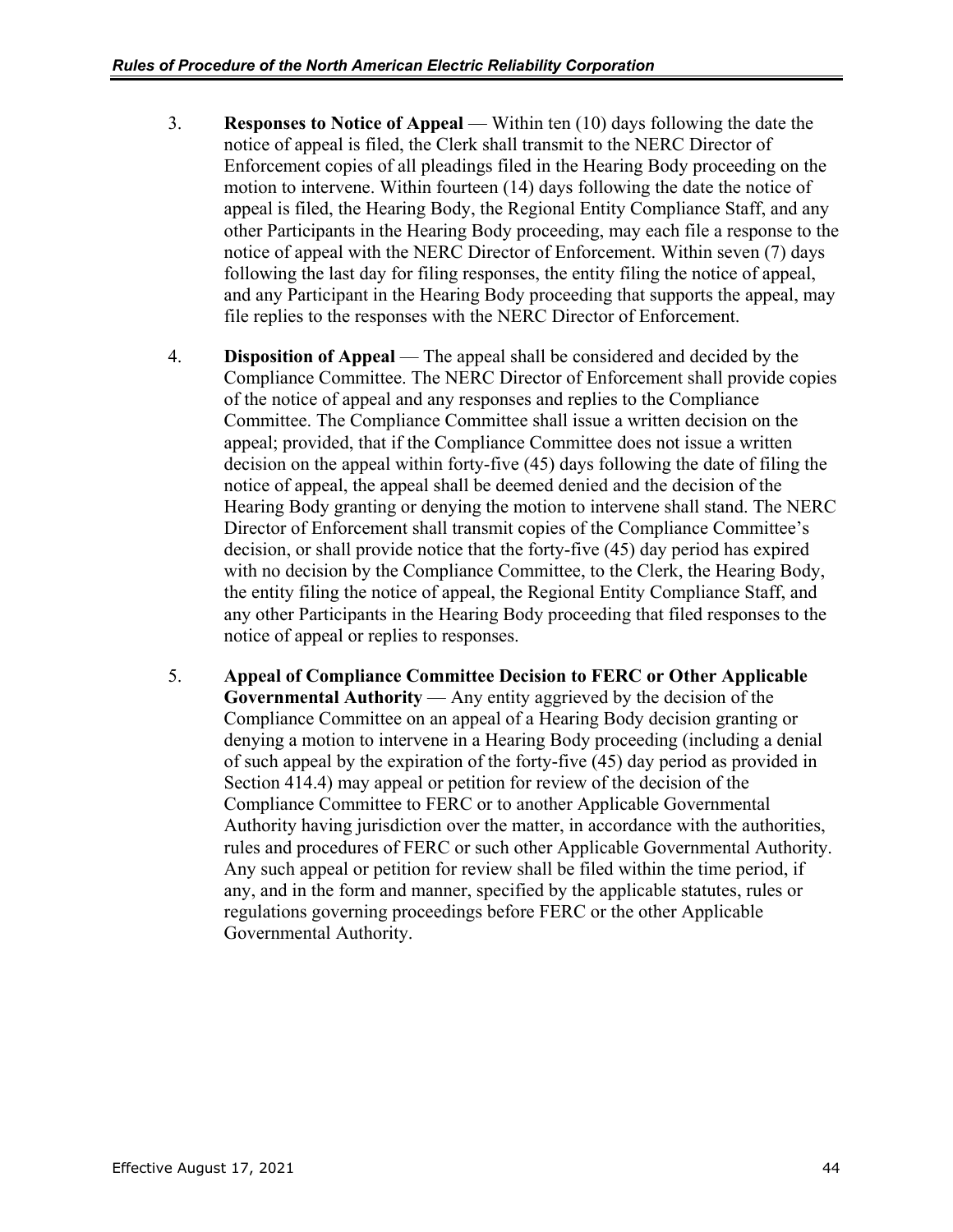# **SECTION 500 — ORGANIZATION REGISTRATION AND CERTIFICATION**

## **501. Scope of the Organization Registration and Organization Certification Programs**

The purpose of the Organization Registration Program isto clearly identify those entities that are responsible for compliance with the FERC approved Reliability Standards. Organizations that are registered are included on the NERC Compliance Registry (NCR) and are responsible for knowing the content of and for complying with all applicable Reliability Standards. Registered Entities are not and do not become Members of NERC or a Regional Entity, by virtue of being listed on the NCR. Membership in NERC is governed by Article II of NERC's Bylaws; membership in a Regional Entity or regional reliability organization is governed by that entity's bylaws or rules.

The purpose of the Organization Certification Program is to ensure that the new entity (i.e., applicant to be an RC, BA, or TOP that is not already performing the function for which it is applying to be certified as) has the tools, processes, training, and procedures to demonstrate their ability to meet the Requirements/sub-Requirements of all of the Reliability Standards applicable to the function(s) for which it is applying thereby demonstrating the ability to become certified and then operational.

Organization Registration and Organization Certification may be delegated to Regional Entities in accordance with the procedures in this Section 500; the NERC *Organization Registration and Organization Certification Manual*, which is incorporated into these Rules of Procedure as **Appendix 5A**; and, approved Regional Entity delegation agreements or other applicable agreements*.*

- 1. **NERC Compliance Registry** NERC shall establish and maintain the NCR of the Bulk Power System owners, operators, and users that are subject to approved Reliability Standards.
	- 1.1 (a) The NCR shall set forth the identity and functions performed for each organization responsible for meeting Requirements/sub-Requirements of the Reliability Standards. Bulk Power System owners, operators, and users (i) shall provide to NERC and the applicable Regional Entity information necessary to complete the Registration, and (ii) shall provide NERC and the applicable Regional Entity with timely updates to information concerning the Registered Entity's ownership, operations, contact information, and other information that may affect the Registered Entity's Registration status or other information recorded in the Compliance Registry.

(b) Entities may address registration obligations for applicable function types using a Joint Registration Organization (JRO), in lieu of each of the JRO's parties'entities being registered individually for one or more functions. Refer to Section 507.

(c) Entities may each register using a Coordinated Functional Registration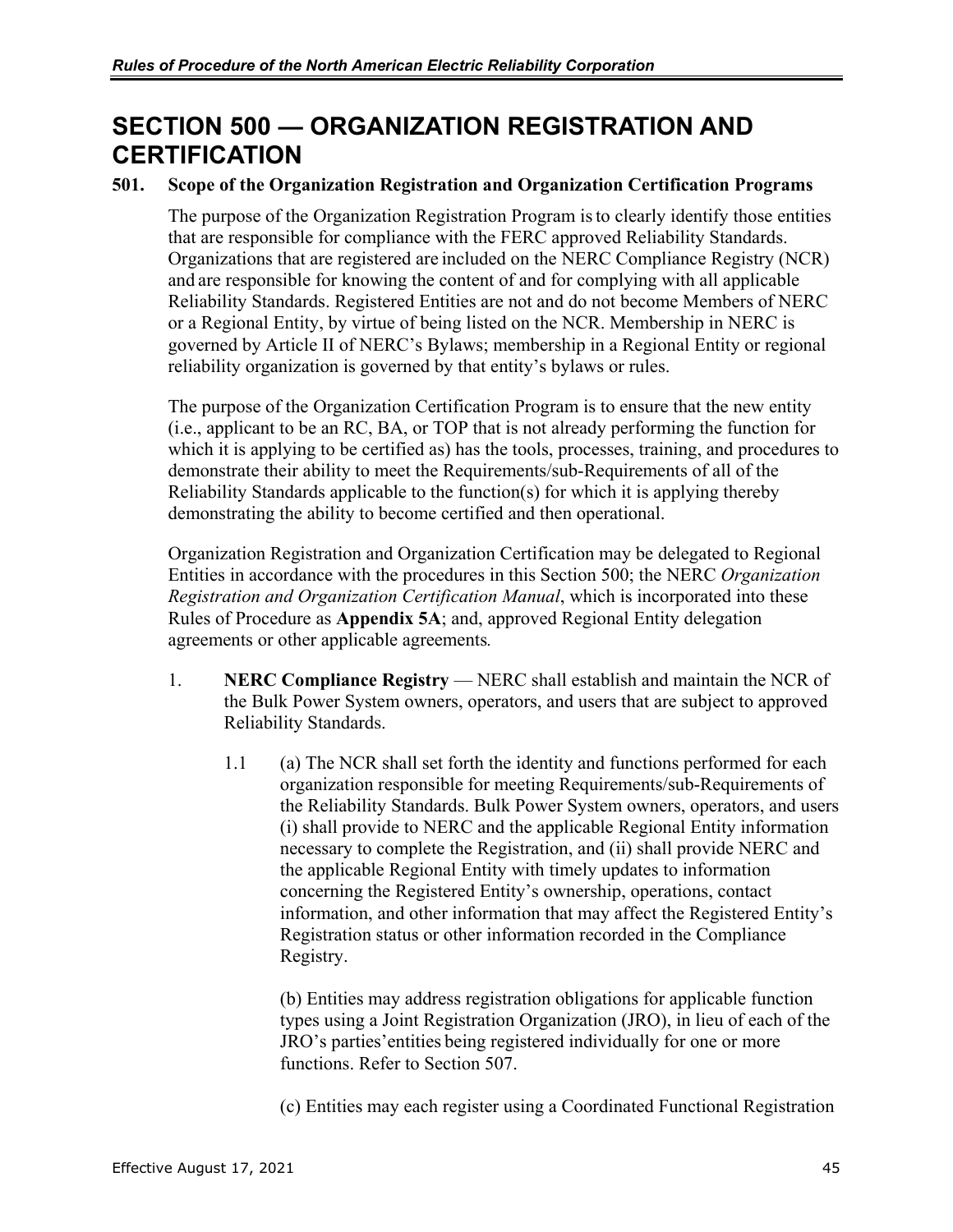(CFR) for one or more Reliability Standard(s) and/or for one or more Requirements/sub-Requirements within particular Reliability Standard(s) applicable to a specific function pursuant to a written agreement for the division of compliance responsibility. Refer to Section 508.

- 1.2 In the development of the NCR, NERC and the Regional Entities shall determine which organizations should be placed on the NCR based on the criteria provided in the NERC *Statement of Compliance Registry Criteria* which is incorporated into these Rules of Procedure as **Appendix 5B**.
- 1.3 NERC and the Regional Entities shall use the following rules for establishing and maintaining the NCR based on the Registration criteria as set forth in **Appendix 5B** *Statement of Compliance Registry Criteria*:
	- 1.3.1 NERC shall notify each organization that it is on the NCR. The Registered Entity is responsible for compliance with all the Reliability Standards applicable to the functions for which it is registered from the time it receives the Registration notification from NERC.
	- 1.3.2 Any organization receiving such a notice may challenge its placement on the NCR according to the process in **Appendix 5A** *Organization Registration and Organization Certification Manual*, Section V.
	- 1.3.3 The Compliance Committee of the Board of Trustees shall promptly issue a written decision on the challenge, including the reasons for the decision.
	- 1.3.4 The decision of the Compliance Committee of the Board of Trustees shall be final unless, within 21 days of the date of the Compliance Committee of the Board of Trustees decision, the organization appeals the decision to the Applicable Governmental Authority.
	- 1.3.5 Each Registered Entity identified on the NCR shall notify its corresponding Regional Entity(s) of any corrections, revisions, deletions, changes in ownership, corporate structure, or similar matters that affect the Registered Entity's responsibilities with respect to the Reliability Standards. Failure to notify will not relieve the Registered Entity from any responsibility to comply with the Reliability Standards or shield it from any Penalties or sanctions associated with failing to comply with the Reliability Standards applicable to its associated Registration.
- 1.4 For all geographical or electrical areas of the Bulk Power System, the Registration process shall ensure that (1) no areas are lacking any entities to perform the duties and tasks identified in and required by the Reliability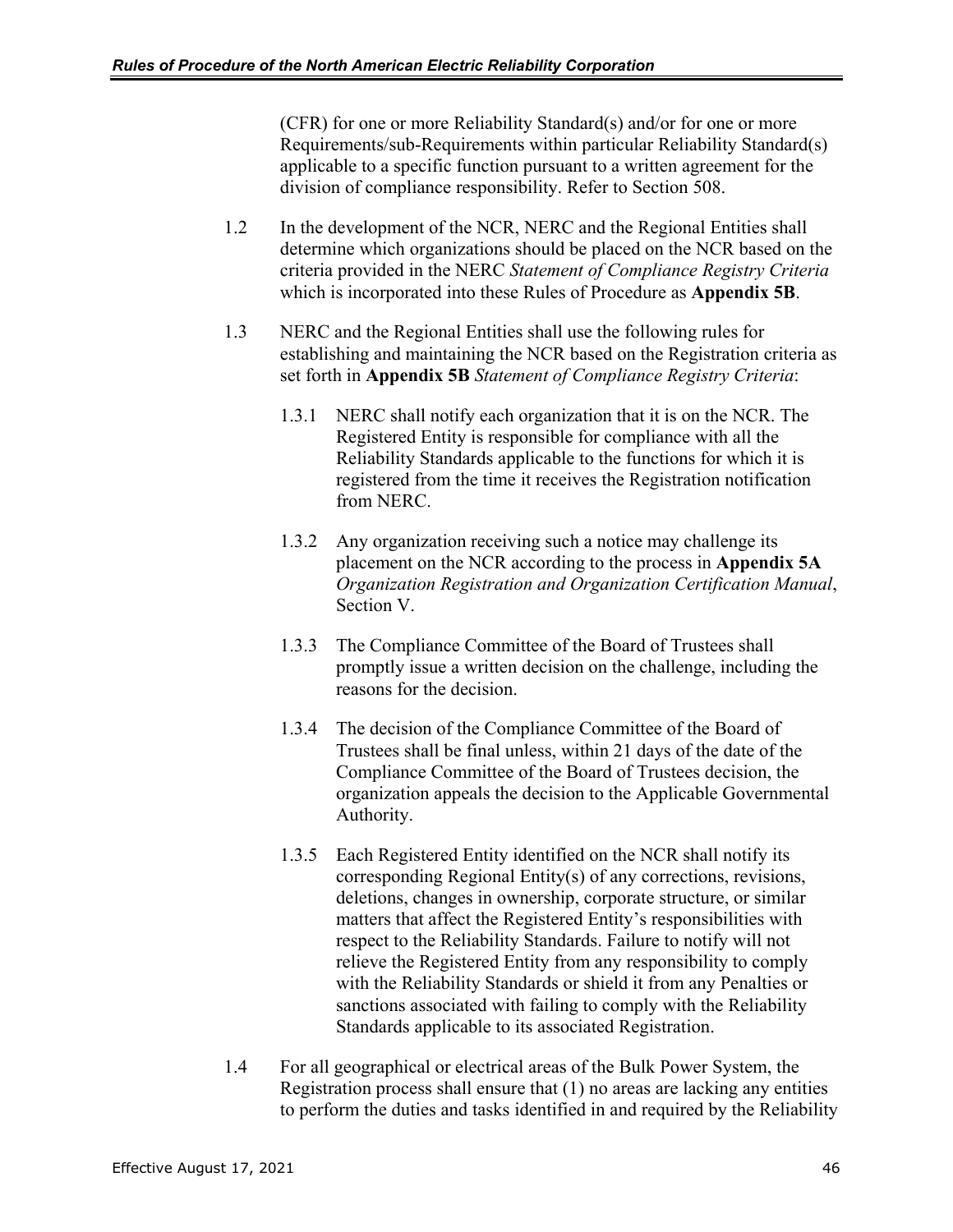Standards to the fullest extent practical, and (2) there is no unnecessary duplication of such coverage or of required oversight of such coverage. In particular the process shall:

- 1.4.1 Ensure that all areas are under the oversight of one and only one Reliability Coordinator.
- 1.4.2 Ensure that all Balancing Authorities and Transmission Operator entities<sup>[2](#page-51-0)</sup> are under the responsibility of one and only one Reliability Coordinator.
- 1.4.3 Ensure that all transmission Facilities of the Bulk Power System are the responsibility and under the control of one and only one Transmission Planner, Planning Authority, and Transmission Operator.
- 1.4.4 Ensure that all Loads and generators are under the responsibility and control of one and only one Balancing Authority.
- 1.5 NERC shall maintain the NCR of organizations responsible for meeting the Requirements/sub-Requirements of the Reliability Standards currently in effect on its website and shall update the NCR monthly.
- 1.6 With respect to: (i) entities to be registered for the first time; (ii) currentlyregistered entities or (iii) previously-registered entities, for which registration status changes are sought, including availability and composition of a sub-set list of applicable Reliability Standards (which specifies the Reliability Standards and may specify Requirements/sub-Requirements), the registration process steps in Section III of **Appendix 5A** apply.
- 1.7 NERC shall establish a NERC-led, centralized review panel, comprised of a NERC lead with Regional Entity participants, in accordance with **Appendix 5A**, *Organization Registration and Organization Certification Manual*, Section III.D and **Appendix 5B**, *Statement of Compliance Registry Criteria*.
- 2. **Entity Certification** NERC shall provide for Certification of all entities with primary reliability responsibilities requiring Certification. The NERC programs shall:

 $\overline{a}$ 

<span id="page-51-0"></span><sup>&</sup>lt;sup>2</sup> Some organizations perform the listed functions (e.g., Balancing Authority, Transmission Operator) over areas that transcend the Footprints of more than one Reliability Coordinator. Such organizations will have multiple Registrations, with each such Registration corresponding to that portion of the organization's overall area that is within the Footprint of a particular Reliability Coordinator.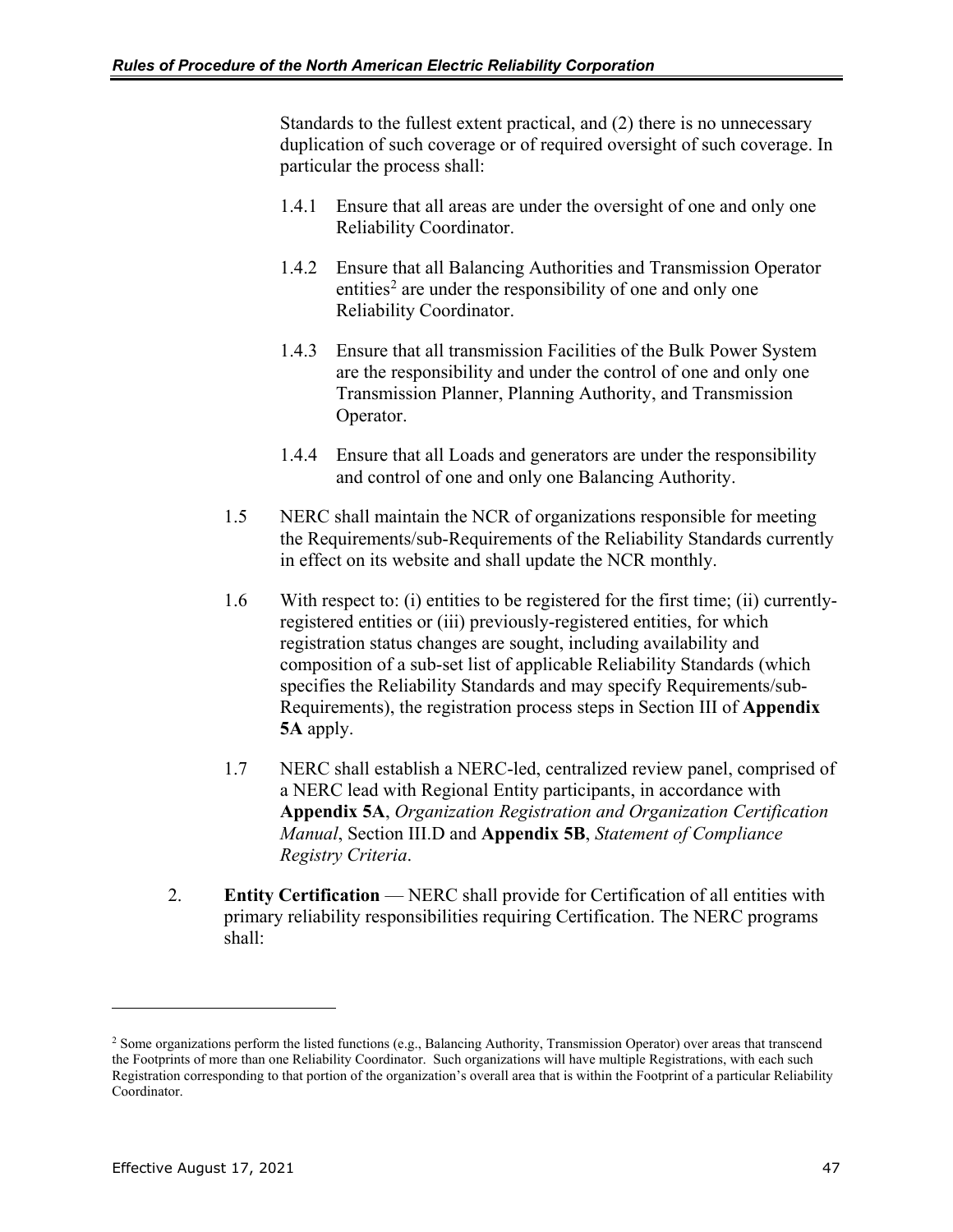- 2.1 Evaluate the entity's tools, personnel, facilities, and processes used to perform the duties and tasks identified in and required by the Reliability Standards. The entities currently requiring Certification include Reliability Coordinators, Transmission Operators, and Balancing Authorities.
- 2.2 Certify each applicant's ability to perform the function for a specified Area.<sup>[3](#page-52-0)</sup>
- 2.3 Maintain process documentation.
- 2.4 Maintain records of currently certified entities.
- 2.5 Issue a Certification document to the applicant that successfully demonstrates its competency to perform the evaluated functions.

## 3. **Delegation and Oversight**

- 3.1 NERC may delegate responsibilities for Organization Registration and Organization Certification to Regional Entities in accordance with requirements established by NERC. Delegation will be via the delegation agreement between NERC and the Regional Entity or other applicable agreement. The Regional Entity shall administer Organization Registration and Organization Certification Programs in accordance with such delegations to meet NERC's programs goals and requirements subject to NERC oversight.
- 3.2 NERC shall develop and maintain a plan to ensure the continuity of Organization Registration and Organization Certification within the geographic or electrical boundaries of a Regional Entity in the event that no entity is functioning as a Regional Entity for that Region, or the Regional Entity withdraws as a Regional Entity, or does not operate its Organization Registration and Organization Certification Programs in accordance with delegation agreements.
- 3.3 NERC shall develop and maintain a program to monitor and oversee the NERC Organization Registration and Organization Certification Programs activities that are delegated to each Regional Entity through a delegation agreement or other applicable agreement.
	- 3.3.1 This program shall monitor whether the Regional Entity carries out those delegated activities in accordance with NERC requirements,

 $\overline{a}$ 

<span id="page-52-0"></span><sup>&</sup>lt;sup>3</sup> When the term "Area" is used and capitalized it is being used in the certification context, and is inclusive of terms currently defined in NERC Glossary of Terms and Appendix 2 of the ROP, specifically, "Balancing Authority Area," "Reliability Coordinator Area," or "Transmission Operator Area."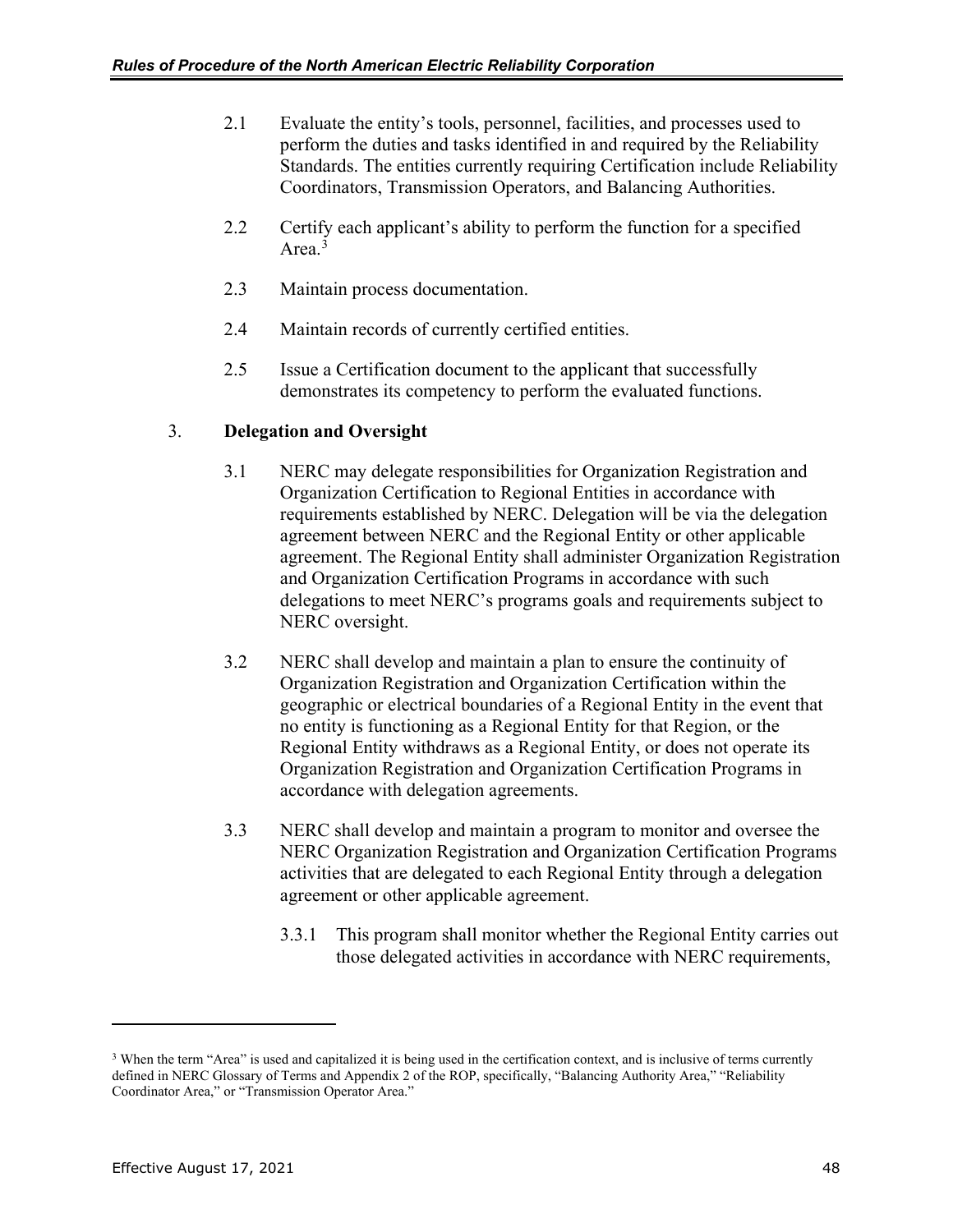and whether there is consistency, fairness of administration, and comparability.

3.3.2 Monitoring and oversight shall be accomplished through direct participation in the Organization Registration and Organization Certification Programs with periodic reviews of documents and records of both programs.

#### **502. Organization Registration and Organization Certification Program Requirements**

- 1. NERC shall maintain the Organization Registration and Organization Certification Programs.
	- 1.1 The roles and authority of Regional Entities in the programs are delegated from NERC pursuant to the Rules of Procedure through regional delegation agreements or other applicable agreements.
	- 1.2 Processes for the programs shall be administered by NERC and the Regional Entities. Materials that each Regional Entity uses are subject to review and approval by NERC.
	- 1.3 The appeals process for the Organization Registration and Organization Certification Programs are identified in **Appendix 5A** *Organization Registration and Organization Certification Manual*, Sections VI and VII, respectively.
	- 1.4 The Certification Team membership is identified in **Appendix 5A** *Organization Registration and Organization Certification Manual*, Section IV.
- 2. To ensure consistency and fairness of the Organization Registration and Organization Certification Programs, NERC shall develop procedures to be used by all Regional Entities and NERC in accordance with the following criteria:
	- 2.1 NERC and the Regional Entities shall have data management processes and procedures that provide for confidentiality, integrity, and retention of data and information collected.
	- 2.2 Documentation used to substantiate the conclusions of the Regional Entity/ NERC related to Registration and/or Certification must be retained by the Regional Entity for (6) six years, unless a different retention period is otherwise identified, for the purposes of future audits of these programs.
	- 2.3 To maintain the integrity of the NERC Organization Registration and Organization Certification Programs, NERC, Regional Entities, Certification Team members, program audit team members (Section 506), and committee members shall maintain the confidentiality of information provided by an applicant or entities.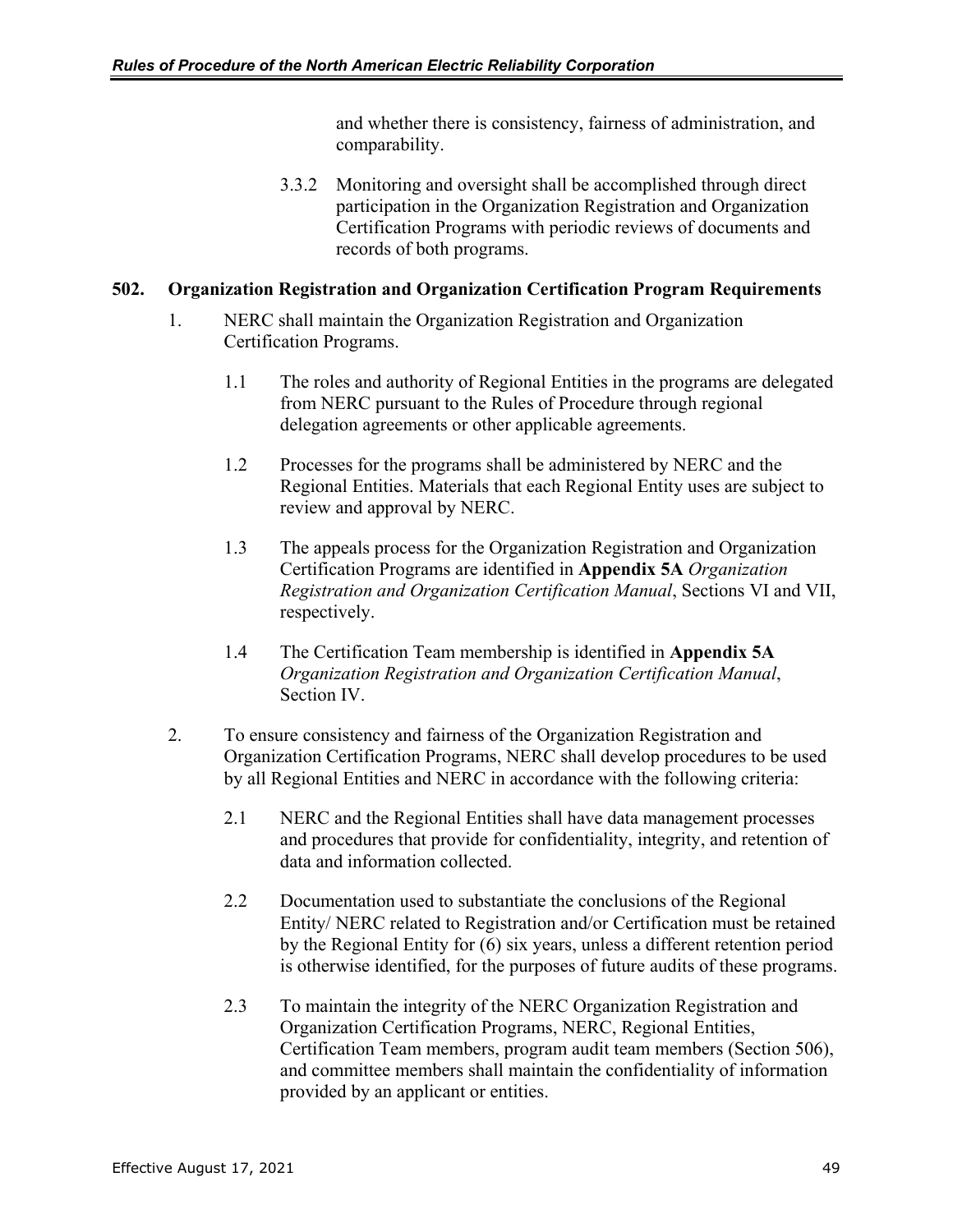- 2.2.1 NERC and the Regional Entities shall have appropriate codes of conduct and confidentiality agreements for staff, Certification Team, Certification related committees, and Certification program audit team members.
- 2.2.2 NERC, Regional Entities, Certification Team members, program audit team members and committee members shall maintain the confidentiality of any Registration or Certification-related discussions or documents designated as confidential (see Section 1500 for types of Confidential Information).
- 2.2.3 NERC, Regional Entities, Certification Team members, program audit team members and committee members shall treat as confidential the individual comments expressed during evaluations, program audits and report-drafting sessions.
- 2.2.4 Copies of notes, draft reports, and other interim documents developed or used during an entity Certification evaluation or program audit shall be destroyed after the public posting of a final, uncontested report.
- 2.2.5 Information deemed by an applicant, entity, a Regional Entity, or NERC as confidential, including Critical Energy Infrastructure Information, shall not be released publicly or distributed outside of a committee or team.
- 2.2.6 In the event that an individual violates any of the confidentiality rules set forth above, that individual and any member organization with which the individual is associated will be subject to immediate dismissal from the audit team and may be prohibited from future participation in Compliance Monitoring and Enforcement Program activities by the Regional Entity or NERC.
- 2.2.7 NERC shall develop and provide training in auditing skills to all individuals prior to their participation in Certification evaluations. Training for Certification Team leaders shall be more comprehensive than the training given to industry subject matter experts and Regional Entity members. Training for Regional Entity members may be delegated to the Regional Entity.
- 2.4 An applicant that is determined to be competent to perform a function after completing all Certification requirements shall be deemed certified by NERC to perform that function for which it has demonstrated full competency.
	- 2.4.1 All NERC certified entities shall be included on the NCR.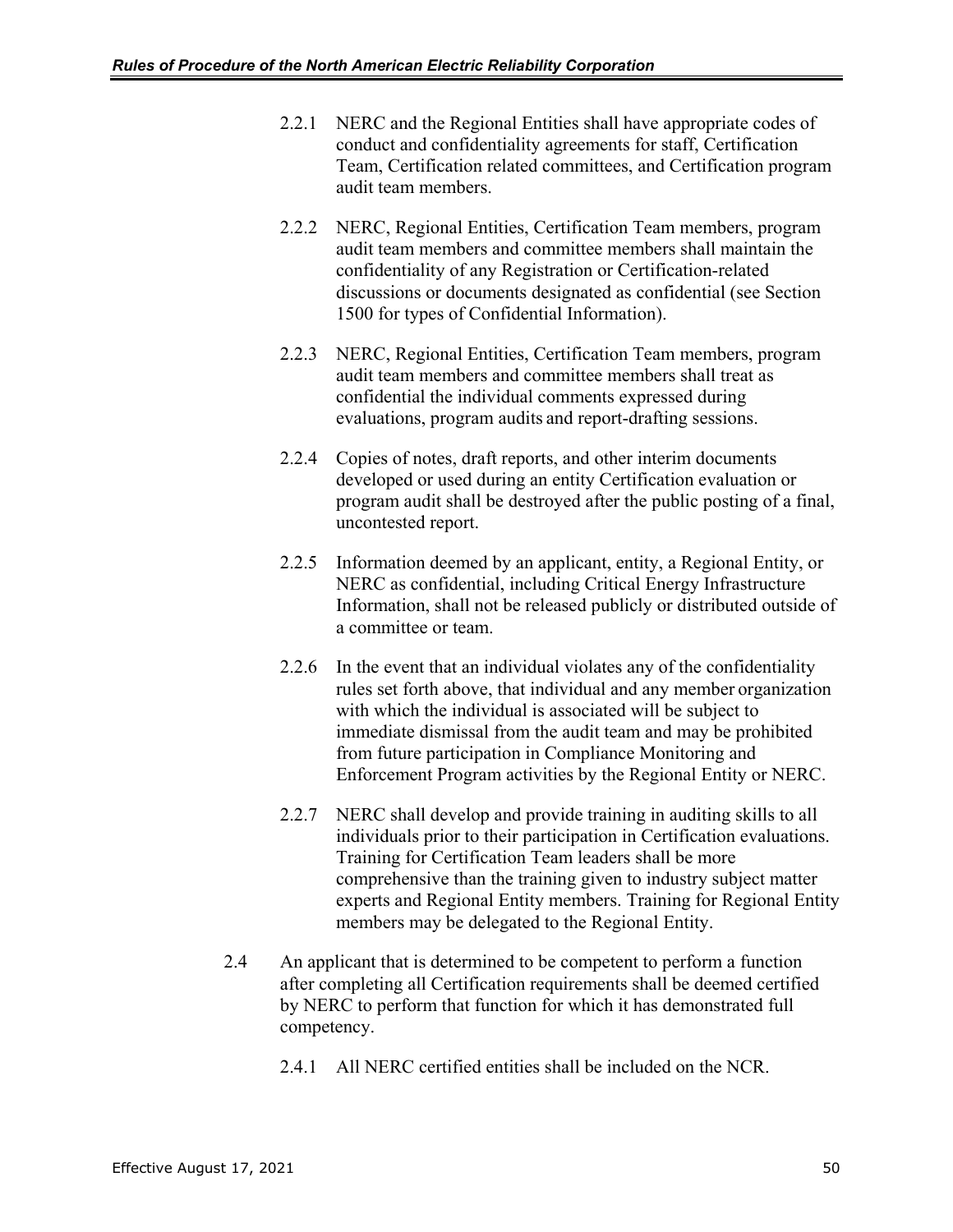#### **503. Regional Entity Implementation of Organization Registration and Organization Certification Program Requirements**

- 1. **Delegation** Recognizing the Regional Entity's knowledge of and experience with its members, NERC may delegate responsibility for Organization Registration and Organization Certification to the Regional Entity through a delegation agreement.
- 2. **Registration** The following Organization Registration activities shall be managed by the Regional Entity per the NERC *Organization Registration and Organization Certification Manual*, which is incorporated into the Rules of Procedure as Appendix 5A *Organization Registration and Organization Certification Manual*:
	- 2.1 Regional Entities shall verify that all Reliability Coordinators, Balancing Authorities, and Transmission Operators meet the Registration requirements of Section 501(1.4).
- 3. **Certification —** The following Organization Certification activities shall be managed by the Regional Entity in accordance with an approved delegation agreement or another applicable agreement:
	- 3.1 An entity seeking Certification to perform one of the functions requiring Certification shall contact the Regional Entity for the Region(s) in which it plans to operate to apply for Certification.
	- 3.2 An entity seeking Certification and other affected entities shall provide all information and data requested by NERC or the Regional Entity to conduct the Certification process.
	- 3.3 Regional Entities shall notify NERC of all Certification applicants.
	- 3.4 NERC and/or the Regional Entity shall evaluate the competency of entities requiring Certification to meet the NERC Certification requirements.
	- 3.5 NERC or the Regional Entity shall establish Certification procedures to include evaluation processes, schedules and deadlines, expectations of the applicants and all entities participating in the evaluation and Certification processes, and requirements for Certification Team members.
		- 3.5.1 The NERC / Regional Entity Certification procedures will include provisions for on-site visits to the applicant's facilities to review the data collected through questionnaires, interviewing the operations and management personnel, inspecting the facilities and equipment (including requesting a demonstration of all tools identified in the Certification process), reviewing all necessary documents and data (including all agreements, processes, and procedures identified in the Certification process), reviewing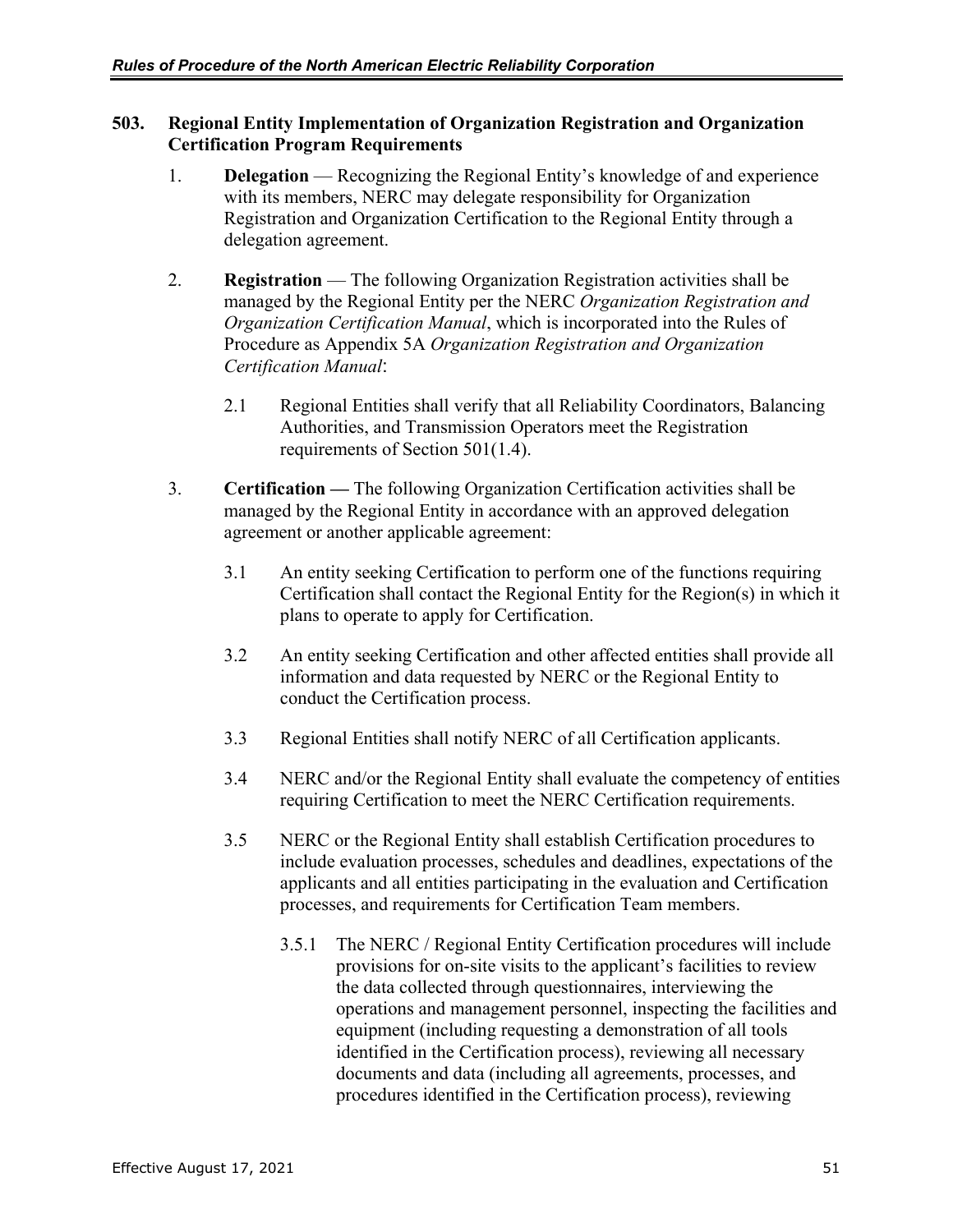Certification documents and projected system operator work schedules, and reviewing any additional documentation needed to support the completed questionnaire or inquiries arising during the site visit.

3.5.2 The NERC/ Regional Entity Certification procedures will provide for preparation of a written report by the Certification Team, detailing any deficiencies that must be resolved prior to granting Certification, along with any other recommendations for consideration by the applicant, the Regional Entity, or NERC.

## **504. Appeals**

- 1. NERC shall maintain an appeals process to resolve any disputes related to Registration or Certification activities per the *Organization Registration and Organization Certification Manual,* which is incorporated in these Rules of Procedure as Appendix 5A.
- 2. The Regional Entity Certification appeals process shall culminate with the Regional Entity board or a committee established by and reporting to the Regional Entity board as the final adjudicator, provided that where applicable, Canadian provincial governmental authorities may act as the final adjudicator in their jurisdictions. NERC shall be notified of all appeals and may observe any proceedings **(Appendix 5A** *Organization Registration and Organization Certification Manual*).

#### **505. Program Maintenance**

NERC shall maintain its program materials, including such manuals or other documents as it deems necessary, of the governing policies and procedures of the Organization Registration and Organization Certification Programs.

#### **506. Independent Audit of NERC Organization Registration and Organization Certification Program**

- 1. NERC, through the Compliance and Certification Committee, shall provide for an independent audit of its Organization Registration and Organization Certification Programs at least once every three years, or more frequently, as determined by the Board. The audit shall be conducted by independent expert auditors as selected by the Board.
- 2. The audit shall evaluate the success, effectiveness and consistency of the NERC Organization Registration and Organization Certification Programs.
- 3. The final report shall be provided to the NERC Board of Trustees or its appropriate committees, and posted for public viewing. Confidential Information shall be handled in accordance with the NERC Rules of Procedure Section 1500, *Confidential Information*.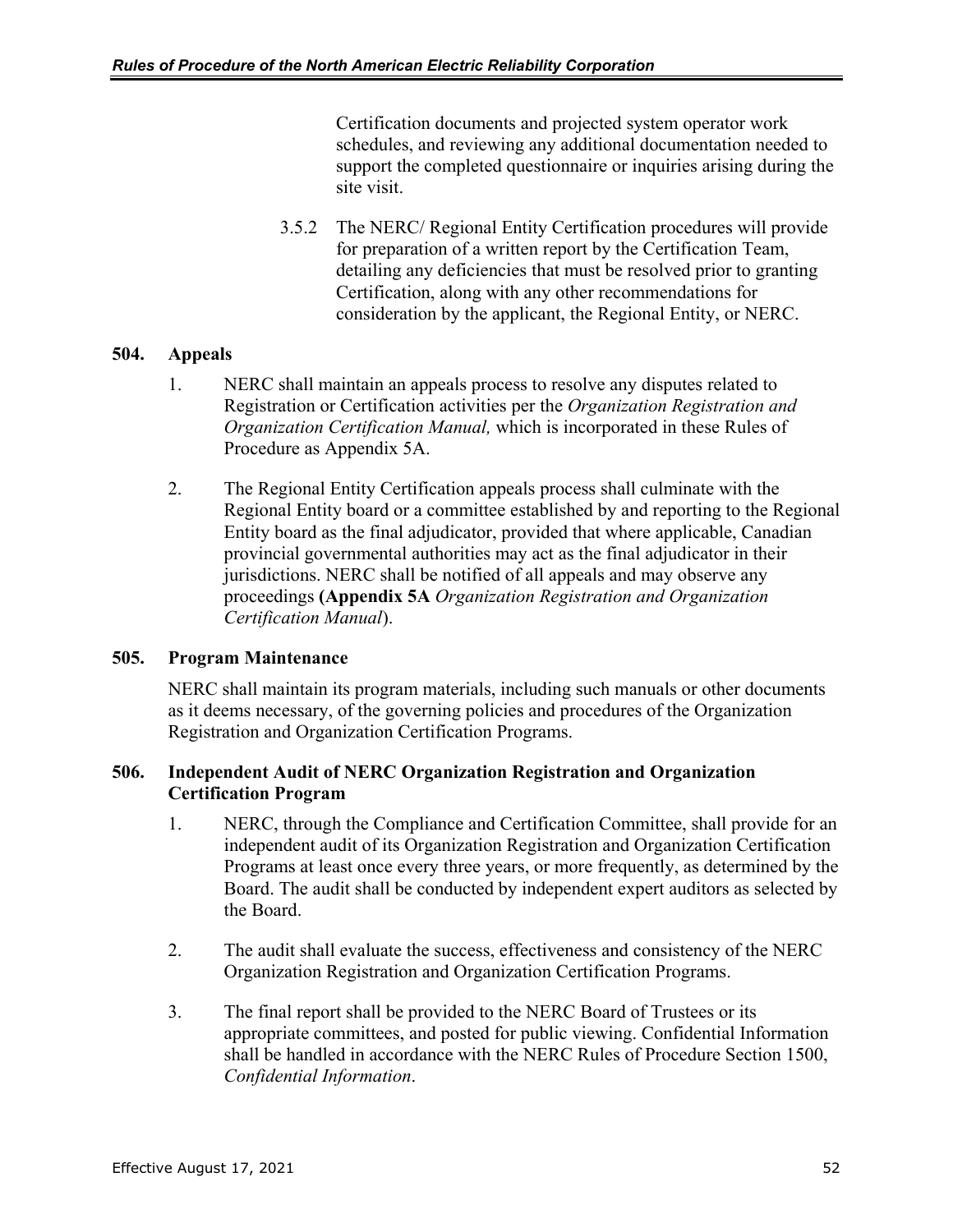4. If the audit report includes recommendations to improve the program, the administrators of the program shall provide a written response to the Board within 30 days of the final report, detailing the disposition of each and every recommendation, including an explanation of the reasons for rejecting a recommendation and an implementation plan for the recommendations accepted.

## **507. Provisions Relating to Joint Registration Organizations (JRO)**

- 1. In addition to registering as the entity responsible for all function type(s) that it performs itself, an entity may execute an agreement to register as a Lead Entity of a JRO on behalf of one or more parties to the agreement for one or more function type(s) for which such parties would otherwise be required to register. The Lead Entity thereby, accept on behalf of such parties all compliance responsibility for the function types(s) covered by the JRO registration, including all reporting requirements. The Lead Entity of a JRO must execute a written agreement with the parties on whose behalf it registers that: (1) governs the relationship between the parties; (2) addresses the function type(s) described within Appendix 5B for which the Lead Entity is registering for and taking responsibility, and which would otherwise be the responsibility of one or more of the other parties to the JRO; (3) identifies which entity is the Lead Entity and a point of contact within the Lead Entity; and (4) identifies a point of contact for each of the parties to the JRO.
- 2. For every JRO, the written agreement must be submitted to the appropriate Regional Entity for its retention. Neither NERC nor the Regional Entity shall be parties to any such agreement. Neither NERC nor the Regional Entity shall have responsibility for reviewing or approving any such agreement, other than to verify that the agreement addresses the function type(s) consistent with the Lead Entity's Registration.
- 3. The JRO Registration data must include all Registration and Certification information as needed by the Regional Entity to complete the Registration process and to perform assessments of compliance. All Compliance Monitoring and Enforcement related communications shall be directed to the primary compliance contact identified for the Lead Entity of the JRO.<sup>[4](#page-57-0)</sup>
- 4. The Regional Entity shall notify NERC when it registers a Lead Entity of a JRO. The notification will identify the point of contact and the function type(s) for which the Lead Entity of the JRO is registered on behalf of the JRO parties and a point of contact for each of the JRO parties.
- 5. For purposes of Compliance Audits, the Regional Entity shall keep a list of all JROs, the Lead Entities, the JRO parties,es and the function type(s) for which the

 $\overline{a}$ 

<span id="page-57-0"></span><sup>4</sup> The primary compliance contact for the Lead Entity of a JRO can be the same person who serves as the point of contact for the Lead Entity of the JRO. However, it is not required that the same person serve as both the primary compliance contact and the point of contact.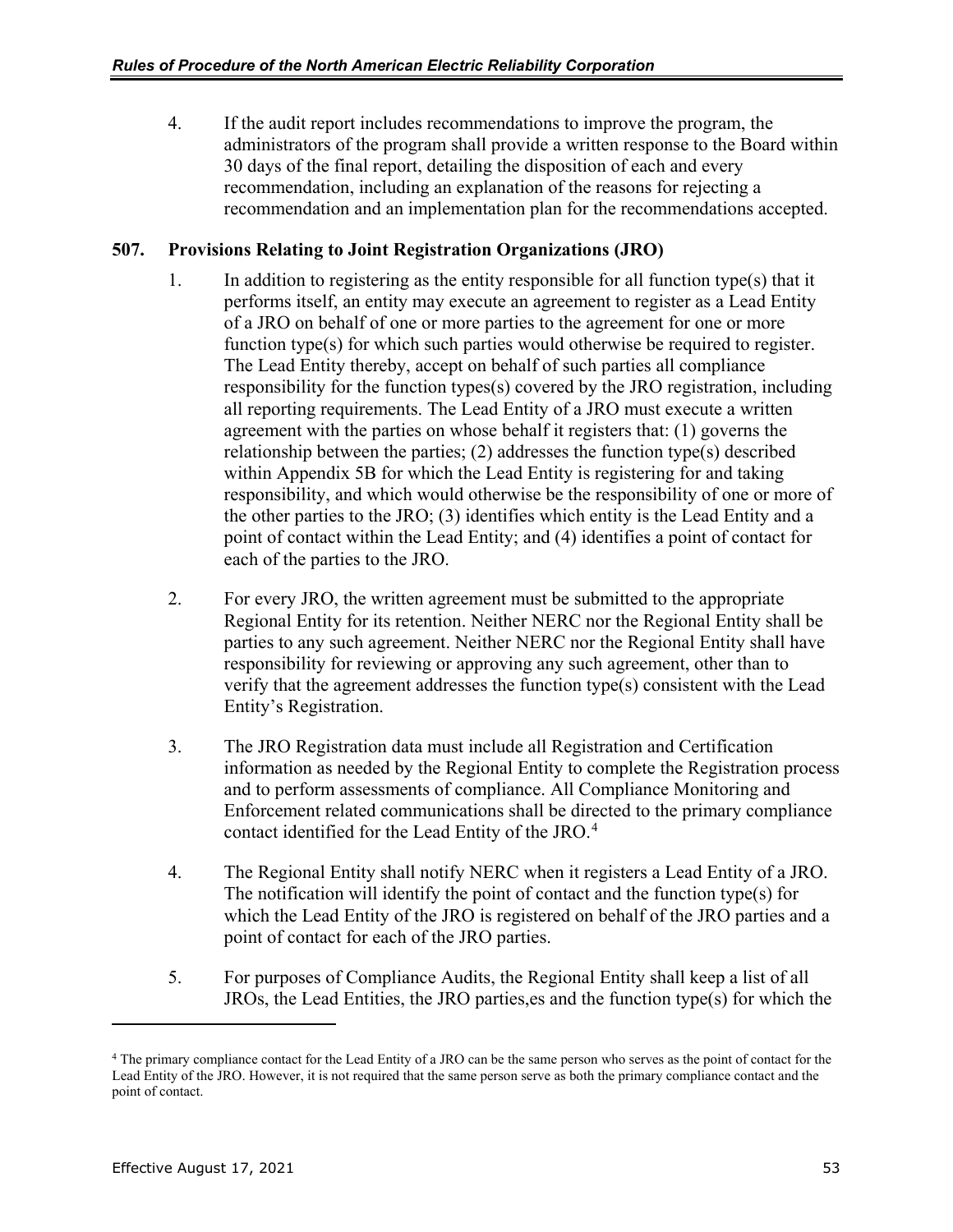Lead Entity of the JRO has registered for each partythat. It is the responsibility of the Lead Entity of the JRO to provide the Regional Entity with this information as well as the applicable JRO agreement(s).

- 6. The Regional Entity can request clarification of any list submitted to it that identifies the parties to the JRO and can request such additional information as the Regional Entity deems appropriate.
- 7. The Regional Entity's acceptance of a Lead Entity's registration as part of a JRO shall be a representation by the Regional Entity to NERC that the Regional Entity has concluded that the registration of the Lead Entity of the JRO meets the Registration requirements of Section 501(1.4).
- 8. NERC shall maintain, and post on its website, a listing of all JROs, Lead Entities, JRO parties, and the function type(s) for which the Lead Entity of the JRO has registered for each party.
- 9. The Lead Entity of the JRO shall inform the Regional Entity of any changes to an existing JRO. The Regional Entity shall promptly notify NERC of each such revision.
- 10. Nothing in Section 507 shall preclude any party to a JRO from registering on its own behalf and undertaking full compliance responsibility for the function type(s) for which the Lead Entity of the JRO has registered. Such registration shall include submission of data or information that includes any documentation that the agreement supporting the JRO has been terminated as to the registering party. In addition to any notification requirements contained within the written agreement, a JRO party, that registers as responsible for any function type(s) for which the Lead Entity of a JRO was previously responsible shall inform the Lead Entity of the JRO and/or other parties once its Registration has been accepted by the Regional Entity.

## **508. Provisions Relating to Coordinated Functional Registration (CFR) Entities**

1. In addition to registering as an entity responsible for all functions that it performs itself, multiple entities using a CFR must register for the function associated with the CFR. The CFR submission to the Regional Entity must include a written agreement that: (1) governs itself; (2) specifies the entities' respective compliance responsibilities; (3) identifies which entity is the Lead Entity, a point of contact within the Lead Entity, and a point of contact for each of the parties to the CFR The Lead Entity identified for each CFR is responsible for providing the written agreement between the parties, including submitting updates for currently active CFRs to the Regional Entity related to the CFR Registration; and (4) lists one or more Reliability Standard(s) and/or for one or more Requirements/sub-Requirements within particular Reliability Standard(s) applicable to a specific function type.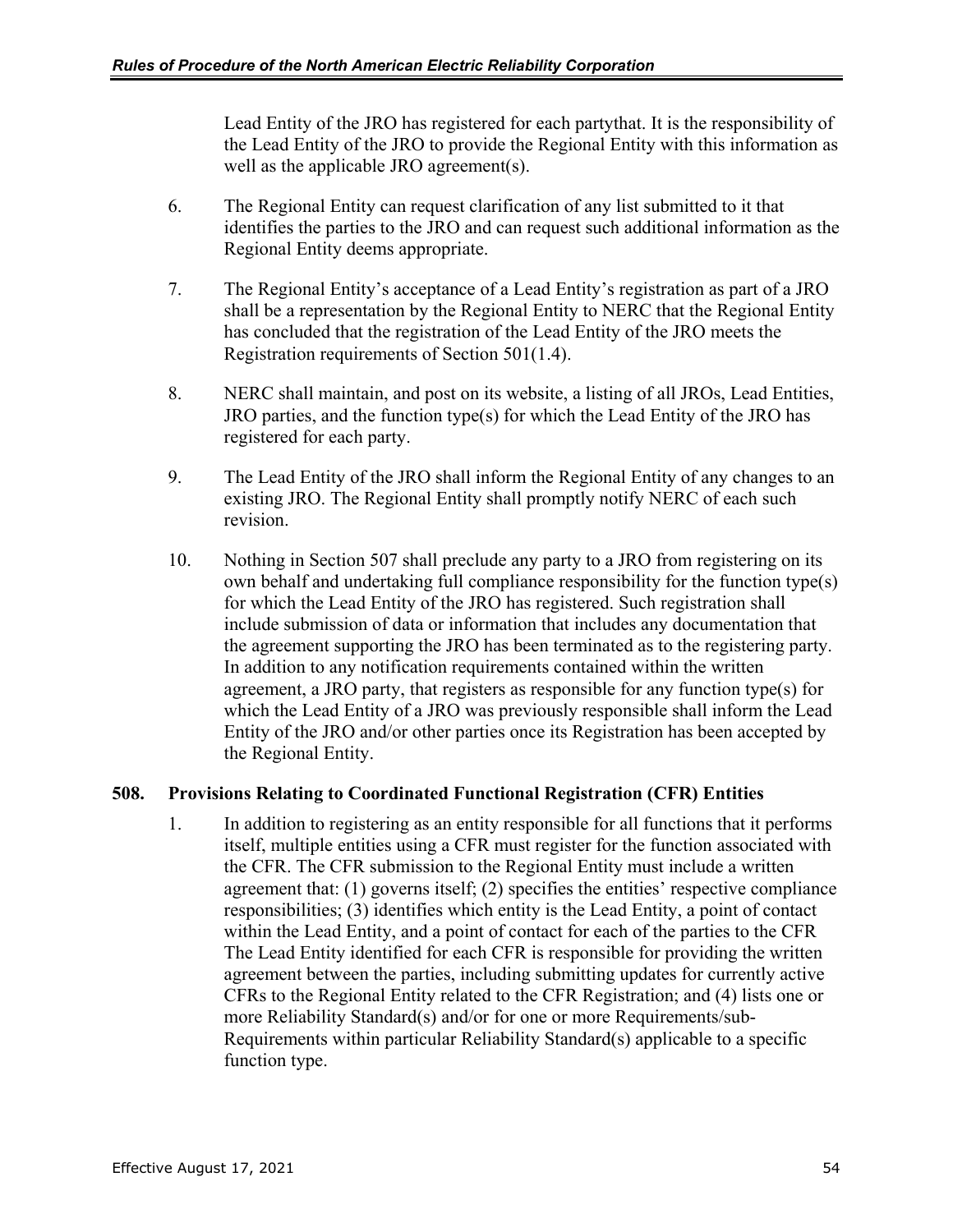- 2. Neither NERC nor the Regional Entity shall be parties to any such agreement. Neither NERC nor the Regional Entity have responsibility for reviewing or approving any such agreement, other than to verify that the agreement provides for an allocation or assignment of responsibilities consistent with the function type for which the parties are registered and the responsibility(ies) which are addressed through the CFR.
- 3. The CFR Registration data must include all Registration and Certification information and data, as needed by the Regional Entity to complete the Registration process and to perform assessments of compliance, as it relates to the CFR. All Compliance Monitoring and Enforcement related communications shall be directed to the primary compliance contact(s) identified for each of the CFR parties.
- 4. Each party to a CFR shall have compliance responsibility for those Reliability Standards and/or Requirements/sub-Requirements for which it has registered pursuant to the CFR.
- 5. The Regional Entity shall notify NERC of each CFR that the Regional Entity accepts, and the notification shall include identification of the Lead Entity of a CFR, the function type that the CFR addresses, a point of contact for each of the CFR parties, and any updates to currently active CFRs.
- 6. For purposes of Compliance Audits, the Regional Entity shall keep a list of all CFRs, the Lead Entities, the CFR parties, the function type that the CFR addresses, and the responsibilities assigned to each of the CFR parties.
- 7. The Regional Entity can request clarification of any list submitted to it that identifies the parties to the CFR and can request such additional information as the Regional Entity deems appropriate.
- 8. The Regional Entity's acceptance of a Lead Entity's registration as part of a CFR shall be a representation by the Regional Entity to NERC that the Regional Entity has concluded that the registration of the CFR meets the Registration requirements of Section 501(1.4).
- 9. NERC shall maintain, and post on its website, a listing of all CFRs, the Lead Entity of CFRs, CFR parties, the function type that the CFR addresses, and the responsibilities assigned to each of the CFR parties. The posting shall clearly list all the Reliability Standards or Requirements/sub-Requirements thereof for which each entity of the CFR is responsible for under the CFR.
- 10. Any noncompliance shall be investigated in accordance with the NERC Rules of Procedure Section 400, *Compliance Enforcement*.
- 11. Nothing in Section 508 shall preclude a party to a CFR from registering on its own behalf and undertaking full compliance responsibility including reporting Requirements for the Reliability Standards to which a CFR is applicable. Such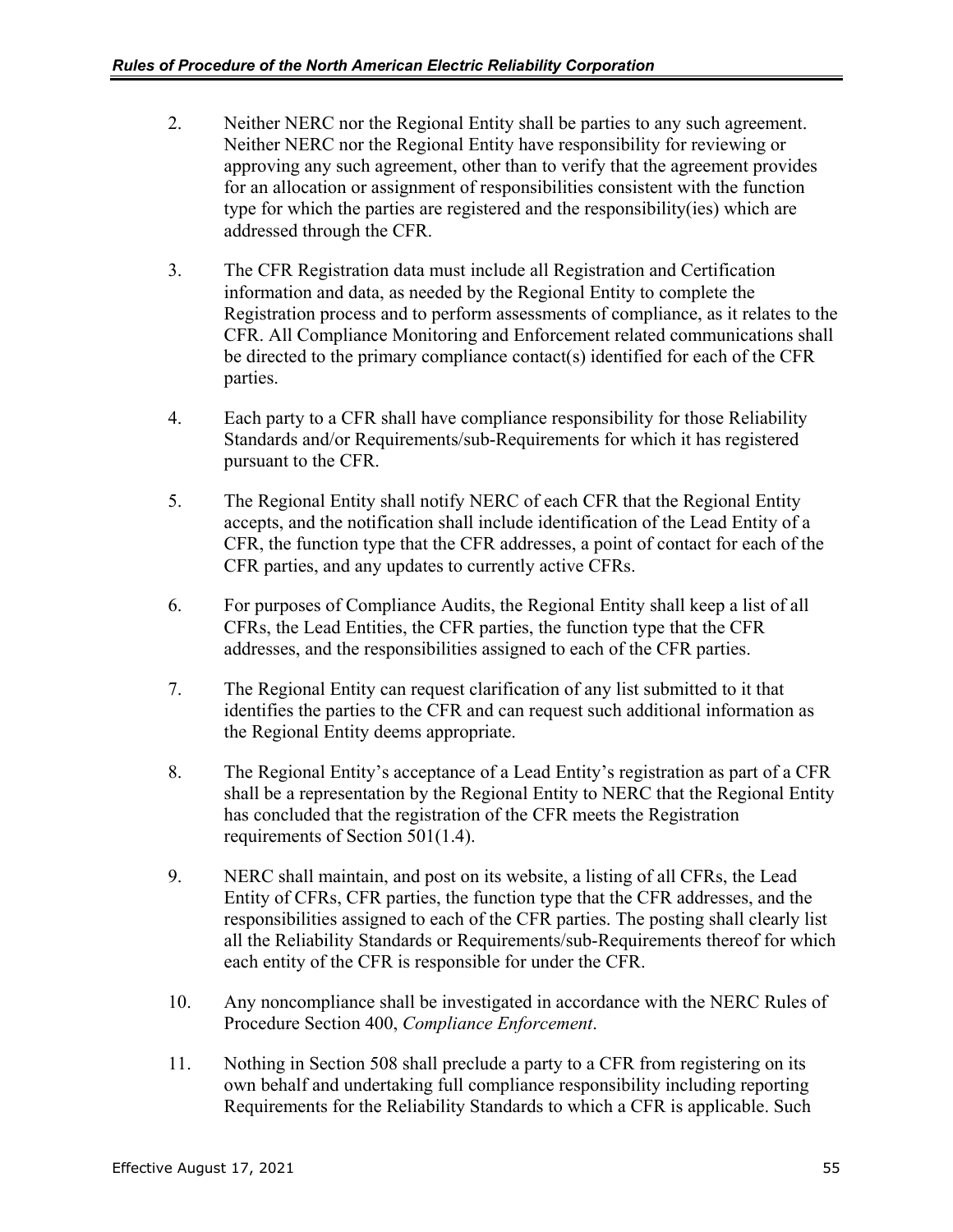registration shall include submission of data or information that includes any documentation that the agreement supporting the CFR has been terminated or revised as to the Reliability Standards for which the registering party is now taking compliance responsibility. In addition to any notification requirements contained within the written agreement, an entity registered in a CFR that registers as responsible for any Reliability Standard or Requirement/sub-Requirement of a Reliability Standard shall inform the Lead Entity of the CFR and/or other parties once its Registration has been accepted by the Regional Entity.

#### **509. Exceptions to the Definition of the Bulk Electric System**

An Element is considered to be (or not be) part of the Bulk Electric System by applying the BES Definition to the Element (including the inclusions and exclusions set forth therein). Appendix 5C sets forth the procedures by which (i) an entity may request a determination that an Element that falls within the definition of the Bulk Electric System should be exempted from being considered a part of the Bulk Electric System, or (ii) an entity may request that an Element that falls outside of the definition of the Bulk Electric System should be considered part of the Bulk Electric System.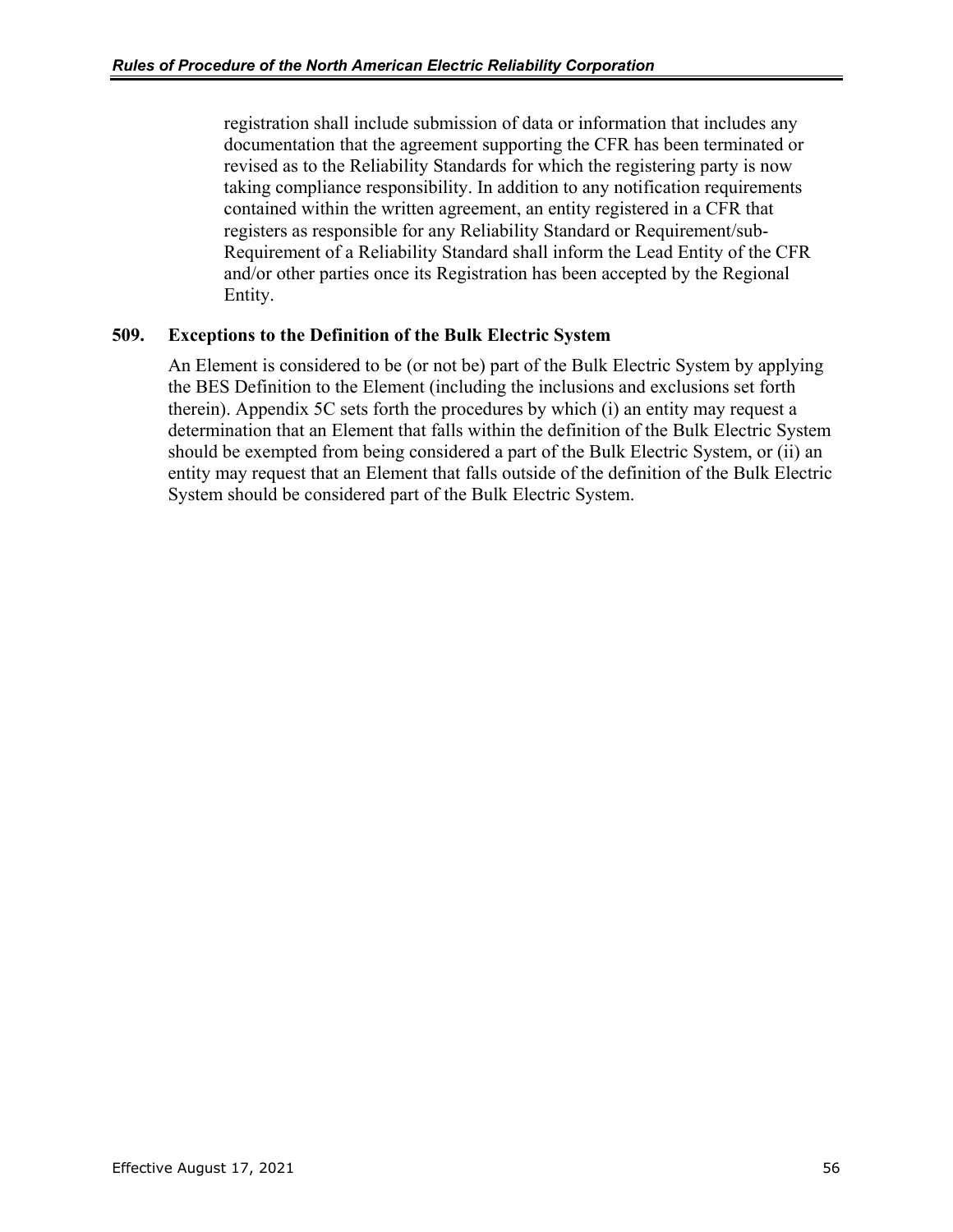## **SECTION 600 — PERSONNEL CERTIFICATION PROGRAM**

#### **601. Scope of Personnel Certification Program**

Maintaining the reliability of the Bulk Power System through implementation of the Reliability Standards requires skilled, and qualified personnel, including system operators. NERC shall develop a Personnel Certification Program to:

- 1. Provide the mechanism to determine system operators' essential knowledge relating to NERC Reliability Standards as well as principles of Bulk Power System operations;
- 2. administer a system operator Certification exam; and
- 3. award the system operator Certification Credential to individuals who pass the exam.

The NERC Personnel Certification Program shall be international in scope consistent with the ERO's international regulatory responsibility for the reliability of the Bulk Power System in North America.

NERC Reliability Standards define which system operators require certification pursuant to the NERC Personnel Certification Program.

The NERC Personnel Certification Governance Committee (PCGC) is the governing body that establishes the policies, sets fees, and monitors the performance of the Personnel Certification Program for system operators.

## **602. Structure of ERO Personnel Certification Program**

The PCGC shall develop and update, as necessary, a manual which describes the following:

- 1. requirements for administering the system operator examinations;
- 2. requirements for exam eligibility;
- 3. requirements for awarding the Certification Credential;
- 4. requirements for Certification Credential maintenance;
- 5. dispute resolution procedures; and
- 6. disciplinary action guidelines.

#### **603. Examination and Maintenance of NERC System Operator Certification Credentials**

1. System operators seeking to obtain a Credential must pass an examination to earn the Credential.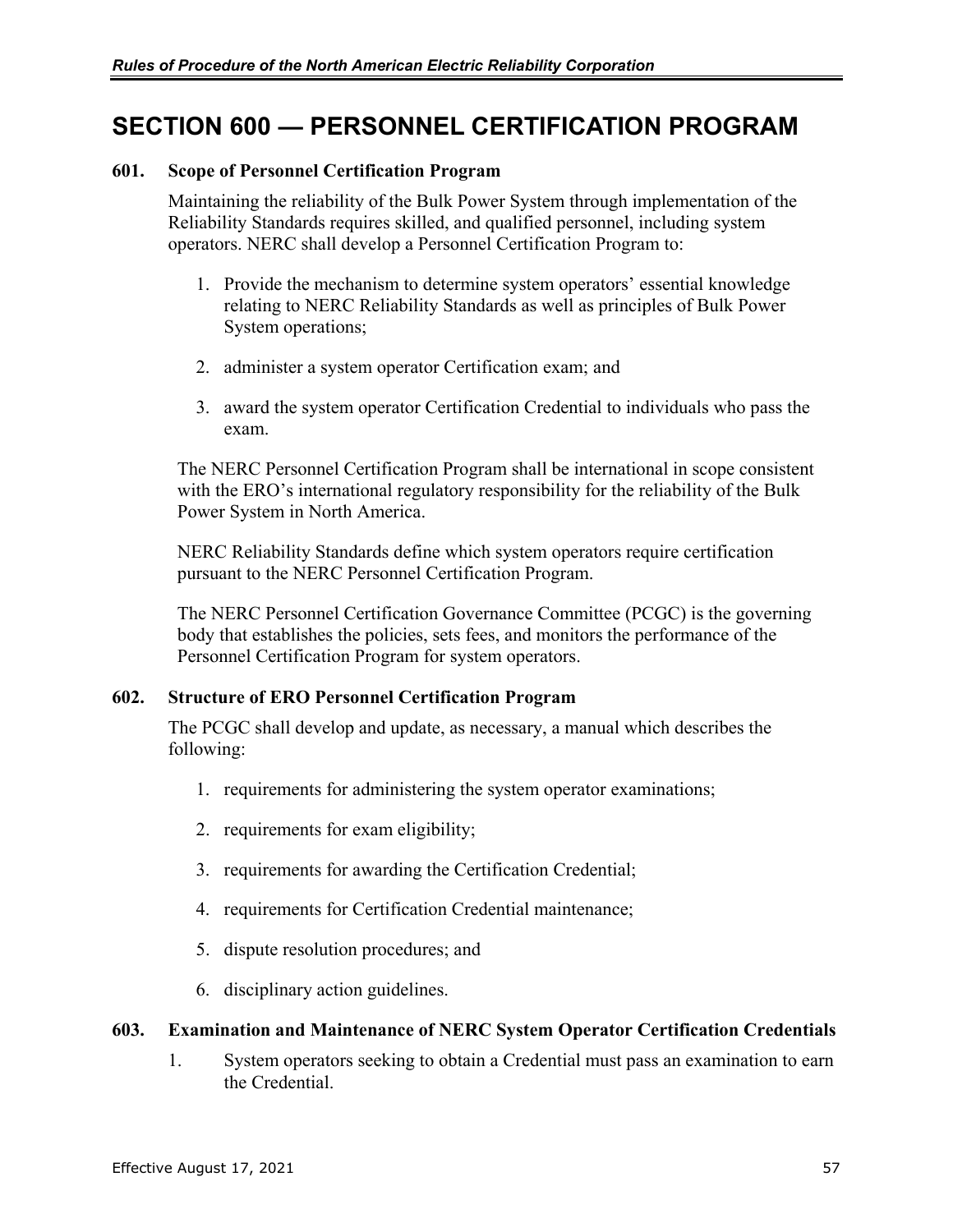- 2. A certificate will be issued to successful candidates which is valid for three years.
- 3. A system operator must earn Continuing Education Hours (CE Hours) in NERC-Approved Learning Activities within the three-year period preceding the expiration date of his/her certificate as determined by the PCGC and posted in the NERC System Operator Program Manual. A system operator must request a renewal and submit the appropriate fee for Certification renewal evaluation.
- 4. The Credential of a certified system operator who does not accumulate the required number and balance of CE Hours within the three-year period will be Suspended. A system operator with a Suspended certificate cannot perform any task that requires an operator to be NERC-certified. The system operator with a Suspended Credential will have up to twelve months to acquire the necessary CE Hours.
	- 4.1 During the time of suspension, the original anniversary date will be maintained. Therefore, should the system operator accumulate the required number of CE Hours within the twelve month suspension period, he/she will be issued a certificate that will be valid for three years from the previous expiration date.
	- 4.2 At the end of the twelve-month suspension period, if the system operator has not accumulated the required number of CE Hours, the Credential will be Revoked and all CE Hours earned will be forfeited. After a Credential is Revoked, the system operator will be required to pass an examination to become certified.
- 5. Hardship: Due to unforeseen events and extenuating circumstances, a certified system operator may be unable to accumulate the necessary CE Hours in the time frame required by the Personnel Certification Program to maintain the Credential. In such an event, the individual must submit a written request containing a thorough explanation of the circumstances and supporting information to the NERC Personnel Certification Manager. The PCGC retains the right to invoke this hardship clause as it deems appropriate to address such events or circumstances.

## **604. Dispute Resolution Process**

- 1. Any dispute arising under the NERC agreement establishing the *NERC Personnel Certification Program* or from the establishment of any NERC rules, policies, or procedures dealing with any segment of the Certification process shall be subject to the NERC System Operator Certification Dispute Resolution Process. The Dispute Resolution Process is for the use of persons who hold an operator Certification or persons wishing to be certified to dispute the validity of the examination, the content of the test, the content outlines, or the Registration process.
- 2. Dispute Resolution Process consists of three steps.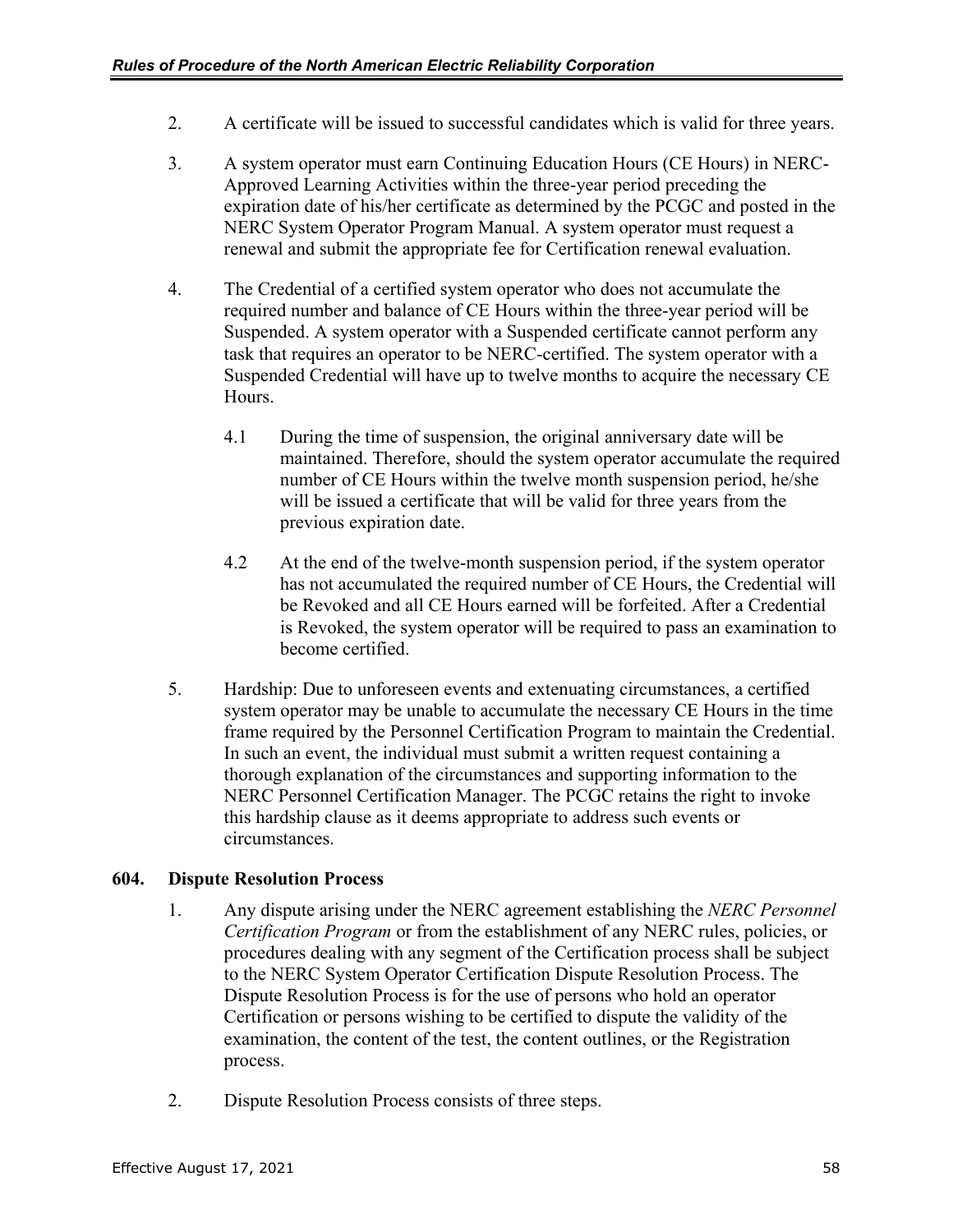- 2.1. Notify NERC Personnel Certification Program Staff: This first step can usually resolve the issues without further actions. It is expected that most disputes will be resolved at this step. If the issue(s) is not resolved to the satisfaction of the parties involved in the first step, the issue can be brought to the PCGC Dispute Resolution Task Force.
- 2.2. PCGC Dispute Resolution Task Force: If the NERC staff did not resolve the issue(s) to the satisfaction of the parties involved, a written request must be submitted to the chairman of the PCGC through NERC staff explaining the issue(s) and requesting further action. Upon receipt of the letter, the PCGC chairman will present the request to the PCGC Dispute Resolution Task Force for action. This task force consists of three current members of the PCGC. The PCGC Dispute Resolution Task Force will investigate and consider the issue(s) presented and make a decision. This decision will then be communicated to the submitting party, the PCGC chairman, and the NERC staff within 45 calendar days of receipt of the request.
- 3. Personnel Certification Governance Committee: If the PCGC Dispute Resolution Task Force's decision did not resolve the issue(s) to the satisfaction of the parties involved, the final step in the process is for the issue(s) to be brought before the PCGC. Within 45 days of the date of the Task Force's decision, the disputing party shall submit a written request to the PCGC chairman through NERC staff requesting that the issue(s) be brought before the PCGC for resolution. The chairman shall see that the necessary documents and related data are provided to the PCGC members as soon as practicable. The PCGC will then meet or conference to discuss the issue(s) and make their decision within 60 calendar days of the chairman's receipt of the request. The decision will be provided to the person bringing the issue(s) and the NERC staff. The PCGC is the governing body of the Certification program and its decision is final.
- 4. Dispute Resolution Process Expenses: All individual expenses associated with the Dispute Resolution Process, including salaries, meetings, or consultant fees, shall be the responsibility of the individual parties incurring the expense.
- 5. Decision Process: Robert's Rules of Order shall be used as a standard of conduct for the Dispute Resolution Process. A majority vote of the members present will decide all issues. The vote will be taken in a closed session. No member of the PCGC may participate in the Dispute Resolution Process, other than as a party or witness, if he or she has an interest in the particular matter.
	- 5.1 A stipulation of invoking the Dispute Resolution Process is that the entity invoking the Dispute Resolution Process agrees that neither NERC (its members, Board of Trustees, committees, subcommittees, and staff), any person assisting in the Dispute Resolution Process, nor any company employing a person assisting in the Dispute Resolution Process, shall be liable, and they shall be held harmless against the consequences of or any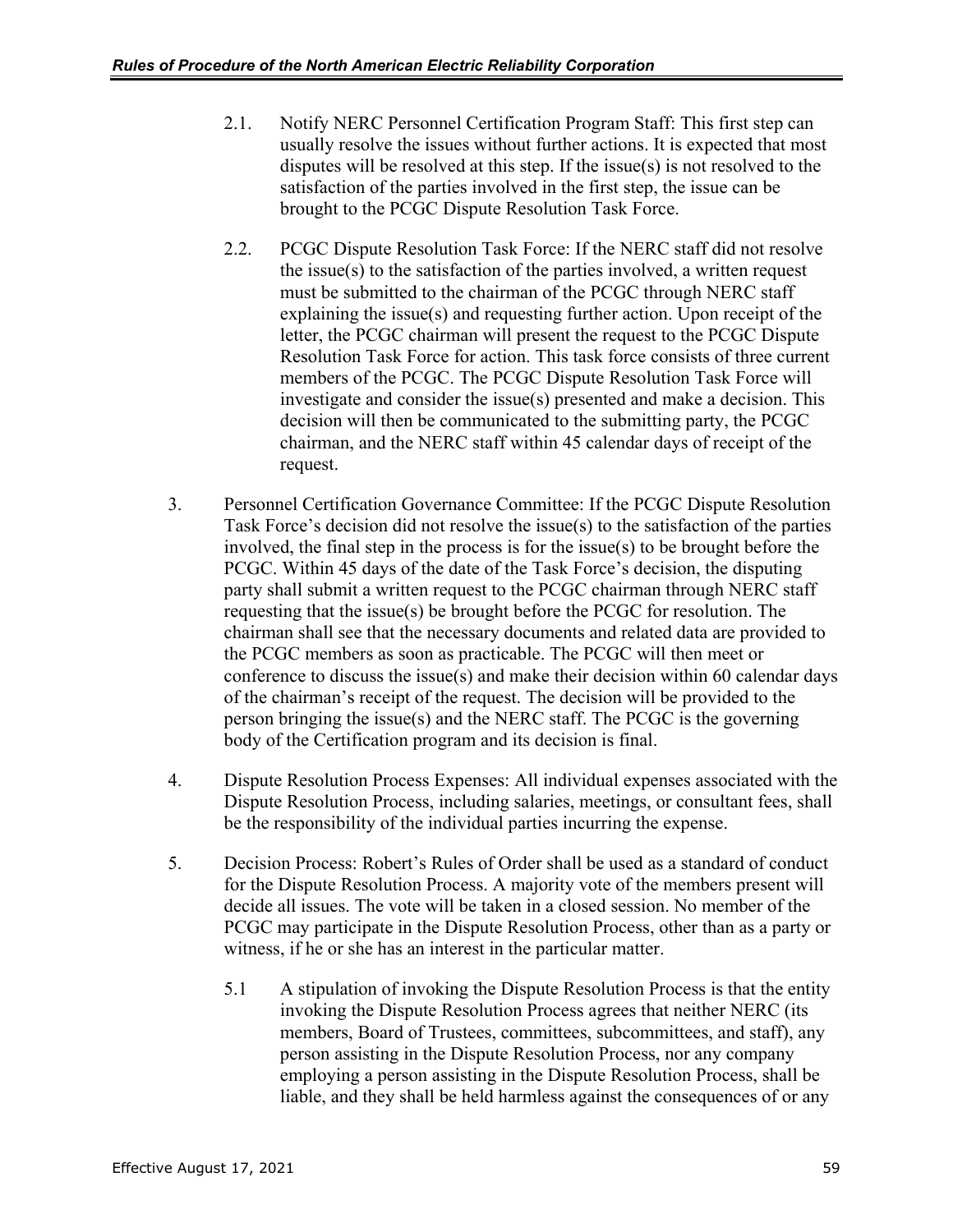action or inaction or of any agreement reached in resolution of the dispute or any failure to reach agreement as a result of the Dispute Resolution Process. This "hold harmless" clause does not extend to matters constituting gross negligence, intentional misconduct, or a breach of confidentiality.

### **605. Disciplinary Action**

- 1. Disciplinary action may be necessary to protect the integrity of the system operator Credential. The PCGC may initiate disciplinary action should an individual act in a manner that is inconsistent with expectations, including but not limited to:
	- 1.1. Willful, gross, and/or repeated violation of the NERC Reliability Standards as determined by a NERC investigation.
	- 1.2. Willful, gross, and/or repeated negligence in performing the duties of a certified system operator as determined by a NERC investigation.
	- 1.3. Intentional misrepresentation of information provided on a NERC application for a system operator Certification exam or to maintain a system operator Credential using CE Hours.
	- 1.4. Intentional misrepresentation of identification in the exam process, including a person identifying himself or herself as another person to obtain Certification for the other person.
	- 1.5. Any form of cheating during a Certification exam, including, but not limited to, bringing unauthorized reference material in the form of notes, crib sheets, or other methods of cheating into the testing center.
	- 1.6. A certified system operator's admission to or conviction of any felony or misdemeanor directly related to his/her duties as a system operator.
- 2. Hearing Process: Upon report to NERC of a candidate's or certified system operator's alleged misconduct, the NERC PCGC Credential Review Task Force will convene for the determination of facts. An individual, government agency, or other investigating authority can file a report. Unless the Task Force initially determines that the report of alleged misconduct is without merit, the candidate or certified system operator will be given the right to notice of the allegation. A hearing will be held and the charged candidate or certified system operator will be given an opportunity to be heard and present further relevant information. The Task Force may seek out information from other involved parties. The hearing will not be open to the public, but it will be open to the charged candidate or certified system operator and his or her representative. The Task Force will deliberate in a closed session, but the Task Force cannot receive any evidence during the closed session that was not developed during the course of the hearing.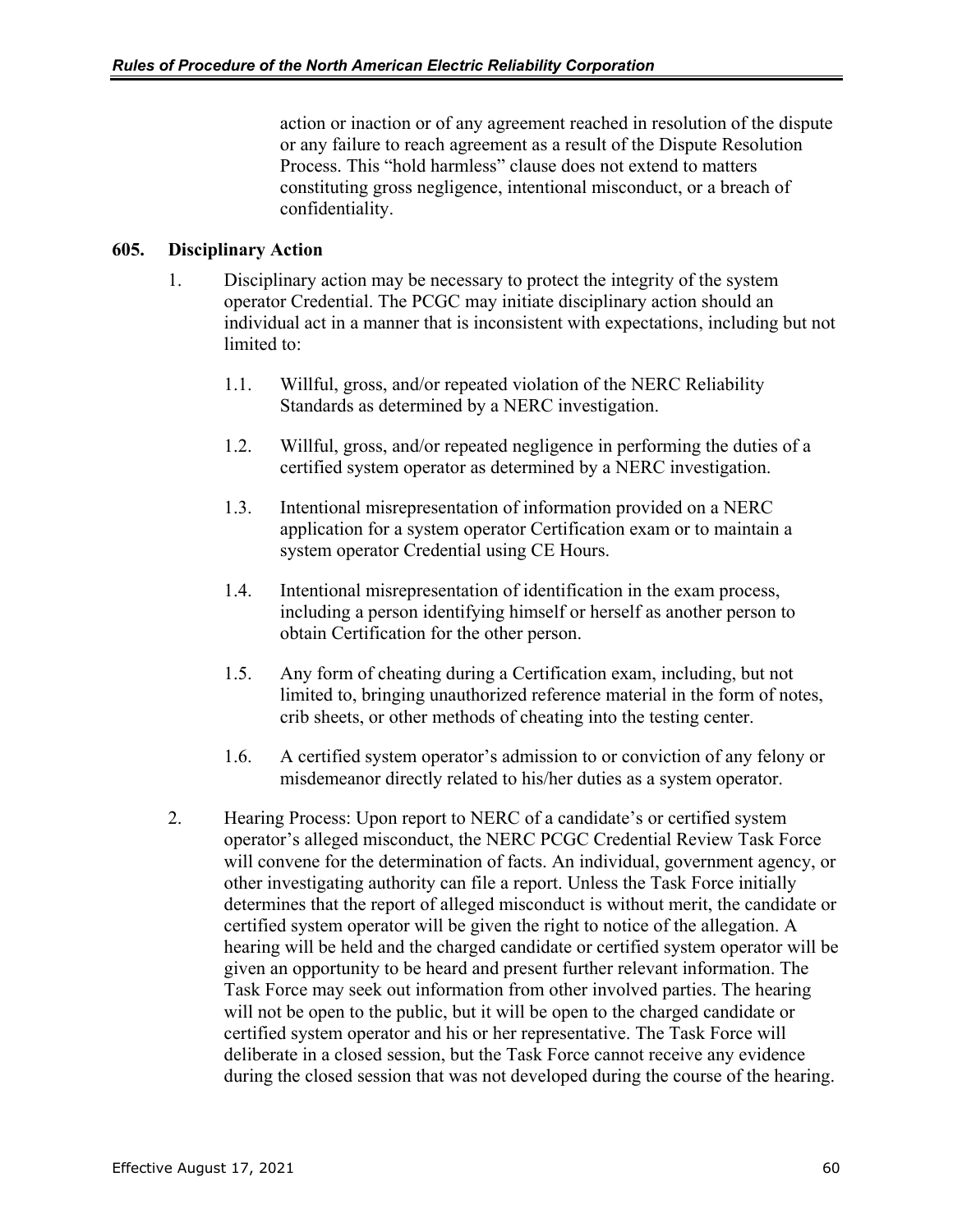- 3. Task Force's decision: The Task Force's decision will be unanimous and will be in writing with inclusion of the facts and reasons for the decision. The Task Force's written decision will be delivered to the PCGC and by certified post to the charged candidate or certified system operator. In the event that the Task Force is unable to reach a unanimous decision, the matter shall be brought to the full committee for a decision.
	- 3.1. No Action: Allegation of misconduct was determined to be unsubstantiated or inconsequential to the Credential.
	- 3.2. Probation: A letter will be sent from NERC to the offender specifying:
		- 3.2.1. The length of time of the probationary period (to be determined by the PCGC).
		- 3.2.2. Credential will remain valid during the probationary period.
		- 3.2.3. The probationary period does not affect the expiration date of the current certificate.
		- 3.2.4. During the probationary period, a subsequent offense of misconduct, as determined through the same process as described above, may be cause for more serious consequences.
	- 3.3. Revoke for Cause: A letter will be sent from NERC to the offender specifying:
		- 3.3.1. The length of time of the probationary period (to be determined by the PCGC).
		- 3.3.2. Credential is no longer valid.
		- 3.3.3. Successfully passing an exam will be required to become recertified.
		- 3.3.4. An exam will not be authorized until the revocation period expires.
	- 3.4. Termination of Credential: A letter will be sent from NERC to the offender specifying permanent removal of Credential.
- 4. Credential Review Task Force: The Credential Review Task Force shall be comprised of three active members of the PCGC assigned by the Chairman of the PCGC on an ad hoc basis. No one on the Credential Review Task Force may have an interest in the particular matter. The Task Force will meet in a venue determined by the Task Force chairman.
- 5. Appeal Process: The decision of the Task Force may be appealed using the NERC System Operator Certification Dispute Resolution Process.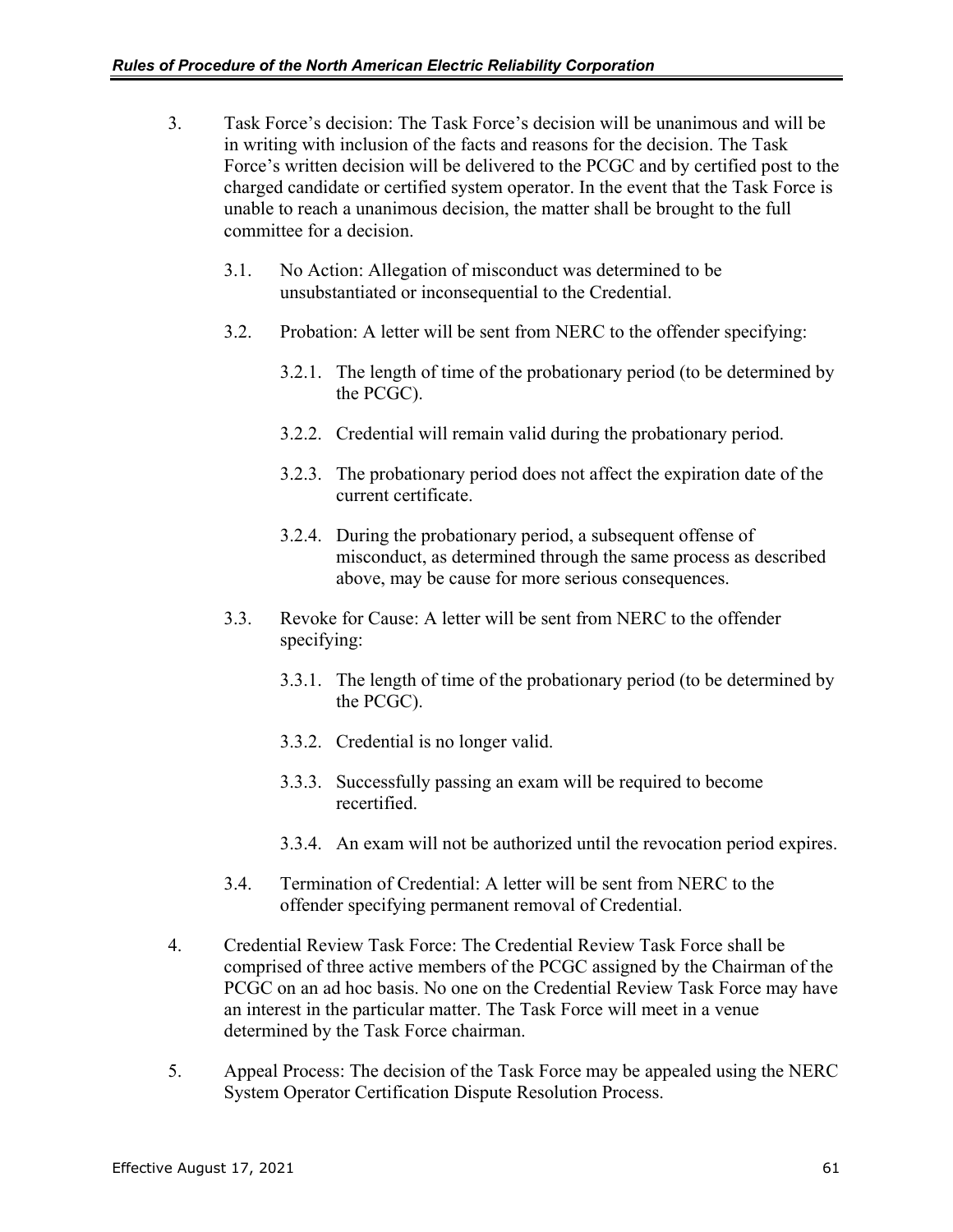#### **606. Candidate Testing**

- 1. The PCGC shall develop exams to evaluate individual competence in a manner that is objective, and fair to all candidates, and to determine essential knowledge relating to NERC Reliability Standards as well as principles of the Bulk Power System operations.
- 2. The PCGC shall oversee exam administration as follows:
	- 2.1 Adopt and implement a formal policy of periodic review of exams to assess ongoing relevance to knowledge and skill needed in the discipline; and
	- 2.2 Conduct ongoing studies to substantiate the reliability and validity of exams.
- 3. The PCGC shall develop and utilize policies and procedures to ensure the integrity and security of exams and the transparency of test administration consistent with the following:
	- 3.1 The PCGC shall establish pass/fail levels that protect the public with a method that is based on competence and generally accepted standards in the psychometric community as being fair and reasonable;
	- 3.2 The PCGC shall conduct ongoing studies to substantiate the reliability and validity of the exams;
	- 3.3 The PCGC shall dictate how long examination records are kept in their original format; and
	- 3.4 The PCGC shall demonstrate that different revisions of the exams assess equivalent content.

#### **607. Public Information About the Personnel Certification Program**

The PCGC shall maintain and publish the following:

- 1. a summary of the information, knowledge, or functions covered by each examination administered pursuant to the Personnel Certification Program; and
- 2. an annual summary of Certification activities for the Personnel Certification Program, including, the number of examinations delivered, the number of applicants who passed, the number of applicants who failed, and the number of applicants certified.

#### **608. Responsibilities to Applicants for Certification or Re-Certification**

The PCGC shall adhere to the following with respect to personnel applicants: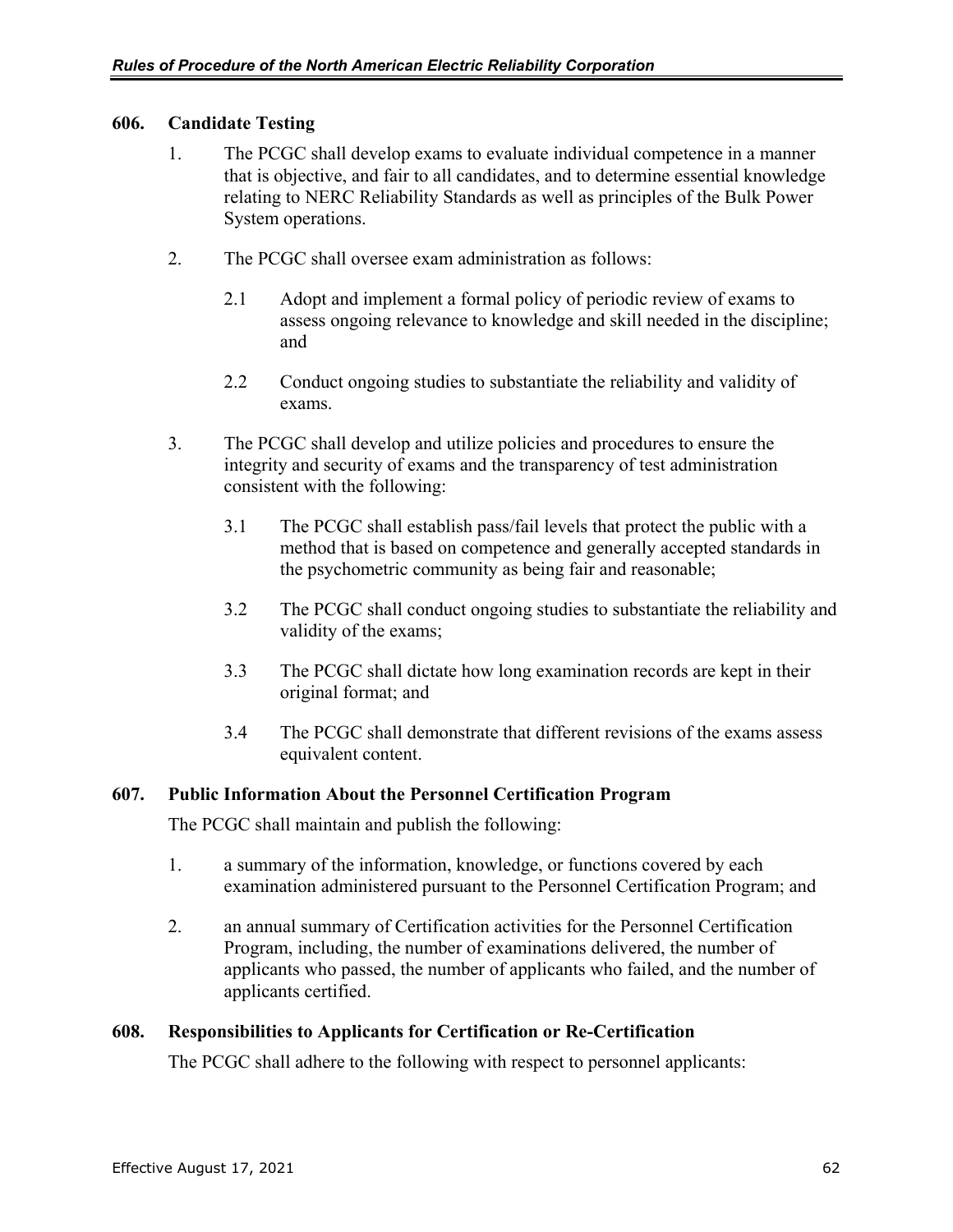- 1. comply with all requirements of applicable federal and state/provincial laws with respect to all Certification and re-Certification activities, and shall require compliance of all contractors and/or providers of services;
- 2. make available to all applicants copies of formalized procedures for application for, and attainment of, personnel Certification and re-Certification and shall uniformly follow and enforce such procedures for all applicants;
- 3. implement a formal policy for the periodic review of eligibility criteria and application procedures for fairness;
- 4. provide competently proctored examination sites; and
- 5. uniformly provide applicants with examination results and give content summary after the examination.

#### **609. Responsibilities to Employers of Certified Personnel**

The PCGC shall adhere to the following with respect to certified personnel:

- 1. demonstrate that the exams adequately measure essential knowledge relating to NERC Reliability Standards as well as principles of Bulk Power System operations;
- 2. award Certification and re-Certification only after the skill and knowledge of the individual have been evaluated and determined to be acceptable;
- 3. maintain, in an electronic format, a current list of those personnel certified in the programs and have policies and procedures that delineate what information about a Certification Credential holder may be made public and under what circumstances; and
- 4. develop formal policies and procedures for discipline of a Certification Credential holder, including the revocation of the certificate, for conduct deemed harmful to the public or inappropriate to the discipline (e.g., incompetence, unethical behavior, physical or mental impairment affecting performance). These procedures shall incorporate due process.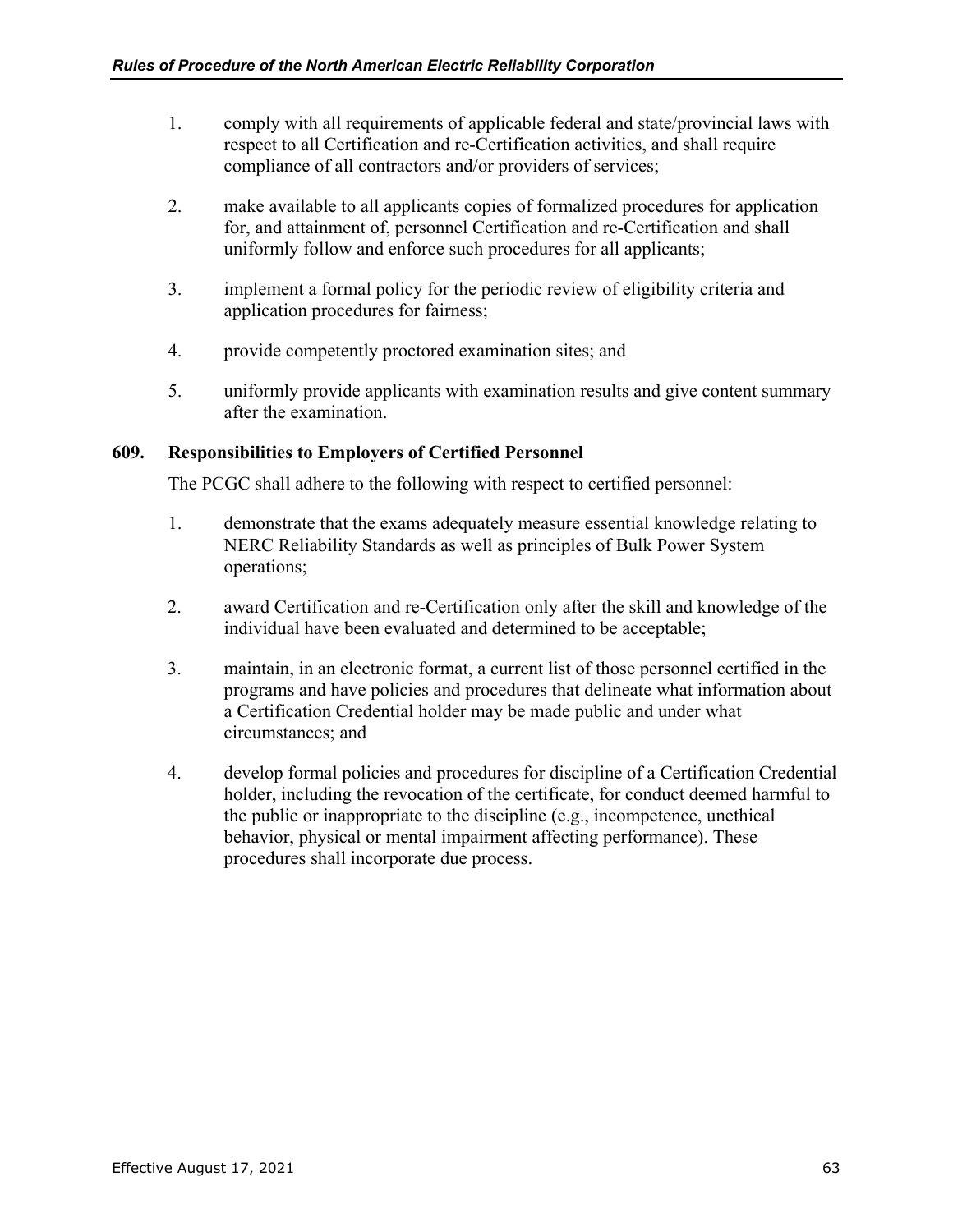## **SECTION 700 — RELIABILITY READINESS EVALUATION AND IMPROVEMENT AND FORMATION OF SECTOR FORUMS**

### **701. Confidentiality Requirements for Readiness Evaluations and Evaluation Team Members**

- 1. All information made available or created during the course of any reliability readiness evaluation including, but not limited to, data, Documents, observations and notes, shall be maintained as confidential by all evaluation team members, in accordance with the requirements of Section 1500.
- 2. Evaluation team members are obligated to destroy all confidential evaluation notes following the posting of the final report of the reliability readiness evaluation.
- 3. NERC will retain reliability readiness evaluation-related documentation, notes, and materials for a period of time as defined by NERC.
- 4. These confidentiality requirements shall survive the termination of the NERC Reliability Readiness Evaluation and Improvement Program.

## **702. Formation of Sector Forum**

- 1. NERC will form a sector forum at the request of any five members of NERC that share a common interest in the safety and reliability of the Bulk Power System. The members of sector forum may invite such others of the members of NERC to join the sector forum as the sector forum deems appropriate.
- 2. The request to form a sector forum must include a proposed charter for the sector forum. The Board must approve the charter.
- 3. NERC will provide notification of the formation of a sector forum to its membership roster. Notices and agendas of meetings shall be posted on NERC's website.
- 4. A sector forum may make recommendations to any of the NERC committees and may submit a Standards Authorization Request to the NERC *Reliability Standards Development Procedure*.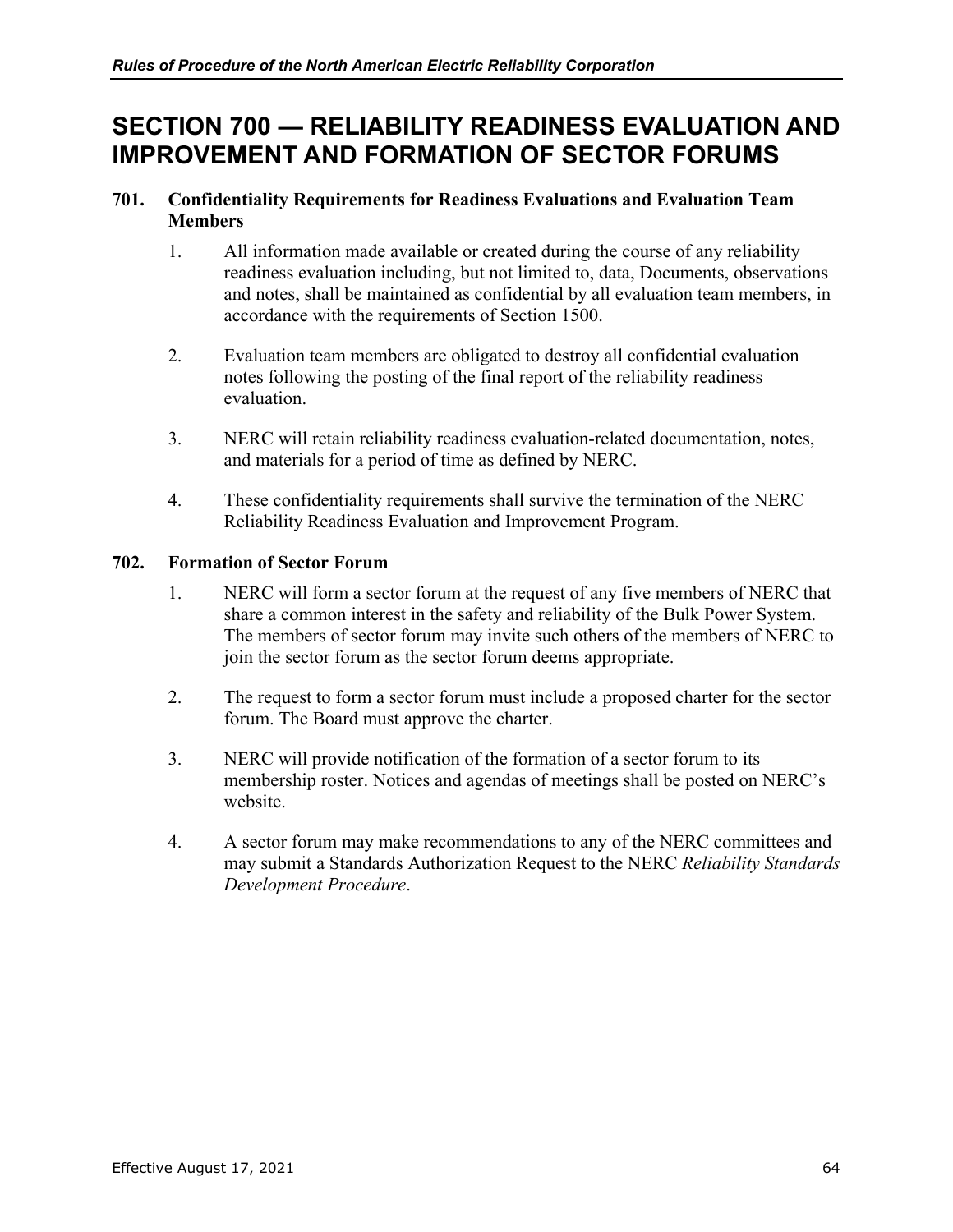# **SECTION 800 — RELIABILITY ASSESSMENT AND PERFORMANCE ANALYSIS**

## **801. Objectives of the Reliability Assessment and Performance Analysis Program**

The objectives of the NERC Reliability Assessment and Performance Analysis Program are to: (1) conduct, and report the results of, an independent assessment of the overall reliability and adequacy of the interconnected North American Bulk Power Systems, both as existing and as planned; (2) analyze off-normal events on the Bulk Power System; (3) identify the root causes of events that may be precursors of potentially more serious events; (4) assess past reliability performance for lessons learned; (5) disseminate findings and lessons learned to the electric industry to improve reliability performance; and (6) develop reliability performance benchmarks. The final reliability assessment reports shall be approved by the Board for publication to the electric industry and the general public.

## **802. Scope of the Reliability Assessment Program**

- 1. The scope of the Reliability Assessment Program shall include:
	- 1.1 Review, assess, and report on the overall electric generation and transmission reliability (adequacy and operating reliability) of the interconnected Bulk Power Systems, both existing and as planned.
	- 1.2 Assess and report on the key issues, risks, and uncertainties that affect or have the potential to affect the reliability of existing and future electric supply and transmission.
	- 1.3 Review, analyze, and report on Regional Entity self-assessments of electric supply and bulk power transmission reliability, including reliability issues of specific regional concern.
	- 1.4 Identify, analyze, and project trends in electric customer demand, supply, and transmission and their impacts on Bulk Power System reliability.
	- 1.5 Investigate, assess, and report on the potential impacts of new and evolving electricity market practices, new or proposed regulatory procedures, and new or proposed legislation (e.g. environmental requirements) on the adequacy and operating reliability of the Bulk Power Systems.
- 2. The Reliability Assessment Program shall be performed in a manner consistent with the Reliability Standards of NERC including but not limited to those that specify reliability assessment Requirements.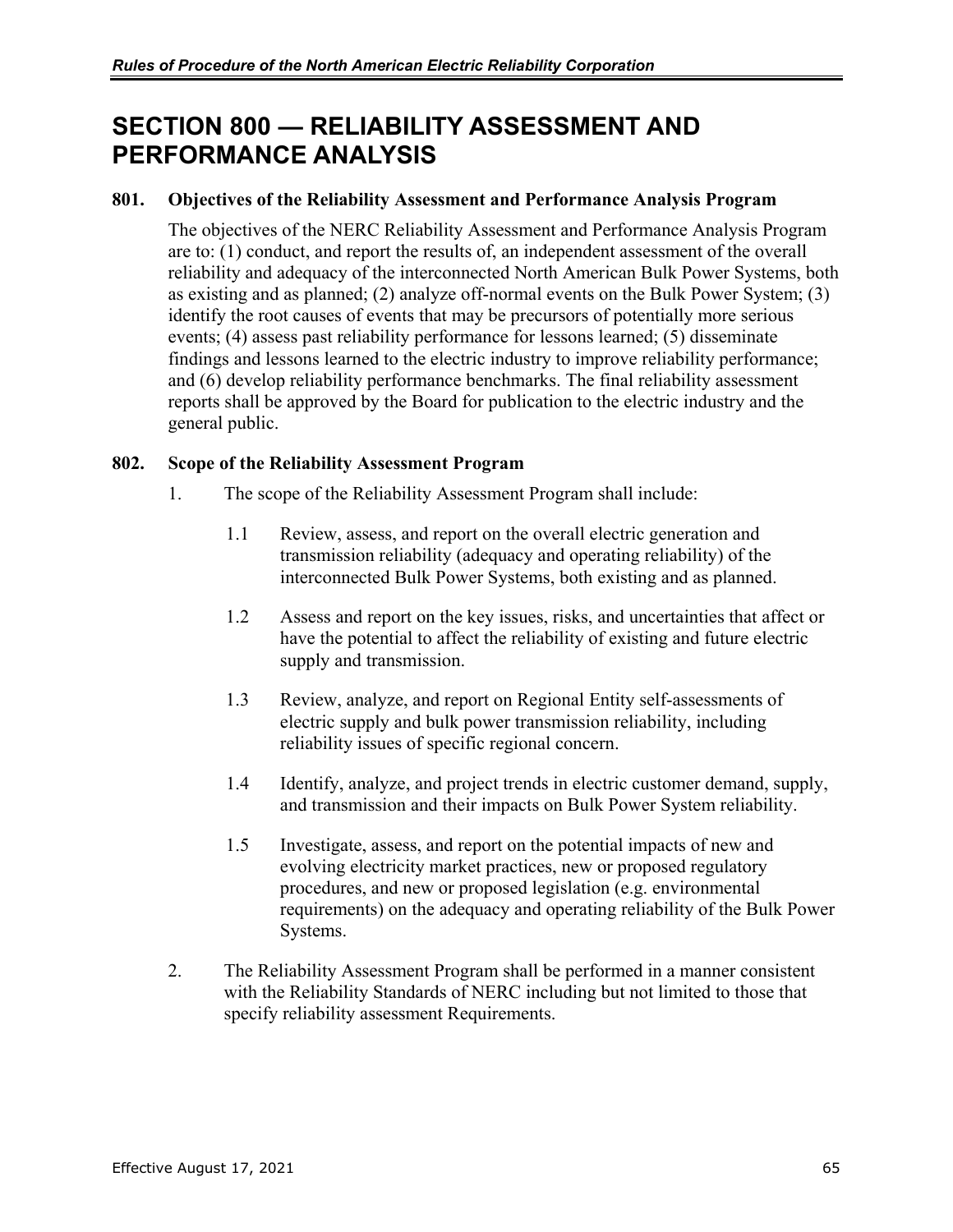## **803. Reliability Assessment Reports**

The number and type of periodic assessments that are to be conducted shall be at the discretion of NERC. The results of the reliability assessments shall be documented in three reports: the long-term and the annual seasonal (summer) and the annual seasonal (winter) assessment reports. NERC shall also conduct special reliability assessments from time to time as circumstances warrant. The reliability assessment reports shall be reviewed and approved for publication by the Board. The three regular reports are described below.

- 1. **Long-Term Reliability Assessment Report** The annual long-term report shall cover a ten-year planning horizon. The planning horizon of the long-term reliability assessment report shall be subject to change at the discretion of NERC. Detailed generation and transmission adequacy assessments shall be conducted for the first five years of the review period. For the second five years of the review period, the assessment shall focus on the identification, analysis, and projection of trends in peak demand, electric supply, and transmission adequacy, as well as other industry trends and developments that may impact future electric system reliability. Reliability issues of concern and their potential impacts shall be presented along with any mitigation plans or alternatives. The long-term reliability assessment reports will generally be published in the fall (September) of each year. NERC will also publish electricity supply and demand data associated with the long-term reliability assessment report.
- 2. **Summer Assessment Report** The annual summer seasonal assessment report typically shall cover the four-month (June–September) summer period. It shall provide an overall perspective on the adequacy of the generation resources and the transmission systems necessary to meet projected summer peak demands. It shall also identify reliability issues of interest and regional and subregional areas of concern in meeting projected customer demands and may include possible mitigation alternatives. The report will generally be published in mid-May for the upcoming summer period.
- 3. **Winter Assessment Report** The annual winter seasonal assessment report shall cover the three-month (December–February) winter period. The report shall provide an overall perspective on the adequacy of the generation resources and the transmission systems necessary to meet projected winter peak demands. Similar to the summer assessment, the winter assessment shall identify reliability issues of interest and regional and subregional areas of concern in meeting projected customer demands and may also include possible mitigation alternatives. The winter assessment report will generally be published in mid-November for the upcoming winter period.
- 4. **Special Reliability Assessment Reports** In addition to the long-term and seasonal reliability assessment reports, NERC shall also conduct special reliability assessments on a regional, interregional, and Interconnection basis as conditions warrant, or as requested by the Board or governmental authorities. The teams of reliability and technical experts also may initiate special assessments of key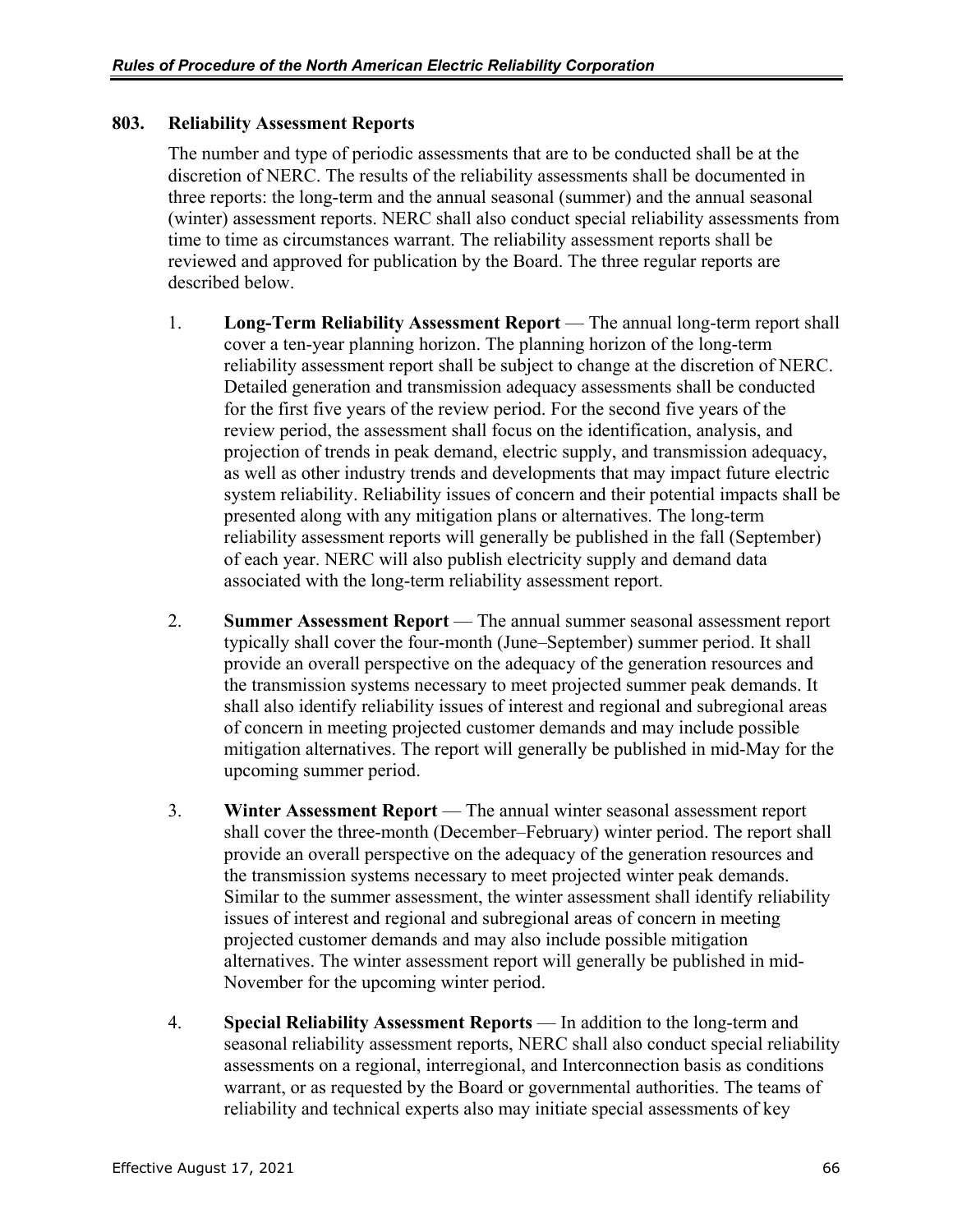reliability issues and their impacts on the reliability of a regions, subregions, or Interconnection (or a portion thereof). Such special reliability assessments may include, among other things, operational reliability assessments, evaluations of emergency response preparedness, adequacy of fuel supply, hydro conditions, reliability impacts of new or proposed environmental rules and regulations, and reliability impacts of new or proposed legislation that affects or has the potential to affect the reliability of the interconnected Bulk Power Systems in North America.

## **804. Reliability Assessment Data and Information Requirements**

To carry out the reviews and assessments of the overall reliability of the interconnected Bulk Power Systems, the Regional Entities and other entities shall provide sufficient data and other information requested by NERC in support of the annual long-term and seasonal assessments and any special reliability assessments.

Some of the data provided for these reviews and assessment may be considered confidential from a competitive marketing perspective, a Critical Energy Infrastructure Information perspective, or for other purposes. Such data shall be treated in accordance with the provisions of Section 1500 – Confidential Information.

While the major sources of data and information for this program are the Regional Entities, a team of reliability and technical experts is responsible for developing and formulating its own independent conclusions about the near-term and long-term reliability of the Bulk Power Systems.

In connection with the reliability assessment reports, requests shall be submitted to each of the Regional Entities for required reliability assessment data and other information, and for each Regional Entity's self-assessment report. The timing of the requests will be governed by the schedule for the preparation of the assessment reports.

The Regional Entity self-assessments are to be conducted in compliance with NERC Reliability Standards and the respective regional planning criteria. The team(s) of reliability and technical experts shall also conduct interviews with the Regional Entities as needed. The summary of the Regional Entity self-assessments that are to be included in the assessment reports shall follow the general outline identified in NERC's request. This outline may change from time to time as key reliability issues change.

In general, the Regional Entity reliability self-assessments shall address, among other areas, the following topics: demand and Net Energy for Load; assessment of projected resource adequacy; any transmission constraints that may impact bulk transmission adequacy and plans to alleviate those constraints; any unusual operating conditions that could impact reliability for the assessment period; fuel supply adequacy; the deliverability of generation (both internal and external) to Load; and any other reliability issues in the Region and their potential impacts on the reliability of the Bulk Power Systems.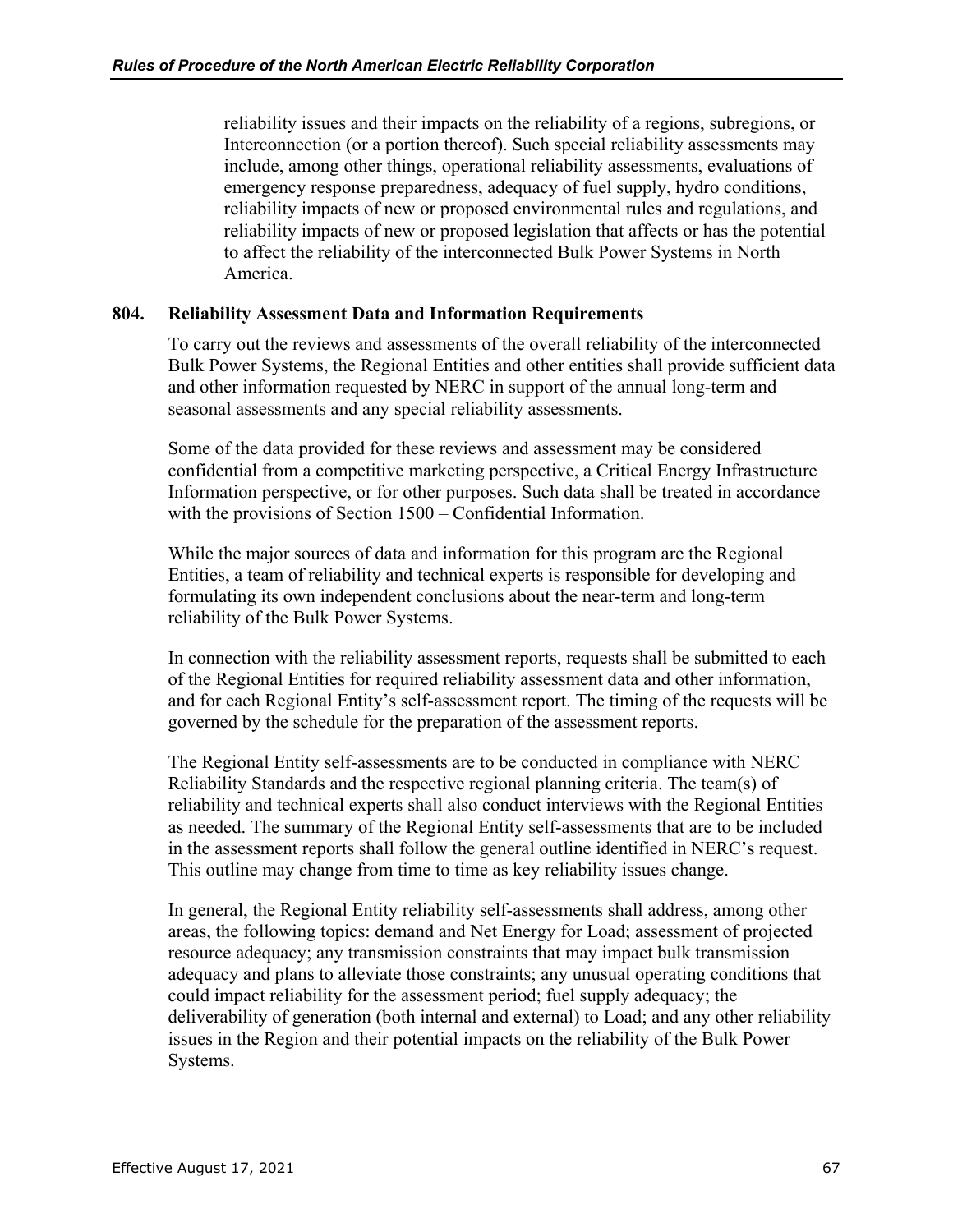### **805. Reliability Assessment Process**

Based on their expertise, the review of the collected data, the review of the Regional Entity self-assessment reports, and interviews with the Regional Entities, as appropriate, the teams of reliability and technical experts shall perform an independent review and assessment of the generation and transmission adequacy of each Region's existing and planned Bulk Power System. The results of the review teams shall form the basis of NERC's long-term and seasonal reliability assessment reports. The review and assessment process is briefly summarized below.

- 1. **Resource Adequacy Assessment** The teams shall evaluate the regional demand and resource capacity data for completeness in the context of the overall resource capacity needs of the Region. The team shall independently evaluate the ability of the Regional Entity members to serve their obligations given the demand growth projections, the amount of existing and planned capacity, including committed and uncommitted capacity, contracted capacity, or capacity outside of the Region. If the Region relies on capacity from outside of the Region to meet its resource objectives, the ability to deliver that capacity shall be factored into the assessment. The demand and resource capacity information shall be compared to the resource adequacy requirements of the Regional Entity for the year(s) or season(s) being assessed. The assessment shall determine if the resource information submitted represents a reasonable and attainable plan for the Regional Entity and its members. For cases of inadequate capacity or reserve margin, the Regional Entity will be requested to analyze and explain any resource capacity inadequacies and its plans to mitigate the reliability impact of the potential inadequacies. The analysis may be expanded to include surrounding areas. If the expanded analysis indicates further inadequacies, then an interregional problem may exist and will be explored with the applicable Regions. The results of these analyses shall be described in the assessment report.
- 2. **Transmission Adequacy and Operating Reliability Assessment** The teams shall evaluate transmission system information that relates to the adequacy and operating reliability of the regional transmission system. That information shall include: regional planning study reports, interregional planning study reports, and/or regional operational study reports. If additional information is required, another data request shall be sent to the Regional Entity. The assessment shall provide a judgment on the ability of the regional transmission system to operate reliably under the expected range of operating conditions over the assessment period as required by NERC Reliability Standards. If sub-areas of the regional system are especially critical to the Reliable Operation of the regional bulk transmission system, these Facilities or sub-areas shall be reviewed and addressed in the assessment. Any areas of concern related to the adequacy or operating reliability of the system shall be identified and reported in the assessment.
- 3. **Seasonal Operating Reliability Assessment** The team(s) shall evaluate the overall operating reliability of the regional bulk transmission systems. In areas with potential resource adequacy or system operating reliability problems,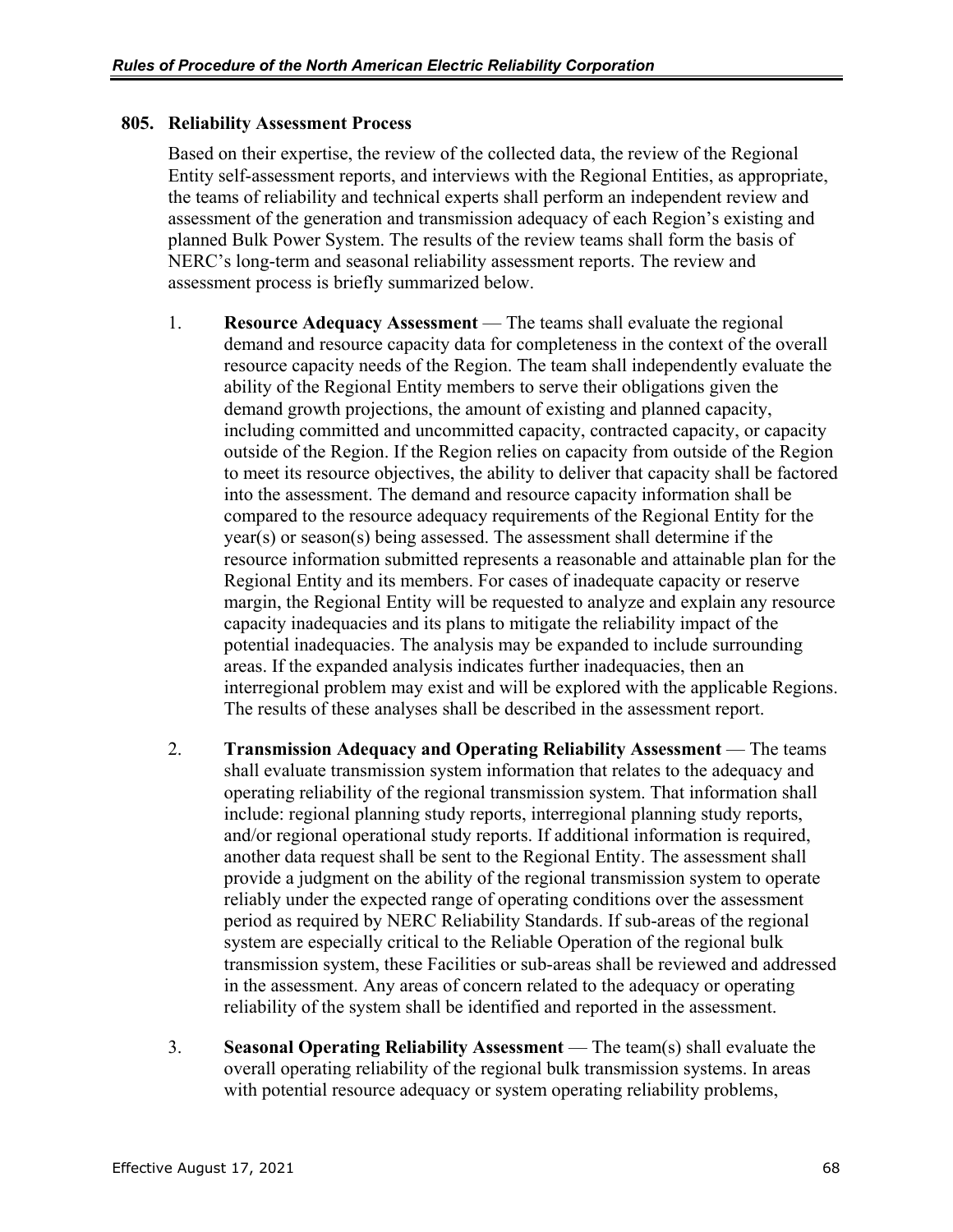operational readiness of the affected Regional Entities for the upcoming season shall be reviewed and analyzed. The assessment may consider unusual but possible operating scenarios and how the system is expected to perform. Operating reliability shall take into account a wide range of activities, all of which should reinforce the Regional Entity's ability to deal with the situations that might occur during the upcoming season. Typical activities in the assessment may include: facility modifications and additions, new or modified operating procedures, emergency procedures enhancement, and planning and operating studies. The teams shall report the overall seasonal operating reliability of the regional transmission systems in the annual summer and winter assessment reports.

4. **Reporting of Reliability Assessment Results** — The teams of reliability and technical experts shall provide an independent assessment of the reliability of the Regional Entities and the North American interconnected Bulk Power System for the period of the assessment. While the Regional Entities are relied upon to provide the information to perform such assessments, the review team is not required to accept the conclusions provided by the Regional Entities. Instead, the review team is expected, based on their expertise, to reach their own independent conclusions about the status of the adequacy of the generation and bulk power transmission systems of North America.

The review team also shall strive to achieve consensus in their assessments. The assessments that are made are based on the best information available at the time. However, since judgment is applied to this information, legitimate differences of opinion can develop. Despite these differences, the review team shall work to achieve consensus on their findings.

In addition to providing long-term and seasonal assessments in connection with the Reliability Assessment Program, the review team of experts shall also be responsible for recommending new and revised Reliability Standards related to the reliability assessments and the reliability of the Bulk Power Systems. These proposals for new or revised Reliability Standards shall be entered into NERC's Reliability Standards development process.

Upon completion of the assessment, the team shall share the results with the Regional Entities. The Regional Entities shall be given the opportunity to review and comment on the conclusions in the assessment and to provide additional information as appropriate. The reliability assessments and their conclusions are the responsibility of NERC's technical review team and NERC.

The preparation and approval of NERC's reliability assessment reports shall follow a prescribed schedule including review, comment, and possible approval by appropriate NERC committees. The long-term and seasonal (summer and winter) reliability assessment reports shall be further reviewed for approval by the Board for publication to the electric industry.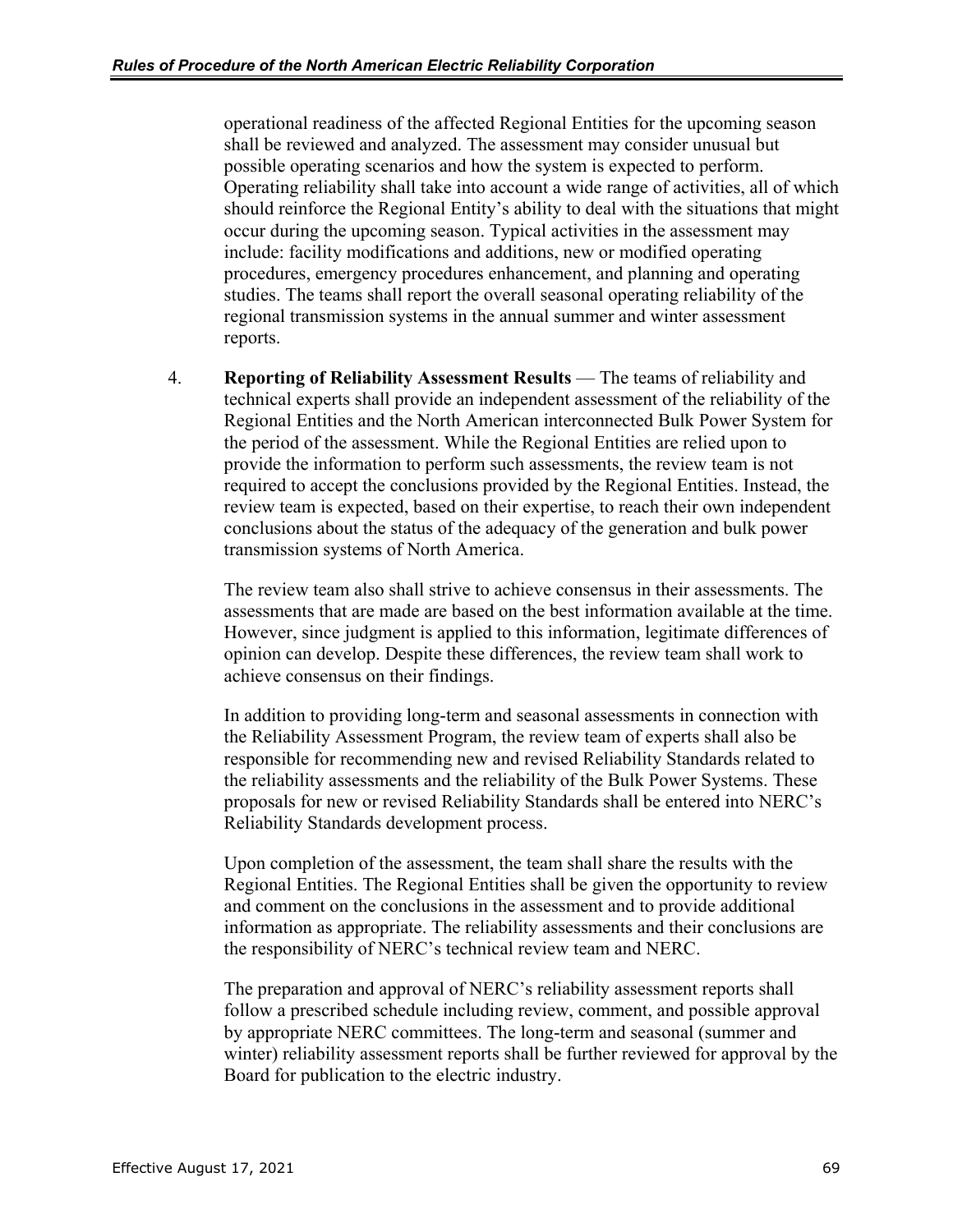### **806. Scope of the Reliability Performance and Analysis Program**

The components of the program will include analysis of large-scale outages, disturbances, and near misses to determine root causes and lessons learned; identification and continuous monitoring of performance indices to detect emerging trends and signs of a decline in reliability performance; and communications of performance results, trends, recommendations, and initiatives to those responsible to take actions; followed with confirmation of actions to correct any deficiencies identified. Within NERC, the reliability performance program will provide performance results to the Reliability Standards Development and Compliance Monitoring and Enforcement Programs to make the necessary adjustments to preserve reliability based on a risk-based approach.

### **807. Analysis of Major Events**

Responding to major events affecting the Bulk Power System such as significant losses of Load or generation, significant Bulk Power System disturbances, or other emergencies on the Bulk Power System, can be divided into four phases: situational assessment and communications; situation tracking and communications; data collection, investigation, analysis, and reporting; and follow-up on recommendations.

- 1. NERC's role following a major event is to provide leadership, coordination, technical expertise, and assistance to the industry in responding to the major event. Working closely with the Regional Entities and Reliability Coordinators, and other appropriate Registered Entities, NERC will coordinate and facilitate efforts among industry participants, and with state, federal, and provincial governments in the United States and Canada to support the industry's response.
- 2. When responding to any major event where physical or cyber security is suspected as a cause or contributing factor to the major event, NERC will immediately notify appropriate government agencies and coordinate its activities with them.
- 3. To the extent that a Reliability Standard sets forth specific criteria and procedures for reporting the Bulk Power System disturbances and events described in that Reliability Standard, all Registered Entities that are subject to the Requirements of that Reliability Standard must report the information required by that Reliability Standard within the time periods specified. In addition to reporting information as required by applicable Reliability Standards, each user, owner, and operator of the Bulk Power System shall also provide NERC and the applicable Regional Entities with such additional information requested by NERC or the applicable Regional Entity as is necessary to enable NERC and the applicable Regional Entities to carry out their responsibilities under this section.
- 4. During the conduct of NERC analyses, assistance may be needed from government agencies. This assistance could include: authority to require data reporting from affected or involved parties; communications with other agencies of government; investigations related to possible criminal or terrorist involvement in the major event; resources for initial data gathering immediately after the major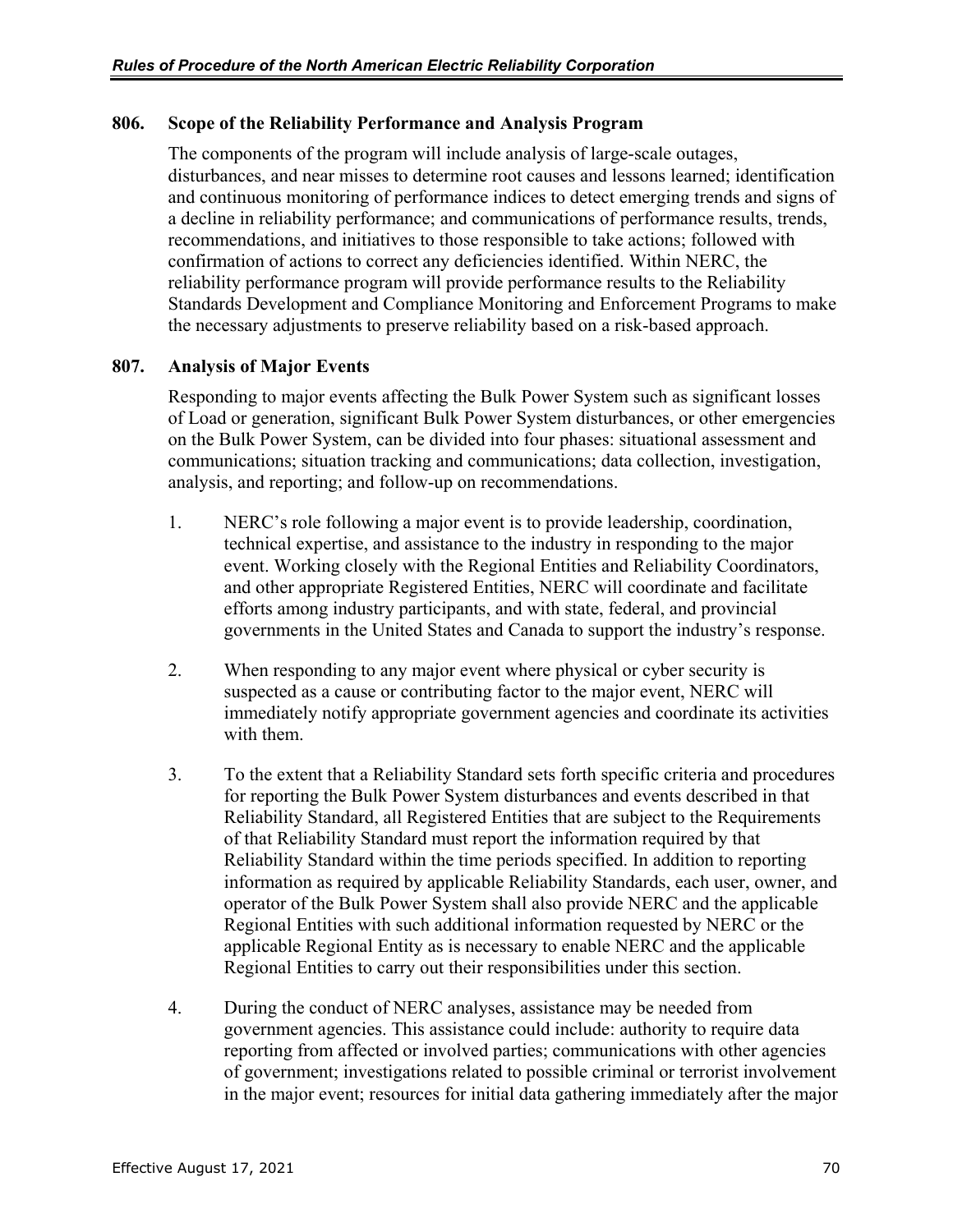event; authority to call meetings of affected or involved parties; and technical and analytical resources for studies.

- 5. NERC shall work with all other participants to establish a clear delineation of roles, responsibilities, and coordination requirements among industry and government for the investigation and reporting of findings, conclusions, and recommendations related to major events with the objective of avoiding, to the extent possible, multiple investigations of the same major event. If the major event is confined to a single Regional Entity, NERC representatives will participate as members of the Regional Entity analysis team. NERC will establish, maintain, and revise from time to time as appropriate based on experience, a manual setting forth procedures and protocols for communications and sharing and exchange of information between and among NERC, the affected Regional Entity or Entities, and relevant governmental authorities, industry organizations and Bulk Power System user, owners, and operators concerning the investigation and analysis of major events.
- 6. NERC and applicable entity(s) will apply, as appropriate to the circumstances of the major event, the NERC *Blackout and Disturbance Response Procedures*, which are incorporated into these Rules of Procedure as **Appendix 8**. These procedures provide a framework to guide NERC's response to major events that may have multiregional, national, or international implications. Experienced industry leadership shall be applied to tailor the response to the specific circumstances of the major event. In accordance with those procedures, the NERC president will determine whether the major event warrants analysis at the NERC level. A Regional Entity may request that NERC elevate any analysis of a major event to the NERC level.
- 7. NERC will screen and analyze the findings and recommendations from the analysis, and those with generic applicability will be disseminated to the industry through various means appropriate to the circumstances, including in accordance with Section 810.

## **808. Analysis of Off-Normal Occurrences, Bulk Power System Performance, and Bulk Power System Vulnerabilities**

1. NERC and Regional Entities will analyze Bulk Power System and equipment performance occurrences that do not rise to the level of a major event, as described in Section 807. NERC and Regional Entities will also analyze potential vulnerabilities in the Bulk Power System that they discover or that are brought to their attention by other sources including government agencies. The purpose of these analyses is to identify the root causes of occurrences or conditions that may be precursors of major events or other potentially more serious occurrences, or that have the potential to cause major events or other more serious occurrences, to assess past reliability performance for lessons learned, and to develop reliability performance benchmarks and trends.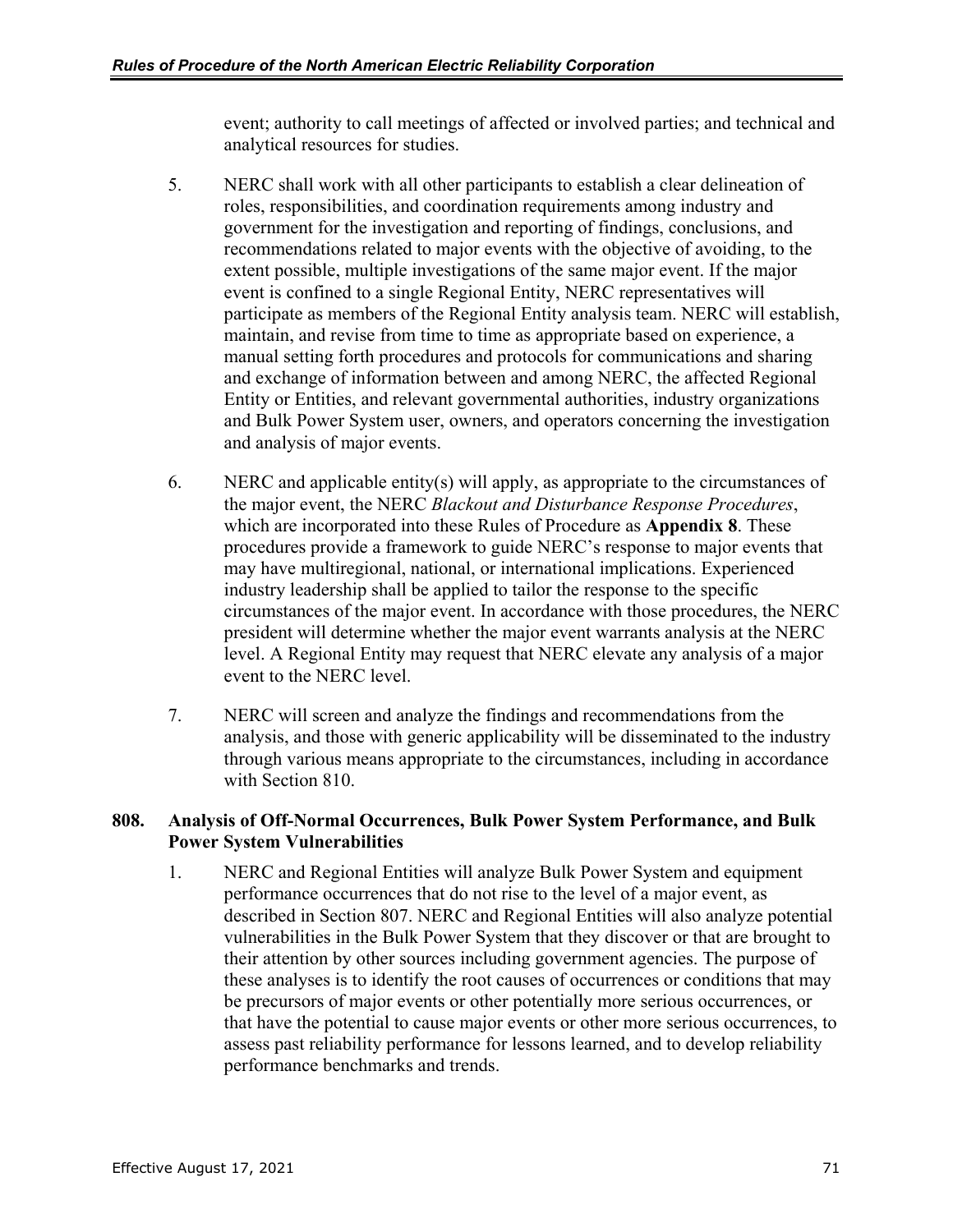- 2. NERC and Regional Entities will screen and analyze off-normal occurrences, Bulk Power System performance, and potential Bulk Power System vulnerabilities for significance, and information from those indicated as having generic applicability will be disseminated to the industry through various means appropriate to the circumstances, including in accordance with Section 810.
- 3. To the extent that a Reliability Standard sets forth specific criteria and procedures for reporting the Bulk Power System disturbances and events described in that Reliability Standard, all Registered Entities that are subject to the Requirements of that Reliability Standard must report the information required by that Reliability Standard within the time periods specified. In addition to reporting information as required by applicable Reliability Standards, each user, owner, and operator, of the Bulk Power System shall provide NERC and the applicable Regional Entities with such additional information requested by NERC or the applicable Regional Entities as is necessary to enable NERC and the applicable Regional Entities to carry out their responsibilities under this section.

## **809. Reliability Benchmarking**

NERC shall identify and track key reliability indicators as a means of benchmarking reliability performance and measuring reliability improvements. This program will include assessing available metrics, developing guidelines for acceptable metrics, maintaining a performance metrics "dashboard" on the NERC website, and developing appropriate reliability performance benchmarks.

## **810. Information Exchange and Issuance of NERC Advisories, Recommendations and Essential Actions**

- 1. Members of NERC and Bulk Power System owners, operators, and users shall provide NERC with detailed and timely operating experience information and data.
- 2. In the normal course of operations, NERC disseminates the results of its events analysis findings, lessons learned and other analysis and information gathering to the industry. These findings, lessons learned and other information will be used to guide the Reliability Assessment Program.
- 3. When NERC determines it is necessary to place the industry or segments of the industry on formal notice of its findings, analyses, and recommendations, NERC will provide such notification in the form of specific operations or equipment Advisories, Recommendations or Essential Actions:
	- 3.1 Level 1 (Advisories) purely informational, intended to advise certain segments of the owners, operators and users of the Bulk Power System of findings and lessons learned;
	- 3.2 Level 2 (Recommendations) specific actions that NERC is recommending be considered on a particular topic by certain segments of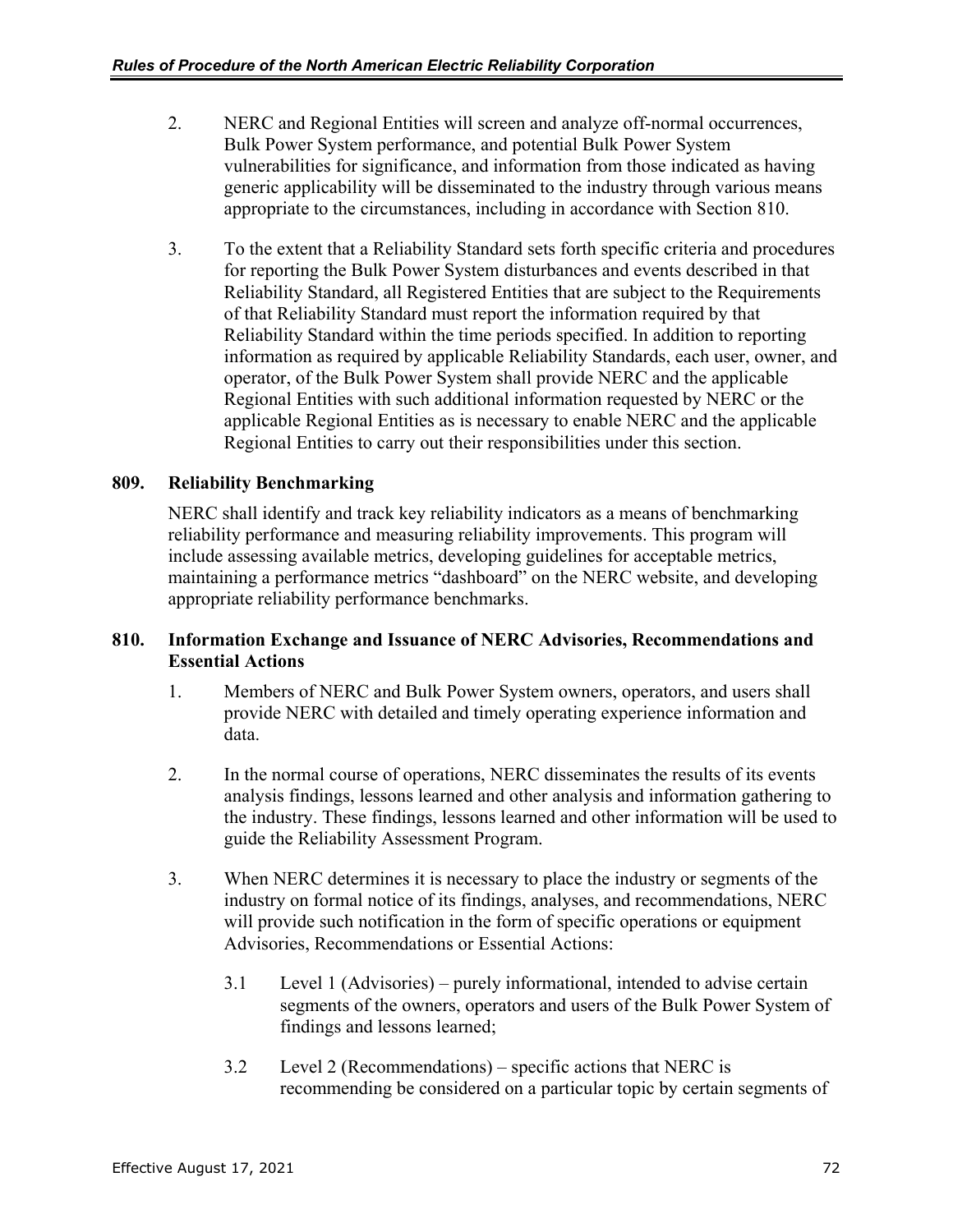owners, operators, and users of the Bulk Power System according to each entity's facts and circumstances;

- 3.3 Level 3 (Essential Actions) specific actions that NERC has determined are essential for certain segments of owners, operators, or users of the Bulk Power System to take to ensure the reliability of the Bulk Power System. Such Essential Actions require NERC Board approval before issuance.
- 4. The Bulk Power System owners, operators, and users to which Level 2 (Recommendations) and Level 3 (Essential Actions) notifications apply are to evaluate and take appropriate action on such issuances by NERC. Such Bulk Power System owners, operators, and users shall also provide reports of actions taken and timely updates on progress towards resolving the issues raised in the Recommendations and Essential Actions in accordance with the reporting date(s) specified by NERC.
- 5. NERC will advise the Commission and other Applicable Governmental Authorities of its intent to issue all Level 1 (Advisories), Level 2 (Recommendations), and Level 3 (Essential Actions) at least five (5) business days prior to issuance, unless extraordinary circumstances exist that warrant issuance less than five (5) business days after such advice. NERC will file a report with the Commission and other Applicable Governmental Authorities no later than thirty (30) days following the date by which NERC has requested the Bulk Power System owners, operators, and users to which a Level 2 (Recommendation) or Level 3 (Essential Action) issuance applies to provide reports of actions taken in response to the notification. NERC's report to the Commission and other Applicable Governmental Authorities will describe the actions taken by the relevant owners, operators, and users of the Bulk Power System and the success of such actions taken in correcting any vulnerability or deficiency that was the subject of the notification, with appropriate protection for Confidential Information or Critical Energy Infrastructure Information.

## **811. Equipment Performance Data**

Through its Generating Availability Data System (GADS), NERC shall collect operating information about the performance of electric generating equipment; provide assistance to those researching information on power plant outages stored in its database; and support equipment reliability as well as availability analyses and other decision-making processes developed by GADS subscribers. GADS data is also used in conducting assessments of generation resource adequacy.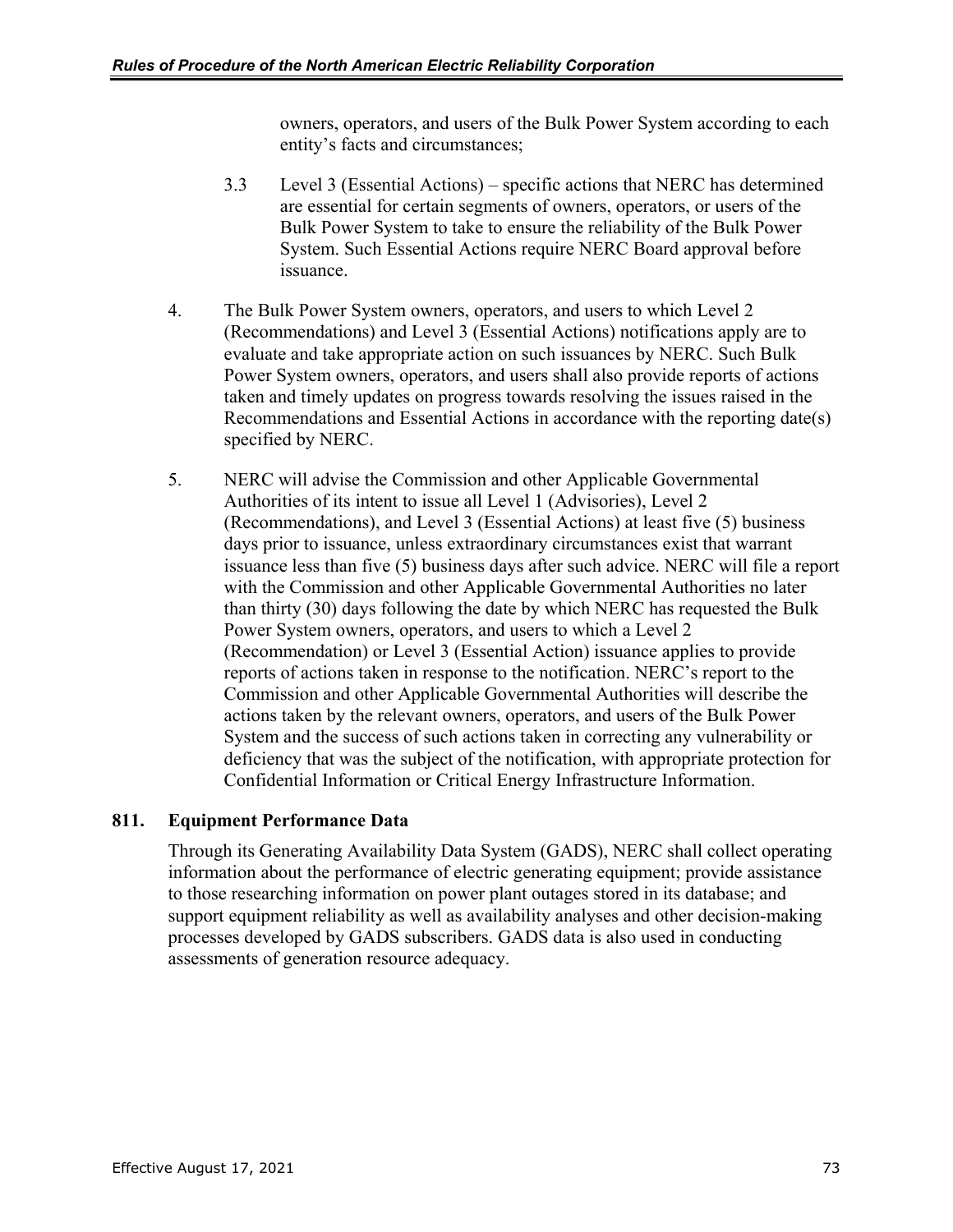# **SECTION 900 — TRAINING AND EDUCATION**

### **901. Scope of the Training and Education Program**

Assuring the Reliable Operation of the North American Bulk Power System requires informed knowledgeable and skilled personnel. NERC shall develop a program to oversee the coordination and delivery of learning materials, resources, and activities to allow for training and education of:

- 1. ERO Enterprise staff supporting statutory and delegation-related activities; and
- 2. Bulk Power System industry participants consistent with ERO functional program requirements.

### **902. Continuing Education Program**

- 1. NERC shall develop and and maintain a continuing education program to approve those activities and entities meeting NERC continuing education requirements.
- 2. The Personnel Subcommittee (PS), which reports to the NERC Operating Committee, is the governing body of the NERC Continuing Education Program that oversees development and implementation of the Continuing Education Program requirements.
- 3. The PS shall develop and update, as necessary, a manual, approved by the Operating Committee, which describes the following:
	- 3.1 Requirements for approving contining education Providers and activities;
	- 3.2 Requirements for auditing continuing education Providers and activities;
	- 3.3 Multi-layer review process for disputed application reviews, interpretations of guideline and standards, probation or suspension of NERC-approved Provider status, and Continuing Education Hour disputes; and
	- 3.4 Requirements on fees for continuing education Providers and activities.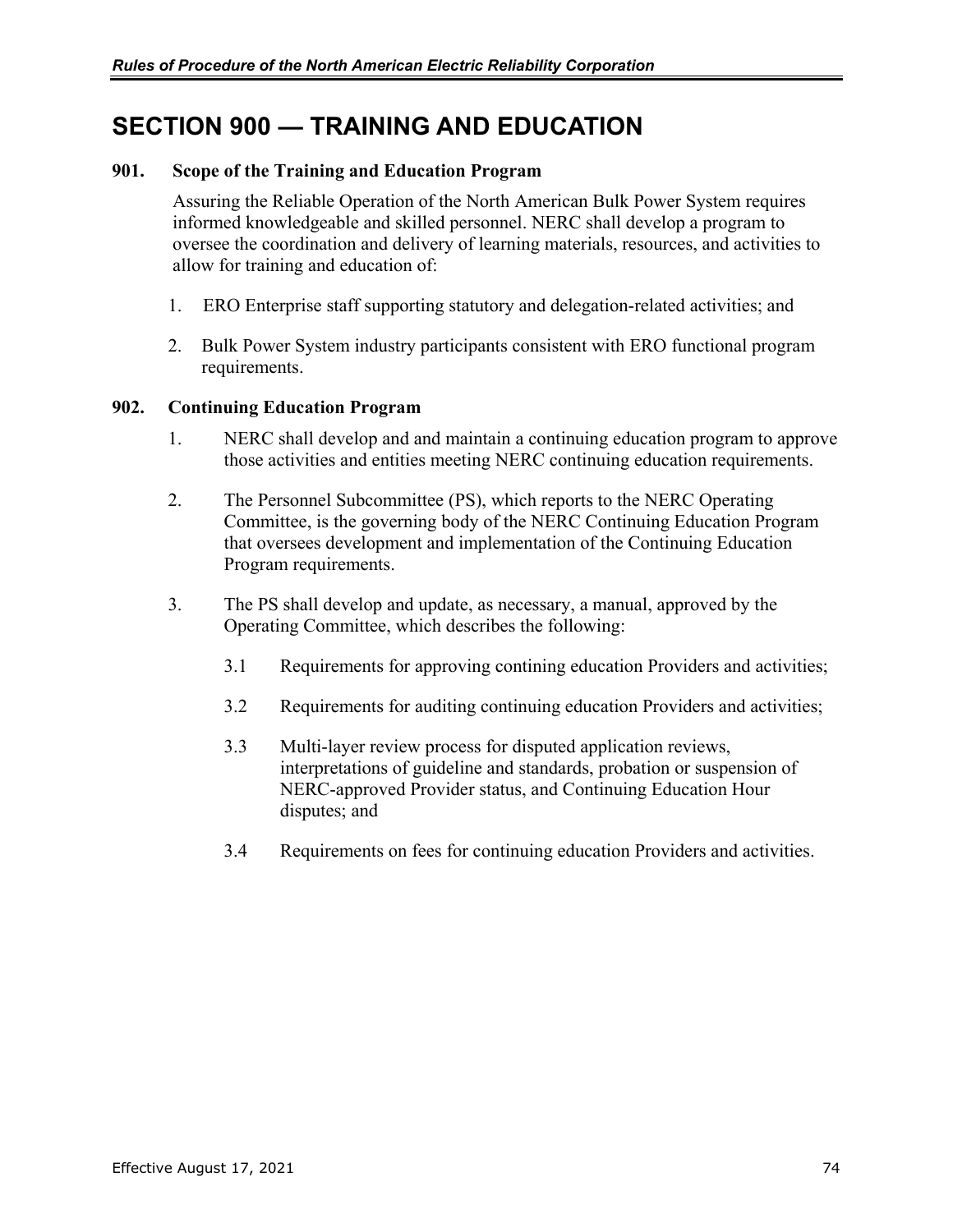# **SECTION 1000 — SITUATION AWARENESS AND INFRASTRUCTURE SECURITY**

### **1001. Situation Awareness**

NERC shall through the use of Reliability Coordinators and available tools, monitor present conditions on the Bulk Power System and provide leadership coordination, technical expertise, and assistance to the industry in responding to events as necessary. To accomplish these goals, NERC will:

- 1. Maintain real-time situation awareness of conditions on the Bulk Power System;
- 2. Notify the industry of significant Bulk Power System events that have occurred in one area, and which have the potential to impact reliability in other areas;
- 3. Maintain and strengthen high-level communication, coordination, and cooperation with governments and government agencies regarding real-time conditions; and
- 4. Enable the Reliable Operation of interconnected Bulk Power Systems by facilitating information exchange and coordination among reliability service organizations.

### **1002. Reliability Support Services**

NERC may assist in the development of tools and other support services for the benefit of Reliability Coordinators and other system operators to enhance reliability, operations and planning. NERC will work with the industry to identify new tools, collaboratively develop requirements, support development, provide an incubation period, and at the end of that period, transition the tool or service to another group or owner for long term operation of the tool or provision of the service. To accomplish this goal, NERC will:

- 1. Collaborate with industry to determine the necessity of new tools or services to enhance reliability;
- 2. For those tools that the collaborative process determines should proceed to a development phase, provide a start-up mechanism and development system;
- 3. Implement the tool either on its own or through an appropriate group or organization; and
- 4. Where NERC conducts the implementation phase of a new tool or service, develop a transition plan to turn maintenance and provision of the tool or service over to an organization identified in the development stage.

In addition to tools developed as a result of a collaborative process with industry, NERC may develop reliability tools on its own, but will consult with industry concerning the need for the tool prior to proceeding to development.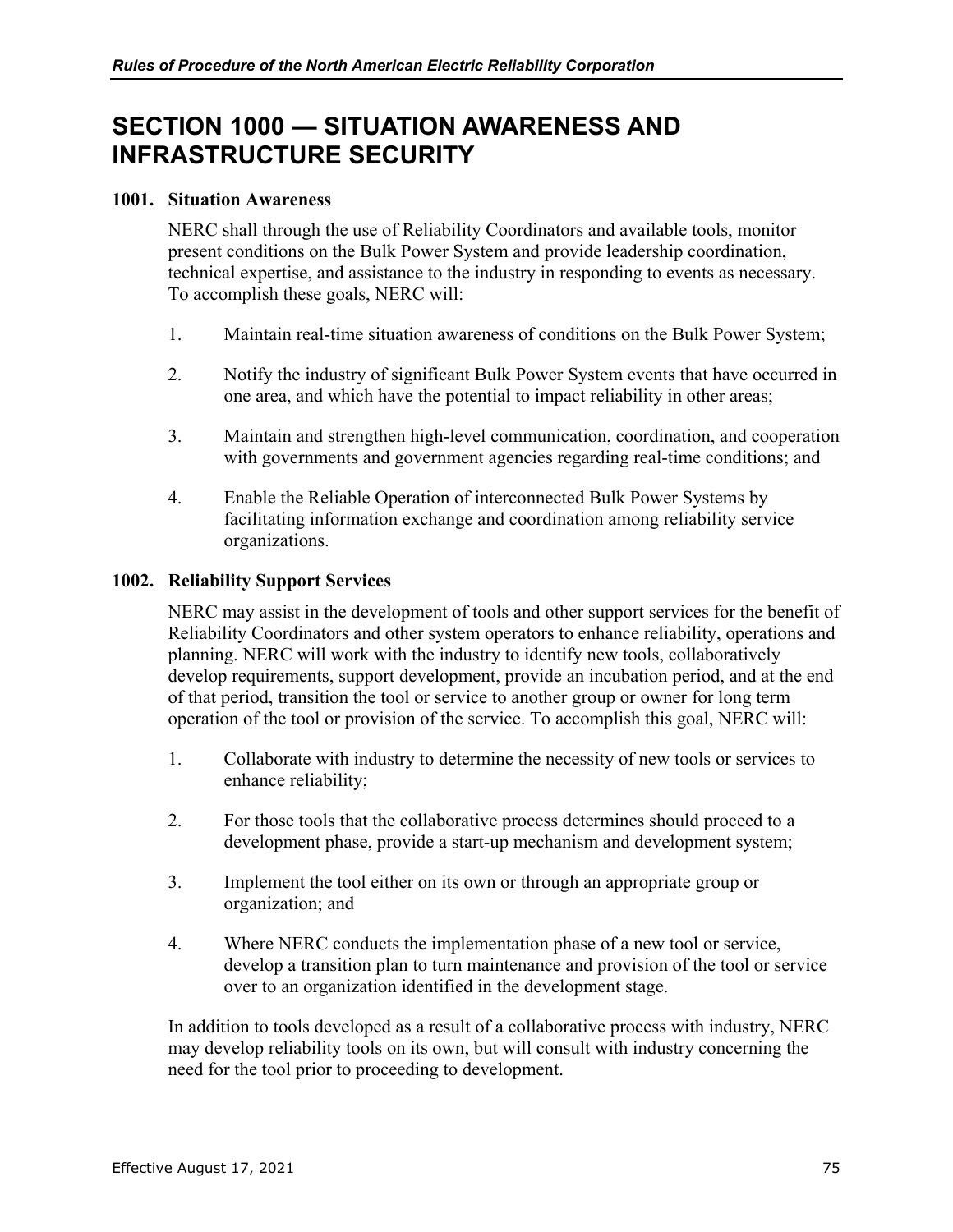Tools and services being maintained by NERC as of January 1, 2012, will be reviewed and, as warranted, transitioned to an appropriate industry group or organization. NERC will develop and maintain a strategic reliability tools plan that will list the tools and services being maintained by NERC, and, where applicable, the plans for transition to an appropriate industry group or organization.

### **1003. Infrastructure Security Program**

NERC shall participate in and, where appropriate, coordinate electric industry activities to promote Critical Infrastructure protection of the Bulk Power System in North America. NERC shall, where appropriate, take a leadership role in Critical Infrastructure protection of the electricity sector to help reduce vulnerability and improve mitigation and protection of the electricity sector's Critical Infrastructure. To accomplish these goals, NERC shall perform the following functions.

- 1. Electricity Information Sharing and Analysis Center (E-ISAC)
	- 1.1 NERC shall operate the E-ISAC on behalf of the electricity sector. In 1998, the U.S. Secretary of Energy asked NERC to serve as the information sharing and analysis center for the electricity sector, in implementation of Presidential Decision Directive 63, as part of a public/private partnership to deal with matters related to infrastructure security.
	- 1.2 The E-ISAC gathers and analyzes security information, coordinates incident management, and communicates mitigation strategies with stakeholders within the electricity sector, across interdependent sectors, and with government partners. The E-ISAC, in collaboration with the United States Department of Energy (DOE) and the Electricity Subsector Coordinating Council (ESCC), serves as the primary security communications channel for the electricity sector and enhances the sector's ability to prepare for and respond to cyber and physical threats, vulnerabilities, and incidents.
	- 1.3 NERC shall improve the capability of the E-ISAC to fulfill its mission.
	- 1.4 NERC shall work closely with governmental agencies, including, among others, DOE, the United States Department of Homeland Security, Natural Resources Canada, and Public Safety Canada.
	- 1.5 NERC shall strengthen and expand these functions and working relationships with the electricity sector, other Critical Infrastructure industries, governments, and government agencies throughout North America to ensure the protection of the infrastructure of the Bulk Power System.
	- 1.6 NERC shall coordinate with the ESCCand the Government Coordinating Council.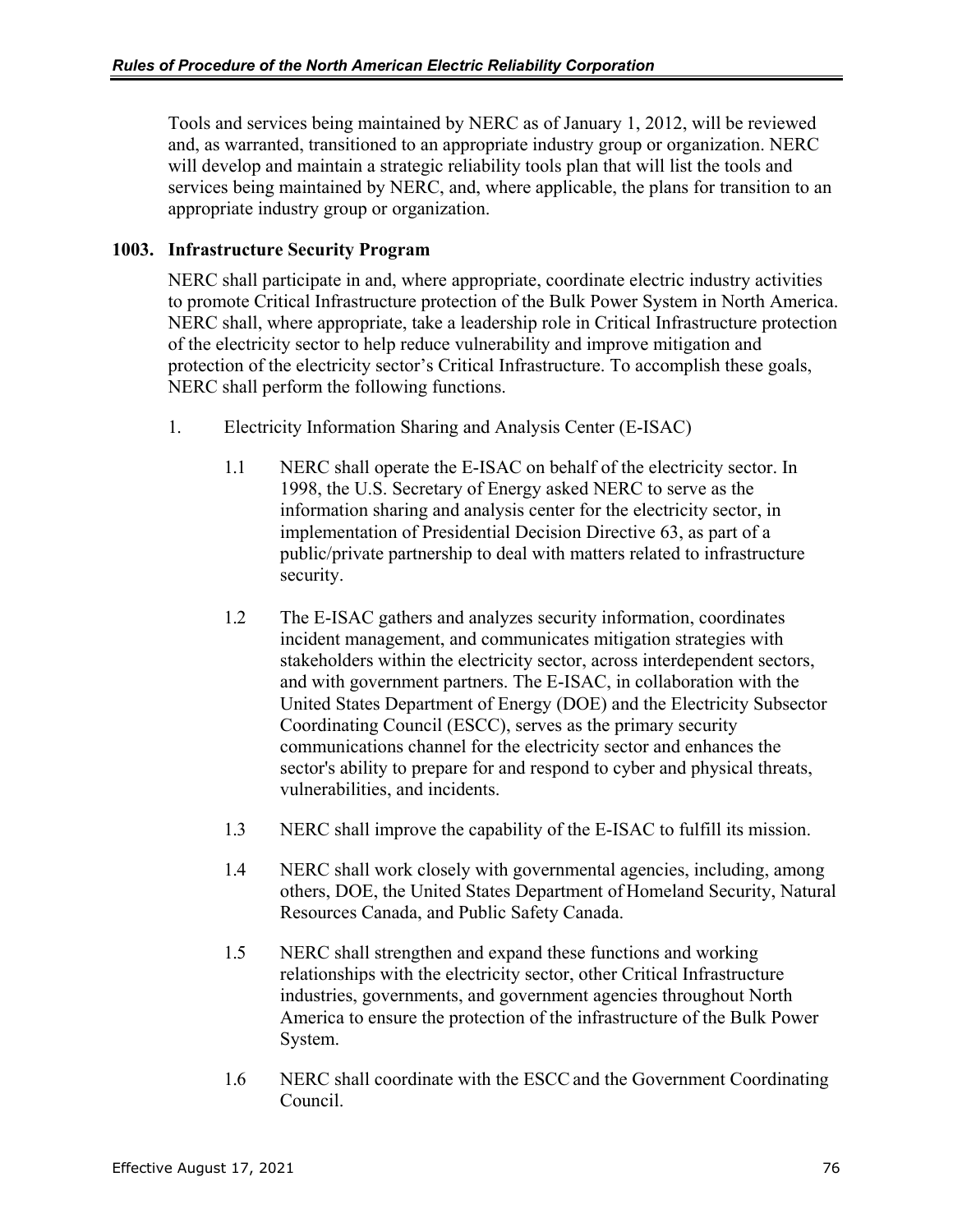- 1.7 NERC shall coordinate with other Critical Infrastructure sectors through active participation with the other Sector Coordinating Councils, other ISACs, and the National Infrastructure Advisory Council.
- 1.8 NERC shall encourage and participate in coordinated Critical Infrastructure protection exercises, including interdependencies with other Critical Infrastructure sectors.
- 1.9 As part of the E-ISAC's efforts to fulfill its mission, it may issue, as circumstances warrant, written communications, referred to as All Points Bulletins (APBs), to disseminate critical security information rapidly to electricity sector asset owners and operators as security threats and attacks develop, and critical, time-sensitive security information becomes available. The E-ISAC shall share all APBs with Federal Energy Regulatory Commission staff no later than at the time of issuance.
- 2. Security Planning
	- 2.1 NERC shall take a risk management approach to Critical Infrastructure protection, considering probability and severity, through identification, protection, detection, response, and recovery functions.
	- 2.2 NERC shall consider security along-side considerations of reliability and resiliency of the Bulk Power System.
	- 2.3 NERC shall keep abreast of the changing threat environment through collaboration with appropriate government agencies.
	- 2.4 NERC shall develop criteria to identify critical physical and cyber assets, assess security threats, identify risk assessment methods, and assess effectiveness of physical and cyber protection measures.
	- 2.5 NERC shall support implementation of the Critical Infrastructure Protection Standards through education and outreach.
	- 2.6 NERC shall review and improve existing security guidelines, develop new security guidelines to meet the needs of the electricity sector, and consider whether any guidelines should be developed into Reliability Standards.
	- 2.7 NERC shall conduct education and outreach initiatives to increase awareness of security matters and respond to the security needs of the electricity sector.
	- 2.8 NERC shall strengthen relationships with federal, state, and provincial government agencies on Critical Infrastructure protection matters.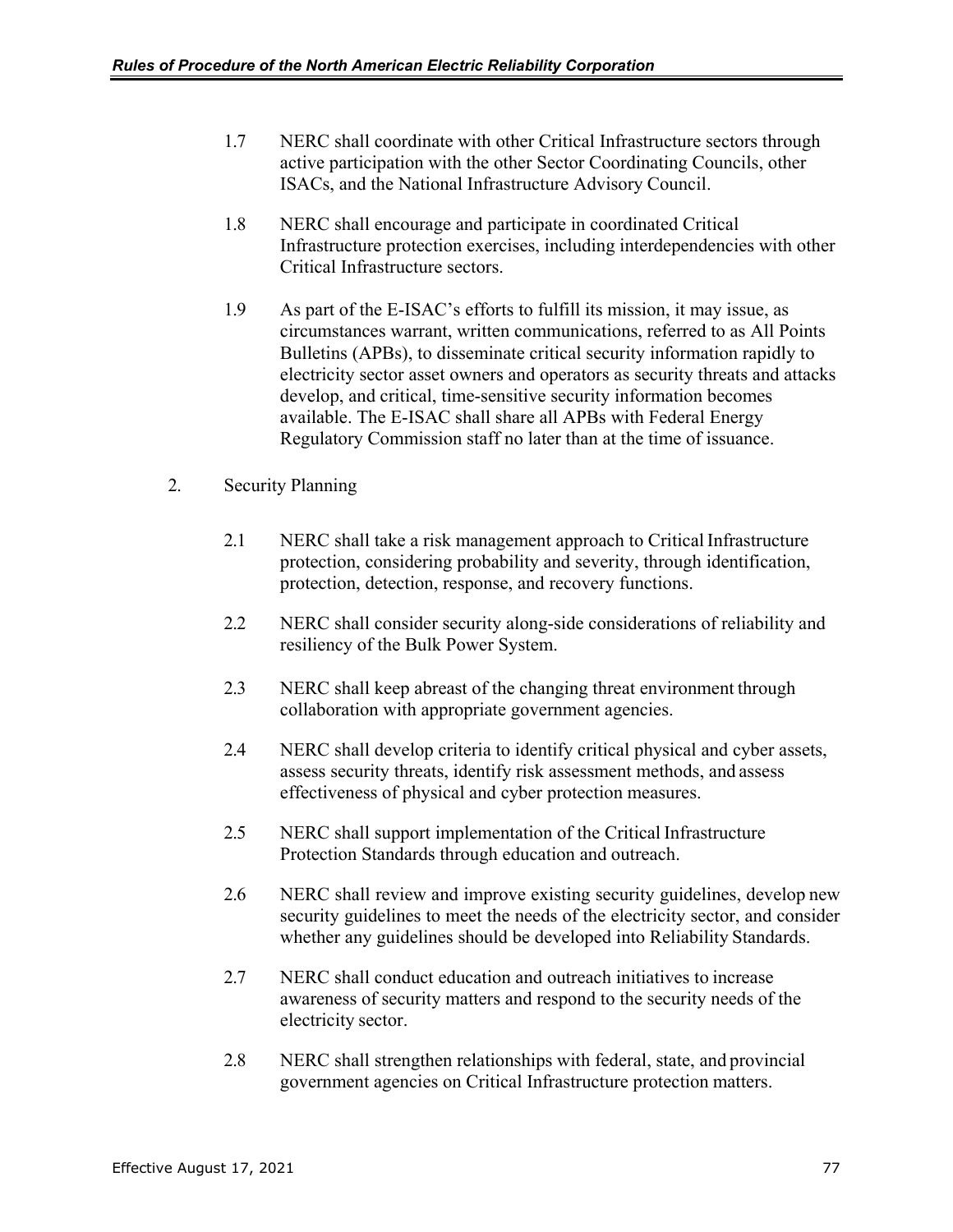- 2.9 NERC shall maintain and endeavor to improve mechanisms for the sharing of sensitive or classified information with federal, state, and provincial government agencies on Critical Infrastructure protection matters.
- 2.10 NERC shall improve methods to assess the impact of a possible physical attack on the Bulk Power System and means to deter, mitigate, and respond following an attack.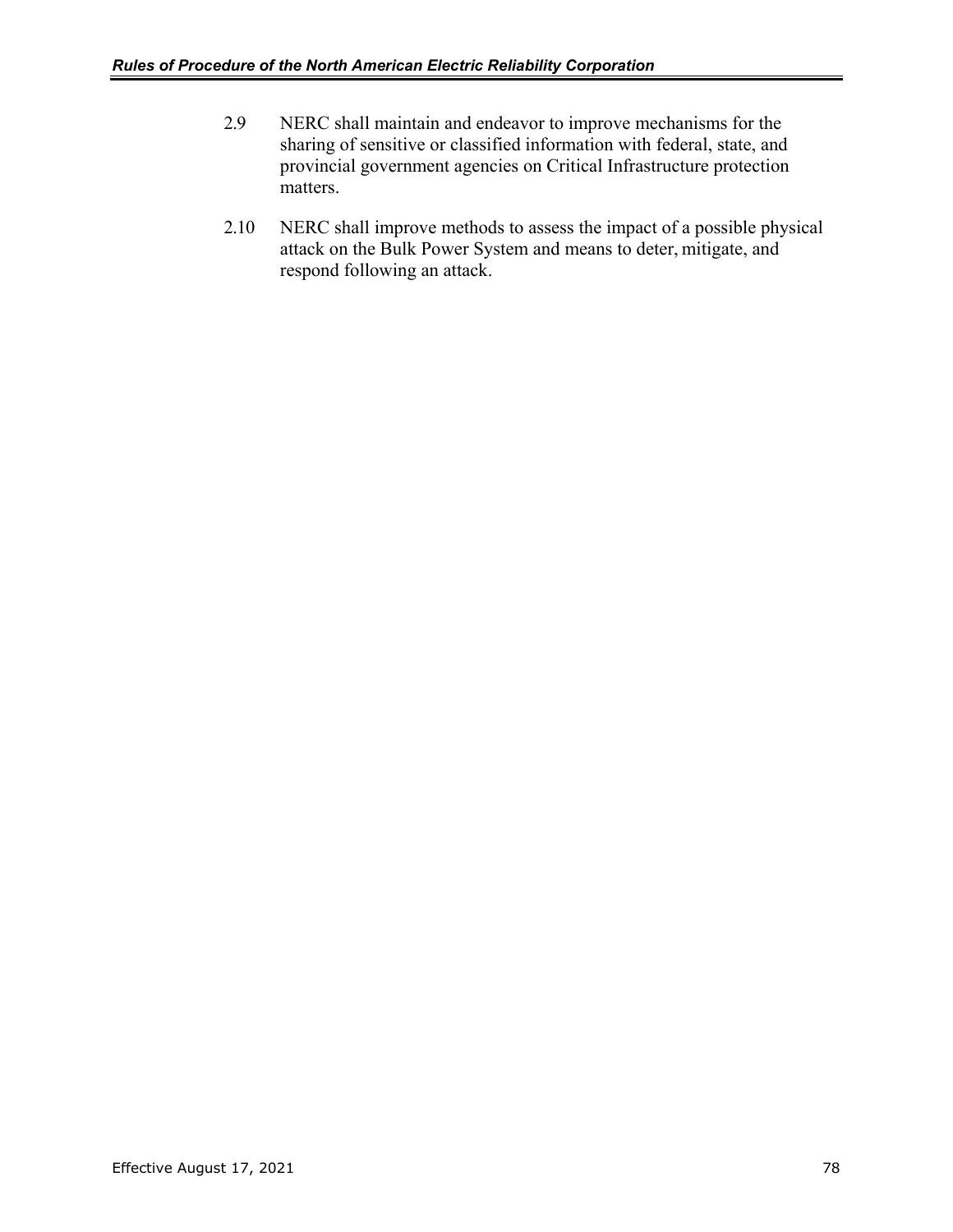# **SECTION 1100 — ANNUAL NERC BUSINESS PLANS AND BUDGETS**

## **1101. Scope of Business Plans and Budgets**

The Board shall determine the content of the budgets to be submitted to the Applicable Governmental Authorities with consultation from the members of the Member Representatives Committee, Regional Entities, and others in accordance with the Bylaws. The Board shall identify any activities outside the scope of NERC's statutory reliability functions, if any, and the appropriate funding mechanisms for those activities.

## **1102. NERC Funding and Cost Allocation**

- 1. In order that NERC's costs shall be fairly allocated among Interconnections and among Regional Entities, the NERC funding mechanism for all statutory functions shall be based on Net Energy for Load (NEL).
- 2. NERC's costs shall be allocated so that all Load (or, in the case of costs for an Interconnection or Regional Entity, all Load within that Interconnection or Regional Entity) bears an equitable share of such costs based on NEL.
- 3. Costs shall be equitably allocated between countries or Regional Entities thereof for which NERC has been designated or recognized as the Electric Reliability Organization.
- 4. Costs incurred to accomplish the statutory functions for one Interconnection, Regional Entity, or group of entities will be directly assigned to that Interconnection, Regional Entity, or group of entities provided that such costs are allocated equitably to end-users based on Net Energy for Load.

## **1103. NERC Budget Development**

- 1. The NERC annual budget process shall be scheduled and conducted for each calendar year so as to allow a sufficient amount of time for NERC to receive Member inputs, develop the budget, and receive Board and, where authorized by applicable legislation or agreement, Applicable Governmental Authority approval of the NERC budget for the following fiscal year, including timely submission of the proposed budget to FERC for approval in accordance with FERC regulations.
- 2. The NERC budget submittal to Applicable Governmental Authorities shall include provisions for all ERO functions, all Regional Entity delegated functions as specified in delegation agreements and reasonable reserves and contingencies.
- 3. The NERC annual budget submittal to Applicable Governmental Authorities shall include description and explanation of NERC's proposed ERO program activities for the year; budget component justification based on statutory or other authorities; explanation of how each budgeted activity lends itself to the accomplishment of the statutory or other authorities; sufficiency of resources provided for in the budget to carry out the ERO program responsibilities;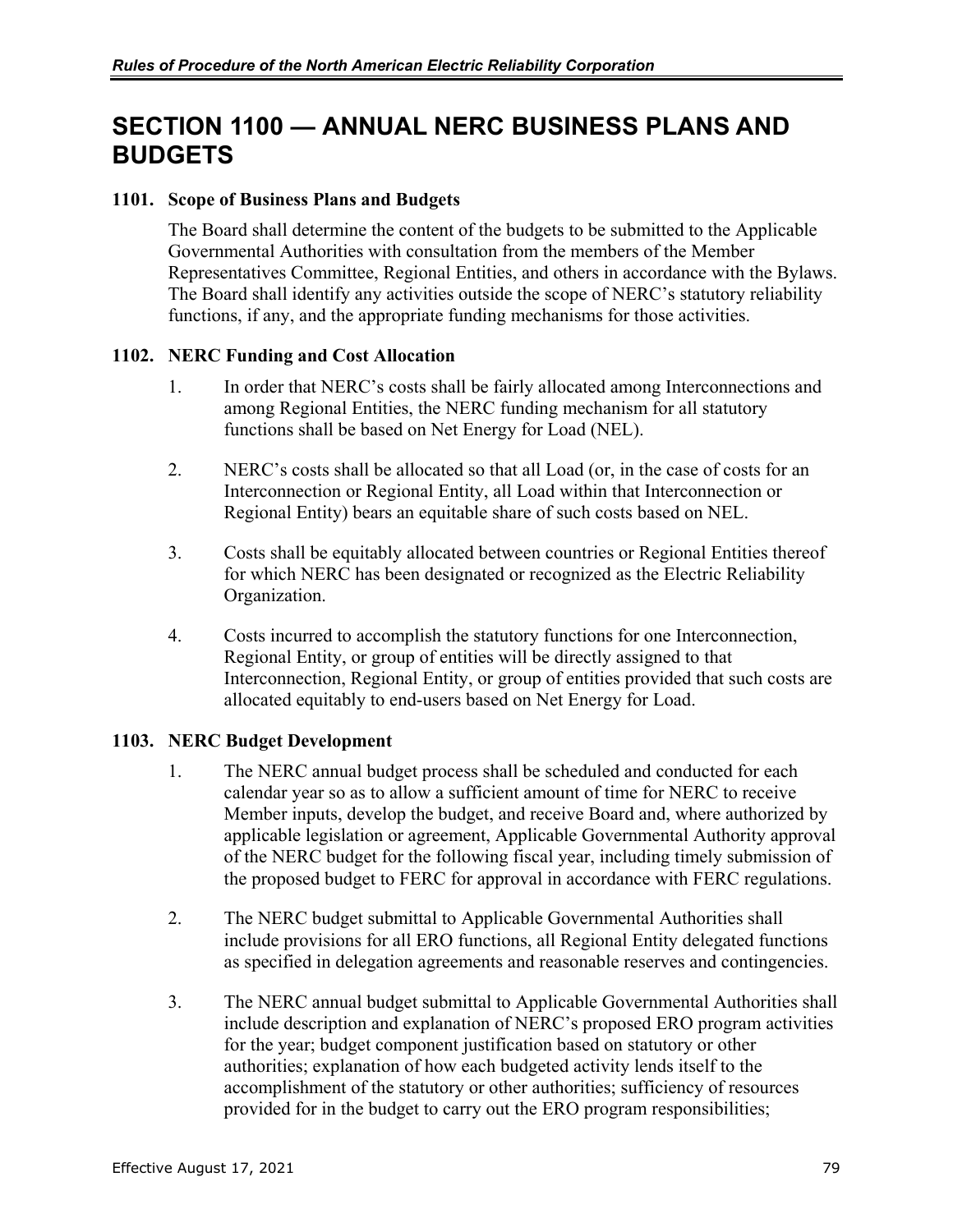explanation of the calculations and budget estimates; identification and explanation of changes in budget components from the previous year's budget; information on staffing and organization charts; and such other information as is required by FERC and other Applicable Governmental Authorities having authority to approve the proposed budget.

4. NERC shall develop, in consultation with the Regional Entities, a reasonable and consistent system of accounts, to allow a meaningful comparison of actual results at the NERC and Regional Entity level by the Applicable Governmental Authorities.

## **1104. Submittal of Regional Entity Budgets to NERC**

- 1. Each Regional Entity shall submit its proposed annual budget for carrying out its delegated authority functions as well as all other activities and funding to NERC in accordance with a schedule developed by NERC and the Regional Entities, which shall provide for the Regional Entity to submit its final budget that has been approved by its board of directors or other governing body no later than July 1 of the prior year, in order to provide sufficient time for NERC's review and comment on the proposed budget and approval of the Regional Entity budget by the NERC Board of Trustees in time for the NERC and Regional Entity budgets to be submitted to FERC and other Applicable Governmental Authorities for approval in accordance with their regulations. The Regional Entity's budget shall include supporting materials in accordance with the budget and reporting format developed by NERC and the Regional Entities, including the Regional Entity's complete business plan and organization chart, explaining the proposed collection of all dues, fees, and charges and the proposed expenditure of funds collected in sufficient detail to justify the requested funding collection and budget expenditures.
- 2. NERC shall review and approve each Regional Entity's budget for meeting the requirements of its delegated authority. Concurrent with approving the NERC budget, NERC shall review and approve, or reject, each Regional Entity budget for filing.
- 3. NERC shall also have the right to review from time to time, in reasonable intervals but no less frequently than every three years, the financial books and records of each Regional Entity having delegated authority in order to ensure that the documentation fairly represents in all material aspects appropriate funding of delegated functions.

## **1105. Submittal of NERC and Regional Entity Budgets to Governmental Authorities for Approval**

1. NERC shall file for approval by the Applicable Governmental Authorities at least 130 days in advance of the start of each fiscal year. The filing shall include: (1) the complete NERC and Regional Entity budgets including the business plans and organizational charts approved by the Board, (2) NERC's annual funding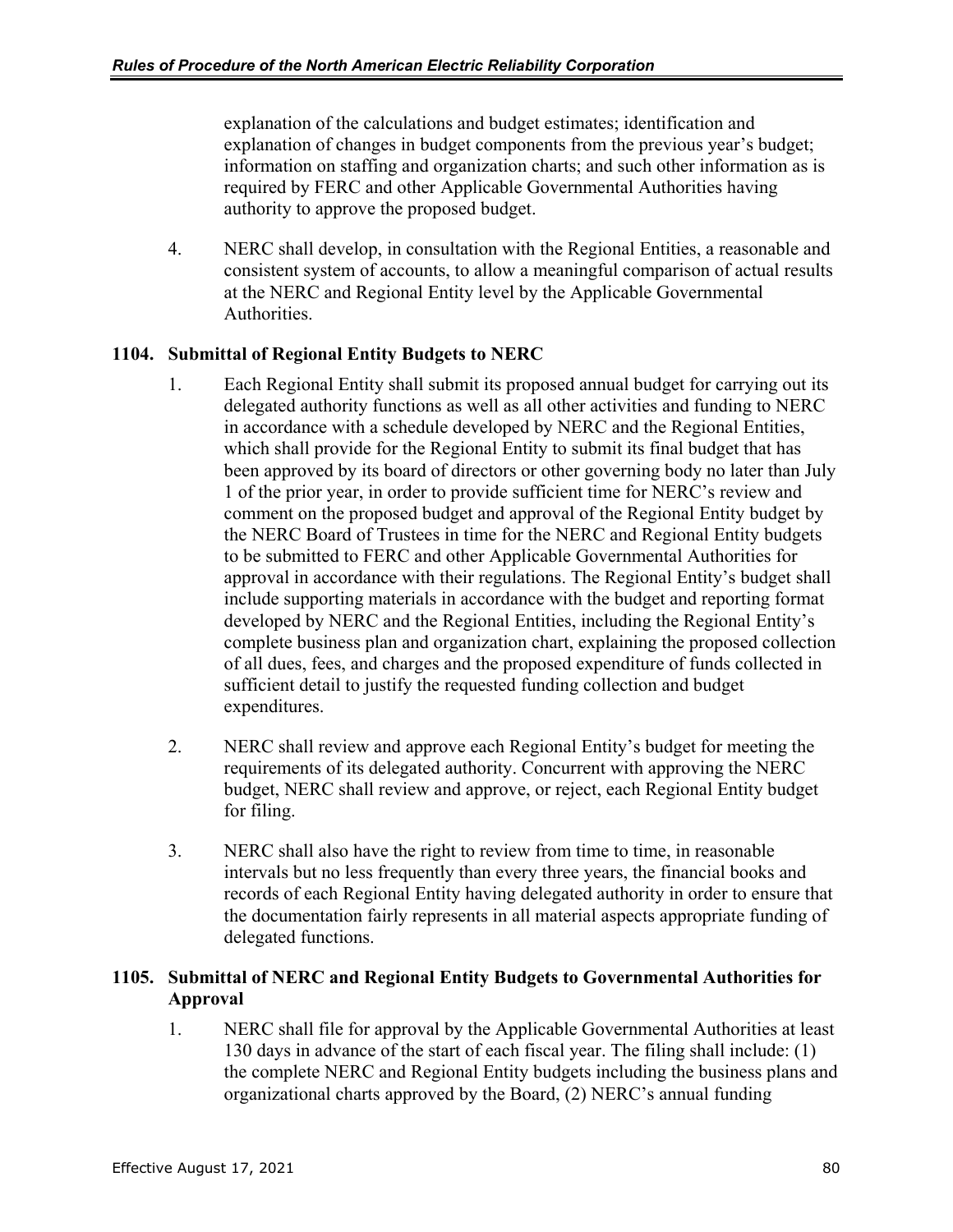requirement (including Regional Entity costs for delegated functions), and (3) the mechanism for assessing charges to recover that annual funding requirement, together with supporting materials in sufficient detail to support the requested funding requirement.

2. NERC shall seek approval from each Applicable Governmental Authority requiring such approval for the funding requirements necessary to perform ERO activities within their jurisdictions.

## **1106. NERC and Regional Entity Billing and Collections**

- 1. NERC shall request the Regional Entities to identify all Load-Serving Entities<sup>[5](#page-85-0)</sup> within each Regional Entity and the NEL assigned to each Load-Serving Entity, and the Regional Entities shall supply the requested information. The assignment of a funding requirement to an entity shall not be the basis for determining that the entity must be registered in the Compliance Registry.
- 2. NERC shall accumulate the NEL by Load-Serving Entities for each Applicable Governmental Authority and submit the proportional share of NERC funding requirements to each Applicable Governmental Authority for approval together with supporting materials in sufficient detail to support the requested funding requirement.
- 3. NEL reported by Balancing Authorities within a Region shall be used to rationalize and validate amounts allocated for collection through Regional Entity processes.
- 4. The billing and collection processes shall provide:
	- 4.1 A clear validation of billing and application of payments.
	- 4.2 A minimum of data requests to those being billed.
	- 4.3 Adequate controls to ensure integrity in the billing determinants including identification of entities responsible for funding NERC's activities.
	- 4.4 Consistent billing and collection terms.
- 5. NERC will bill and collect all budget requirements approved by Applicable Governmental Authorities (including the funds required to support those functions assigned to the Regional Entities through the delegation agreements) directly from the Load-Serving Entities or their designees or as directed by particular Applicable Governmental Authorities, except where the Regional Entity is required to collect the budget requirements for NERC, in which case the Regional

 $\overline{a}$ 

<span id="page-85-0"></span><sup>&</sup>lt;sup>5</sup> A Regional Entity may allocate funding obligations using an alternative method approved by NERC and by FERC and other Applicable Governmental Authorities, as provided for in the regional delegation agreement.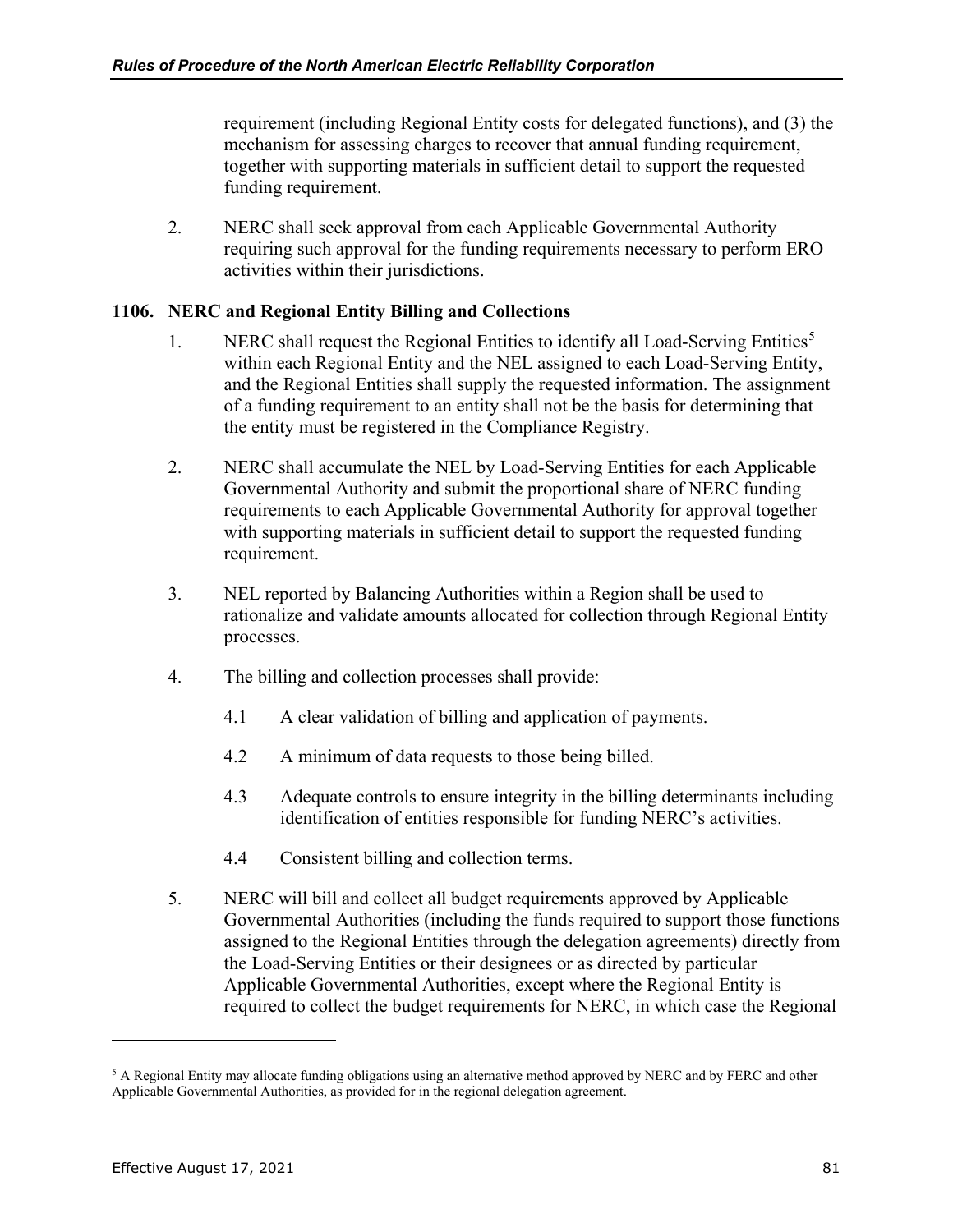Entity will collect directly from the Load-Serving Entities or as otherwise provided by agreement and submit funds to NERC. Alternatively, a load-serving entity may pay its allocated ERO costs through a Regional Entity managed collection mechanism.

- 6. NERC shall set a minimum threshold limit on the billing of small LSEs to minimize the administrative burden of collection.
- 7. NERC shall pursue any non-payments and shall request assistance from Applicable Governmental Authorities as necessary to secure collection.
- 8. In the case where a Regional Entity performs the collection for ERO, the Regional Entity will not be responsible for non-payment in the event that a user, owner or operator of the Bulk Power System does not pay its share of dues, fees and charges in a timely manner, provided that such a Regional Entity shall use reasonably diligent efforts to collect dues, fees, and other charges from all entities obligated to pay them. However, any revenues not paid shall be recovered from others within the same Region to avoid cross-subsidization between Regions.
- 9. Both NERC and the Regional Entities also may bill members or others for functions and services not within statutory requirements or otherwise authorized by the Applicable Governmental Authorities. Costs and revenues associated with these functions and services shall be separately identified and not commingled with billings associated with the funding of NERC or of the Regional Entities for delegated activities.

## **1107. Penalty Applications**

- 1. Where NERC or a Regional Entity initiates a compliance monitoring and enforcement process that leads to imposition of a Penalty, the entity that initiated the process shall receive any Penalty monies imposed and collected as a result of that process, unless a different disposition of the Penalty monies is provided for in the delegation agreement, or in a contract or a disposition of the violation that is approved by NERC and FERC.
- 2. All funds from financial Penalties assessed in the United States received by the entity initiating the compliance monitoring and enforcement process shall be applied as a general offset to the entity's budget requirements for the subsequent fiscal year, if received by July 1, or for the second subsequent fiscal year, if received on or after July 1. Funds from financial Penalties shall not be directly applied to any program maintained by the entity conducting the compliance monitoring and enforcement process. Funds from financial Penalties assessed against a Canadian entity shall be applied as specified by legislation or agreement.
- 3. In the event that a compliance monitoring and enforcement process is conducted jointly by NERC and a Regional Entity, the Regional Entity shall receive the Penalty monies and offset the Regional Entity's budget requirements for the subsequent fiscal year.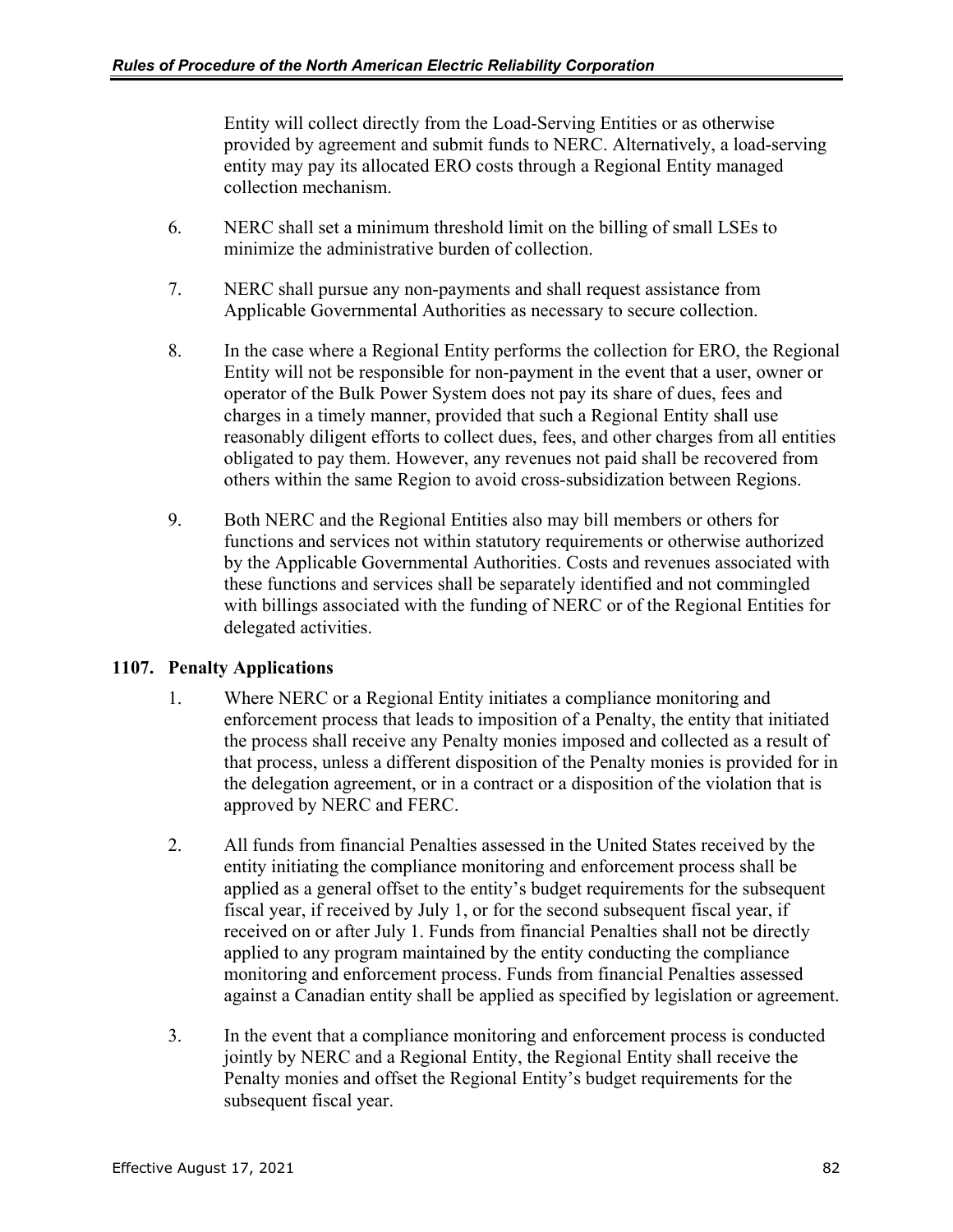4. Exceptions or alternatives to the foregoing provisions will be allowed if approved by NERC and by FERC or any other Applicable Governmental Authority.

### **1108. Special Assessments**

On a demonstration of unforeseen and extraordinary circumstances requiring additional funds prior to the next funding cycle, NERC shall file with the Applicable Governmental Authorities, where authorized by applicable legislation or agreement, for authorization for an amended or supplemental budget for NERC or a Regional Entity and, if necessary under the amended or supplemental budget, to collect a special or additional assessment for statutory functions of NERC or the Regional Entity. Such filing shall include supporting materials to justify the requested funding, including any departure from the approved funding formula or method.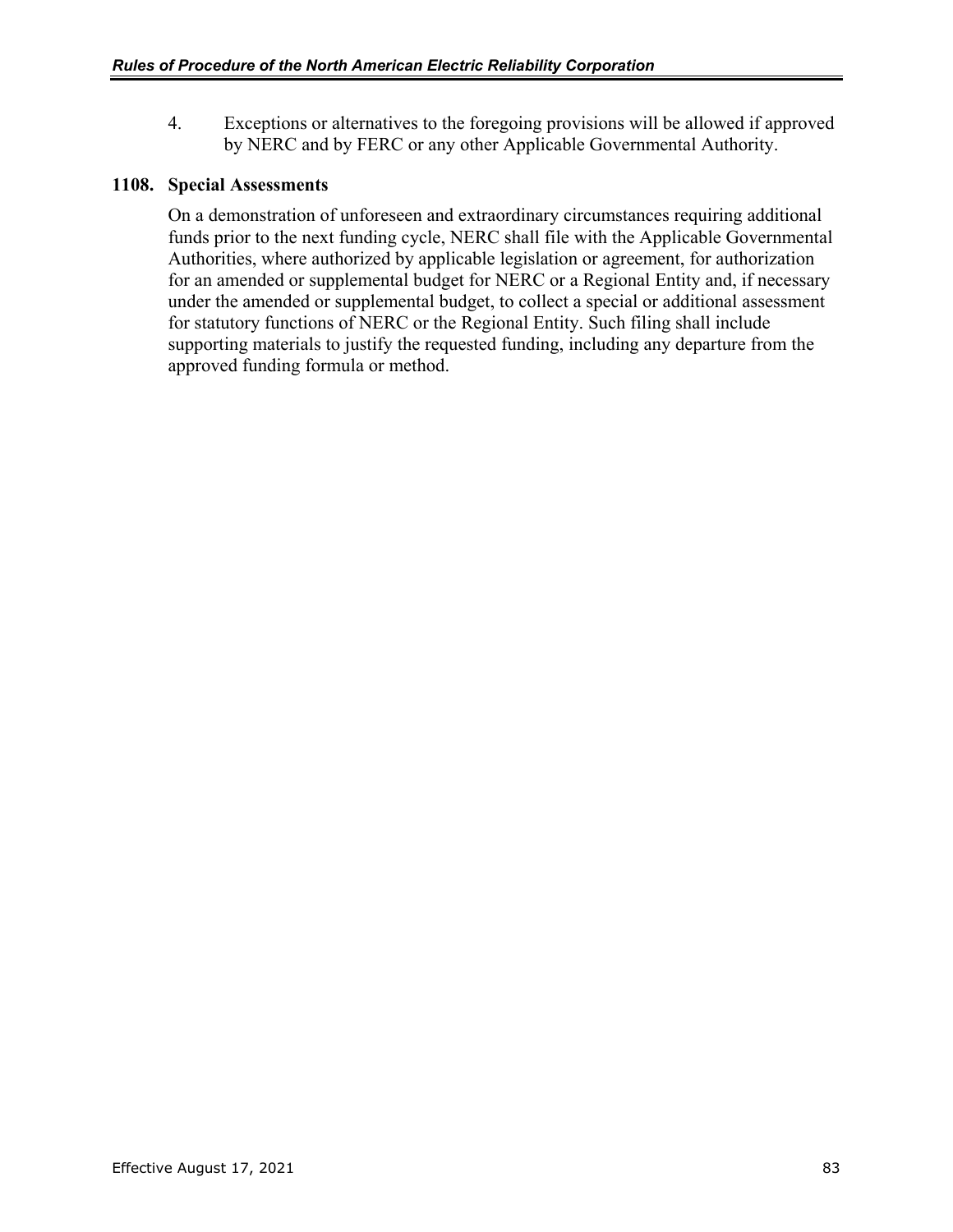## **SECTION 1200 — REGIONAL DELEGATION AGREEMENTS**

#### **1201. Pro Forma Regional Delegation Agreement**

NERC shall develop and maintain a pro forma Regional Entity delegation agreement, which shall serve as the basis for negotiation of consistent agreements for the delegation of ERO functions to Regional Entities.

### **1202. Regional Entity Essential Requirements**

NERC shall establish the essential requirements for an entity to become qualified and maintain good standing as a Regional Entity.

#### **1203. Negotiation of Regional Delegation Agreements**

NERC shall, for all areas of North America that have provided NERC with the appropriate authority, negotiate regional delegation agreements for the purpose of ensuring all areas of the North American Bulk Power Systems are within a Regional Entity Region. In the event NERC is unable to reach agreement with Regional Entities for all areas, NERC shall provide alternative means and resources for implementing NERC functions within those areas. No delegation agreement shall take effect until it has been approved by the Applicable Governmental Authority.

### **1204. Conformance to Rules and Terms of Regional Delegation Agreements**

NERC and each Regional Entity shall comply with all applicable ERO Rules of Procedure and the obligations stated in the regional delegation agreement.

#### **1205. Sub-delegation**

The Regional Entity shall not sub-delegate any responsibilities and authorities delegated to it by its regional delegation agreement with NERC except with the approval of NERC and FERC and other Applicable Governmental Authorities. Responsibilities and authorities may only be sub-delegated to another Regional Entity. Regional Entities may share resources with one another so long as such arrangements do not result in crosssubsidization or in any sub-delegation of authorities.

### **1206. Nonconformance to Rules or Terms of Regional Delegation Agreement**

If a Regional Entity is unable to comply or is not in compliance with an ERO Rule of Procedure or the terms of the regional delegation agreement, the Regional Entity shall immediately notify NERC in writing, describing the area of nonconformance and the reason for not being able to conform to the Rule of Procedure. NERC shall evaluate each case and inform the affected Regional Entity of the results of the evaluation. If NERC determines that a Rule of Procedure or term of the regional delegation agreement has been violated by a Regional Entity or cannot practically be implemented by a Regional Entity, NERC shall notify the Applicable Governmental Authorities and take any actions necessary to address the situation.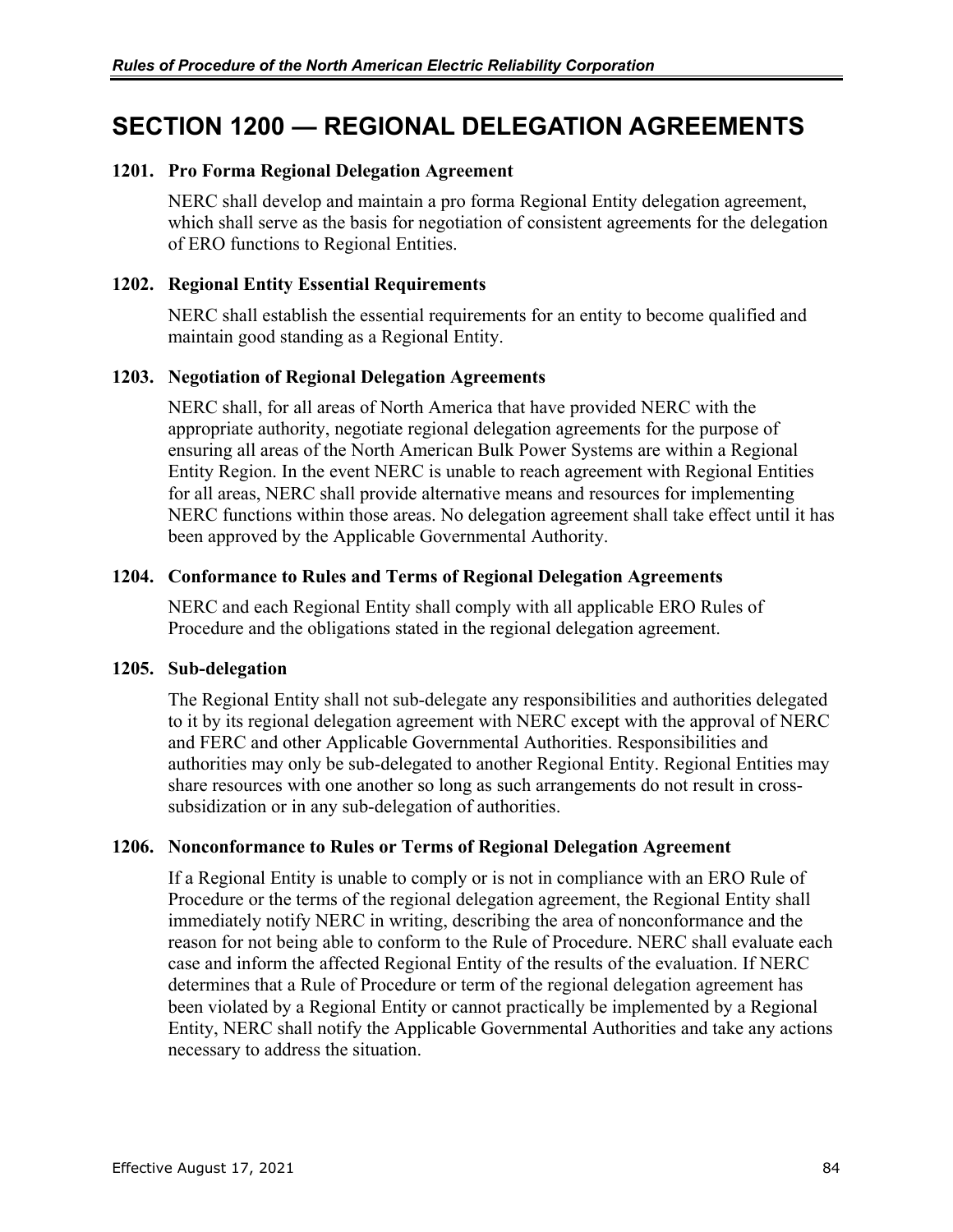## **1207. Regional Entity Audits**

Approximately every five years and more frequently if necessary for cause, NERC shall audit each Regional Entity to verify that the Regional Entity continues to comply with NERC Rules of Procedure and the obligations of NERC delegation agreement. Audits of Regional Entities shall be conducted, to the extent practical, based on professional auditing standards recognized in the U.S., including Generally Accepted Auditing Standards, Generally Accepted Government Auditing Standards, and standards sanctioned by the Institute of Internal Auditors, and if applicable to the coverage of the audit, may be based on Canadian or other international standards. The audits required by this Section 1207 shall not duplicate the audits of Regional Entity Compliance Monitoring and Enforcement Programs provided for in **Appendix 4A**, Audit of Regional Compliance Programs, to these Rules of Procedure.

## **1208. Process for Considering Registered Entity Requests to Transfer to Another Regional Entity**

- 1. A Registered Entity that is registered in the Region of one Regional Entity and believes its registration should be transferred to a different Regional Entity may submit a written request to both Regional Entities requesting that they process the proposed transfer in accordance with this section. The Registered Entity's written request shall set forth the reasons the Registered Entity believes justify the proposed transfer and shall describe any impacts of the proposed transfer on other Bulk Power System owners, operators, and users.
- 2. After receiving the Registered Entity's written request, the two Regional Entities shall consult with each other as to whether they agree or disagree that the requested transfer is appropriate. The Regional Entities may also consult with affected Reliability Coordinators, Balancing Authorities and Transmission Operators as appropriate. Each Regional Entity shall post the request on its website for public comment period of 21 days. In evaluating the proposed transfer, the Regional Entities shall consider the location of the Registered Entity's Bulk Power System facilities in relation to the geographic and electrical boundaries of the respective Regions; the impacts of the proposed transfer on other Bulk Power System owners, operators; and users, the impacts of the proposed transfer on the current and future staffing, resources, budgets and assessments to other Load-Serving Entities of each Regional Entity, including the sufficiency of the proposed transferee Regional Entity's staffing and resources to perform compliance monitoring and enforcement activities with respect to the Registered Entity; the Registered Entity's compliance history with its current Regional Entity; and the manner in which pending compliance monitoring and enforcement matters concerning the Registered Entity would be transitioned from the current Regional Entity to the transferee Regional Entity; along with any other reasons for the proposed transfer stated by the Registered Entity and any other reasons either Regional Entity considers relevant. The Regional Entities may request that the Registered Entity provide additional data and information concerning the proposed transfer for the Regional Entities' use in their evaluation. The Registered Entity's current Regional Entity shall notify the Registered Entity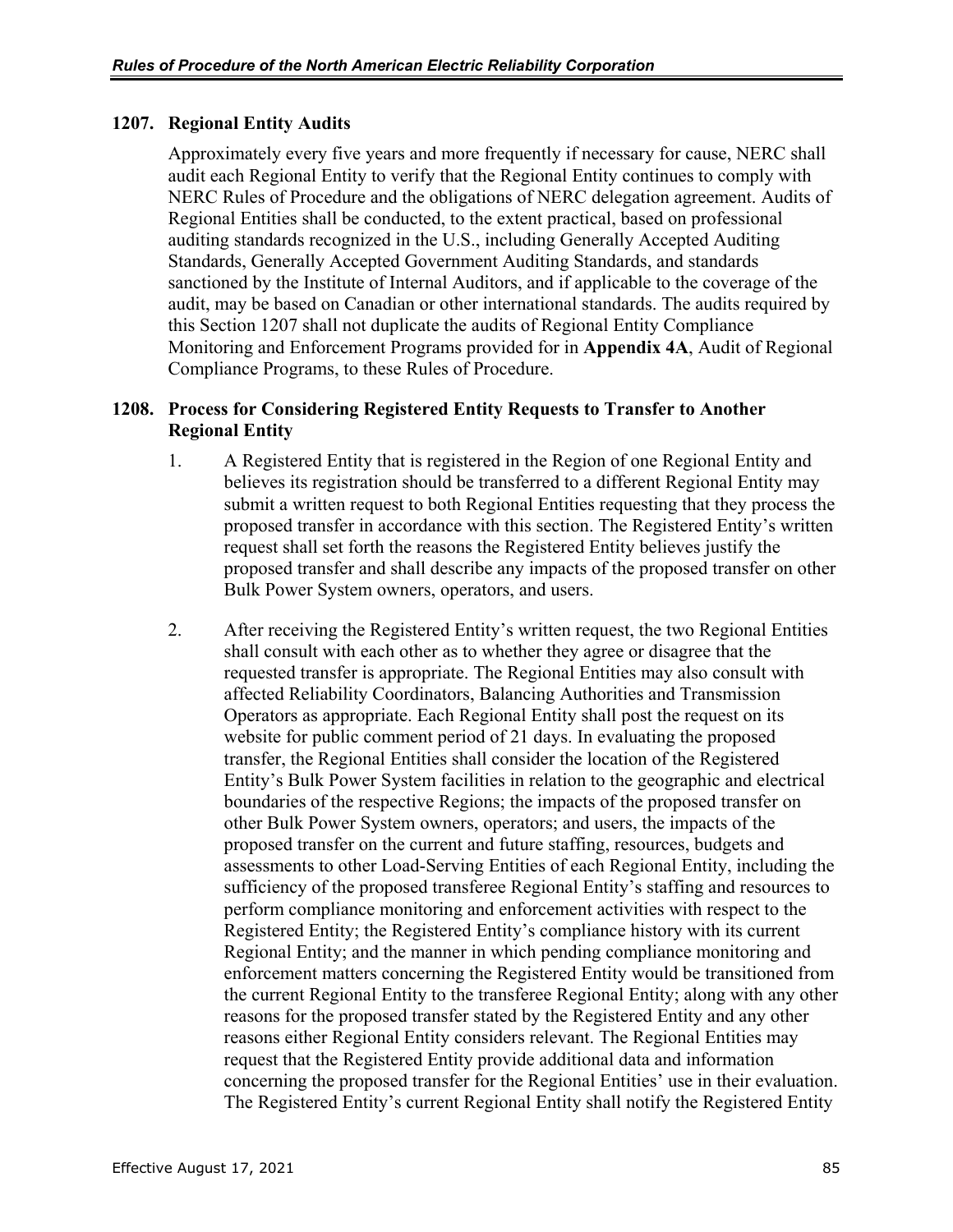in writing as to whether (i) the two Regional Entities agree that the requested transfer is appropriate, (ii) the two Regional Entities agree that the requested transfer is not appropriate and should not be processed further, or (iii) the two Regional Entities disagree as to whether the proposed transfer is appropriate.

- 3. If the two Regional Entities agree that the requested transfer is appropriate, they shall submit a joint written request to NERC requesting that the proposed transfer be approved and that the delegation agreement between NERC and each of the Regional Entities be amended accordingly. The Regional Entities' joint written submission to NERC shall describe the reasons for the proposed transfer; the location of the Registered Entity's Bulk Power System Facilities in relation to the geographic and electrical boundaries of the respective Regions; the impacts of the proposed transfer on other Bulk Power System owners, operators, and users; the impacts of the proposed transfer on the current and future staffing, resources, budgets and assessments of each Regional Entity, including the sufficiency of the proposed transferee Regional Entity's staffing and resources to perform compliance monitoring and enforcement activities with respect to the Registered Entity; the Registered Entity's compliance history with its current Regional Entity; and the manner in which pending compliance monitoring and enforcement matters concerning the Registered Entity will be transitioned from the current Regional Entity to the transferee Regional Entity. The NERC Board of Trustees shall consider the proposed transfer based on the submissions of the Regional Entities and any other information the Board considers relevant, and shall approve or disapprove the proposed transfer and the related delegation agreement amendments. The NERC Board may request that the Regional Entities provide additional information, or obtain additional information from the Registered Entity, for the use of the NERC Board in making its decision. If the NERC Board approves the proposed transfer, NERC shall file the related delegation agreements with FERC for approval.
- 4. If the two Regional Entities do not agree with each other that the proposed transfer is appropriate, the Regional Entity supporting the proposed transfer shall, if requested by the Registered Entity, submit a written request to NERC to approve the transfer and the related delegation agreement amendments. The Regional Entity's written request shall include the information specified in Section 1208.3. The Regional Entity that does not believe the proposed transfer is appropriate will be allowed to submit a written statement to NERC explaining why the Regional Entity believes the transfer is not appropriate and should not be approved. The NERC Board of Trustees shall consider the proposed transfer based on the submissions of the Regional Entities and any other information the Board considers relevant, and shall approve or disapprove the proposed transfer and the related delegation agreement amendments. The NERC Board may request that the Regional Entities provide additional information, or obtain additional information from the Registered Entity, for the use of the NERC Board in making its decision. If the NERC Board approves the proposed transfer, NERC shall file the related delegation agreements with FERC for approval.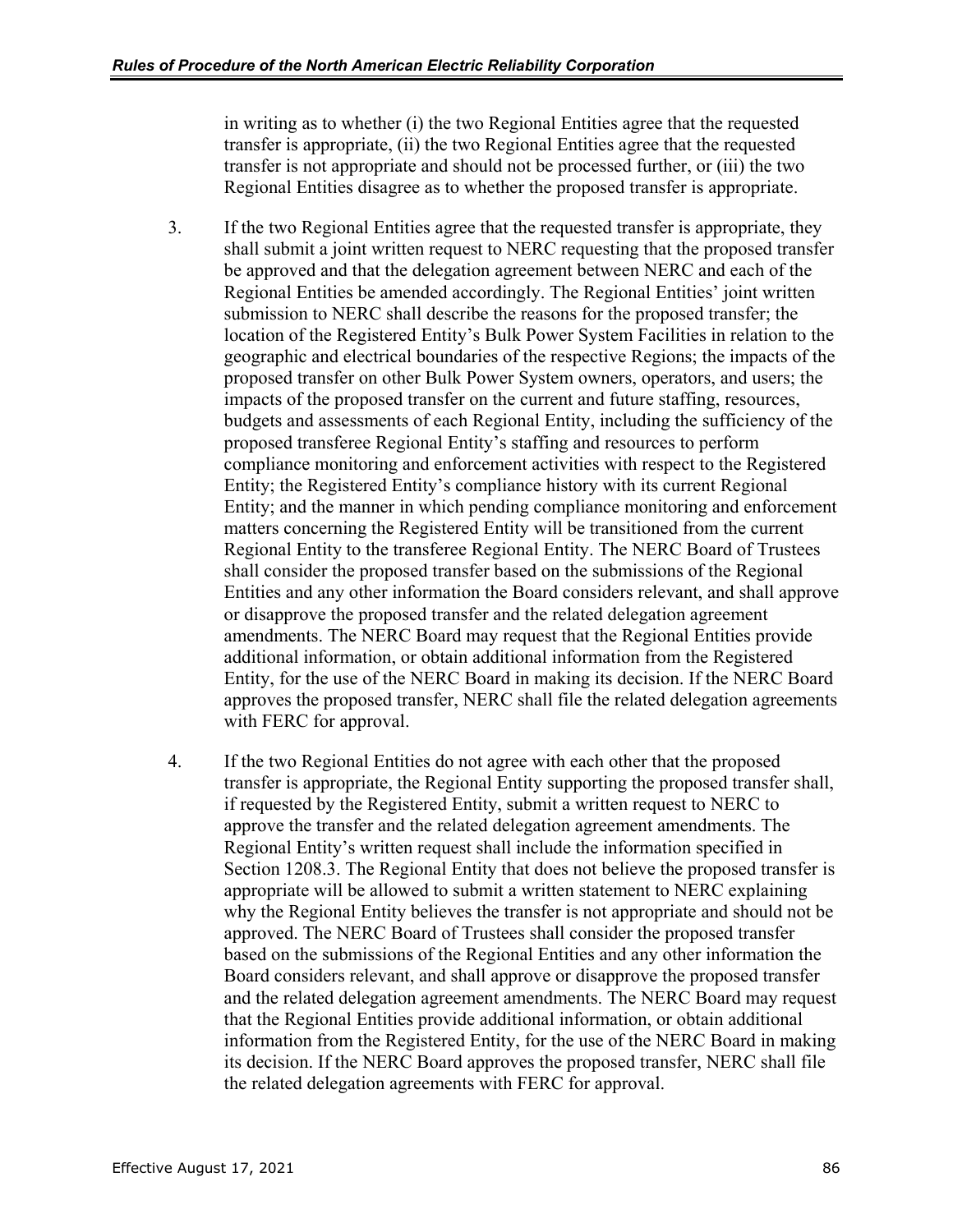- 5. Prior to action by the NERC Board of Trustees on a proposed transfer of registration under Section 1208.3 or 1208.4, NERC shall post information concerning the proposed transfer, including the submissions from the Regional Entities, on its website for at least twenty-one (21) days for the purpose of receiving public comment.
- 6. If the NERC Board of Trustees disapproves a proposed transfer presented to it pursuant to either Section 1208.3 or 1208.4, the Regional Entity or Regional Entities that believe the transfer is appropriate may, if requested to do so by the Registered Entity, file a petition with FERC pursuant to 18 C.F.R. section 39.8(f) and (g) requesting that FERC order amendments to the delegation agreements of the two Regional Entities to effectuate the proposed transfer.
- 7. No transfer of a Registered Entity from one Regional Entity to another Regional Entity shall be effective (i) unless approved by FERC, and (ii) any earlier than the first day of January of the second calendar year following approval by FERC, unless an earlier effective date is agreed to by both Regional Entities and NERC and approved by FERC.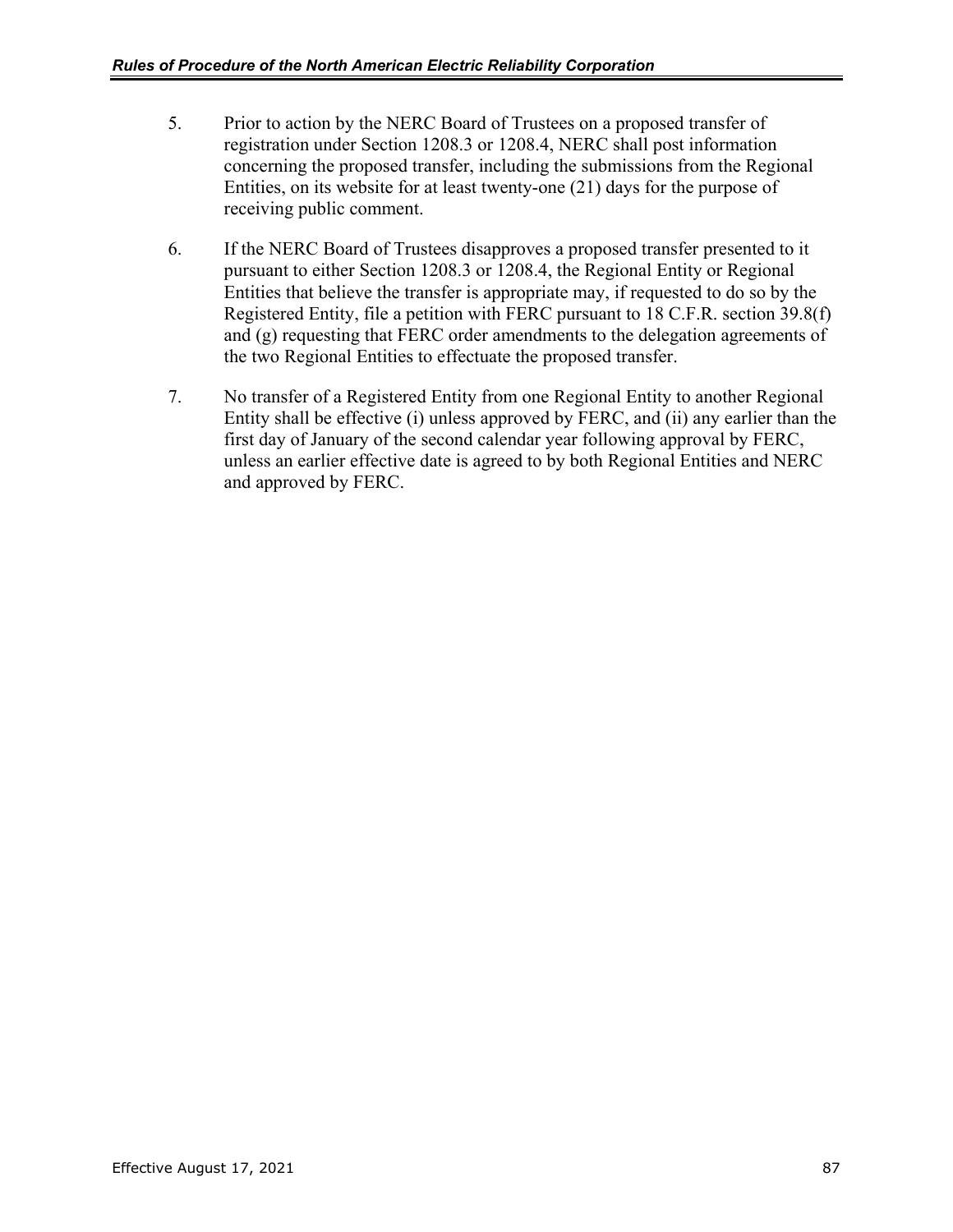## **SECTION 1300 — COMMITTEES**

### **1301. Establishing Standing Committees**

The Board may from time to time create standing committees. In doing so, the Board shall approve the charter of each committee and assign specific authority to each committee necessary to conduct business within that charter. Each standing committee shall work within its Board-approved charter and shall be accountable to the Board for performance of its Board-assigned responsibilities. A NERC standing committee may not delegate its assigned work to a member forum, but, in its deliberations, may request the opinions of and consider the recommendations of a member forum.

### **1302. Committee Membership**

Each committee shall have a defined membership composition that is explained in its charter. Committee membership may be unique to each committee, and can provide for balanced decision-making by providing for representatives from each Sector or, where Sector representation will not bring together the necessary diversity of opinions, technical knowledge and experience in a particular subject area, by bringing together a wide diversity of opinions from industry experts with outstanding technical knowledge and experience in a particular subject area. Committee membership shall also provide the opportunity for an equitable number of members from the United States and Canada, based approximately on proportionate Net Energy for Load. All committees and other subgroups (except for those organized on other than a Sector basis because Sector representation will not bring together the necessary diversity of opinions, technical knowledge and experience in a particular subject area) must ensure that no two stakeholder Sectors are able to control the vote on any matter, and no single Sector is able to defeat a matter. With regard to committees and subgroups pertaining to development of, interpretation of, or compliance with Reliability Standards, NERC shall provide a reasonable opportunity for membership from Sectors desiring to participate. Committees and subgroups organized on other than a Sector basis shall be reported to the NERC Board and the Member Representatives Committee, along with the reasons for constituting the committee or subgroup in the manner chosen. In such cases and subject to reasonable restrictions necessary to accomplish the mission of such committee or subgroup, NERC shall provide a reasonable opportunity for additional participation, as members or official observers, for Sectors not represented on the committee or subgroup.

### **1303. Procedures for Appointing Committee Members**

Committee members shall be nominated and selected in a manner that is open, inclusive, and fair. Unless otherwise stated in these Rules of Procedure or approved by the Board, all committee member appointments shall be approved by the board, and committee officers shall be appointed by the Chairman of the Board.

### **1304. Procedures for Conduct of Committee Business**

1. Notice to the public of the dates, places, and times of meetings of all committees, and all nonconfidential material provided to committee members, shall be posted on NERC's website at approximately the same time that notice is given to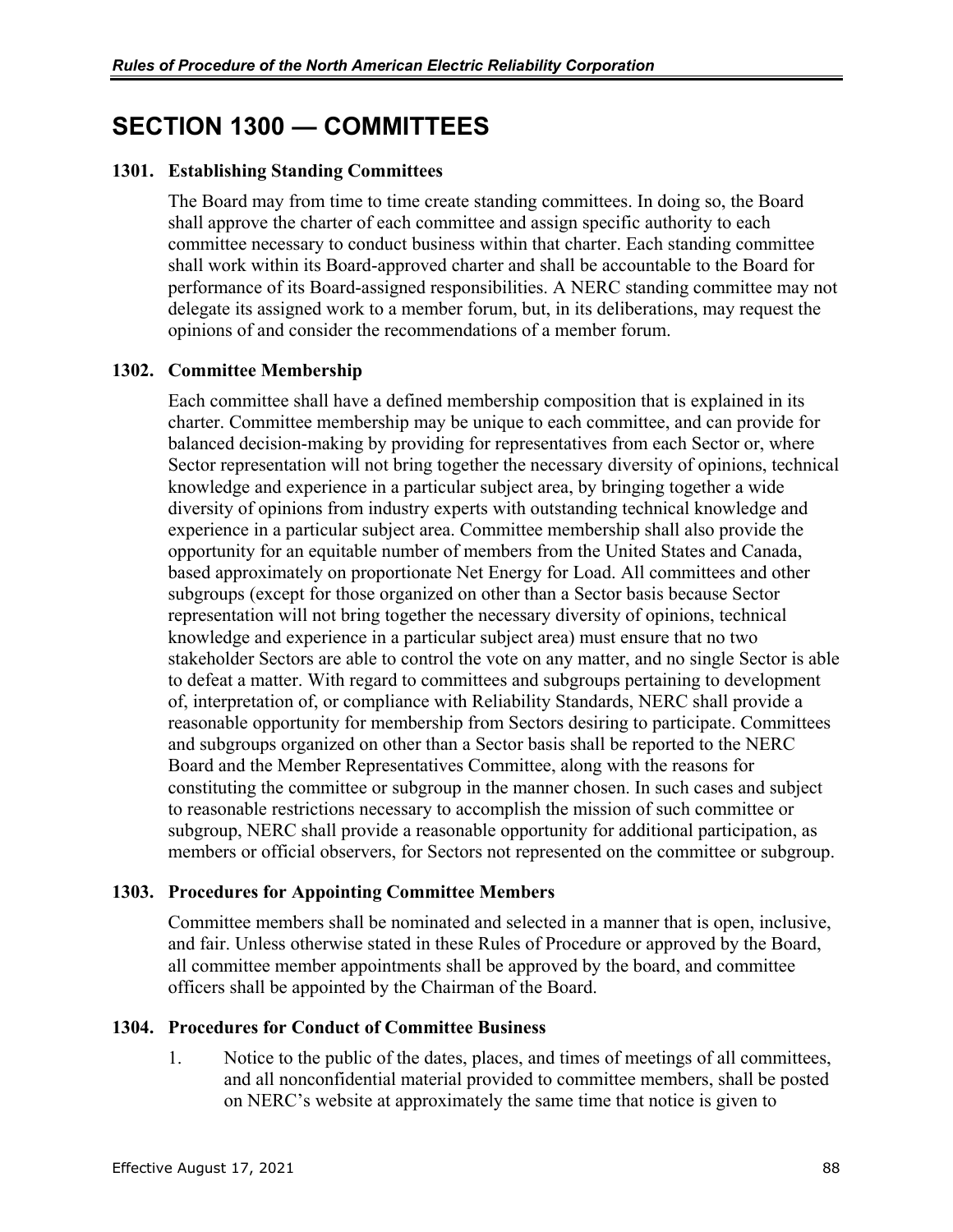committee members. Meetings of all standing committees shall be open to the public, subject to reasonable limitations due to the availability and size of meeting facilities; provided that the meeting may be held in or adjourn to closed session to discuss matters of a confidential nature, including but not limited to personnel matters, compliance enforcement matters, litigation, or commercially sensitive or Critical Energy Infrastructure Information of any entity.

2. NERC shall maintain a set of procedures, approved by the Board, to guide the conduct of business by standing committees.

## **1305. Committee Subgroups**

Standing committees may appoint subgroups using the same principles as in Section 1302.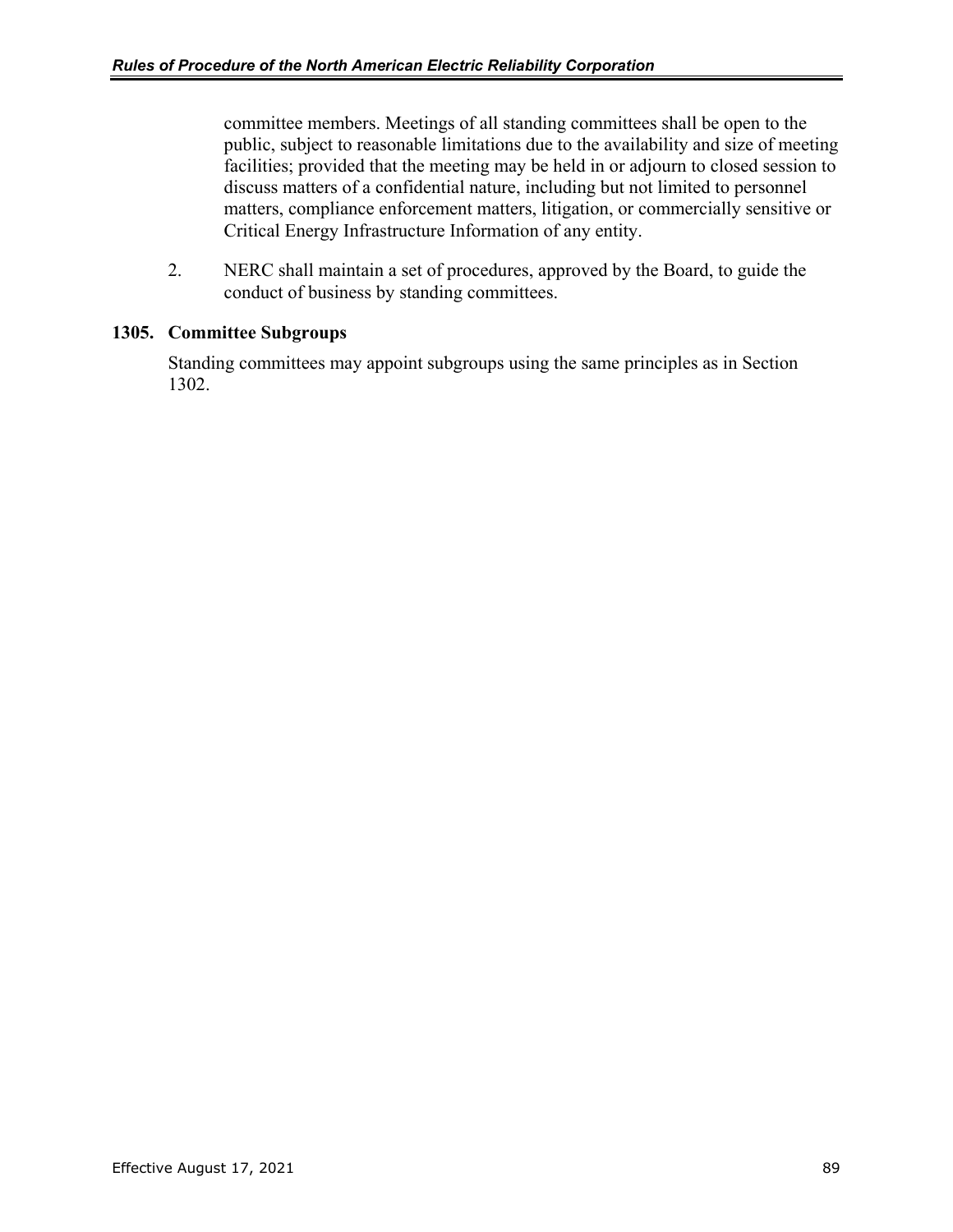# **SECTION 1400 — AMENDMENTS TO THE NERC RULES OF PROCEDURE**

## **1401. Proposals for Amendment or Repeal of Rules of Procedure**

In accordance with the Bylaws of NERC, requests to amend or repeal the Rules of Procedure may be submitted by (1) any fifty Members of NERC, which number shall include Members from at least three membership Sectors, (2) the Member Representatives Committee, (3) a committee of NERC to whose function and purpose the Rule of Procedure pertains, or (4) an officer of NERC.

## **1402. Approval of Amendment or Repeal of Rules of Procedure**

Amendment to or repeal of Rules of Procedure shall be approved by the Board after public notice and opportunity for comment in accordance with the Bylaws of NERC. In approving changes to the Rules of Procedure, the Board shall consider the inputs of the Member Representatives Committee, other ERO committees affected by the particular changes to the Rules of Procedure, and other stakeholders as appropriate. After Board approval, the amendment or repeal shall be submitted to the Applicable Governmental Authorities for approval, where authorized by legislation or agreement. No amendment to or repeal of the Rules of Procedure shall be effective until it has been approved by the Applicable Governmental Authorities.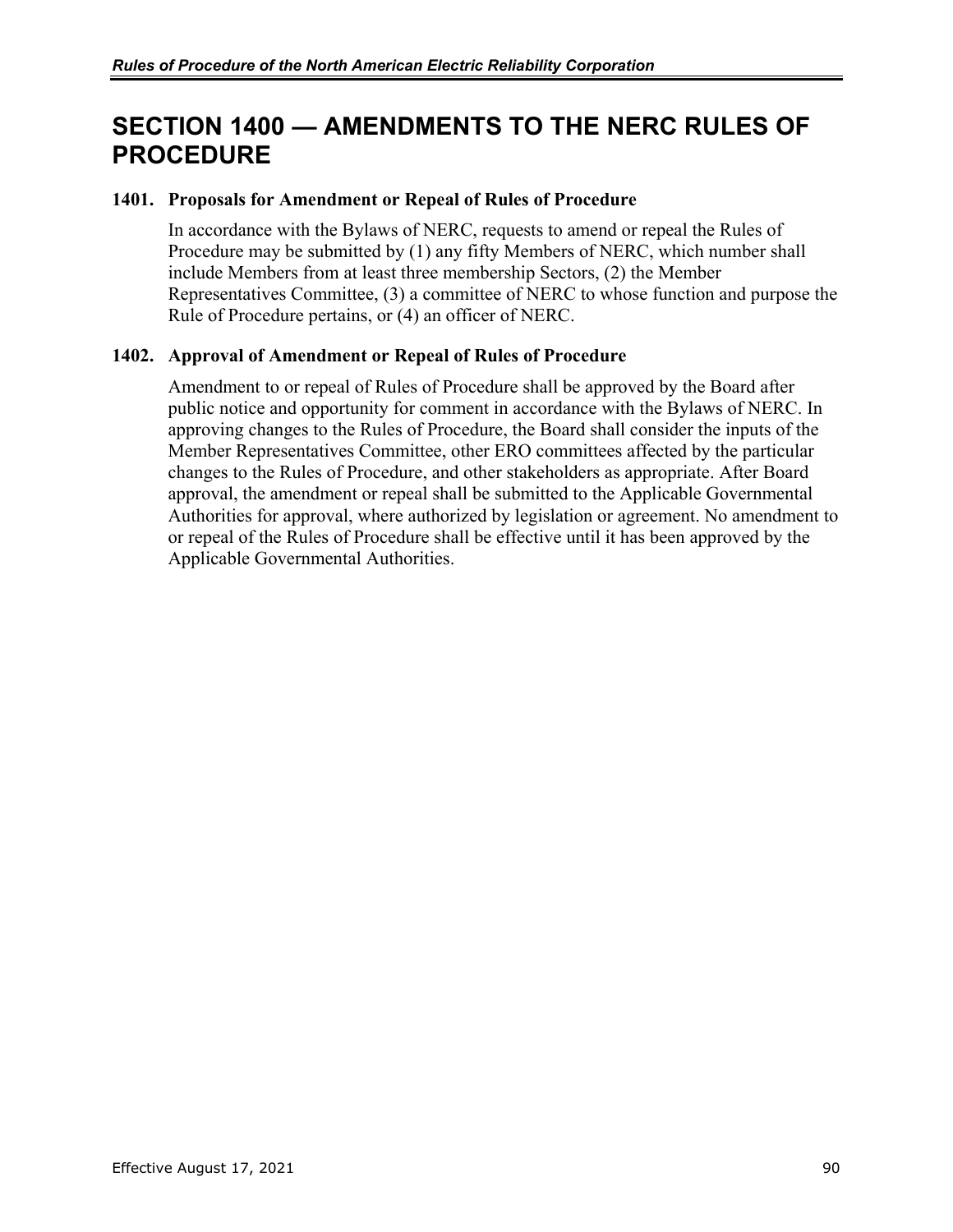# **SECTION 1500 — CONFIDENTIAL INFORMATION**

### **1501. Definitions**

- 1. **Confidential Information** means (i) Confidential Business and Market Information; (ii) Critical Energy Infrastructure Information; (iii) personnel information that identifies or could be used to identify a specific individual, or reveals personnel, financial, medical, or other personal information; (iv) work papers, including any records produced for or created in the course of an evaluation or audit; (v) investigative files, including any records produced for or created in the course of an investigation; or (vi) Cyber Security Incident Information; provided, that public information developed or acquired by an entity shall be excluded from this definition.
- 2. **Confidential Business and Market Information** means any information that pertains to the interests of any entity, that was developed or acquired by that entity, and that is proprietary or competitively sensitive.
- 3. **Critical Energy Infrastructure Information** means specific engineering, vulnerability, or detailed design information about proposed or existing Critical Infrastructure that (i) relates details about the production, generation, transportation, transmission, or distribution of energy; (ii) could be useful to a person in planning an attack on Critical Infrastructure; and (iii) does not simply give the location of the Critical Infrastructure.
- 4. **Critical Infrastructure** means existing and proposed systems and assets, whether physical or virtual, the incapacity or destruction of which would negatively affect security, economic security, public health or safety, or any combination of those matters.
- 5. **Cyber Security Incident Information** means any information related to, describing, or which could be used to plan or cause a Cyber Security Incident.

## **1502. Protection of Confidential Information**

- 1. **Identification of Confidential Information** An owner, operator, or user of the Bulk Power System and any other party (the "Submitting Entity") shall mark as confidential any information that it submits to NERC or a Regional Entity (the "Receiving Entity") that it reasonably believes contains Confidential Information as defined by these Rules of Procedure, indicating the category or categories defined in Section 1501 in which the information falls. If the information is subject to a prohibition on public disclosure in the Commission-approved rules of a regional transmission organization or independent system operator or a similar prohibition in applicable federal, state, or provincial laws, the Submitting Entity shall so indicate and provide supporting references and details.
- 2. **Confidentiality** Except as provided herein, a Receiving Entity shall keep in confidence and not copy, disclose, or distribute any Confidential Information or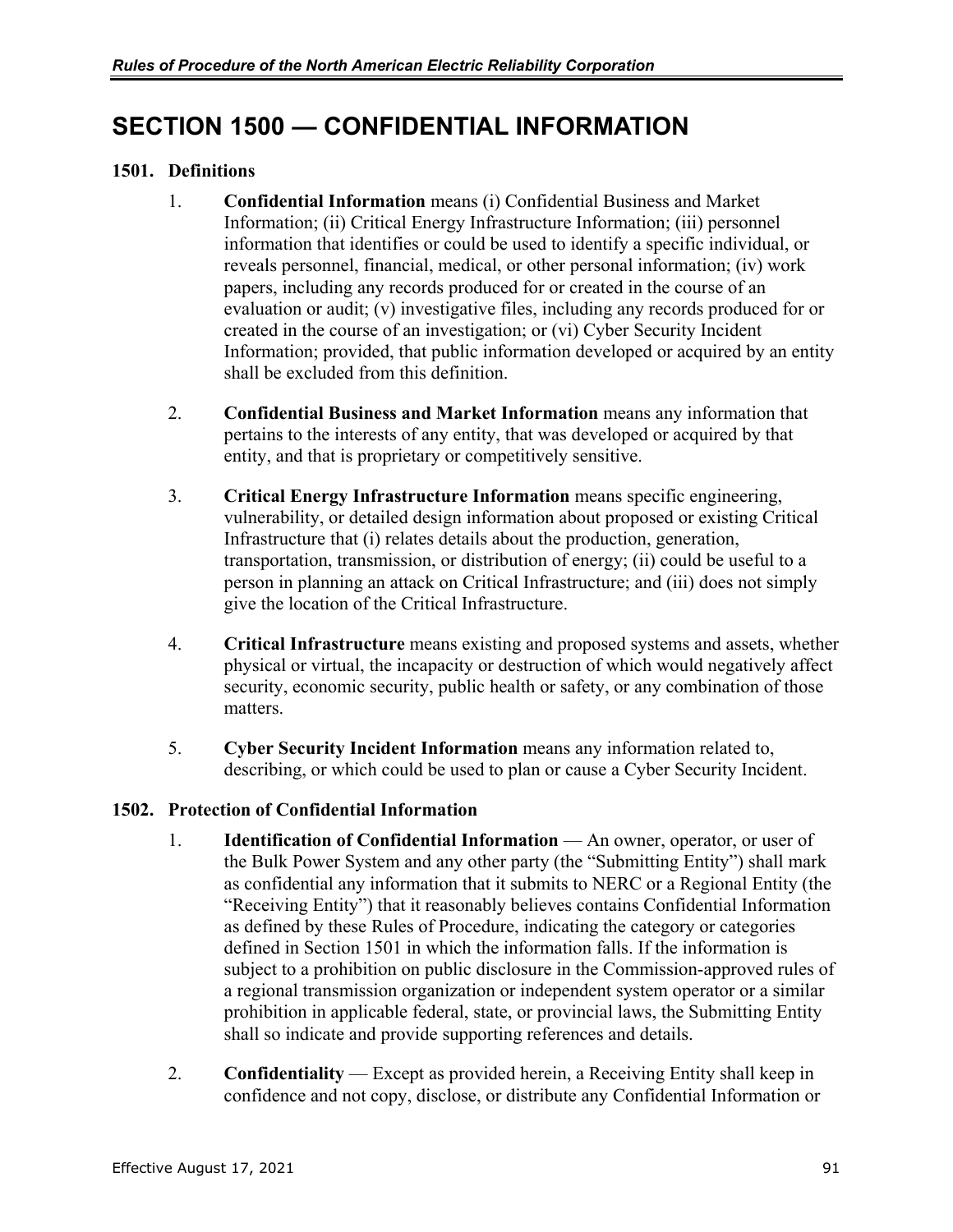any part thereof without the permission of the Submitting Entity, except as otherwise legally required.

3. **Information no longer Confidential –** If a Submitting Entity concludes that information for which it had sought confidential treatment no longer qualifies for that treatment, the Submitting Entity shall promptly so notify NERC or the relevant Regional Entity.

### **1503. Requests for Information**

- 1. **Limitation**  A Receiving Entity shall make information available only to one with a demonstrated need for access to the information from the Receiving Entity.
- 2. **Form of Request** A person with such a need may request access to information by using the following procedure:
	- 2.1 The request must be in writing and clearly marked "Request for Information."
	- 2.2 The request must identify the individual or entity that will use the information, explain the requester's need for access to the information, explain how the requester will use the information in furtherance of that need, and state whether the information is publicly available or available from another source or through another means. If the requester seeks access to information that is subject to a prohibition on public disclosure in the Commission-approved rules of a regional transmission organization or independent system operator or a similar prohibition in applicable federal, state, or provincial laws, the requester shall describe how it qualifies to receive such information.
	- 2.3 The request must stipulate that, if the requester does not seek public disclosure, the requester will maintain as confidential any information received for which a Submitting Party has made a claim of confidentiality in accordance with NERC's rules. As a condition to gaining access to such information, a requester shall execute a non-disclosure agreement in a form approved by NERC's Board of Trustees.
- 3. **Notice and Opportunity for Comment** Prior to any decision to disclose information marked as confidential, the Receiving Entity shall provide written notice to the Submitting Entity and an opportunity for the Submitting Entity to either waive objection to disclosure or provide comments as to why the Confidential Information should not be disclosed. Failure to provide such comments or otherwise respond is not deemed waiver of the claim of confidentiality.
- 4. **Determination by ERO or Regional Entity** Based on the information provided by the requester under Rule 1503.2, any comments provided by the Submitting Entity, and any other relevant available information, the chief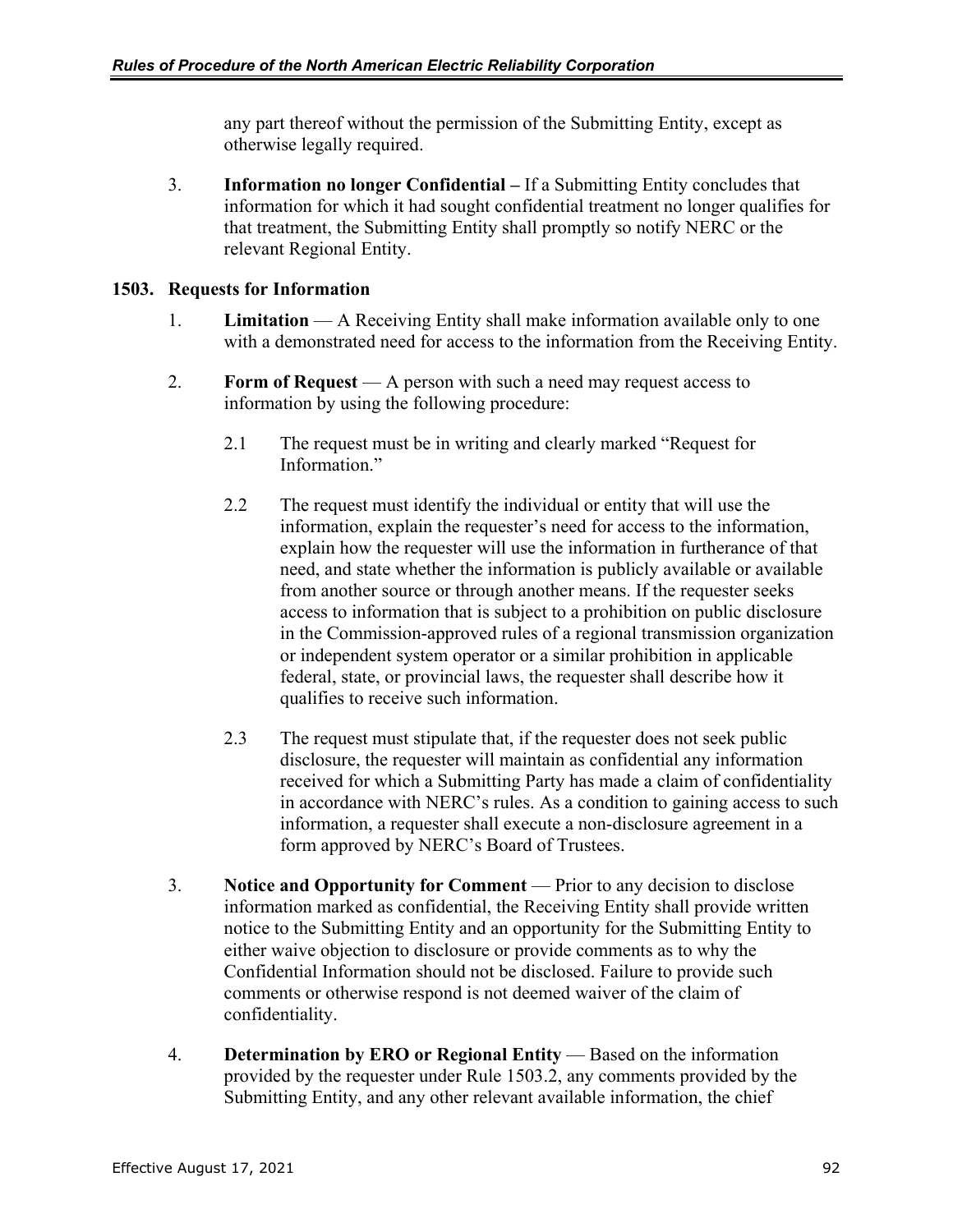executive officer or his or her designee of the Receiving Entity shall determine whether to disclose such information.

5. **Appeal** — A person whose request for information is denied in whole or part may appeal that determination to the President of NERC (or the President's designee) within 30 days of the determination. Appeals filed pursuant to this Section must be in writing, addressed to the President of NERC (or the President's designee), and clearly marked "Appeal of Information Request Denial."

NERC will provide written notice of such appeal to the Submitting Entity and an opportunity for the Submitting Entity to either waive objection to disclosure or provide comments as to why the Confidential Information should not be disclosed; provided that any such comments must be received within 30 days of the notice and any failure to provide such comments or otherwise respond is not deemed a waiver of the claim of confidentiality.

The President of NERC (or the President's designee) will make a determination with respect to any appeal within 30 days. In unusual circumstances, this time limit may be extended by the President of NERC (or the President's designee), who will send written notice to the requester setting forth the reasons for the extension and the date on which a determination on the appeal is expected.

- 6. **Disclosure of Information** In the event the Receiving Entity, after following the procedures herein, determines to disclose information designated as Confidential Information, it shall provide the Submitting Entity no fewer than 21 days' written notice prior to releasing the Confidential Information in order to enable such Submitting Entity to (a) seek an appropriate protective order or other remedy, (b) consult with the Receiving Entity with respect to taking steps to resist or narrow the scope of such request or legal process, or (c) waive compliance, in whole or in part, with the terms of this Section. Should a Receiving Entity be required to disclose Confidential Information, or should the Submitting Entity waive objection to disclosure, the Receiving Entity shall furnish only that portion of the Confidential Information which the Receiving Entity's counsel advises is legally required.
- 7. **Posting of Determinations on Requests for Disclosure of Confidential Information** — Upon making its determination on a request for disclosure of Confidential Information, NERC or the Regional Entity, as applicable, shall (i) notify the requester that the request for disclosure is granted or denied, (ii) publicly post any determination to deny the request to disclose Confidential Information, including in such posting an explanation of the reasons for the denial (but without in such explanation disclosing the Confidential Information), and (iii) publicly post any determination that information claimed by the Submitting Entity to be Confidential Information is not Confidential Information (but without in such posting disclosing any information that has been determined to be Confidential Information).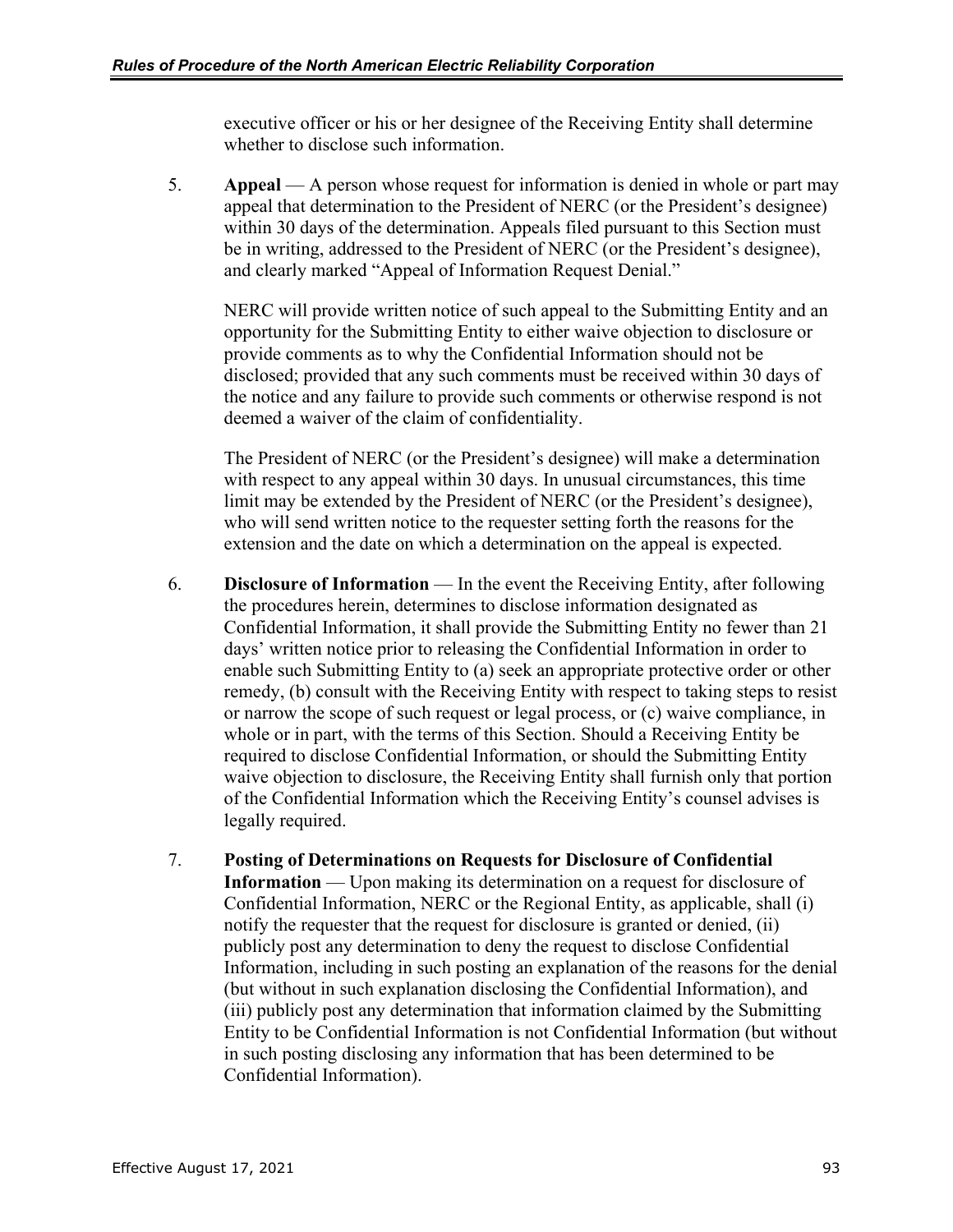### **1504. Employees, Contractors and Agents**

A Receiving Entity shall ensure that its officers, trustees, directors, employees, subcontractors and subcontractors' employees, and agents to whom Confidential Information is exposed are under obligations of confidentiality that are at least as restrictive as those contained herein.

### **1505. Provision of Information to FERC and Other Governmental Authorities**

- 1. **Request**  A request from FERC for reliability information with respect to owners, operators, and users of the Bulk Power System within the United States is authorized by Section 215 of the Federal Power Act. Other Applicable Governmental Authorities may have similar authorizing legislation that grants a right of access to such information. Unless otherwise directed by FERC or its staff or the other Applicable Governmental Authority requesting the information, upon receiving such a request, a Receiving Entity shall provide contemporaneous notice to the applicable Submitting Entity. In its response to such a request, a Receiving Entity shall preserve any mark of confidentiality and shall notify FERC or other Applicable Governmental Authorities that the Submitting Entity has marked the information as confidential.
- 2. **Continued Confidentiality** Each Receiving Entity shall continue to treat as confidential all Confidential Information that it has submitted to NERC or to FERC or another Applicable Governmental Authority, until such time as FERC or the other Applicable Governmental Authority authorizes disclosure of such information.

## **1506. Permitted Disclosures**

- 1. **Confirmed Violations**  Nothing in this Section 1500 shall prohibit the disclosure of a violation at the point when the matter is filed with an Applicable Governmental Authority as a Notice of Penalty, the "violator" admits to the violation, or the alleged violator and NERC or the Regional Entity reach a settlement regarding the violation.
- 2. **Compliance Information** NERC and the Regional Entities are authorized to exchange Confidential Information related to evaluations, Compliance Audits, and Compliance Investigations in furtherance of the Compliance Monitoring and Enforcement Program, on condition they continue to maintain the confidentiality of such information.

## **1507. Remedies for Improper Disclosure**

Any person engaged in NERC or Regional Entity activity under Section 215 of the Federal Power Act or the equivalent laws of other Applicable Governmental Authorities who improperly discloses information determined to be confidential may lose access to Confidential Information on a temporary or permanent basis and may be subject to adverse personnel action, including suspension or termination. Nothing in Section 1500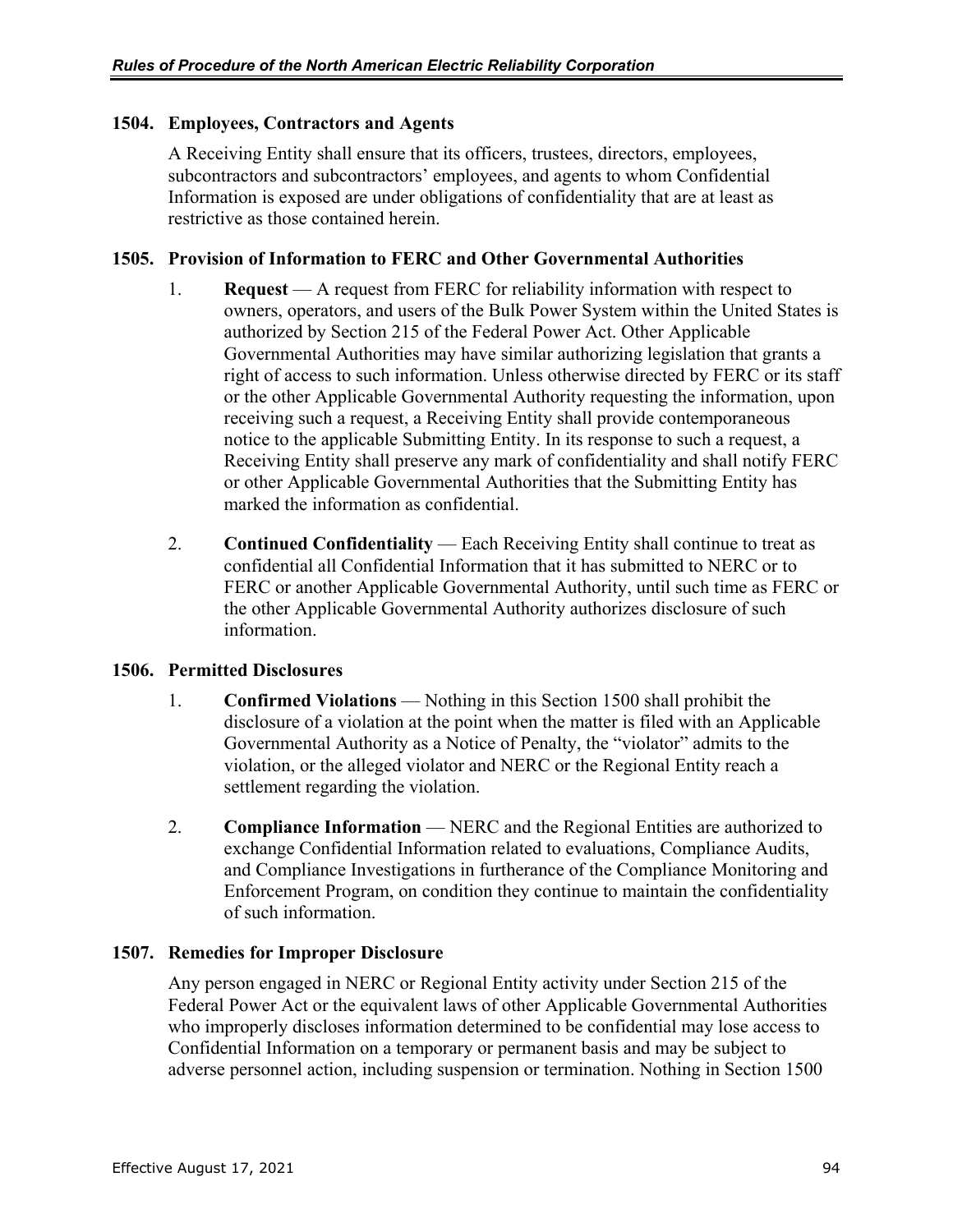precludes an entity whose information was improperly disclosed from seeking a remedy in an appropriate court.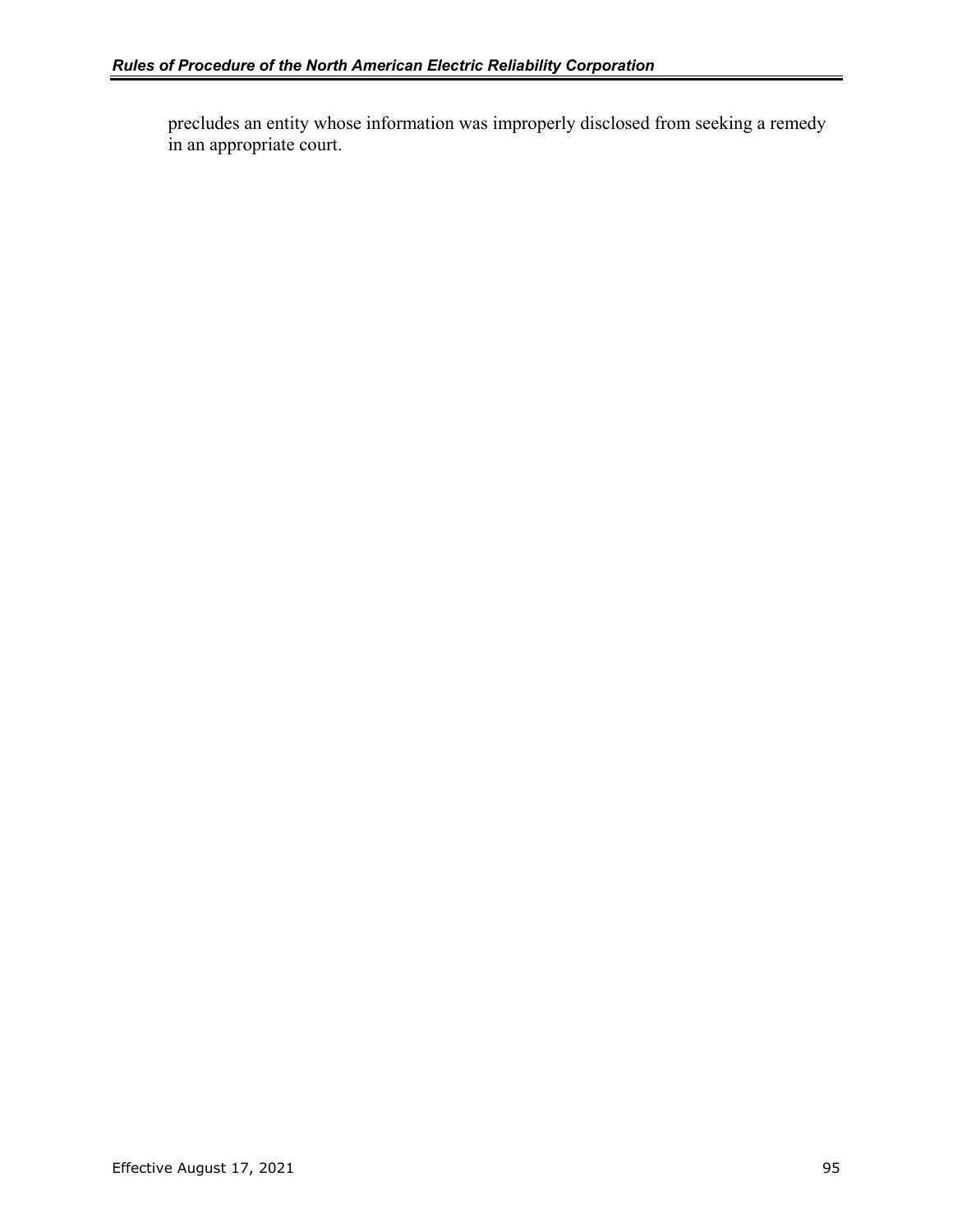## **SECTION 1600 — REQUESTS FOR DATA OR INFORMATION**

### **1601. Scope of a NERC or Regional Entity Request for Data or Information**

Within the United States, NERC and Regional Entities may request data or information that is necessary to meet their obligations under Section 215 of the Federal Power Act, as authorized by Section 39.2(d) of the Commission's regulations, 18 C.F.R. § 39.2(d). In other jurisdictions NERC and Regional Entities may request comparable data or information, using such authority as may exist pursuant to these Rules of Procedure and as may be granted by Applicable Governmental Authorities in those other jurisdictions. The provisions of Section 1600 shall not apply to Requirements contained in any Reliability Standard to provide data or information; the Requirements in the Reliability Standards govern. The provisions of Section 1600 shall also not apply to data or information requested in connection with a compliance or enforcement action under Section 215 of the Federal Power Act, Section 400 of these Rules of Procedure, or any procedures adopted pursuant to those authorities, in which case the Rules of Procedure applicable to the production of data or information for compliance and enforcement actions shall apply.

### **1602. Procedure for Authorizing a NERC Request for Data or Information**

- 1. NERC shall provide a proposed request for data or information or a proposed modification to a previously-authorized request, including the information specified in Section 1602.2.1 or 1602.2.2 as applicable, to the Commission's Office of Electric Reliability at least twenty-one (21) days prior to initially posting the request or modification for public comment. Submission of the proposed request or modification to the Office of Electric Reliability is for the information of the Commission. NERC is not required to receive any approval from the Commission prior to posting the proposed request or modification for public comment in accordance with Section 1602.2 or issuing the request or modification to Reporting Entities following approval by the Board of Trustees.
- 2. NERC shall post a proposed request for data or information or a proposed modification to a previously authorized request for data or information for a fortyfive (45) day public comment period.
	- 2.1. A proposed request for data or information shall contain, at a minimum, the following information: (i) a description of the data or information to be requested, how the data or information will be used, and how the availability of the data or information is necessary for NERC to meet its obligations under applicable laws and agreements; (ii) a description of how the data or information will be collected and validated; (iii) a description of the entities (by functional class and jurisdiction) that will be required to provide the data or information ("Reporting Entities"); (iv) the schedule or due date for the data or information; (v) a description of any restrictions on disseminating the data or information (e.g., "Confidential Information," "Critical Energy Infrastructure Information," "aggregating"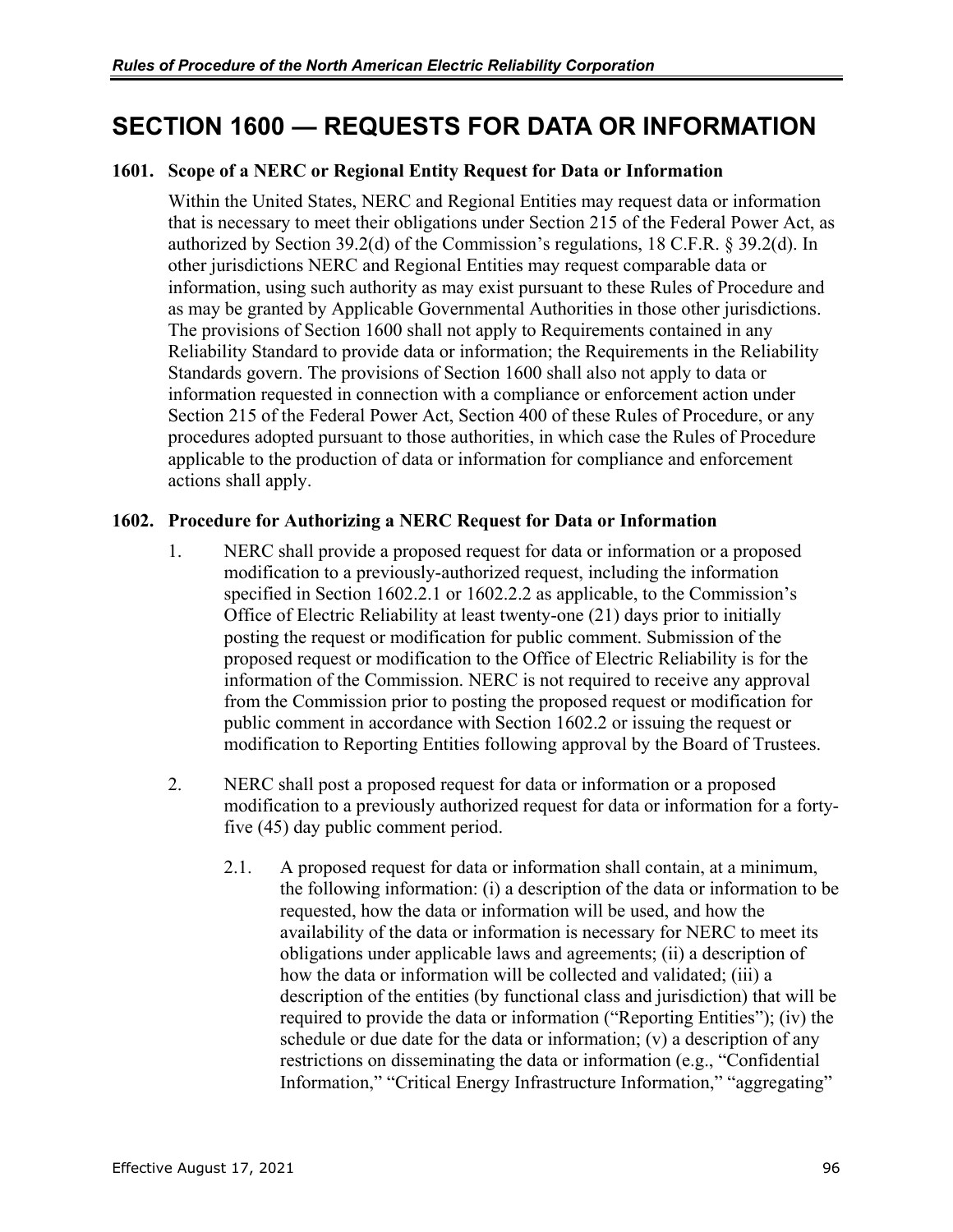or "identity masking"); and (vi) an estimate of the relative burden imposed on the Reporting Entities to accommodate the data or information request.

- 2.2. A proposed modification to a previously authorized request for data or information shall explain (i) the nature of the modifications; (ii) an estimate of the burden imposed on the Reporting Entities to accommodate the modified data or information request, and (iii) any other items from Section 1602.2.1 that require updating as a result of the modifications.
- 3. After the close of the comment period, NERC shall make such revisions to the proposed request for data or information as are appropriate in light of the comments. NERC shall submit the proposed request for data or information, as revised, along with the comments received, NERC's evaluation of the comments and recommendations, to the Board of Trustees.
- 4. In acting on the proposed request for data or information, the Board of Trustees may authorize NERC to issue it, modify it, or remand it for further consideration.
- 5. NERC may make minor changes to an authorized request for data or information without Board approval. However, if a Reporting Entity objects to NERC in writing to such changes within 21 days of issuance of the modified request, such changes shall require Board approval before they are implemented.
- 6. Authorization of a request for data or information shall be final unless, within thirty (30) days of the decision by the Board of Trustees, an affected party appeals the authorization under this Section 1600 to the Applicable Governmental Authority.

## **1603. Owners, Operators, and Users to Comply**

Owners, operators, and users of the Bulk Power System registered on the NERC Compliance Registry shall comply with authorized requests for data and information. In the event a Reporting Entity within the United States fails to comply with an authorized request for data or information under Section 1600, NERC may request the Commission to exercise its enforcement authority to require the Reporting Entity to comply with the request for data or information and for other appropriate enforcement action by the Commission. NERC will make any request for the Commission to enforce a request for data or information through a non-public submission to the Commission's enforcement staff.

## **1604. Requests by Regional Entity for Data or Information**

- 1. A Regional Entity may request that NERC seek authorization for a request for data or information to be applicable within the Region of the Regional Entity, either as a freestanding request or as part of a proposed NERC request for data or information. Any such request must be consistent with this Section 1600.
- 2. A Regional Entity may also develop its own procedures for requesting data or information, but any such procedures must include at least the same procedural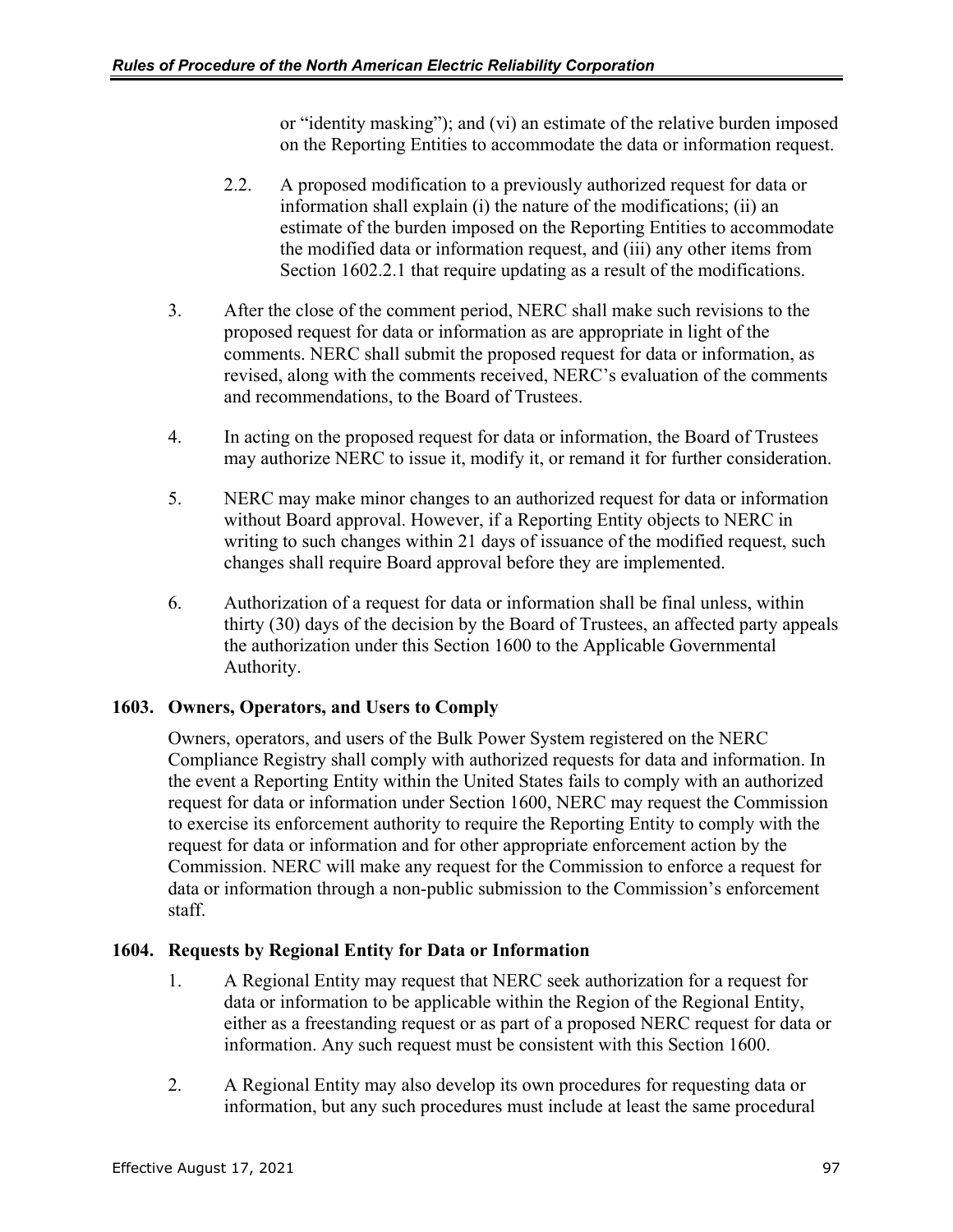elements as are included in this Section 1600. Any such Regional Entity procedures or changes to such procedures shall be submitted to NERC for approval. Upon approving such procedures or changes thereto, NERC shall file the proposed procedures or proposed changes for approval by the Commission and any other Applicable Governmental Authorities applicable to the Regional Entity. The Regional Entity procedures or changes to such procedures shall not be effective in a jurisdiction until approved by, and in accordance with any revisions directed by, the Commission or other Applicable Governmental Authority.

## **1605. Confidentiality**

If the approved data or information request includes a statement under Section  $1602.1.1(v)$  that the requested data or information will be held confidential or treated as Critical Energy Infrastructure Information, then the applicable provisions of Section 1500 will apply without further action by a Submitting Entity. A Submitting Entity may designate any other data or information as Confidential Information pursuant to the provisions of Section 1500, and NERC or the Regional Entity shall treat that data or information in accordance with Section 1500. NERC or a Regional Entity may utilize additional protective procedures for handling particular requests for data or information as may be necessary under the circumstances.

## **1606. Expedited Procedures for Requesting Time-Sensitive Data or Information**

- 1. In the event NERC or a Regional Entity must obtain data or information by a date or within a time period that does not permit adherence to the time periods specified in Section 1602, the procedures specified in Section 1606 may be used to obtain the data or information. Without limiting the circumstances in which the procedures in Section 1606 may be used, such circumstances include situations in which it is necessary to obtain the data or information (in order to evaluate a threat to the reliability or security of the Bulk Power System, or to comply with a directive in an order issued by the Commission or by another Applicable Governmental Authority) within a shorter time period than possible under Section 1602. The procedures specified in Section 1606 may only be used if authorized by the NERC Board of Trustees prior to activation of such procedures.
- 2. Prior to posting a proposed request for data or information, or a modification to a previously-authorized request, for public comment under Section 1606, NERC shall provide the proposed request or modification, including the information specified in paragraph 1602.2.1 or 1602.2.2 as applicable, to the Commission's Office of Electric Reliability. The submission to the Commission's Office of Electric Reliability shall also include an explanation of why it is necessary to use the expedited procedures of Section 1606 to obtain the data or information. The submission shall be made to the Commission's Office of Electric Reliability as far in advance, up to twenty-one (21) days, of the posting of the proposed request or modification for public comments as is reasonably possible under the circumstances, but in no event less than two (2) days in advance of the public posting of the proposed request or modification.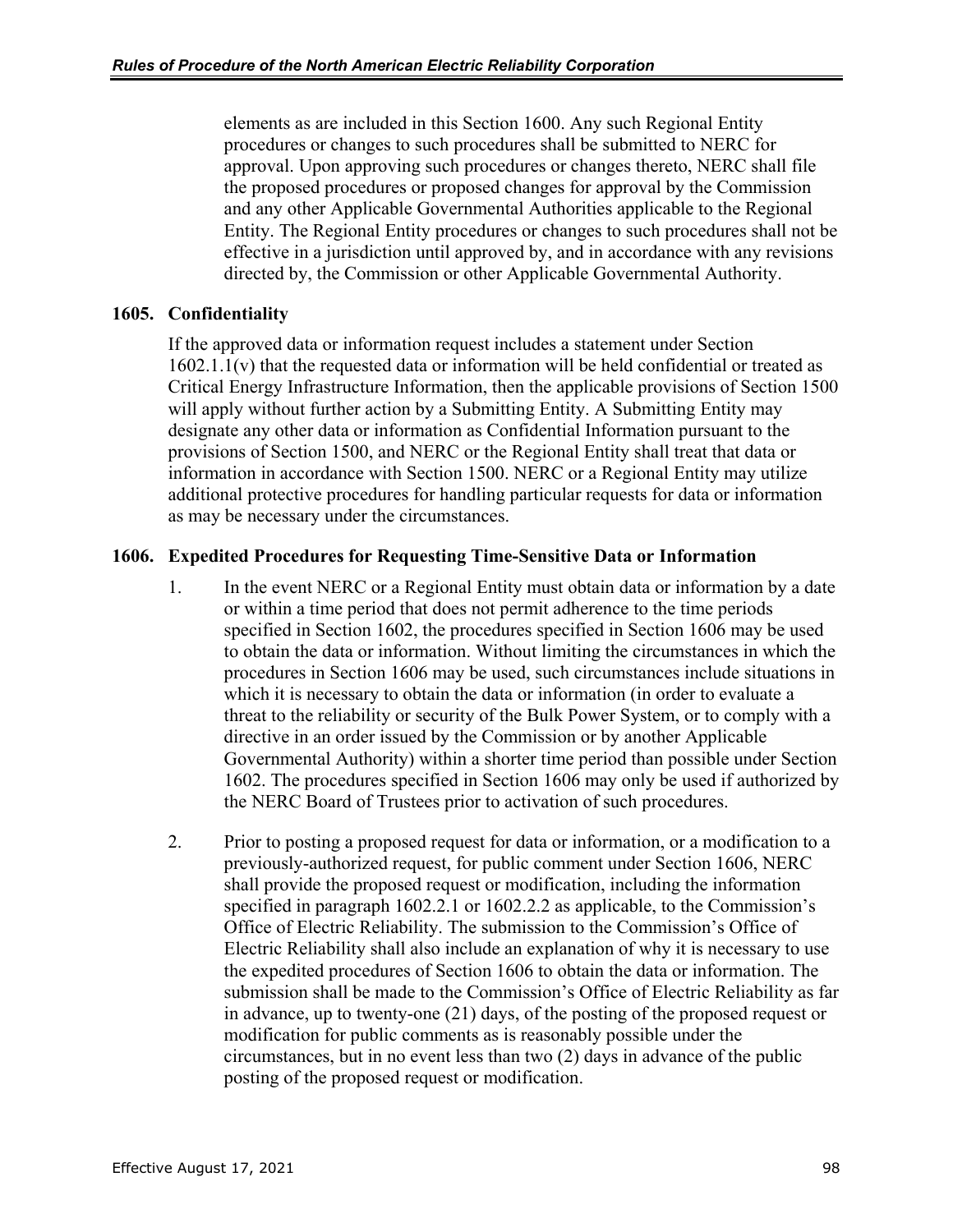- 3. NERC shall post the proposed request for data or information or proposed modification to a previously-authorized request for data or information for a public comment period that is reasonable in duration given the circumstances, but in no event shorter than five (5) days. The proposed request for data or information or proposed modification to a previously-authorized request for data or information shall include the information specified in Section 1602.2.1 or 1602.2.2, as applicable, and shall also include an explanation of why it is necessary to use the expedited procedures of Section 1606 to obtain the data or information.
- 4. The provisions of Sections 1602.3, 1602.4, 1602.5 and 1602.6 shall be applicable to a request for data or information or modification to a previously-authorized request for data or information developed and issued pursuant to Section 1606, except that (a) if NERC makes minor changes to an authorized request for data or information without Board approval, such changes shall require Board approval if a Reporting Entity objects to NERC in writing to such changes within five (5) days of issuance of the modified request; and (b) authorization of the request for data or information shall be final unless an affected party appeals the authorization of the request by the Board of Trustees to the Applicable Governmental Authority within five (5) days following the decision of the Board of Trustees authorizing the request, which decision shall be promptly posted on NERC's website.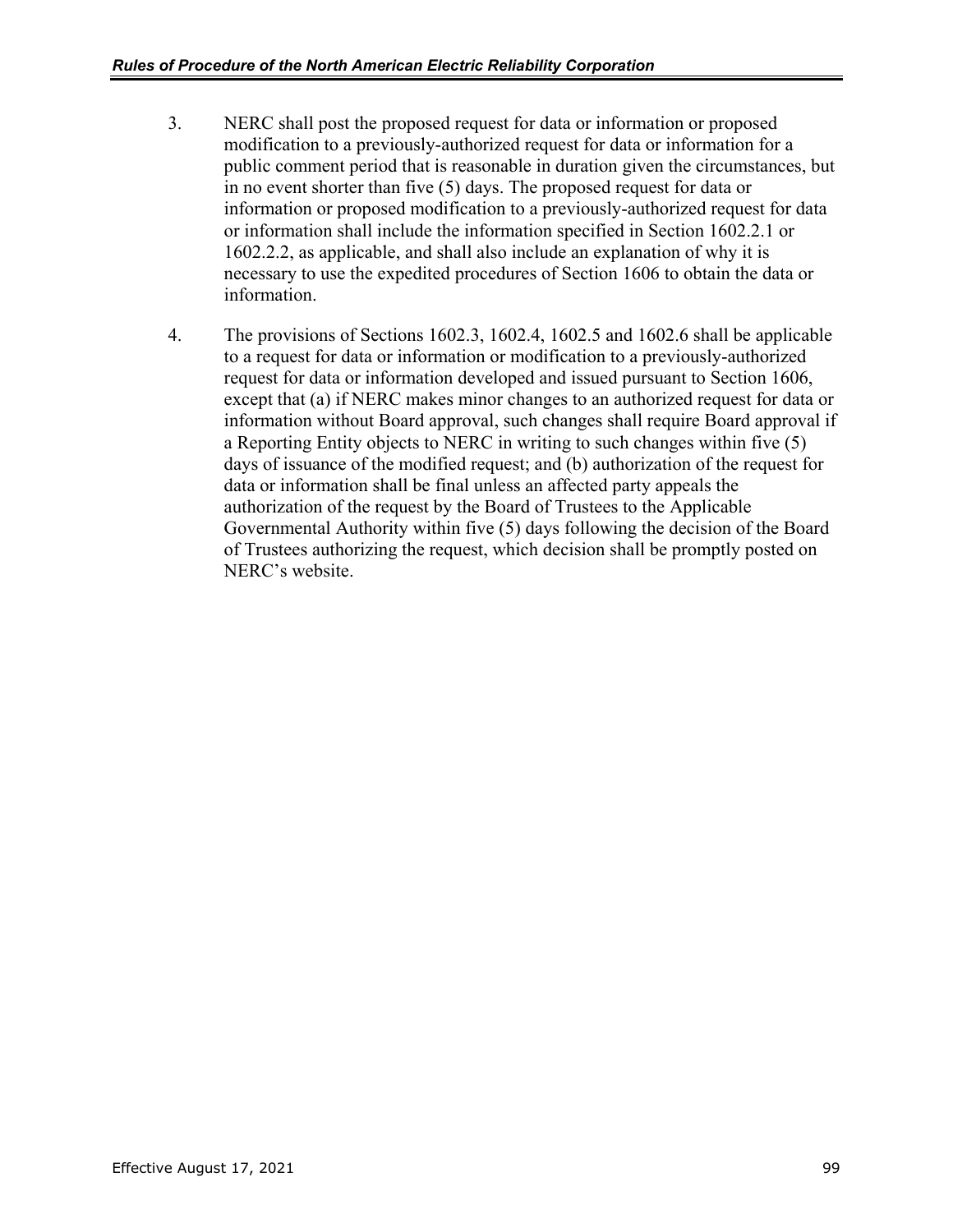# **SECTION 1700 — CHALLENGES TO DETERMINATIONS**

### **1701. Scope of Authority**

Section 1702 sets forth the procedures to be followed for Registered Entities to challenge determinations made by Planning Coordinators under Reliability Standard PRC-023. Section 1703 sets forth the procedures to be followed when a Submitting Entity or Owner wishes to challenge a determination by NERC to approve or to disapprove an Exception Request or to terminate an Exception under Section 509.

### **1702. Challenges to Determinations by Planning Coordinators Under Reliability Standard PRC-023**

- 1. This Section 1702 establishes the procedures to be followed when a Registered Entity wishes to challenge a determination by a Planning Coordinator of the sub-200 kV circuits in its Planning Coordinator area for which Transmission Owners, Generator Owners, and Distribution Providers (defined as "Registered Entities" for purposes of this Section 1702) must comply with the requirements of Reliability Standard PRC-023.
- 2. Planning Coordinator Procedures
	- 2.1 Each Planning Coordinator shall establish a procedure for a Registered Entity to submit a written request for an explanation of a determination made by the Planning Coordinator under PRC-023.
	- 2.2 A Registered Entity shall follow the procedure established by the Planning Coordinator for submitting the request for explanation and must submit any such request within 60 days of receiving the determination under PRC-023 from the Planning Coordinator.
	- 2.3 Within 30 days of receiving a written request from a Registered Entity, the Planning Coordinator shall provide the Registered Entity with a written explanation of the basis for its determination under PRC-023, unless the Planning Coordinator provided a written explanation of the basis for its determination when it initially informed the Registered Entity of its determination.
- 3. A Registered Entity may challenge the determination of the Planning Coordinator by filing with the appropriate Regional Entity, with a copy to the Planning Coordinator, within 60 days of receiving the written explanation from the Planning Coordinator. The challenge shall include the following: (a) an explanation of the technical reasons for its disagreement with the Planning Coordinator's determination, along with any supporting documentation, and (b) a copy of the Planning Coordinator's written explanation. Within 30 days of receipt of a challenge, the Planning Coordinator may file a response to the Regional Entity, with a copy to the Registered Entity.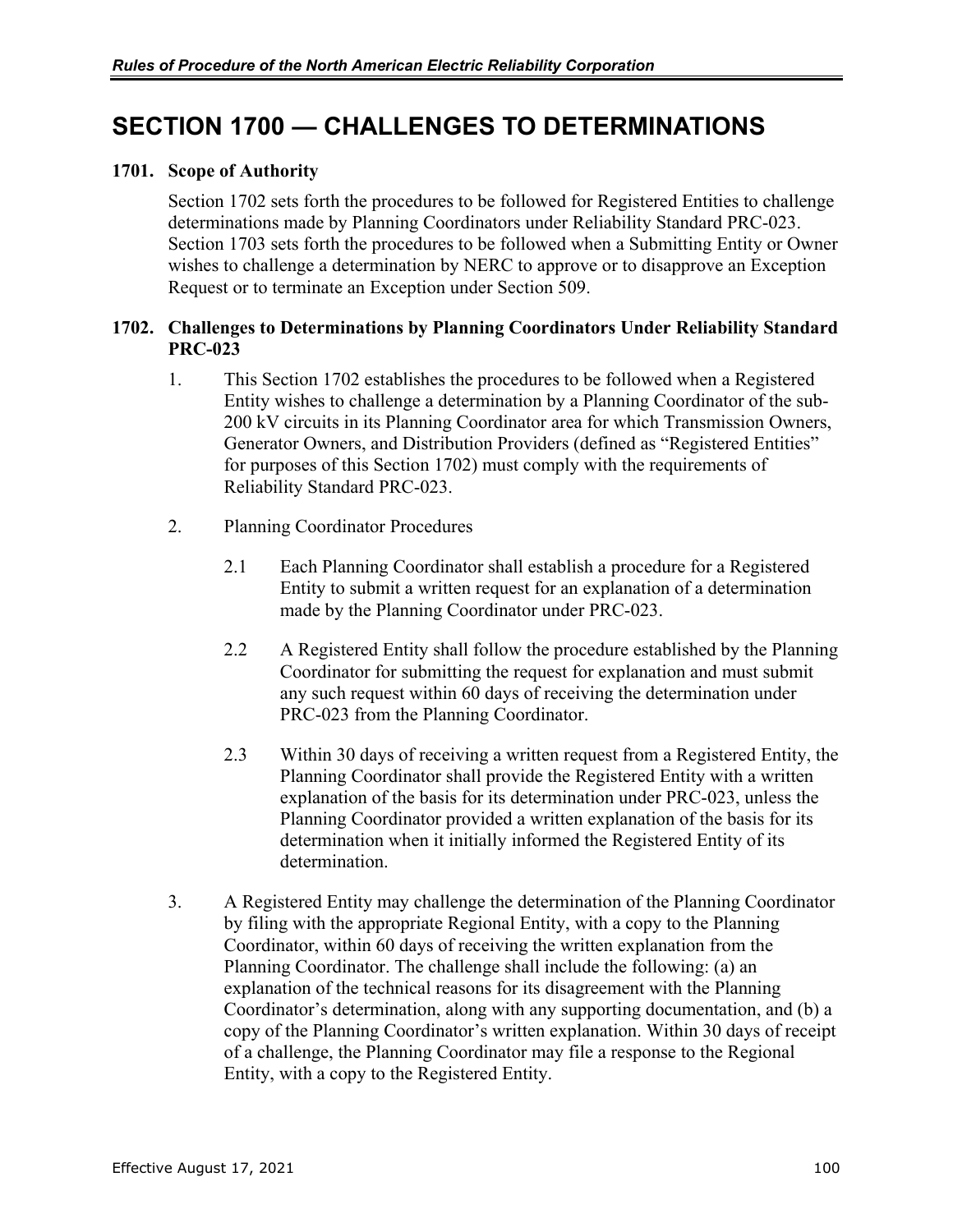- 4. The filing of a challenge in good faith shall toll the time period for compliance with PRC-023 with respect to the subject facility until such time as the challenge is withdrawn, settled or resolved.
- 5. The Regional Entity shall issue its written decision setting forth the basis of its determination within 90 days after it receives the challenge and send copies of the decision to the Registered Entity and the Planning Coordinator. The Regional Entity may convene a meeting of the involved entities and may request additional information. The Regional Entity shall affirm the determination of the Planning Coordinator if it is supported by substantial evidence.
- 6. A Planning Coordinator or Registered Entity affected by the decision of the Regional Entity may, within 30 days of the decision, file an appeal with NERC, with copies to the Regional Entity and the Planning Coordinator or Registered Entity. The appeal shall state the basis of the objection to the decision of the Regional Entity and shall include the Regional Entity decision, the written explanation of the Planning Coordinator's determination under PRC-023, and the documents and reasoning filed by the Registered Entity with the Regional Entity in support of its objection. The Regional Entity, Planning Coordinator or Registered Entity may file a response to the appeal within 30 days of the appeal.
- 7. The Board of Trustees shall appoint a panel to decide appeals from Regional Entity decisions under Section 1702.5. The panel, which may contain alternates, shall consist of at least three appointees, one of whom must be a member of the NERC staff, who are knowledgeable about PRC-023 and transmission planning and do not have a direct financial or business interest in the outcome of the appeal. The panel shall decide the appeal within 90 days of receiving the appeal from the decision of the Regional Entity and shall affirm the determination of the Planning Coordinator if it is supported by substantial evidence.
- 8. The Planning Coordinator or Registered Entity affected by the decision of the panel may request that the Board of Trustees review the decision by filing its request for review and a statement of reasons with NERC's Chief Reliability Officer within 30 days of the panel decision. The Board of Trustees may, in its discretion, decline to review the decision of the panel, in which case the decision of the panel shall be the final NERC decision. Within 90 days of the request for review under this Section 1702.8, the Board of Trustees may either (a) issue a decision on the merits, which shall be the final NERC decision, or (b) issue a notice declining to review the decision of the panel, in which case the decision of the panel shall be the final NERC decision. If no written decision or notice declining review is issued within 90 calendar days, the appeal shall be deemed to have been denied by the Board of Trustees and this will have the same effect as a notice declining review.
- 9. The Registered Entity or Planning Coordinator may appeal the final NERC decision to the Applicable Governmental Authority within 30 days of receipt of